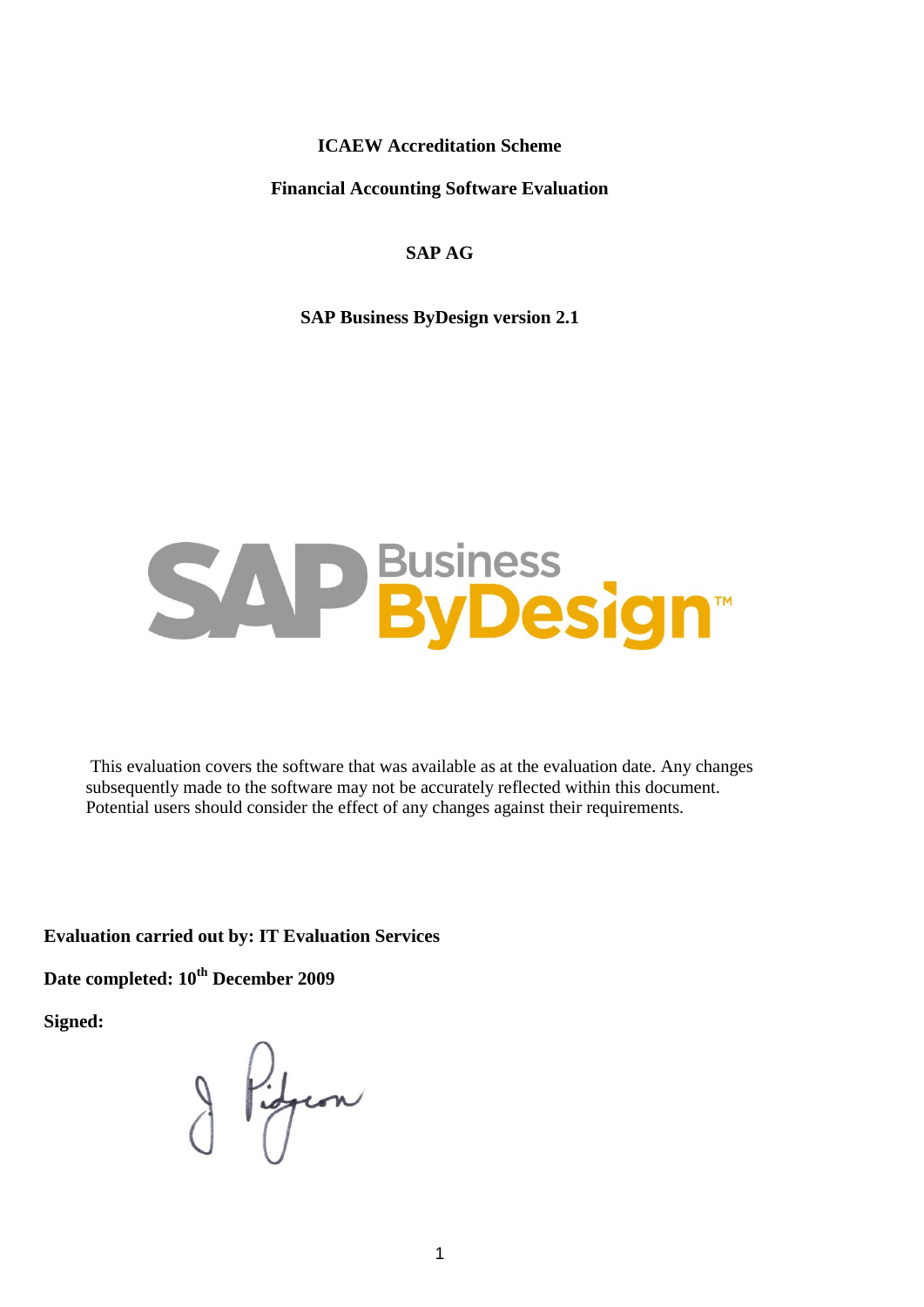#### **Table of Contents**

<span id="page-1-0"></span>

| 1                |                                                                                                 |
|------------------|-------------------------------------------------------------------------------------------------|
| $\boldsymbol{2}$ |                                                                                                 |
| 3                |                                                                                                 |
| $\overline{4}$   |                                                                                                 |
| 5                |                                                                                                 |
| 6                |                                                                                                 |
| 7                |                                                                                                 |
| 8                |                                                                                                 |
| 9                |                                                                                                 |
| <b>10</b>        |                                                                                                 |
| 11               |                                                                                                 |
| 12               |                                                                                                 |
| 13               |                                                                                                 |
| 14               |                                                                                                 |
| 15               |                                                                                                 |
| <b>16</b>        |                                                                                                 |
| 17               |                                                                                                 |
| <b>18</b>        |                                                                                                 |
| 19               |                                                                                                 |
|                  | The following SaaS sections do not form part of the accreditation and are for information only. |
| 20               |                                                                                                 |
| <b>21</b>        |                                                                                                 |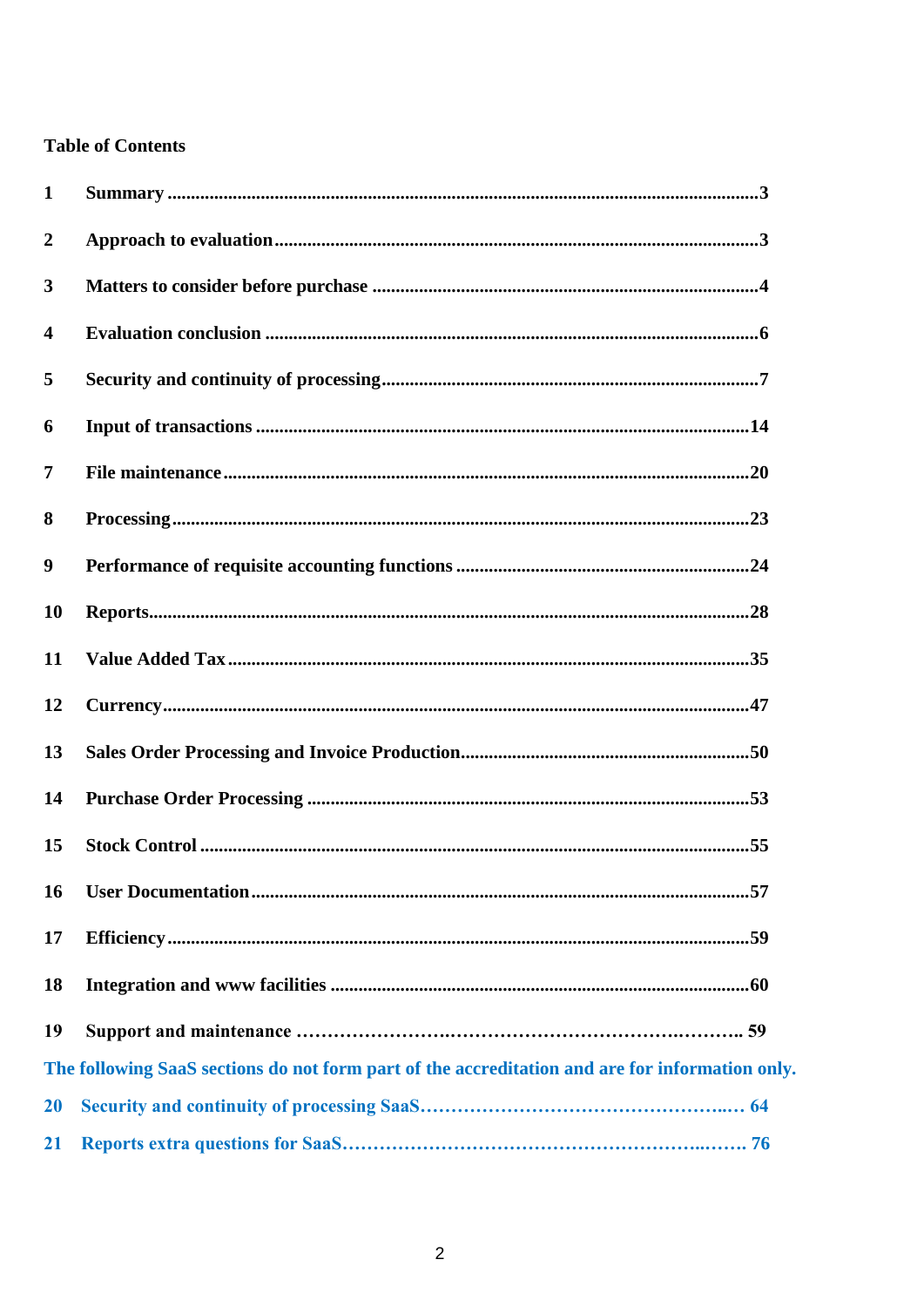#### **Summary**

#### 1.1 Introduction

The suitability of accounting software for each particular user will always be dependent upon that user's individual requirements. These requirements should therefore always be fully considered before software is acquired. The quality of the software developers or suppliers should also be considered at the onset.

- 1.2 Fundamentally, good accounting software should:
	- Be capable of supporting the accounting functions for which it was designed.
	- **Provide facilities to ensure the completeness, accuracy, confidentiality and** continued integrity of these accounting functions.
	- Be effectively supported and maintained.

It is also desirable that good accounting software should:

- Be easy to learn, understand and operate.
- $\blacksquare$  Make best practical use of available resources.
- Accommodate limited changes to reflect specific user requirements.

It is essential, when software is implemented, for appropriate support and training to be available.

#### <span id="page-2-0"></span>**2 Approach to evaluation**

2.1 Objective

To evaluate SAP Business ByDesign version 2.1against a set of criteria developed by the ICAEW to ensure that the software meets the requirements of Good Accounting Software, as laid down in the summary.

#### 2.2 Approach and Work performed

In order to effectively evaluate SAP Business ByDesign version 2.1, a product specialist from SAP AG completed the detailed questionnaire and provided it to the evaluator to examine. The evaluator then visited the SAP (UK) limited office in Feltham, Middlesex and in conjunction with the operation of the various aspects of the software assisted by members of SAP AG and SAP (UK) Limited technical staff checked the answers to confirm their validity. The questions were individually reviewed and commented on and the majority of assessments were confirmed.

The evaluator discussed the assessments with members of SAP AG and SAP (UK) Limited staff in order to clarify certain points. In the event of disagreement between SAP AG and the evaluator, the evaluator's decision was taken as final and the response changed accordingly.

SAP Business ByDesign version 2.1 was used throughout the evaluation. The evaluation covered the fully integrated sales, purchase and general ledgers and where appropriate sales order processing, sales invoicing, purchase order processing and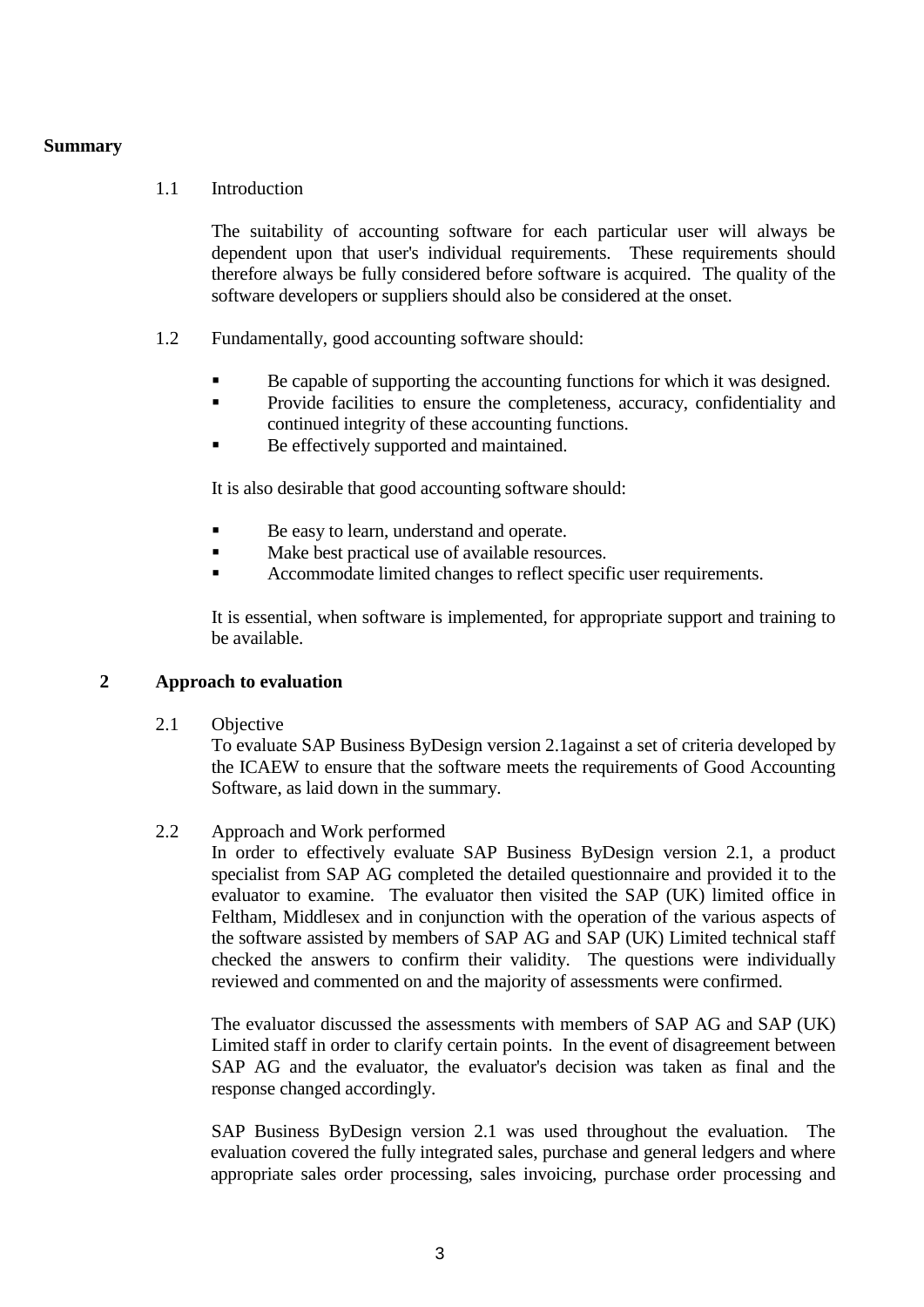stock software, separate reports have not been prepared for each ledger. Instead a composite report has been prepared with references made to the appropriate ledger as necessary. Other modules in the system were not included in this evaluation.

When the evaluation had been completed, the responses were completed by the evaluator and a draft copy sent to the ICAEW for review before completion of the final report.

2.3 Online accounting software

This evaluation covers the accounting system but not the method by which it is delivered. Potential users need to satisfy themselves on the security and disaster recovery aspects and licensing of the online system and any data protection issues of their own and customer/supplier information, contained therein, being held on the system.

2.4 Software/hardware utilised

SAP Business ByDesign version 2.1 was used throughout the evaluation. A portable Novo Think Pad T60PC with an Intel core TMS CP1 2 Ghz processor, 2GB RAM, and a 80GB disk running Internet Explorer 7 under Windows XP Pro 2002 service pack 3 was used throughout.

2.5 Report structure

The report has been broken down into its main constituents in the contents page. The evaluation questionnaire was provided by the ICAEW and has been used without alteration or amendment.

#### <span id="page-3-0"></span>**3 Matters to consider before purchase**

#### 3.1 General overview

SAP Business ByDesign provides a Software-as-a-Service (SaaS)-based unified package comprising key accounting, order processing and stock control capabilities. SAP claim that it is ideal for fast-growing midsize companies, with limited IT resources, that want a flexible, scalable solution to run their mission critical processes at a predictable cost.

According to SAP connecting to the SAP Business ByDesign software is simple for customers, yet extremely difficult for hackers and it ensures security through safe virtual private network connections and controlled Web-based access. The system is managed, monitored and maintained by SAP experts in their state-of-theart service centres which greatly simplify a users" IT requirements and SAP say, makes it affordable to maintain.

#### 3.2 Supplier background

SAP was founded in 1972 and is a multinational software development and consulting corporation, which provides enterprise software applications and support to businesses of all sizes globally. Headquartered in [Walldorf,](/wiki/Walldorf) [Germany,](/wiki/Germany) with regional offices around the world including the UK. SAP is (as of 2009) the largest software enterprise in Europe and the fourth largest software enterprise in the world. SAP state that there are over 100,600 SAP installations serving more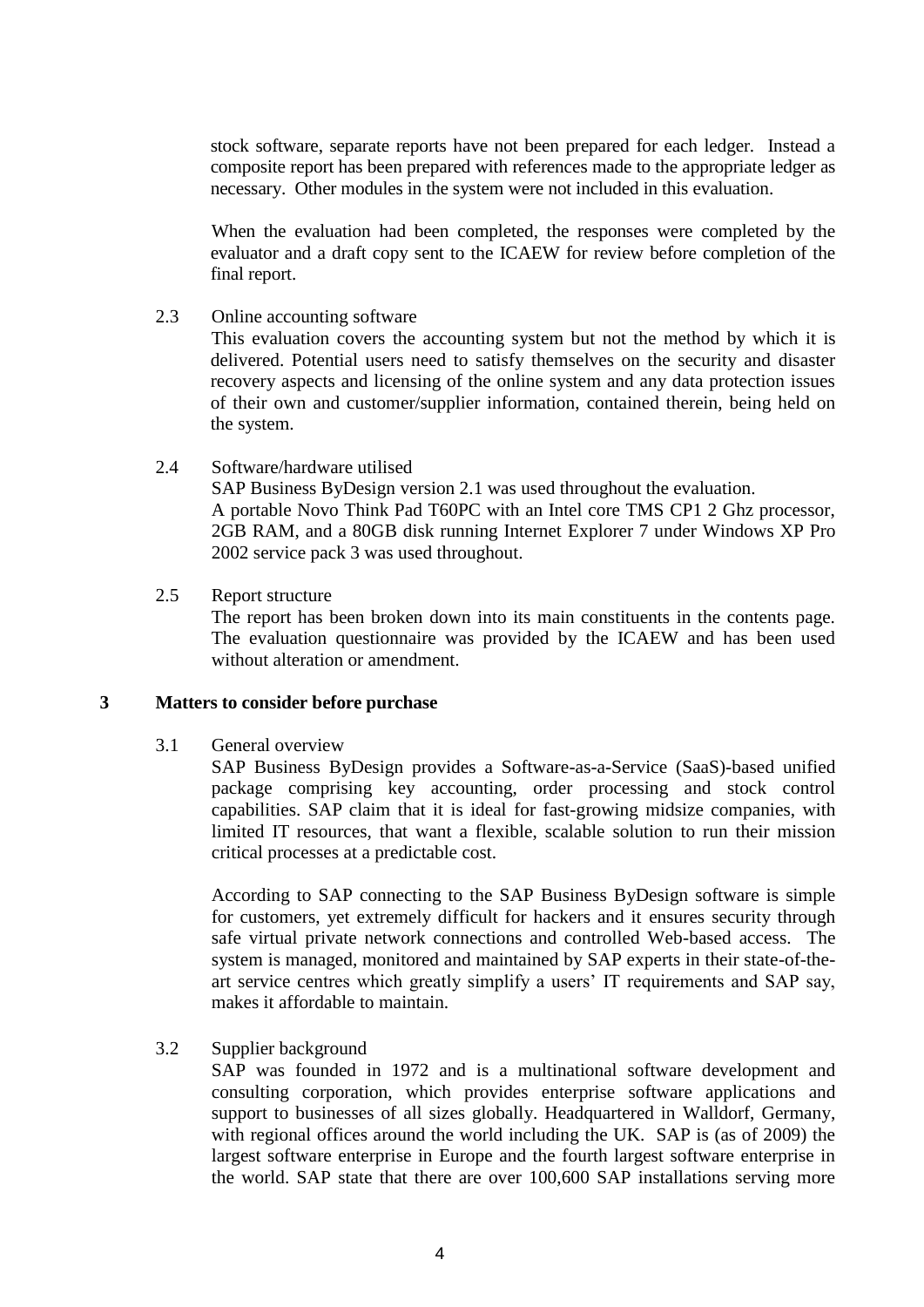than 41,200 companies in more than 25 industries in over than 120 countries of which 67,000+ are small and midsize enterprise (SME) customers.

3.2 Product background and Suitability for user

In 2007 SAP announced a new product named [SAP Business ByDesign.](/wiki/SAP_Business_ByDesign) [SAP](/wiki/SAP_Business_ByDesign)  [Business ByDesign](/wiki/SAP_Business_ByDesign) is a Software as a Service (SaaS) offering, and provides a fully integrated Enterprise Resource Planning (ERP) solution, on demand. Users can start with the modules they need and grow into broader functionality in time. SAP claim its unified work centers help people collaborate in harmony, end-to-end and its built in reporting and analytics creates better visibility, decision-making accountability at all levels. Typical users are in the manufacturing, distribution and professional services industries.

- 3.3 Typical implementation  $25 - 45$  users
- 3.4 Vertical applications Features are included for manufacturing, distribution and professional services
- 3.5 Software and hardware specifications
	- 3.5.1 Development environment SAP Netweaver
	- 3.5.2 Server platforms N/A
	- 3.5.3 Databases Max DV from SAP
	- 3.5.4 Operating software Linux
	- 3.5.5 Protocols TCP/IP
	- 3.5.6 Minimum client PC specification Any PC capable of running Internet Explorer 6 or 7 or Firefox
	- 3.5.7 Support and maintenance Telephone and online to data centre support staff on a 24 hour 7 day a week basis. Updates are applied via the data centre with users being provided with information about the updates prior to installation.
- 3.6 Software installation and support There is no software to install but SAP provide consultancy assistance to ensure that the system is set up to meet users specific requirements. This configuring typically takes just a few weeks.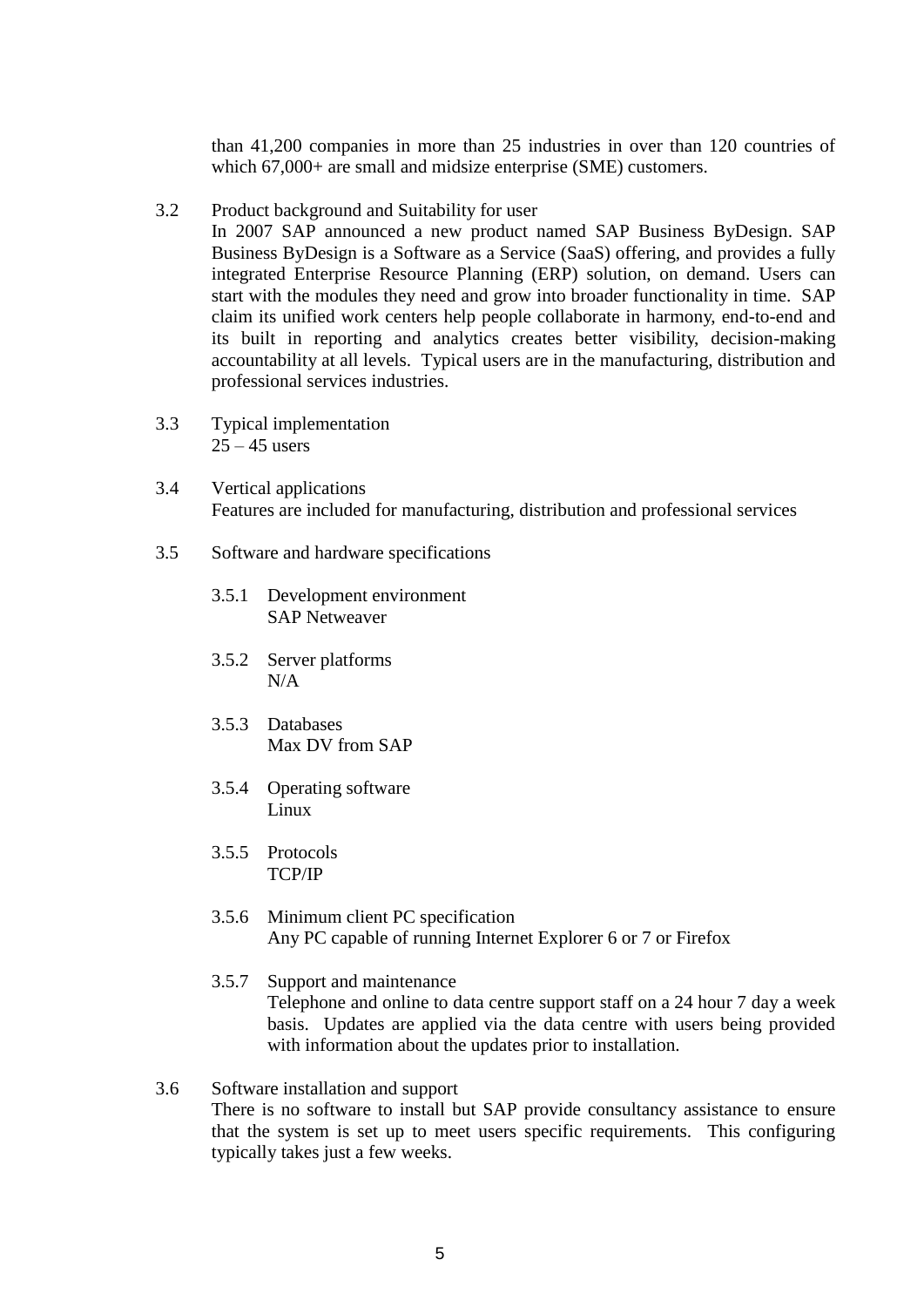#### 3.7 Partner network and related accreditation process

At present all systems are sold directly through SAP in the UK but SAP are considering setting up VARs in the future and any such VARs would go though a training and accreditation process.

#### 3.8 Limitations

No transaction archiving, not necessary – planned for future release No batch processing but possible to enter batches of bank receipts, journals and for logistical transactions such as goods receipts No automatic prepayments Accruals not automatically reversed No interest calculations on late payments Only single budget held per account No aged stock reports No group consolidation – planned for future release VAT cash accounting not supported No special VAT schemes supported VAT on partially allowable items not handled – planned for 2010 No proforma invoices as standard No statements produced No printed VAT 100 form, (details only) – electronic format only No intrastat reports – planned for future release LIFO and FIFO stock valuation not available No alternative or substitute products held

#### <span id="page-5-0"></span>**4 Evaluation conclusion**

SAP Business ByDesign version 2.1 is a well designed integrated business package that has full multi-currency and multi-company features (but no consolidation at present). The package is fully supported through SAP data centres and provides midsize companies with a sophisticated system. Suitable for companies with limited software & systems resources and who don"t want a large IT department.

In terms of the functionality that is present in the current version and the target market for SAP Business ByDesign version 2.1, the application has great flexibility and analysis capabilities that should be easily sufficient for the target market. With SAP consultancy the system can be to personalised to suit the needs of the user.

#### **Disclaimer**

*Any organisation considering the purchase of SAP Business ByDesign version 2.1 should consider their requirements in the light of proposals from SAP AG or its dealers and potential suppliers of other similarly specified products. Whilst the contents of this document are presented in good faith, ICAEW cannot accept liability for actions taken as a result of comments made herein.*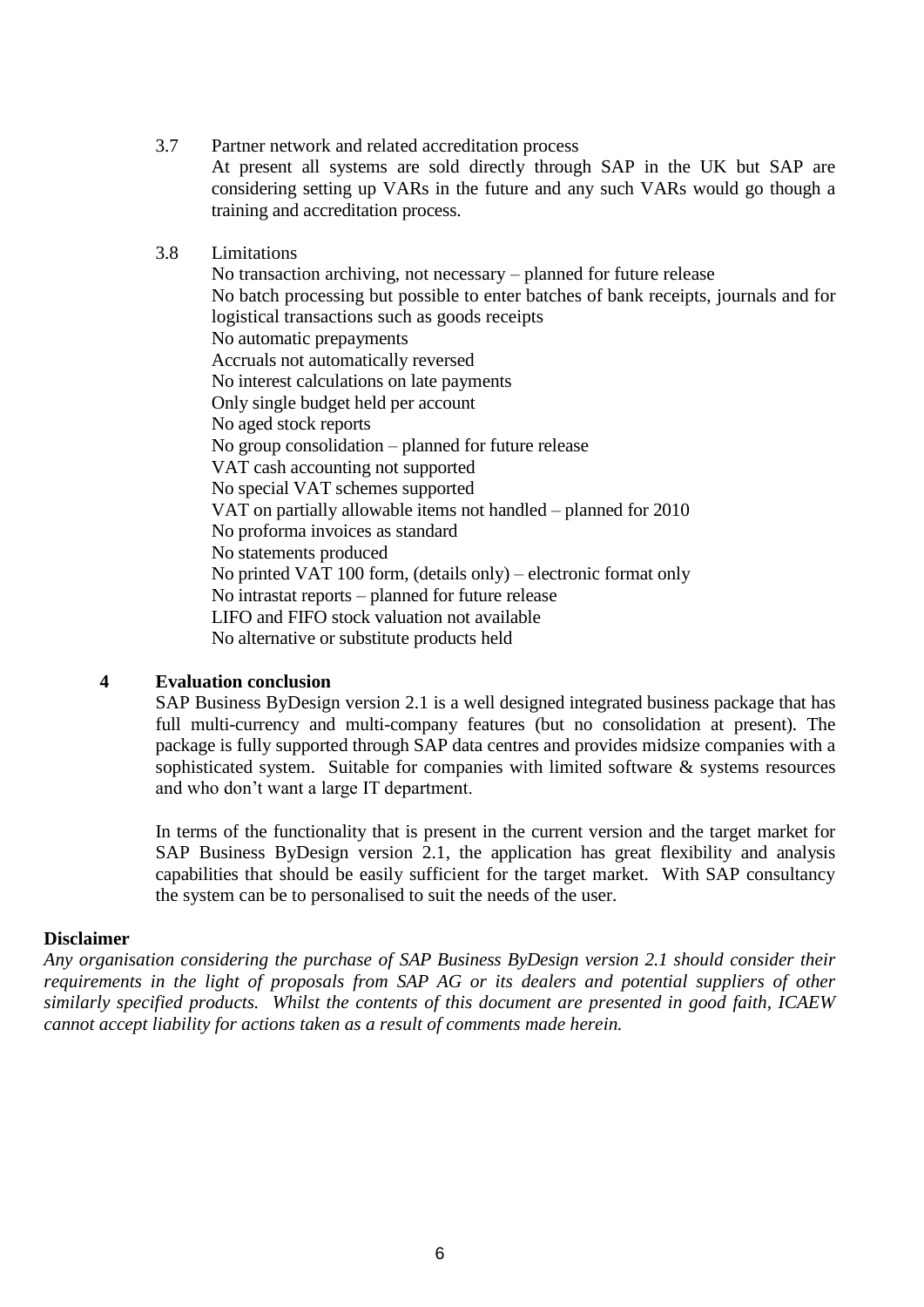<span id="page-6-0"></span>

|                 | Question                                                                                                                                                              | <b>Supplier Response</b>                                                                                                                                                                                                                                                    | Evaluator's Comment    |
|-----------------|-----------------------------------------------------------------------------------------------------------------------------------------------------------------------|-----------------------------------------------------------------------------------------------------------------------------------------------------------------------------------------------------------------------------------------------------------------------------|------------------------|
| 5               | Security and continuity of processing                                                                                                                                 |                                                                                                                                                                                                                                                                             |                        |
| 5.1             | What security features are<br>included to control access to the<br>application?                                                                                       | SAP Business ByDesign can be Confirmed<br>with<br>accessed<br>unique<br>a<br>Password,<br>and<br>username<br>user. For<br>allocated to each<br>the<br>security<br>greater<br>over<br>Hosting<br>SAP<br>internet,<br>use<br>reverse proxy farms to hide<br>network topology. |                        |
| 5.2             | Can access to application<br>functions be managed so users<br>can only see (in menus and other<br>links) and access those functions<br>they are authorised to access? | SAP Business ByDesign allows<br>users specific access according<br>their role. Although the<br>to<br>profiles are role based these can<br>be tailored for individual users.                                                                                                 | Confirmed              |
| 5.3             | Is this access to the application<br>managed by:-<br>Individual user profiles?<br>5.3.1<br>User groups based on their<br>5.3.2<br>job roles?                          | Yes<br>Yes                                                                                                                                                                                                                                                                  | Confirmed<br>Confirmed |
| 5.4             | If menus can be tailored would<br>this override the application<br>access control?                                                                                    | N <sub>o</sub>                                                                                                                                                                                                                                                              | Confirmed              |
| 5.5<br>5.5.1 Is | Passwords<br>software<br>the<br>access<br>to<br>controlled by password?<br>5.5.2 Please state the basis of control<br>available (e.g., role based etc).               | Yes<br>SAP Business ByDesign has<br>role based and/or individual<br>requirements control.                                                                                                                                                                                   | Confirmed<br>Confirmed |
|                 | 5.5.3 If there is no password facility<br>please state how confidentiality<br>and accessibility control can be<br>maintained within the software?                     | N/A                                                                                                                                                                                                                                                                         |                        |
|                 | 5.5.4 Are single user systems access Yes<br>controlled by password?                                                                                                   |                                                                                                                                                                                                                                                                             | Confirmed              |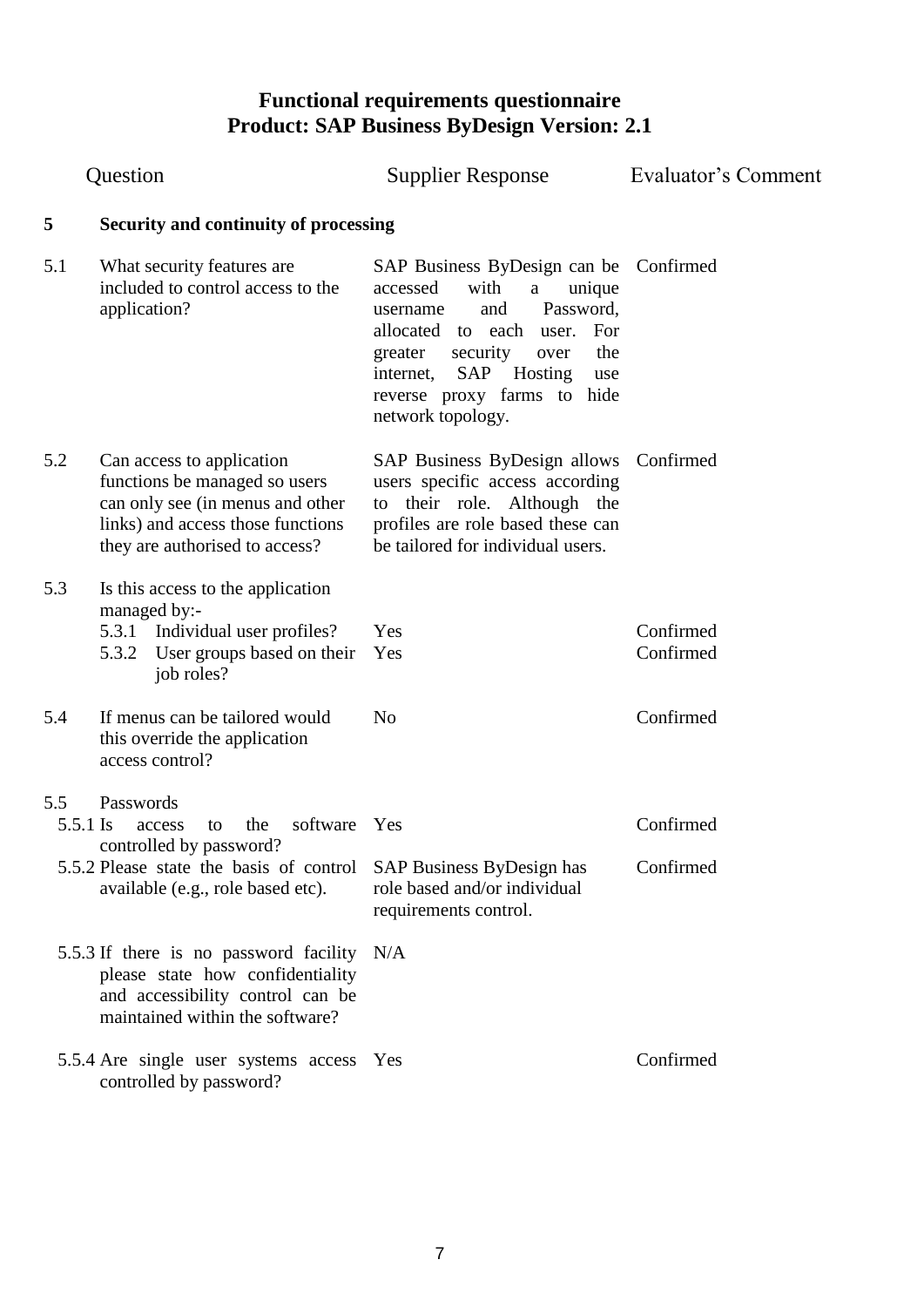|                                                                                         | Question              |                                                                                                                                   | <b>Supplier Response</b>                                                                                                                                                                                                                                                                                                           | Evaluator's Comment |
|-----------------------------------------------------------------------------------------|-----------------------|-----------------------------------------------------------------------------------------------------------------------------------|------------------------------------------------------------------------------------------------------------------------------------------------------------------------------------------------------------------------------------------------------------------------------------------------------------------------------------|---------------------|
| 5.5.5 Does the software allow for each<br>user to have separate log on (user<br>$ids$ ? |                       |                                                                                                                                   | Yes - SAP Business ByDesign Confirmed<br>currently allows for each user to<br>have separate log on based on<br>their personnel record in the HR                                                                                                                                                                                    |                     |
|                                                                                         | If No:-<br>5.5.5.1    | How does the software<br>track user activity?                                                                                     | module.<br>N/A                                                                                                                                                                                                                                                                                                                     |                     |
|                                                                                         | personal password?    | 5.5.6 Is each user required to have a                                                                                             | Yes                                                                                                                                                                                                                                                                                                                                | Confirmed           |
|                                                                                         |                       | 5.5.7 Are passwords one-way<br>encrypted? [i.e. Is it impossible<br>for anyone to see other user's<br>passwords in the software?] | Yes                                                                                                                                                                                                                                                                                                                                | Confirmed           |
|                                                                                         |                       | 5.5.8 Are passwords masked when<br>entered by any user logging in?                                                                | Yes                                                                                                                                                                                                                                                                                                                                | Confirmed           |
|                                                                                         | at application level? | 5.5.9 Is password complexity available                                                                                            | Yes                                                                                                                                                                                                                                                                                                                                | Confirmed           |
|                                                                                         | If Yes:-<br>5.5.9.1   | Please specify [e.g.<br>Number of digits,<br>requirement for special<br>characters, numeric,<br>upper/lower case etc.]            | <b>SAP</b><br><b>Business</b><br>ByDesign's<br>password must contain at least 1<br>digit $(0-9)$ , 1 upper case and 1<br>character.<br>This<br>lower<br>case<br>number of characters is specified<br>by the administrator, who can<br>also specify the value using the<br>profile parameter: Maintain<br><b>Profile Parameters</b> | Confirmed           |
|                                                                                         | period of time?       | 5.5.10 Is there a facility to enforce<br>password changes after a chosen                                                          | Yes - SAP Business ByDesign Confirmed<br>enforces change every 90 days.<br>This period can only be changed<br>by request to SAP.                                                                                                                                                                                                   |                     |
|                                                                                         | $1 \text{ day})?$     | 5.5.11 Is there a facility to specify a<br>minimum age for passwords (e.g.                                                        | $Yes - The customer can not$<br>change this setting, they have to<br>request the change to SAP                                                                                                                                                                                                                                     | Confirmed           |
|                                                                                         | or 32)?               | 5.5.12 How many previous passwords<br>are retained by the system to limit<br>users recycling passwords (e.g. 24                   | 5                                                                                                                                                                                                                                                                                                                                  | Confirmed           |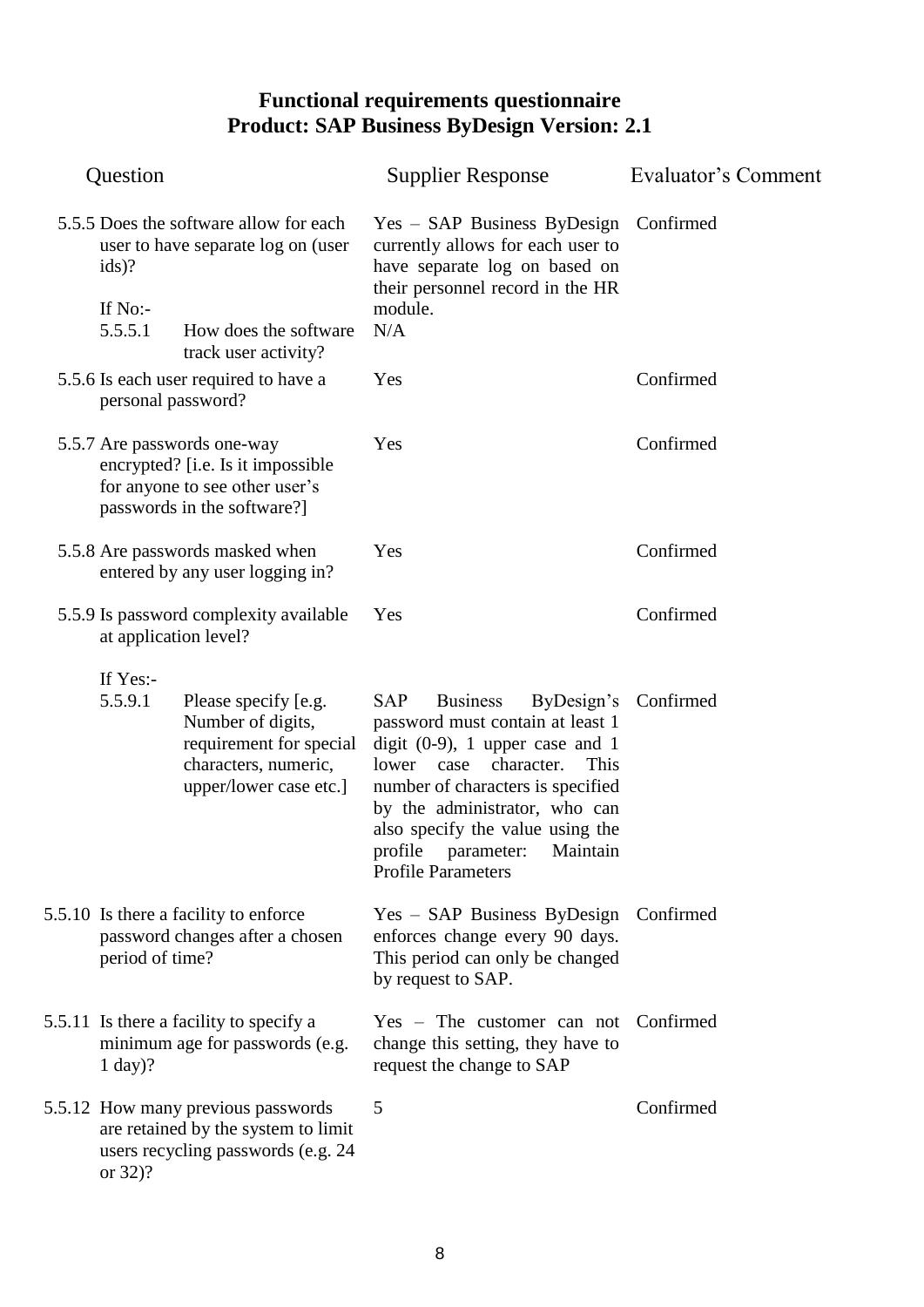|                | Question                                                                                           |                                                                                                                                                               | <b>Supplier Response</b>                                                                                                               | Evaluator's Comment |
|----------------|----------------------------------------------------------------------------------------------------|---------------------------------------------------------------------------------------------------------------------------------------------------------------|----------------------------------------------------------------------------------------------------------------------------------------|---------------------|
| 5.6            | Please state how security allows<br>for access to be specified<br>separately for :-<br>5.6.1 Read? |                                                                                                                                                               | SAP Business ByDesign's read Confirmed<br>access is controlled by the<br>individual access profile for<br>each user, as defined by the |                     |
|                |                                                                                                    | 5.6.2 Read and write?                                                                                                                                         | system administrator.<br>As above                                                                                                      | Confirmed           |
|                |                                                                                                    | 5.6.3 Delete and amend?                                                                                                                                       | As above                                                                                                                               | Confirmed           |
| 5.7            |                                                                                                    | Are any data files, such as<br>budgets or price updates,<br>imported by users validated by<br>the application software before<br>main data files are updated? | Yes                                                                                                                                    | Confirmed           |
| 5.8            |                                                                                                    | Does the software require higher<br>or specific levels of user access<br>for changes to sensitive data, such<br>as customer credit limits?                    | Yes - SAP Business ByDesign Confirmed<br>determines the level of access to<br>sensitive data according to the<br>user's role.          |                     |
| 5.9            |                                                                                                    | Please specify the specific<br>security procedures (by<br>passwords or warnings) over the:-                                                                   |                                                                                                                                        |                     |
|                |                                                                                                    | 5.9.1 Update of ledgers                                                                                                                                       | In SAP Business ByDesign this Confirmed<br>is currently controlled by the<br>User Role Profile.                                        |                     |
|                | 5.9.2                                                                                              | Closing of accounting<br>periods                                                                                                                              | As above                                                                                                                               | Confirmed           |
|                | 5.9.3                                                                                              | Deletion of transactions                                                                                                                                      | As above but the user can only Confirmed<br>delete quotes & orders.                                                                    |                     |
|                |                                                                                                    | 5.9.4 Archiving of transactions. No archiving.                                                                                                                |                                                                                                                                        | Confirmed           |
| 5.10           | transaction?                                                                                       | Is it impossible to delete a                                                                                                                                  | Yes - SAP Business ByDesign Confirmed<br>currently does not allow deleting<br>financial<br>transactions<br>once                        |                     |
| If No:<br>5.11 | the system?                                                                                        | How are deletions controlled by                                                                                                                               | posted. See above.<br>N/A                                                                                                              |                     |
| 5.12           | such?                                                                                              | Are deleted transactions retained<br>in the audit trail and denoted as                                                                                        | N/A                                                                                                                                    |                     |
| 5.13           |                                                                                                    | Can a report be produced<br>detailing all current users, via user<br>groups if relevant, and their                                                            | Yes                                                                                                                                    | Confirmed           |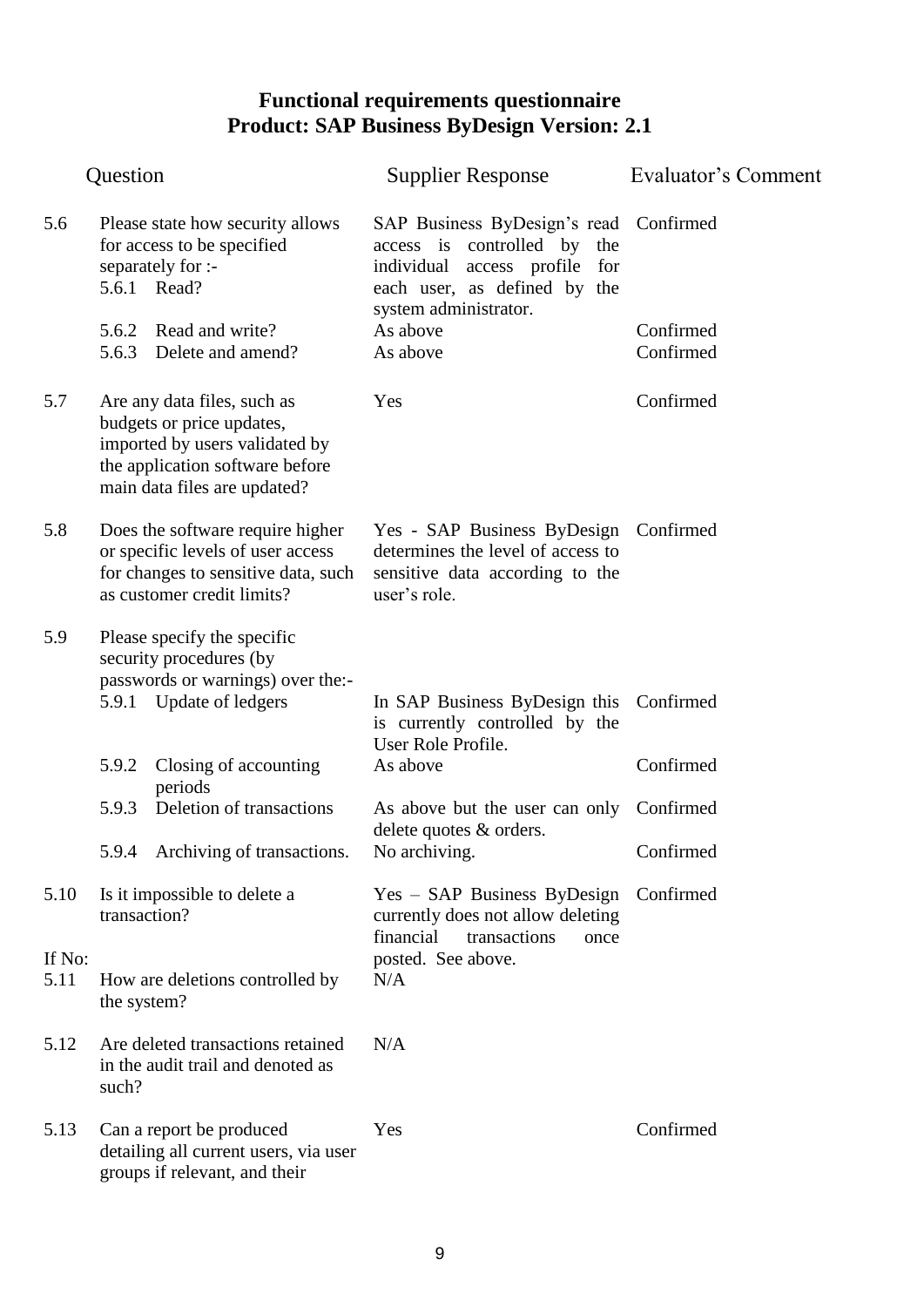|         | Question                                                                  |                                                                                                                                        | <b>Supplier Response</b>                                                                                                                                                                               | Evaluator's Comment |
|---------|---------------------------------------------------------------------------|----------------------------------------------------------------------------------------------------------------------------------------|--------------------------------------------------------------------------------------------------------------------------------------------------------------------------------------------------------|---------------------|
|         | rights?                                                                   | authority levels and/or access                                                                                                         |                                                                                                                                                                                                        |                     |
| 5.14    | control applied?                                                          | If data can be accessed by<br>separate reporting facilities, such<br>as ODBC or separate report<br>writer, is the user access security | Data is only available to external Confirmed<br>tools through the SAP Business<br>ByDesign<br>data<br>link.<br>This<br>controls access based on the<br>roles and privileges of the users<br>logged on. |                     |
| If No:- |                                                                           |                                                                                                                                        |                                                                                                                                                                                                        |                     |
| 5.15    | such facilities.                                                          | Please explain any other<br>protection in place to prevent<br>unauthorised access to data with                                         | N/A                                                                                                                                                                                                    |                     |
| 5.16    | using the software?                                                       | Is the level of security (described<br>with this section) appropriate for<br>the expected size of business                             | Yes                                                                                                                                                                                                    | Confirmed           |
| 5.17    | data is:-                                                                 | Is there a clear indication in the<br>software or manuals as to how the                                                                |                                                                                                                                                                                                        |                     |
|         | 5.17.1 Backed-up?<br>5.17.2 Recovered?                                    |                                                                                                                                        | Not needed - SAP Business Confirmed<br>ByDesign as a hosted solution is<br>backed up at SAP data centre.                                                                                               |                     |
| 5.18    | Back ups                                                                  | How are back ups provided:-                                                                                                            |                                                                                                                                                                                                        |                     |
|         |                                                                           | 5.18.1.1 Within the software                                                                                                           | N/A                                                                                                                                                                                                    |                     |
|         | 5.18.1.2                                                                  | application?<br>Within the operating<br>software?                                                                                      | N/A                                                                                                                                                                                                    |                     |
|         | automatic?                                                                | 5.18.2 Are backup procedures                                                                                                           | Yes                                                                                                                                                                                                    | Confirmed           |
|         | 5.18.3 Is the user forced or prompted to<br>back-up at certain intervals? |                                                                                                                                        | No, backup by data centre daily.                                                                                                                                                                       | Confirmed           |
|         |                                                                           | 5.18.4 Can the intervals be customised?                                                                                                | N/A                                                                                                                                                                                                    |                     |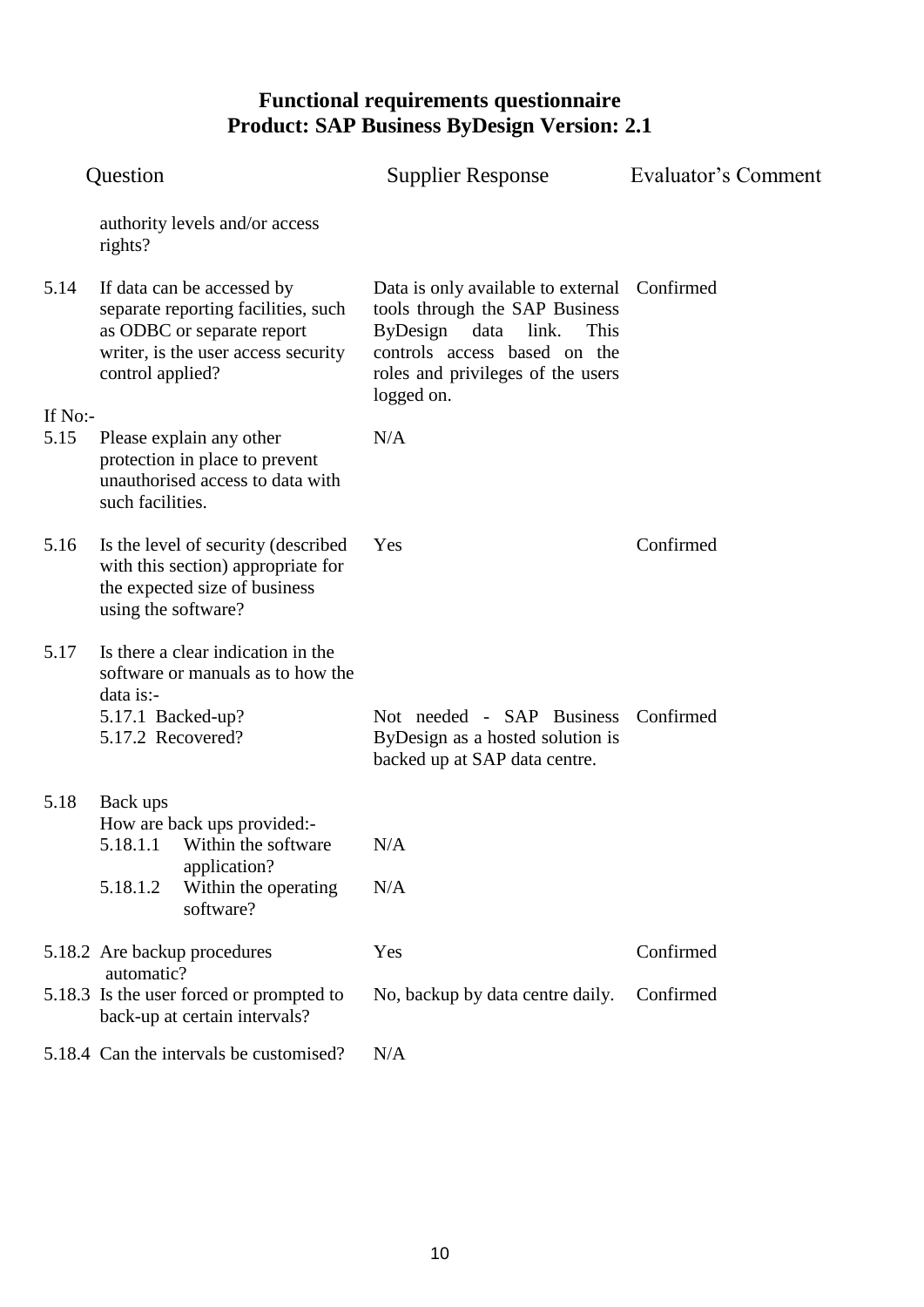|      | Question                                                                                                                                                                                                  | <b>Supplier Response</b>                                                                                                                                                                                                                        | Evaluator's Comment    |
|------|-----------------------------------------------------------------------------------------------------------------------------------------------------------------------------------------------------------|-------------------------------------------------------------------------------------------------------------------------------------------------------------------------------------------------------------------------------------------------|------------------------|
| 5.19 | Recovery<br>5.19.1 Please state how the<br>software facilitates<br>recovery procedures in the<br>event of software failure?<br>(E.g. roll back to the last<br>completed transaction).                     | SAP Business ByDesign will Confirmed<br>roll back to previous back up in<br>the case of serious failure.                                                                                                                                        |                        |
|      | 5.19.2 If software failure occurs<br>part way through a batch<br>or transaction, will the<br>operator have to re-input<br>the batch or only the<br>transaction being input at<br>the time of the failure? | SAP Business ByDesign will Confirmed<br>lose only the information of last<br>screen.                                                                                                                                                            |                        |
|      | 5.19.3 Are these automated?<br>5.19.4 Do the recovery<br>procedures work?                                                                                                                                 | Yes<br>Yes                                                                                                                                                                                                                                      | Confirmed<br>Confirmed |
| 5.20 | What features are available within<br>the software to help track down<br>processing problems?                                                                                                             | SAP Business ByDesign has a Confirmed<br>sensitive<br>integrated<br>context<br>support and incident creation.<br>These incidents are created with<br>background technical data and<br>are transferred automatically to<br>the support personnel |                        |
| 5.21 | Are software messages clear?                                                                                                                                                                              | Yes                                                                                                                                                                                                                                             | Confirmed              |
| 5.22 | Are user responses properly<br>structured to ensure that<br>erroneous key strikes do not lead<br>to inappropriate actions?                                                                                | <b>SAP</b><br><b>Business</b><br>displays plain error messages<br>that are simple to understand                                                                                                                                                 | ByDesign Confirmed     |
| 5.23 | Is there a software log which<br>details:-                                                                                                                                                                |                                                                                                                                                                                                                                                 |                        |
|      | 5.23.1 Error messages?                                                                                                                                                                                    | Yes                                                                                                                                                                                                                                             | Confirmed              |
|      | 5.23.2 Security violations?                                                                                                                                                                               | $3$ -login<br>No<br>only<br>attempts<br>allowed then the user is locked<br>out.                                                                                                                                                                 | Confirmed              |
| 5.24 | Audit trail<br>5.24.1 Does the software have a<br>detailed audit trail?                                                                                                                                   | Yes, for financial transactions.                                                                                                                                                                                                                | Confirmed              |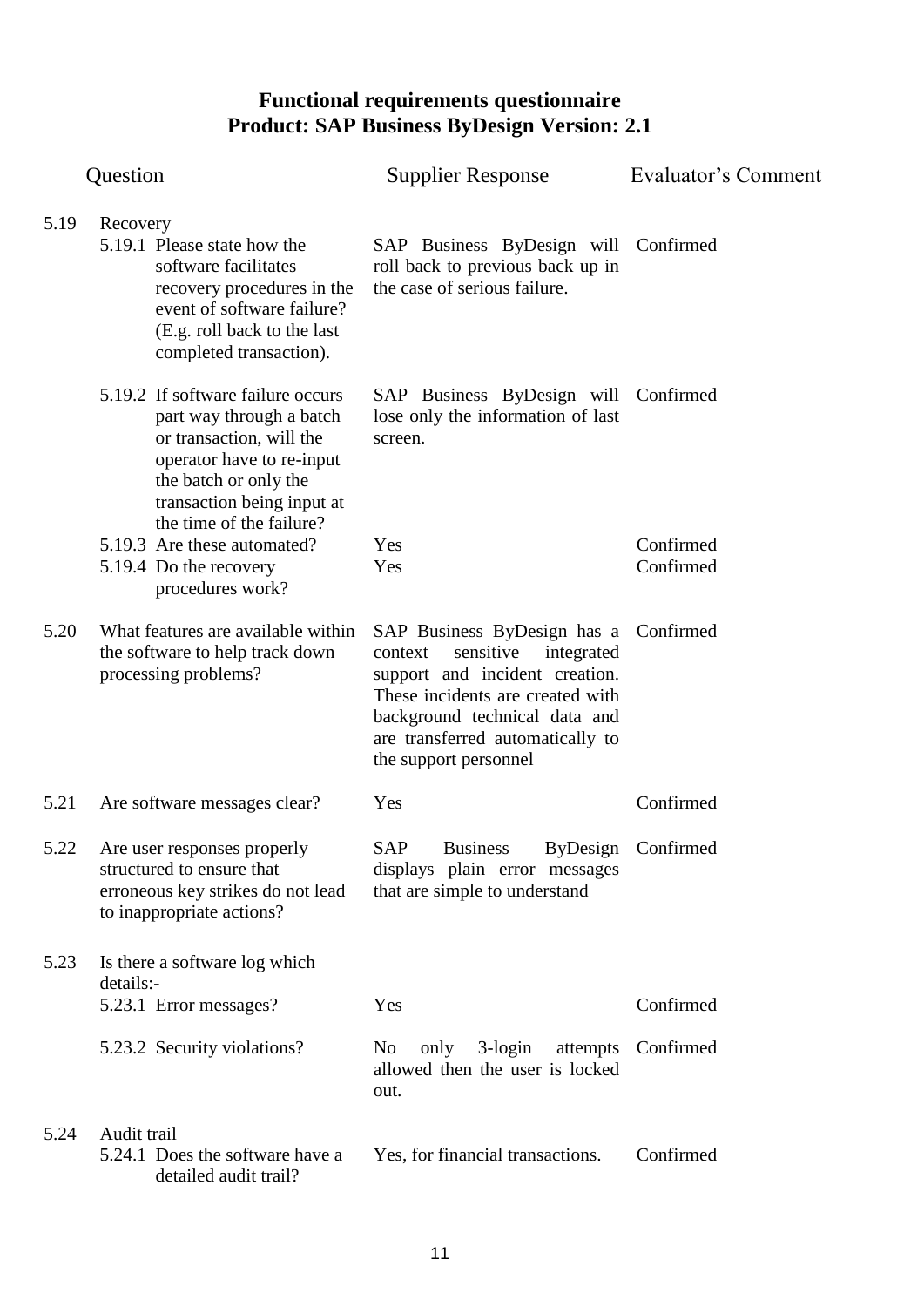| Question                                     |                                                                                                                   | <b>Supplier Response</b>                                            | <b>Evaluator's Comment</b> |
|----------------------------------------------|-------------------------------------------------------------------------------------------------------------------|---------------------------------------------------------------------|----------------------------|
|                                              | 5.24.2 Is it impossible to turn off<br>or delete the audit trail?                                                 | Yes                                                                 | Confirmed                  |
|                                              | 5.24.3 Are all master file changes<br>recorded in the audit trail?                                                | Yes, in a change log.                                               | Confirmed                  |
| If Yes:-                                     | 5.24.3.1 Does each<br>change have a<br>system generated<br>reference<br>allocated?                                | Yes                                                                 | Confirmed                  |
|                                              | 5.24.3.2 Are the<br>originator and<br>authoriser<br>identified?                                                   | Yes                                                                 | Confirmed                  |
|                                              | 5.24.3.3 Is the change<br>date and time<br>stamped?                                                               | Yes                                                                 | Confirmed                  |
| 5.24.4 Are all standing data<br>audit trail? | changes recorded in the                                                                                           | Yes, in history logs.                                               | Confirmed                  |
| If Yes:-                                     | 5.24.4.1 Does each<br>change have a<br>system generated<br>reference<br>allocated?                                | Yes, but not shown to the user,<br>but changes in sequential order. | Confirmed                  |
|                                              | 5.24.4.2 Are the<br>originator and<br>authoriser<br>identified?                                                   | Yes                                                                 | Confirmed                  |
|                                              | $5.24.4.3$ Is the change<br>date and time<br>stamped?                                                             | Yes                                                                 | Confirmed                  |
|                                              | 5.24.5 Is all input data included<br>within the audit trail,<br>including amendments,<br>deletions, journals etc? | Yes                                                                 | Confirmed                  |
| transaction?                                 | 5.24.6 Does the software allocate<br>a system generated unique<br>reference number to each                        | Yes, sequential by type of Confirmed<br>transaction.                |                            |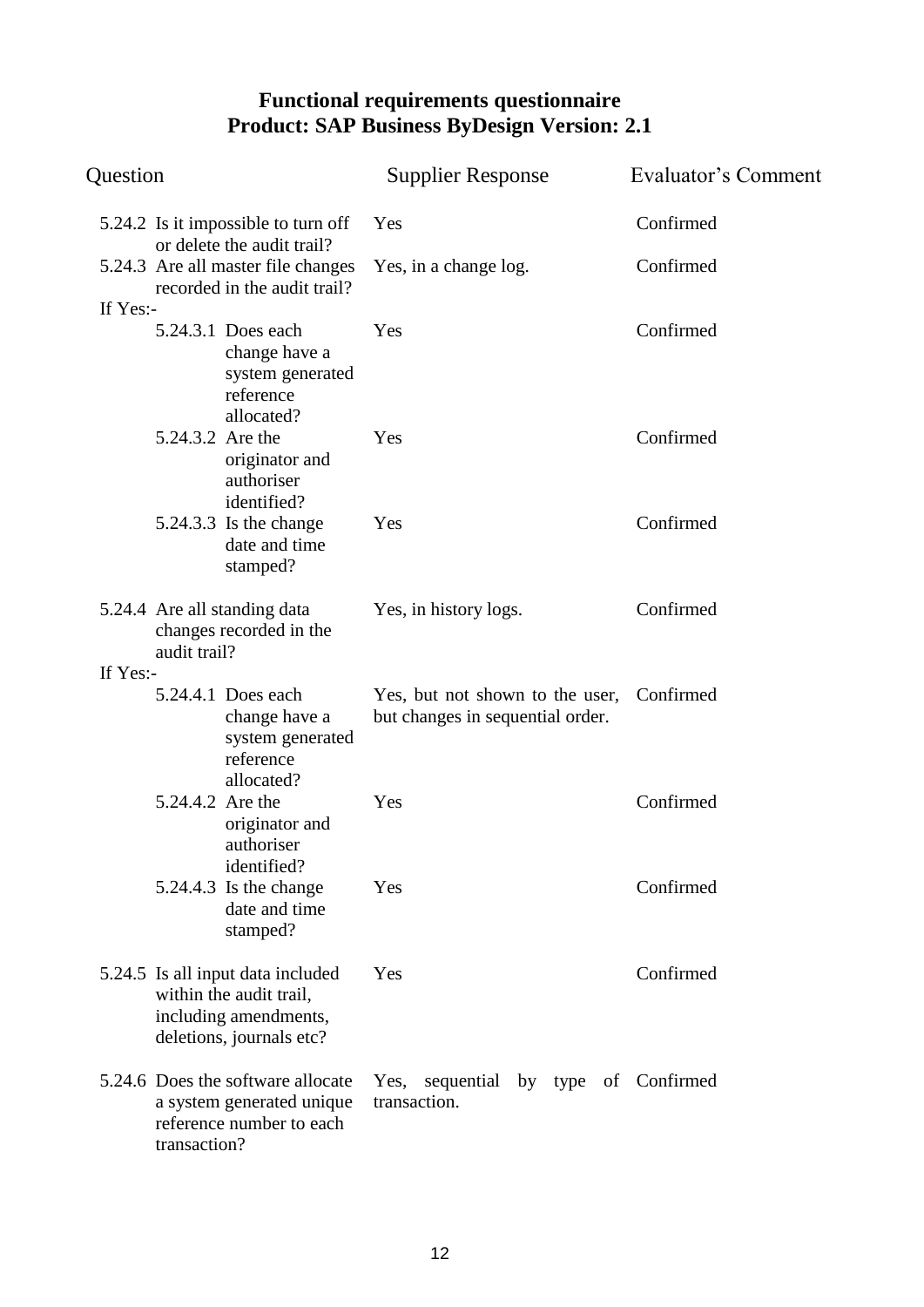| Question |                                                                                                               | <b>Supplier Response</b>                                                                                                                                     | Evaluator's Comment |
|----------|---------------------------------------------------------------------------------------------------------------|--------------------------------------------------------------------------------------------------------------------------------------------------------------|---------------------|
|          | 5.24.6.1 Is this stamped<br>with a user id?                                                                   | Yes                                                                                                                                                          | Confirmed           |
|          | $5.24.6.2$ Is this unique<br>reference number<br>presented to the<br>user at time of<br>input?                | No, but shown on audit trail                                                                                                                                 | Confirmed           |
|          | 5.24.6.3 Is the transaction<br>date and time<br>stamped?                                                      | Yes                                                                                                                                                          | Confirmed           |
|          | 5.24.7 Are all imported<br>/interfaced transactions<br>allocated a software<br>generated reference<br>number? | Yes                                                                                                                                                          | Confirmed           |
|          | 5.24.8 How are transactions<br>differentiated within the<br>audit trail?                                      | <b>SAP Business ByDesign</b><br>differentiates transactions in the<br>Audit Trail according to:<br>transaction type, originating<br>business object and user | Confirmed           |
| 5.25     | What are the procedures for<br>handling dates? (E.g. 2 digit<br>years, 4 digit years).                        | SAP Business ByDesign handles Confirmed<br>dates with a 4 digit years                                                                                        |                     |
|          | 5.25.1 In the case of two digits<br>what is the break point for<br>the century?                               | N/A                                                                                                                                                          |                     |
|          | 5.25.2 Are dates handled<br>consistently throughout<br>the software?                                          | Yes                                                                                                                                                          | Confirmed           |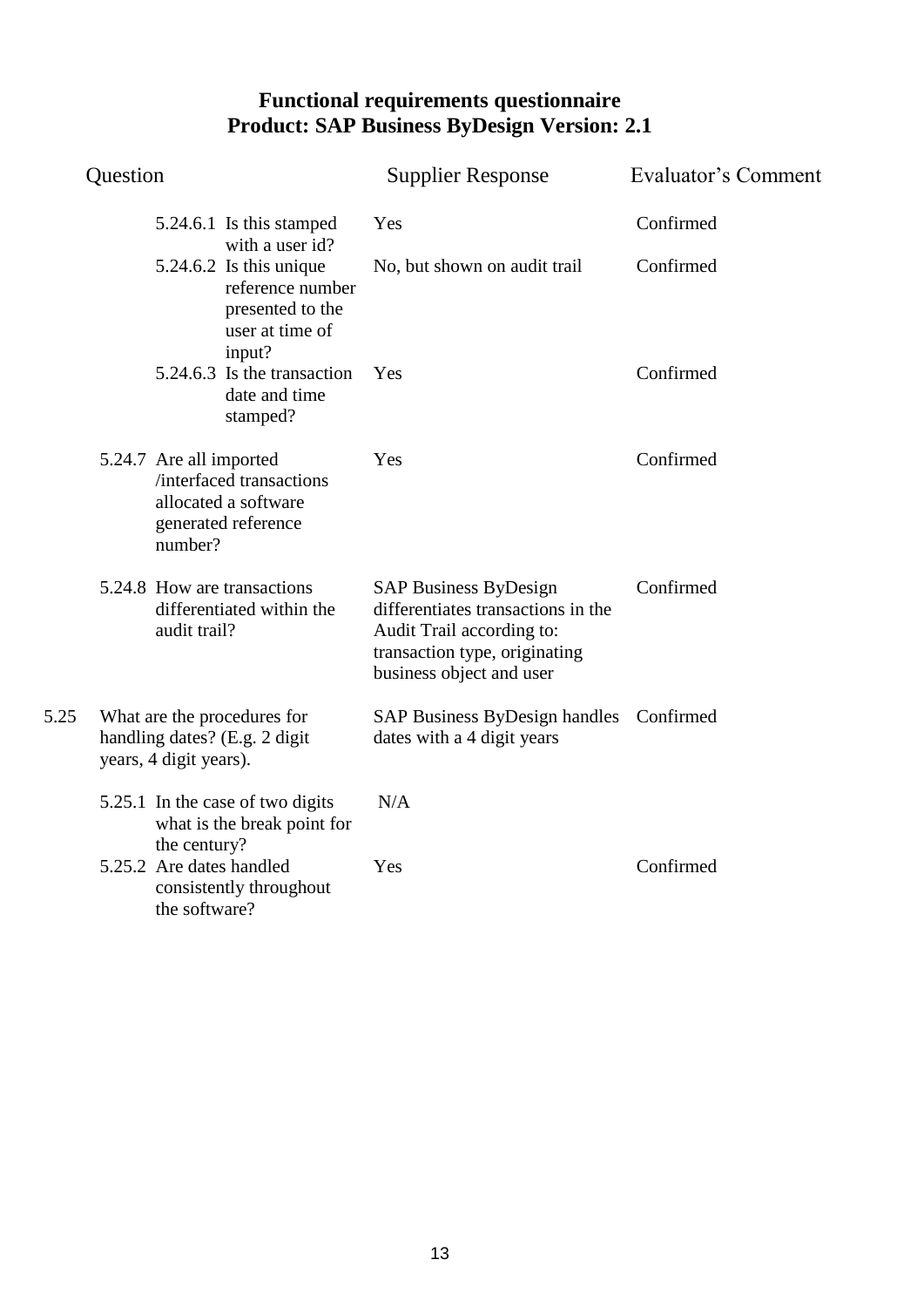Question Supplier Response Evaluator"s Comment

#### <span id="page-13-0"></span>**6 Input of transactions**

The following sections in Input of transactions, File maintenance, Processing and Reports are primarily aimed at the three main accounting ledgers and where applicable Sales Order Processing, Sales Invoicing, Purchase Order Processing and Stock Control.

| 6.1                      | Is data input controlled by self-<br>explanatory menu options?                                                                                                                                           | Yes - SAP Business ByDesign Confirmed<br>has menus based on the user's<br>role                                                                                                                                                                                              |           |
|--------------------------|----------------------------------------------------------------------------------------------------------------------------------------------------------------------------------------------------------|-----------------------------------------------------------------------------------------------------------------------------------------------------------------------------------------------------------------------------------------------------------------------------|-----------|
| 6.2                      | Are these menus application-<br>specific?                                                                                                                                                                | Yes                                                                                                                                                                                                                                                                         | Confirmed |
| 6.3                      | Does the software provide input<br>validation checks such as account<br>code validation, reasonableness<br>(limits, VAT or discount)<br>checking) and validity checks<br>(VAT check-digit calculations)? | Yes - SAP Business ByDesign Confirmed<br>verifies all input account code<br>and tax rates prior acceptance by<br>the system. A limit for approval<br>can be set.                                                                                                            |           |
| 6.4                      | Can the user amend data on an<br>input screen prior to update?                                                                                                                                           | Yes                                                                                                                                                                                                                                                                         | Confirmed |
| 6.5                      | What control features are within<br>the software to ensure<br>completeness and accuracy of<br>data input?                                                                                                | SAP<br><b>Business</b><br>ByDesign<br>currently has data entry forms<br>with formatted fields to ensure<br>correct data is entered. Where<br>possible<br><b>SAP</b><br><b>Business</b><br>ByDesign uses drop down lists<br>to facilitate speedy and accurate<br>data input. | Confirmed |
| 6.6                      | Are all input transactions subject<br>to this control?                                                                                                                                                   | Yes                                                                                                                                                                                                                                                                         | Confirmed |
| 6.7                      | How does the software ensure<br>uniqueness of the input<br>transactions? (i.e. to avoid<br>duplicate transactions)                                                                                       | <b>SAP</b><br><b>Business</b><br>Each<br>of<br>ByDesign's<br>transaction<br>types<br>have a unique sequential number                                                                                                                                                        | Confirmed |
| 6.8<br>If Yes:-<br>6.8.1 | Does the software allow for batch<br>control totals?<br>Are batches automatically<br>numbered?                                                                                                           | No - SAP Business ByDesign is Confirmed<br>a batch process<br>based<br>not<br>application<br>N/A                                                                                                                                                                            |           |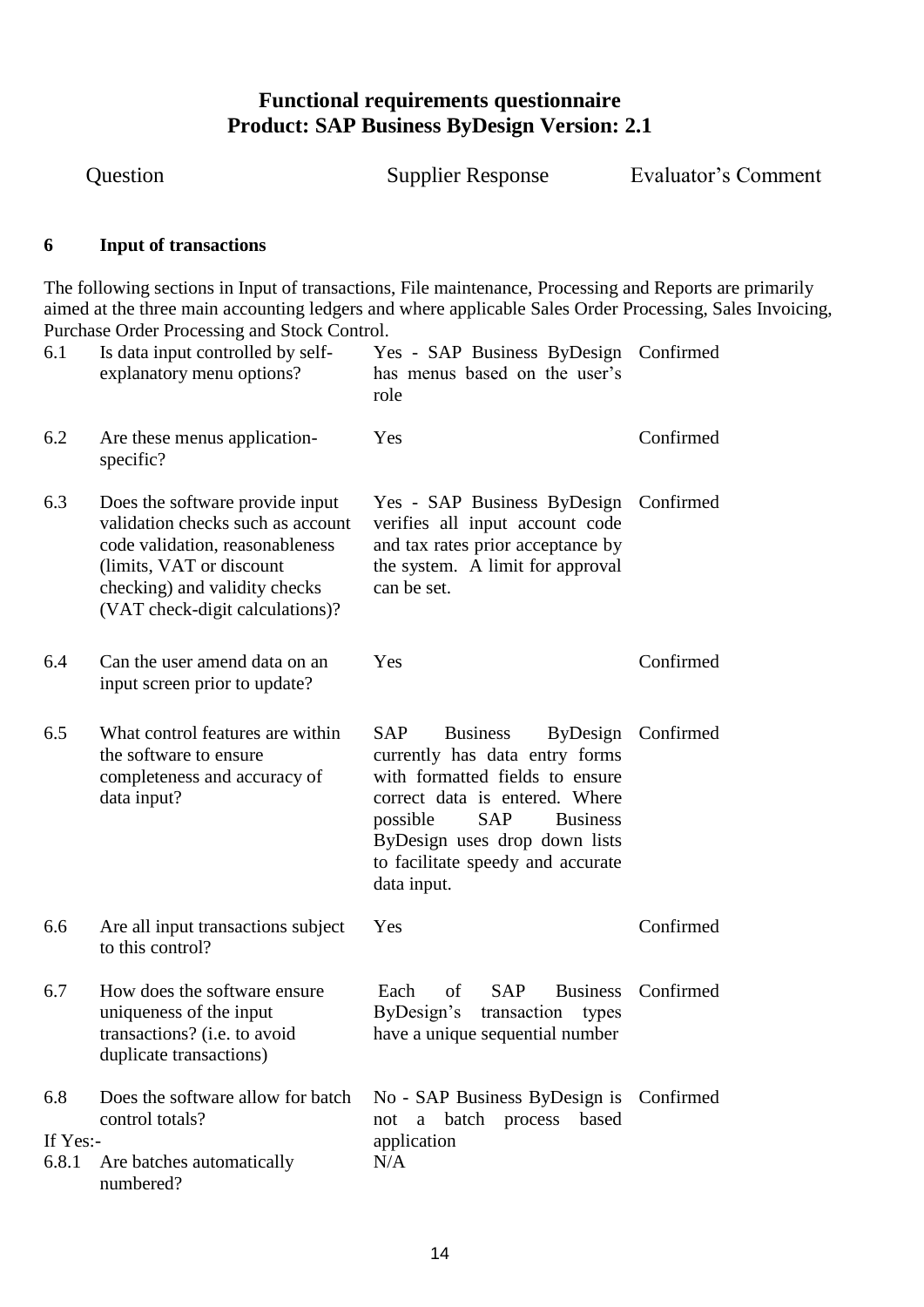|                | Question                                                                                                                                                                                                 | <b>Supplier Response</b>                                                                                                                       | Evaluator's Comment |
|----------------|----------------------------------------------------------------------------------------------------------------------------------------------------------------------------------------------------------|------------------------------------------------------------------------------------------------------------------------------------------------|---------------------|
| 6.8.2<br>6.8.3 | Are batches forced to balance<br>before ledger update?<br>Does the software allow the<br>temporary halting of input of a<br>batch to allow for queries or other<br>activities to take priority (e.g. set | N/A<br>N/A                                                                                                                                     |                     |
| 6.8.4          | up a new account)<br>Is the user forced to confirm batch N/A<br>totals?                                                                                                                                  |                                                                                                                                                |                     |
| 6.9            | Is attempted posting of<br>unbalanced journals rejected?<br>(G/L).                                                                                                                                       | Yes                                                                                                                                            | Confirmed           |
| 6.10           | Are input errors highlighted?                                                                                                                                                                            | Yes                                                                                                                                            | Confirmed           |
| 6.11           | If Yes are they:-<br>6.11.1 Rejected and reported on<br>screen?                                                                                                                                          | Yes - SAP Business ByDesign                                                                                                                    | Confirmed           |
|                | 6.11.2 Rejected and error reports                                                                                                                                                                        | displays screen error messages.<br>N <sub>0</sub>                                                                                              | Confirmed           |
|                | generated?<br>6.11.3 Accepted and posted to<br>suspense?                                                                                                                                                 | N <sub>0</sub>                                                                                                                                 | Confirmed           |
| 6.12           | Does the software have an<br>automatic facility to<br>correct/reverse/delete<br>transactions?                                                                                                            | SAP Business ByDesign permits Confirmed<br>reversal of all Journals in the GL<br>Work Centre.<br>No deletion or<br>correction.                 |                     |
|                | If Yes:-<br>6.12.1 Are all the double entry<br>transactions documented in the<br>audit trail?                                                                                                            | Yes                                                                                                                                            | Confirmed           |
| 6.13           | What are the controls to ensure<br>the internal integrity of the<br>$ledge(s)$ or the accounting<br>information, e.g., control of<br>accounts.                                                           | SAP Business ByDesign is based Confirmed<br>on the standard double entry<br><b>Balanced</b><br>accounts<br>accounts.<br>ensure data integrity. |                     |
| 6.14           | Is it possible to allocate input<br>values directly to ledger control<br>accounts?                                                                                                                       | No                                                                                                                                             | Confirmed           |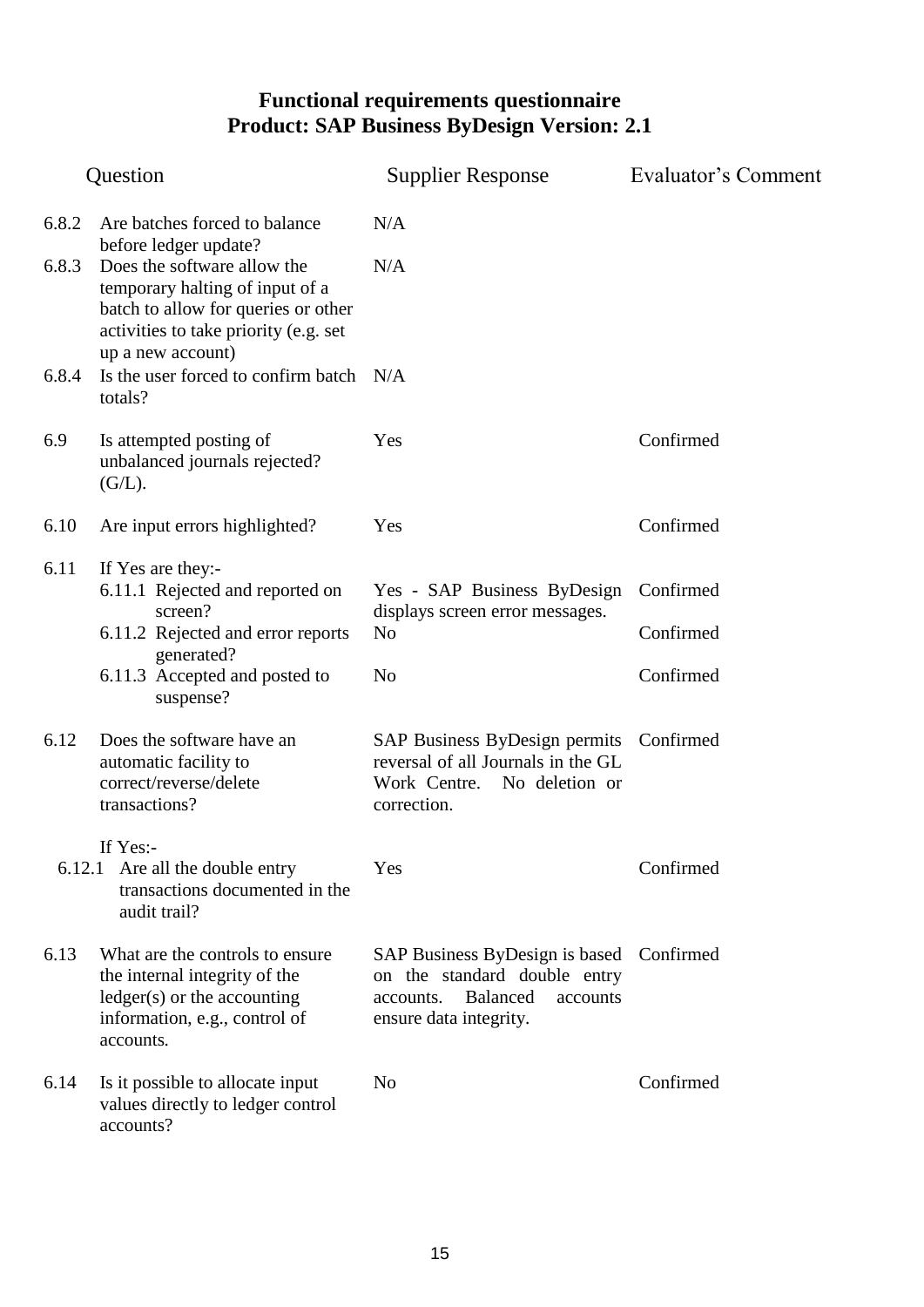|          | Question                                                                                                                                                                              | <b>Supplier Response</b>                                                                                                                                                                                  | Evaluator's Comment             |  |
|----------|---------------------------------------------------------------------------------------------------------------------------------------------------------------------------------------|-----------------------------------------------------------------------------------------------------------------------------------------------------------------------------------------------------------|---------------------------------|--|
| If Yes:- | 6.14.1 Please note the mechanisms<br>available to allow the user to<br>establish why the total balances<br>on individual accounts do not<br>agree to a respective control<br>account? | N/A                                                                                                                                                                                                       |                                 |  |
| 6.15     | Can automatic accruals or<br>prepayments be generated?                                                                                                                                | <b>SAP</b><br><b>Business</b><br>recurring documents<br>provides<br>automatic<br>accruals<br>within<br>Accounting without integration<br>to CRM, SRM, etc.<br>Automatic prepayments are not<br>available. | ByDesign Confirmed              |  |
| 6.16     | Will these automatically be<br>reversed after the period end?<br>(G/L)                                                                                                                | No, manually.                                                                                                                                                                                             | Confirmed                       |  |
| 6.17     | Does the software have a<br>purchase invoice register?                                                                                                                                | Yes                                                                                                                                                                                                       | Confirmed                       |  |
| 6.18     | Does the software permit multi<br>debit/credit journals?                                                                                                                              | Yes                                                                                                                                                                                                       | Confirmed                       |  |
| 6.19     | How are transactions identified on<br>screen/reports as to:-<br>6.19.1 Type?<br>6.19.2 Debit or credit?                                                                               | <b>SAP</b><br><b>Business</b><br>identifies transactions by type.<br>No                                                                                                                                   | ByDesign Confirmed<br>Confirmed |  |
| 6.20     | Can separate nominal analysis<br>codes be input for each invoice<br>line?                                                                                                             | Yes - SAP Business ByDesign<br>can manage independent account<br>determination for every invoice<br>line.                                                                                                 | Confirmed                       |  |
| If Yes:- |                                                                                                                                                                                       |                                                                                                                                                                                                           |                                 |  |
| 6.21     | Does this cover:-                                                                                                                                                                     |                                                                                                                                                                                                           |                                 |  |
|          | 6.21.1 Sales ledger?                                                                                                                                                                  | Yes                                                                                                                                                                                                       | Confirmed<br>Confirmed          |  |
|          | 6.21.2 Purchase ledger?<br>6.21.3 Stock?                                                                                                                                              | Yes<br>Yes                                                                                                                                                                                                | Confirmed                       |  |
| 6.22     | Can receipts and payments be<br>matched to specific invoices?                                                                                                                         | Yes                                                                                                                                                                                                       | Confirmed                       |  |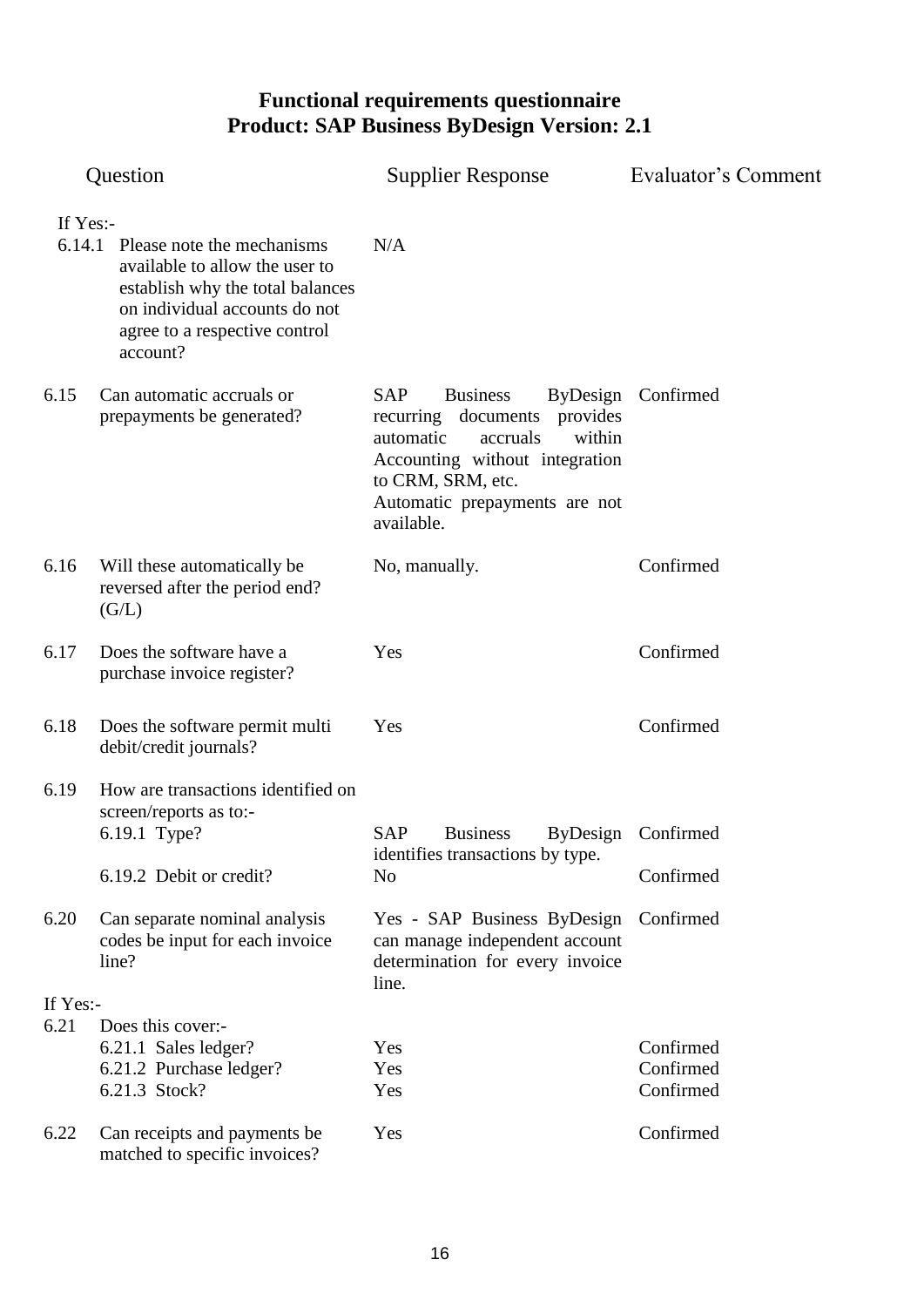|      | Question                                                                         | <b>Supplier Response</b>                                                  | Evaluator's Comment    |
|------|----------------------------------------------------------------------------------|---------------------------------------------------------------------------|------------------------|
|      | If Yes:- Is this<br>6.22.1 Automatic or manual?                                  | <b>Both</b>                                                               | Confirmed              |
| 6.23 | Will the software permit part<br>payments?                                       | Yes                                                                       | Confirmed              |
| 6.24 | Will the software allow:-<br>6.24.1 Payments to be made to<br>customers?         | Yes                                                                       | Confirmed              |
|      | 6.24.2 Receipts to be received<br>from suppliers?                                | Yes                                                                       | Confirmed              |
| 6.25 | Does the software handle<br>purchase credit notes?                               | Yes                                                                       | Confirmed              |
| 6.26 | Is there an ability to automatically<br>amend stock if applicable?               | Not from credit notes.                                                    | Confirmed              |
| 6.27 | Can the software generate sales<br>credit notes?                                 | Yes                                                                       | Confirmed              |
| 6.28 | Does the software handle<br>discounts and promotions?                            | Yes                                                                       | Confirmed              |
| 6.29 | Does the software provide for<br>early settlement discounts?                     | $Yes -$                                                                   | Confirmed              |
| 6.30 | Can early settlement discounts be<br>automatically generated?                    | Yes                                                                       | Confirmed              |
| 6.31 | Are there controls over accepting<br>settlement discounts (e.g. time<br>limits)? | Yes                                                                       | Confirmed              |
| 6.32 | Is VAT treated correctly on early<br>settlement discounts?                       | Yes                                                                       | Confirmed              |
| 6.33 | Will the software permit the<br>posting of unallocated cash to the<br>ledgers?   | Yes - SAP Business ByDesign<br>permit the posting of unallocated<br>cash. | Confirmed              |
|      | Does this apply to:-<br>6.33.1 Sales ledger?<br>6.33.2 Purchase ledger?          | Yes<br>Yes                                                                | Confirmed<br>Confirmed |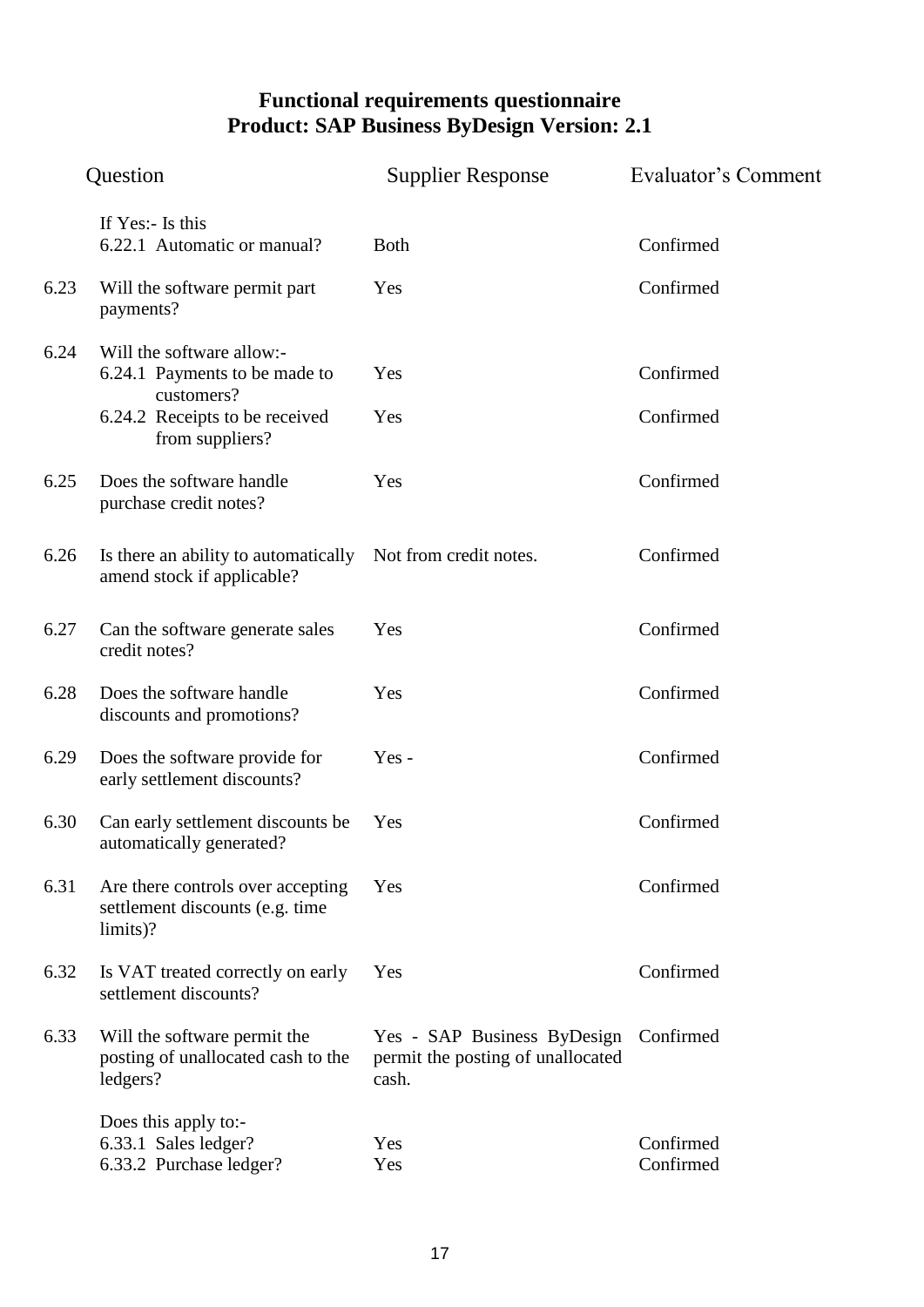|      | Question                                                                                                                                                         | <b>Supplier Response</b>                                                                                                               | Evaluator's Comment                              |  |
|------|------------------------------------------------------------------------------------------------------------------------------------------------------------------|----------------------------------------------------------------------------------------------------------------------------------------|--------------------------------------------------|--|
| 6.34 | Are unallocated cash/credit notes<br>specifically reported for follow<br>up?                                                                                     | Yes                                                                                                                                    | Confirmed                                        |  |
| 6.35 | Are outstanding transactions<br>displayed for allocation?                                                                                                        | Yes                                                                                                                                    | Confirmed                                        |  |
|      | If Yes does this apply to:-<br>6.35.1 Sales ledger?<br>6.35.2 Purchase ledger?                                                                                   | Yes<br>Yes                                                                                                                             | Confirmed<br>Confirmed                           |  |
| 6.36 | Is it possible for new accounts to<br>be created during input?                                                                                                   | Yes                                                                                                                                    | Confirmed                                        |  |
| 6.37 | Does this cover the following<br>ledgers:-<br>6.37.1 Sales?<br>6.37.2 Purchases?<br>6.37.3 General?<br>6.37.4 Stock?                                             | Yes<br>Yes<br>Yes<br>N <sub>o</sub>                                                                                                    | Confirmed<br>Confirmed<br>Confirmed<br>Confirmed |  |
| 6.38 | What controls are there over the<br>creation of new accounts?                                                                                                    | Controlled by user rights.                                                                                                             | Confirmed                                        |  |
| 6.39 | Is the originator and/or authoriser<br>identification logged by the<br>software?                                                                                 | Yes                                                                                                                                    | Confirmed                                        |  |
| 6.40 | Is the user prevented or warned<br>from overriding credit limits or<br>discounts? (S/L).                                                                         | Credit limits – warning or stop.<br>Discounts can be changed within<br>threshold,<br>outside<br>this<br>will<br>require authorisation. | Confirmed                                        |  |
| 6.41 | Does the software have a bank<br>reconciliation facility?                                                                                                        | Yes                                                                                                                                    | Confirmed                                        |  |
| 6.42 | Does the software enable<br>transactions to be posted to the<br>ledgers whilst performing a bank<br>reconciliation (e.g. standing<br>charges, bank charges etc)? | Yes                                                                                                                                    | Confirmed                                        |  |
| 6.43 | Are these adequately reported?                                                                                                                                   | Yes                                                                                                                                    | Confirmed                                        |  |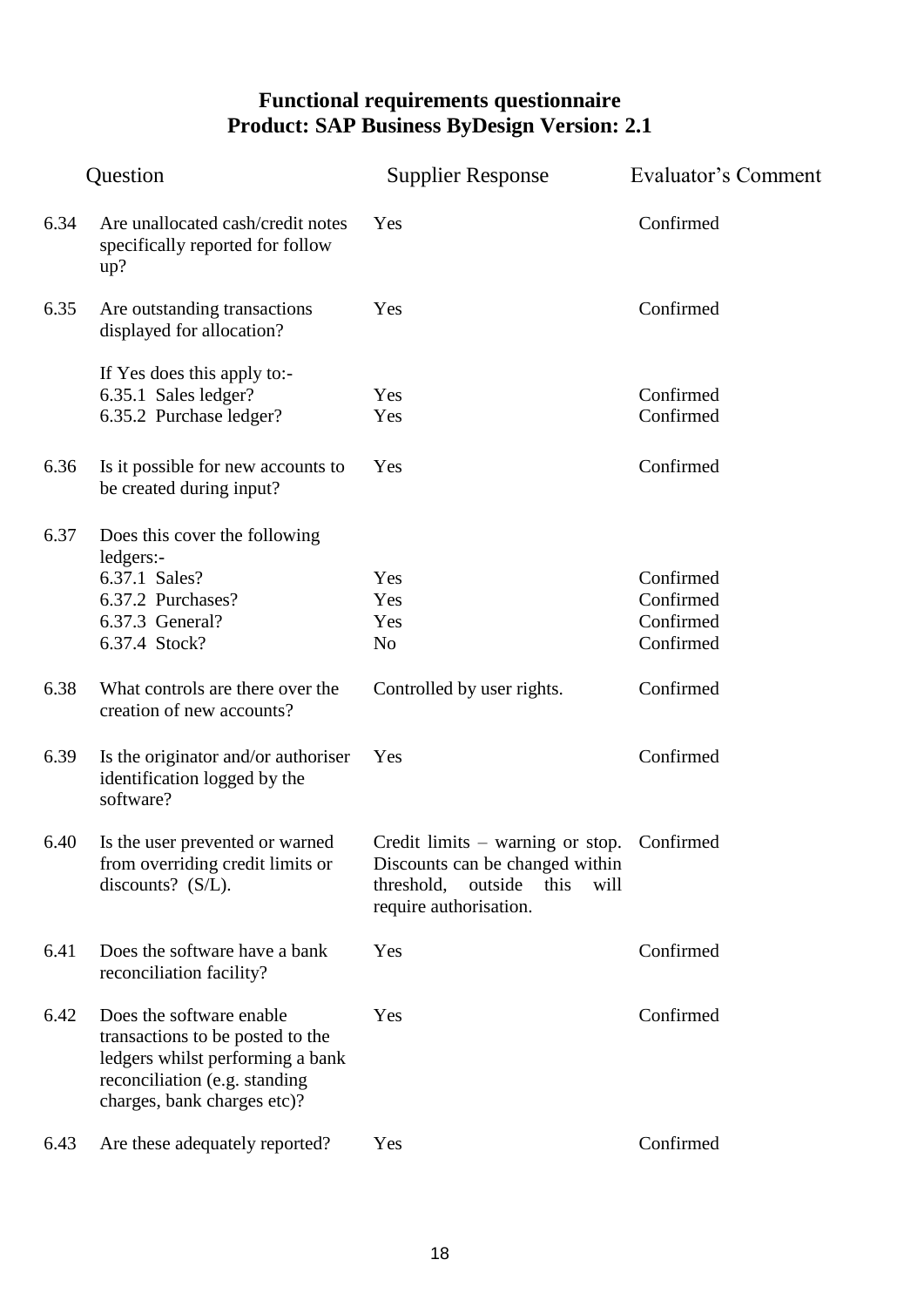| Question |                                                                                    | Supplier Response                                                                                                                                                 | Evaluator's Comment |
|----------|------------------------------------------------------------------------------------|-------------------------------------------------------------------------------------------------------------------------------------------------------------------|---------------------|
| 6.44     | Does the software accept input<br>files from other computer<br>packages?           | Yes                                                                                                                                                               | Confirmed           |
|          | If $Yes:$<br>6.44.1 What formats are<br>accepted?                                  | SAP Business ByDesign accepts Confirmed<br>XML, CSV<br>formats<br>and<br>provides a template for Excel<br>upload<br>(With restricted)<br>functionality)           |                     |
|          | 6.44.2 What controls are in place<br>over the interface?                           | <b>SAP</b><br><b>Business</b><br>provides the<br>same<br>control<br>features as for entries done<br>directly in the system. I.e.<br>technical and semantic checks | ByDesign Confirmed  |
| 6.45     | Does the software have a facility<br>for calculating interest on late<br>payments? | <b>Business</b><br><b>SAP</b><br>ByDesign<br>supports currently the creation of<br>late payment fees but not interest<br>calculations.                            | Confirmed           |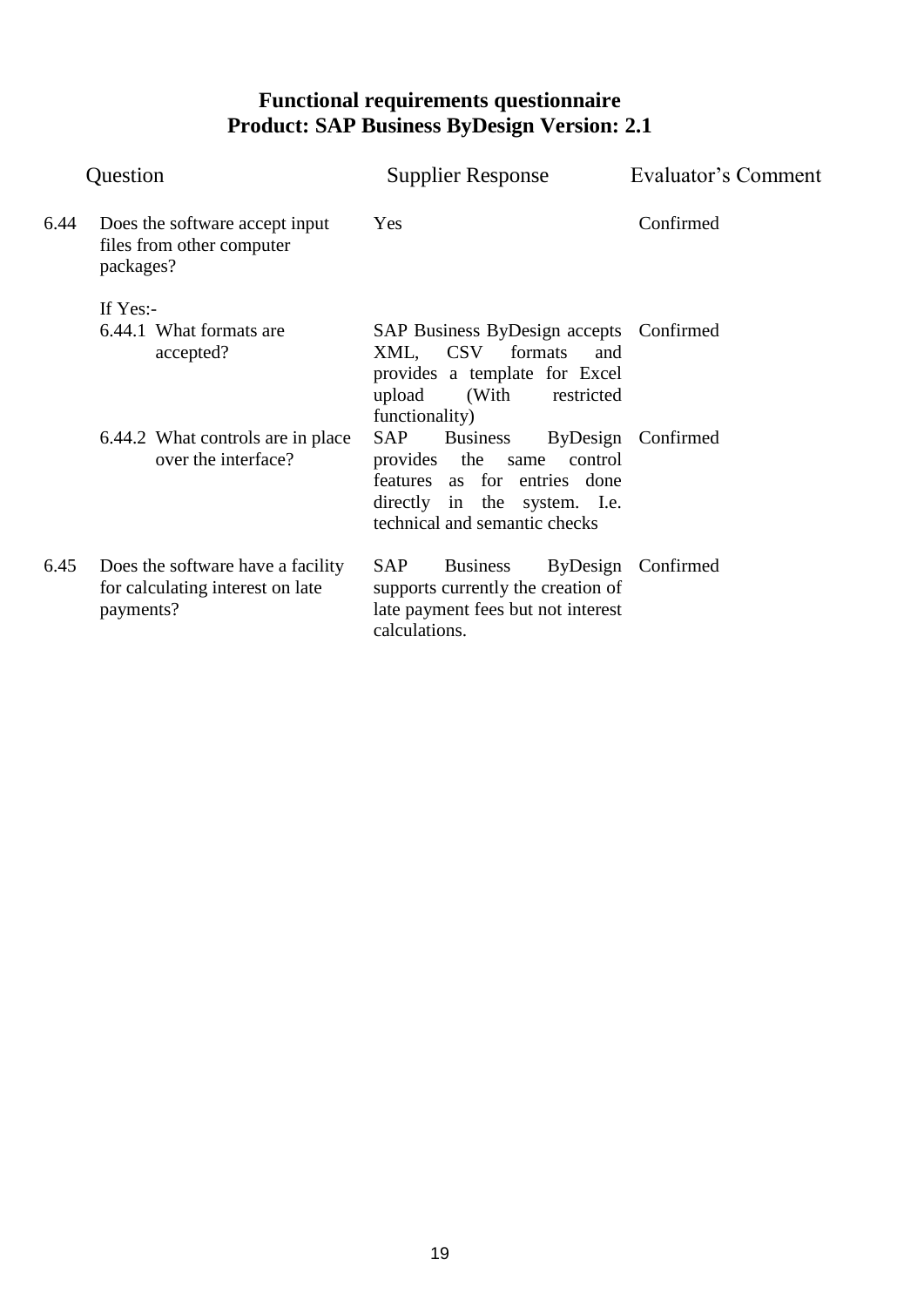<span id="page-19-0"></span>

|     | Question                                                                                                                                                                                                              | <b>Supplier Response</b>                                                                                                                                       | Evaluator's Comment                              |  |
|-----|-----------------------------------------------------------------------------------------------------------------------------------------------------------------------------------------------------------------------|----------------------------------------------------------------------------------------------------------------------------------------------------------------|--------------------------------------------------|--|
| 7   | <b>File maintenance</b>                                                                                                                                                                                               |                                                                                                                                                                |                                                  |  |
| 7.1 | Are ledgers:-<br>7.1.1 Open item?<br><b>Balance forward?</b><br>7.1.2                                                                                                                                                 | Yes<br>N <sub>o</sub>                                                                                                                                          | Confirmed<br>Confirmed                           |  |
| 7.2 | Does the above cover:-<br>7.2.1<br>Sales ledger?<br>7.2.2 Purchase ledger?<br>7.2.3<br>General ledger?                                                                                                                | Yes<br>Yes<br>Yes                                                                                                                                              | Confirmed<br>Confirmed<br>Confirmed              |  |
| 7.3 | Is a month end routine required to<br>be undertaken?                                                                                                                                                                  | N <sub>0</sub>                                                                                                                                                 | Confirmed                                        |  |
| 7.4 | Is the creation or amendment of<br>standing data (e.g. customer<br>account details) controlled by<br>menu options?                                                                                                    | Yes - SAP Business ByDesign Confirmed<br>grants access to users with<br>appropriate rights to the account<br>management Work Centre to<br>create new accounts. |                                                  |  |
| 7.5 | Are menus:-<br>7.5.1 Application specific?<br>7.5.2 User specific?                                                                                                                                                    | Yes<br>Yes                                                                                                                                                     | Confirmed<br>Confirmed                           |  |
| 7.6 | Is it impossible to delete accounts<br>if the balance if Nil but<br>transactions have been recorded<br>against the code.                                                                                              | Yes                                                                                                                                                            | Confirmed                                        |  |
| 7.7 | Does this apply to:-<br>7.6.1 General Ledger?<br>7.6.2<br>Sales Ledger?<br>7.6.3<br>Purchase Ledger?<br>7.6.4 Stock?<br>Are there any other constraints                                                               | Yes<br>Yes<br>Yes<br>Yes<br>Can be marked as obsolete, but Confirmed                                                                                           | Confirmed<br>Confirmed<br>Confirmed<br>Confirmed |  |
| 7.8 | over the deletion of accounts?<br>What is the size and format of<br>reference numbers and<br>descriptions within:-<br>7.8.1 General Ledger?<br>7.8.2<br>Sales Ledger?<br>7.8.3<br>Purchase Ledger?<br>7.8.4<br>Stock? | not possible to delete.<br>Code 100 A/N and description Confirmed<br>250 A/N in all ledgers.                                                                   |                                                  |  |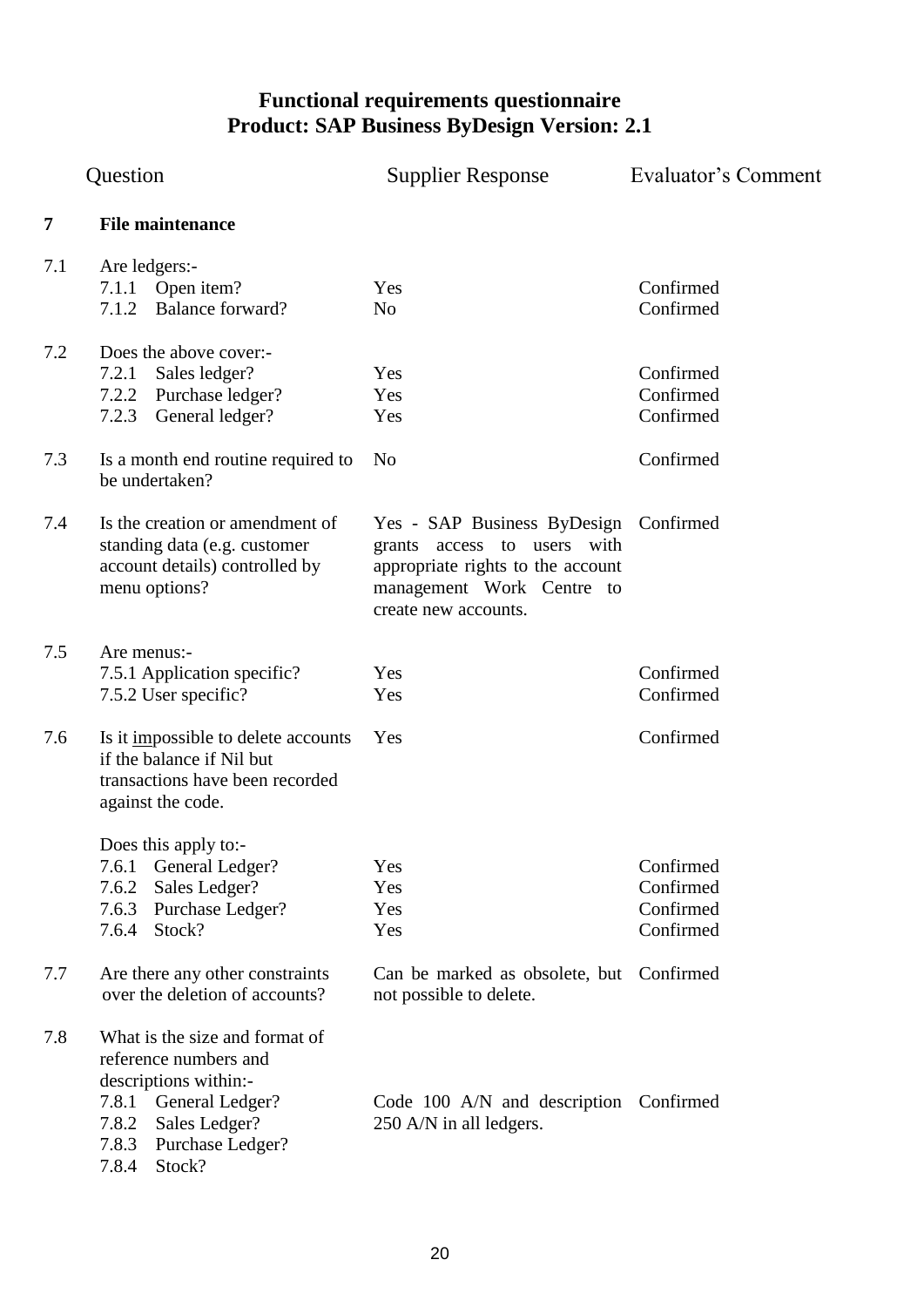|      | Question                                                                                                                                                                                                  | <b>Supplier Response</b>                                                                                                                   | Evaluator's Comment |
|------|-----------------------------------------------------------------------------------------------------------------------------------------------------------------------------------------------------------|--------------------------------------------------------------------------------------------------------------------------------------------|---------------------|
| 7.9  | Is the scope of the reference<br>number adequate to permit<br>sufficient depth of analysis?                                                                                                               | $N/A$ – not used for analysis.                                                                                                             | Confirmed           |
| 7.10 | How does the software guard<br>against/warn about, duplicate<br>account numbers on set up?                                                                                                                | SAP Business ByDesign doesn't Confirmed<br>allow the creation of duplicate<br>accounts and informs with an<br>error message                |                     |
| 7.11 | How does the software enable the<br>traceability - from, to and through<br>the accounting records - of any<br>source document or interfaced<br>transaction?                                               | SAP Business ByDesign enables Confirmed<br>it through related key fields.<br>SAP Business ByDesign also<br>provides a document flow.       |                     |
| 7.12 | What drill down/around<br>functionality is available within<br>the software?                                                                                                                              | SAP Business ByDesign has full Confirmed<br>drill down functionality from<br>document down to ledger entry                                 |                     |
| 7.13 | Can reports be invoked which<br>identify all the fields which have<br>been modified?                                                                                                                      | Yes - SAP Business ByDesign Confirmed<br>has a change history available in<br>the user interface.                                          |                     |
| 7.14 | If the software uses a lot of<br>standing information which<br>changes frequently or regularly,<br>does the software allow for such<br>changes to be effected through the<br>use of parameters or tables? | Yes                                                                                                                                        | Confirmed           |
|      | If $Yes: -$<br>7.14.1 Is the use of such<br>parameters or tables<br>adequately reported?                                                                                                                  | Yes, history logs with from and Confirmed<br>to dates.                                                                                     |                     |
| 7.15 | What controls are within the<br>software over changes to<br>parameters and tables e.g.<br>reporting, password etc?                                                                                        | SAP<br><b>Business</b><br>the<br>controls<br>changes<br>in<br>parameters or tables through the<br>System Administration Access<br>control. | ByDesign Confirmed  |
| 7.16 | Does the software allow selective<br>archiving of old data on a user-<br>defined basis?                                                                                                                   | No - SAP Business ByDesign is Confirmed intention<br>planned to be enhanced with this<br>functionality.                                    |                     |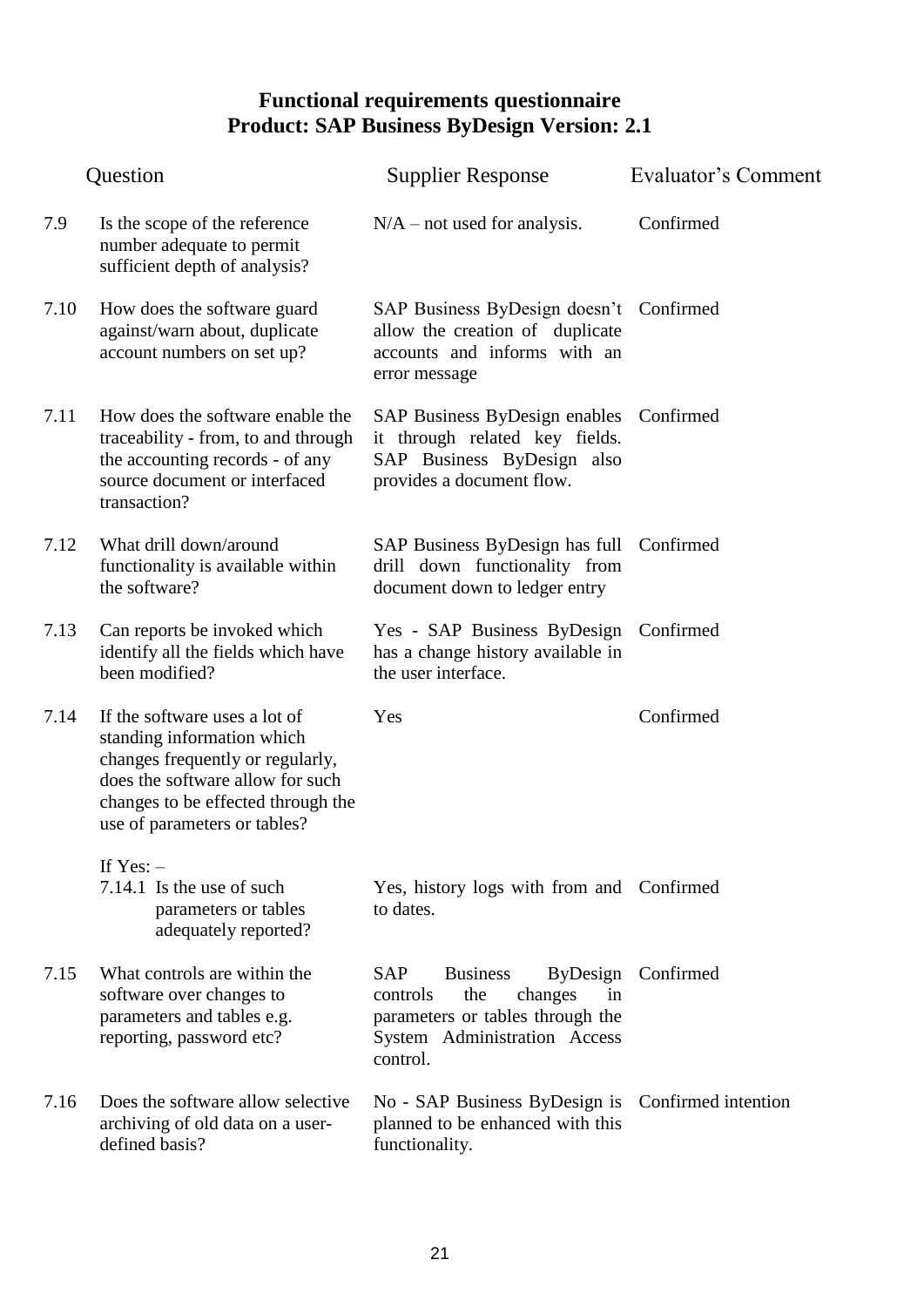|      | Question                                                                                                                   | <b>Supplier Response</b> | Evaluator's Comment |
|------|----------------------------------------------------------------------------------------------------------------------------|--------------------------|---------------------|
| 7.17 | What controls are in place over<br>the handling of archived data?                                                          | N/A                      |                     |
| 7.18 | Can archived data be used for<br>reporting purposes?                                                                       | N/A                      |                     |
| 7.19 | Does the software allow for the<br>restoration of achieved data for<br>audit without affecting current<br>accounting data? | N/A                      |                     |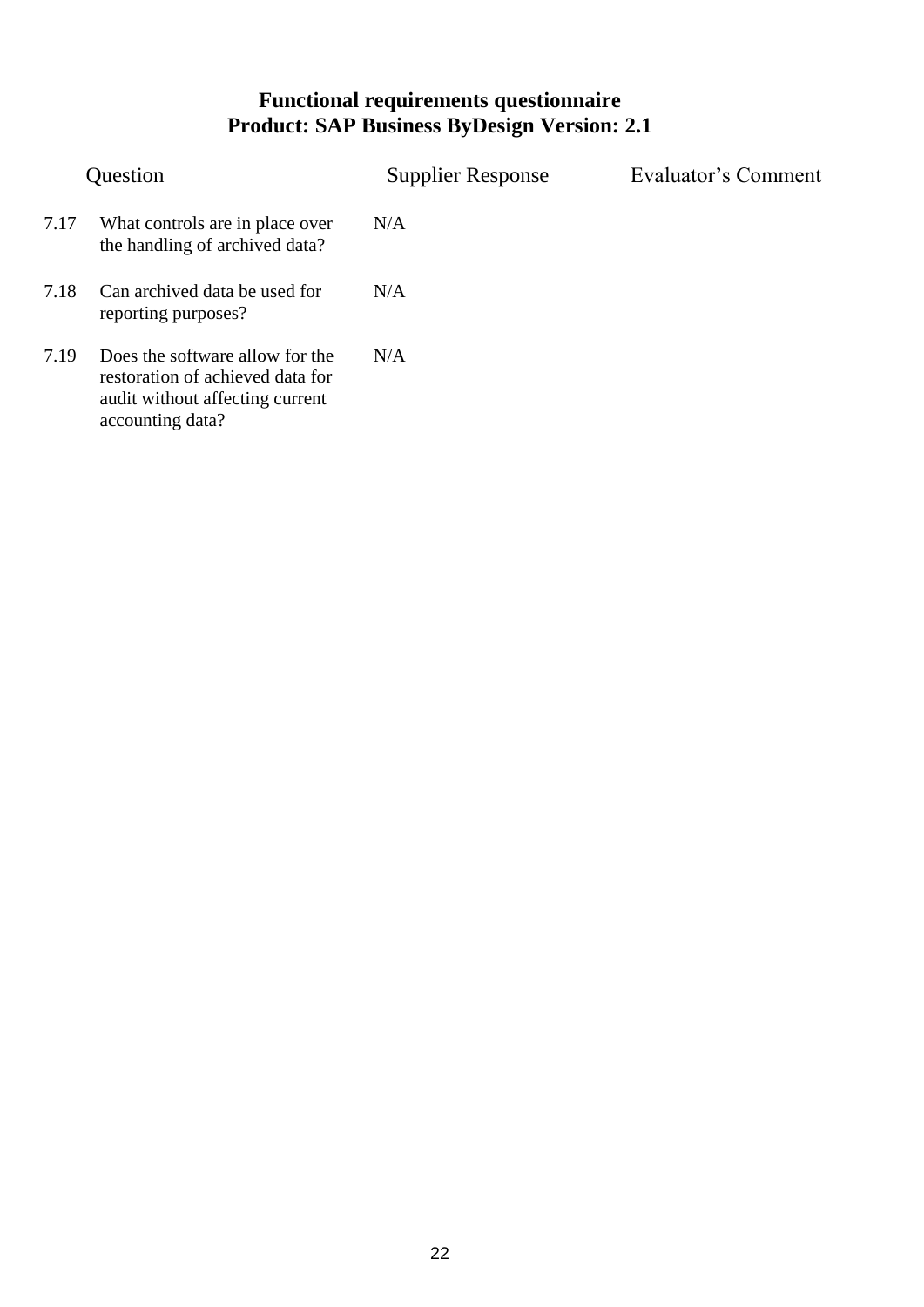<span id="page-22-0"></span>

|     | Question                                                                                                                                                                                         | <b>Supplier Response</b>                                                                                                                                                         | Evaluator's Comment |  |
|-----|--------------------------------------------------------------------------------------------------------------------------------------------------------------------------------------------------|----------------------------------------------------------------------------------------------------------------------------------------------------------------------------------|---------------------|--|
| 8   | <b>Processing</b>                                                                                                                                                                                |                                                                                                                                                                                  |                     |  |
| 8.1 | Does the software ensure that<br>menu options or programs are<br>executed in the correct sequence<br>(e.g. ensure outstanding<br>transactions are processed before<br>month end procedures run)? | Yes - SAP Business ByDesign Confirmed<br>guided procedures.<br>provides<br>SAP Business ByDesign has also<br>a closing cockpit available with<br>periodic tasks to be completed. |                     |  |
| 8.2 | After an external document (e.g.<br>sales invoice or cheque payment)<br>has been generated and posted to<br>the accounts is it impossible to<br>amend this data?                                 | Yes                                                                                                                                                                              | Confirmed           |  |
| 8.3 | Is there an audit trail of all<br>changes to transactions which<br>have updated the ledgers?                                                                                                     | Changes not possible.                                                                                                                                                            | Confirmed           |  |
| 8.4 | Can the software calculate prices<br>or values by reference to master<br>file data?                                                                                                              | Yes                                                                                                                                                                              | Confirmed           |  |
| 8.5 | Does the software provide<br>automatic recalculation, where<br>appropriate, of data input? (e.g.<br>VAT)                                                                                         | Yes                                                                                                                                                                              | Confirmed           |  |
| 8.6 | Does the software warn the user<br>when the ledger is out of balance?                                                                                                                            | N/A - SAP Business ByDesign<br>doesn't allow unbalanced<br>postings                                                                                                              |                     |  |
| 8.7 | How is this done e.g. when the<br>software is switching on or on<br>ledger update?                                                                                                               | N/A                                                                                                                                                                              |                     |  |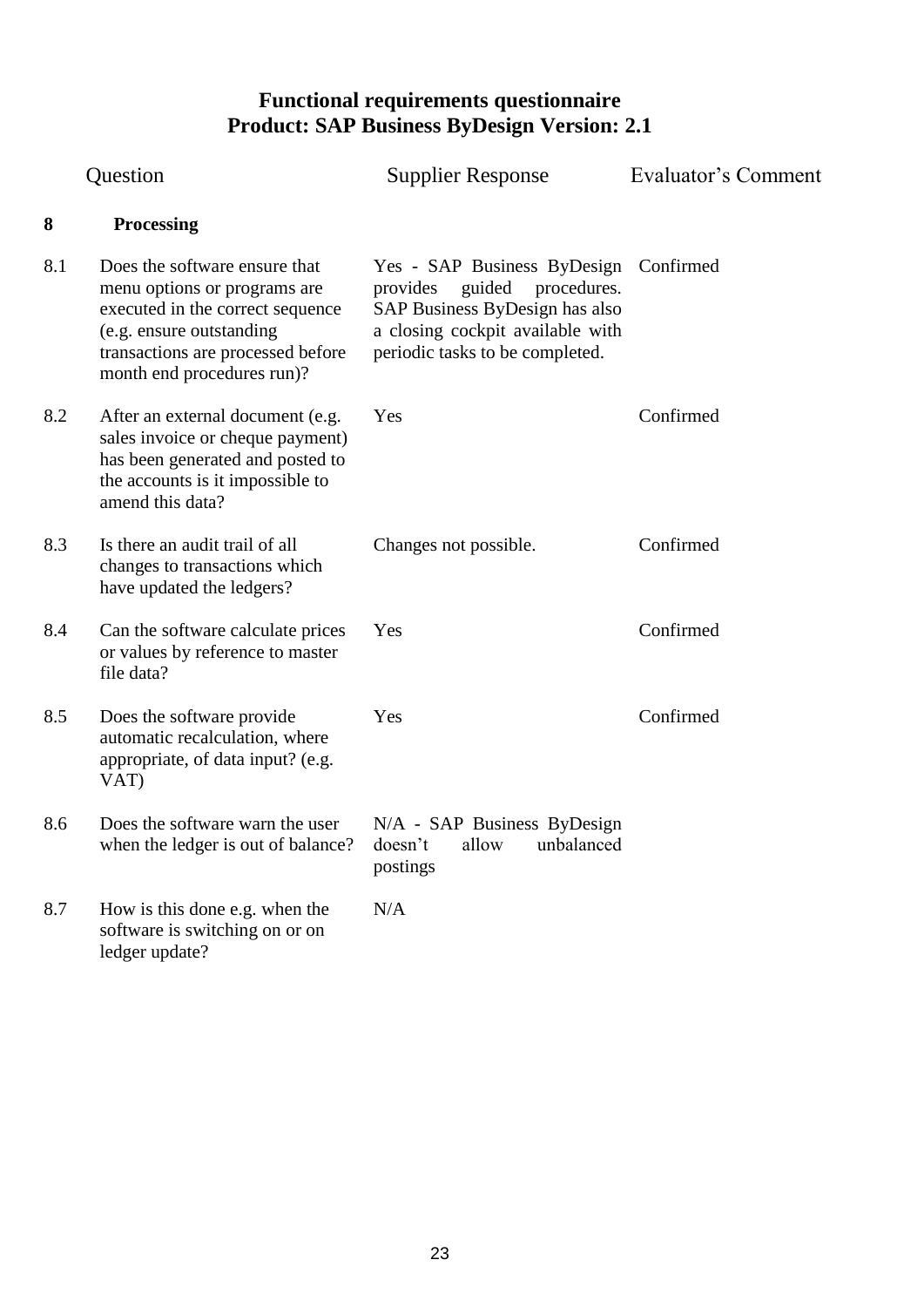<span id="page-23-0"></span>

|     | Question                                                                                                                                                               | <b>Supplier Response</b>                                                                                | Evaluator's Comment                 |
|-----|------------------------------------------------------------------------------------------------------------------------------------------------------------------------|---------------------------------------------------------------------------------------------------------|-------------------------------------|
| 9   | Performance of requisite accounting functions                                                                                                                          |                                                                                                         |                                     |
| 9.1 | What control features are<br>provided by the software to<br>support effective user controls?                                                                           | SAP Business ByDesign uses Confirmed<br>double entry & has automatic<br>control account updatings       |                                     |
| 9.2 | Is there:<br>9.2.1<br>Transaction sequencing?<br>9.2.2<br>Automatic dating of<br>posting transactions?<br>Identification of user id or<br>9.2.3<br>source of document? | Yes, by type<br>Yes<br>Yes, both                                                                        | Confirmed<br>Confirmed<br>Confirmed |
| 9.3 | Is the software available as multi<br>user?                                                                                                                            | Yes                                                                                                     | Confirmed                           |
| 9.4 | Can the same function be used by<br>more than one person at the same<br>time, whilst still retaining the<br>separate user identities?                                  | Yes                                                                                                     | Confirmed                           |
| 9.5 | Is the software available as multi-<br>company?                                                                                                                        | Yes                                                                                                     | Confirmed                           |
|     | If Yes:-<br>How many companies are<br>supported?                                                                                                                       | <b>SAP</b><br><b>Business</b><br>supports unlimited number of<br>companies.                             | ByDesign Confirmed                  |
| 9.6 | Is a group consolidation facility<br>available?                                                                                                                        | SAP Business ByDesign plan to Confirmed<br>have this enhancement in a<br>future release.                |                                     |
| 9.7 | Can the software consolidate<br>entities with different charts of<br>accounts?                                                                                         | No, planned later enhancement.                                                                          | Confirmed intention                 |
| 9.8 | How many levels of nominal<br>analysis can be handled by the<br>software?                                                                                              | SAP Business ByDesign has 5 Confirmed<br>levels of analysis fields.                                     |                                     |
| 9.9 | How does the software handle<br>cost centres, departments,<br>divisions?                                                                                               | SAP Business ByDesign permits<br>an organizational<br>set up<br>to<br>structure. It can be defined as a | Confirmed                           |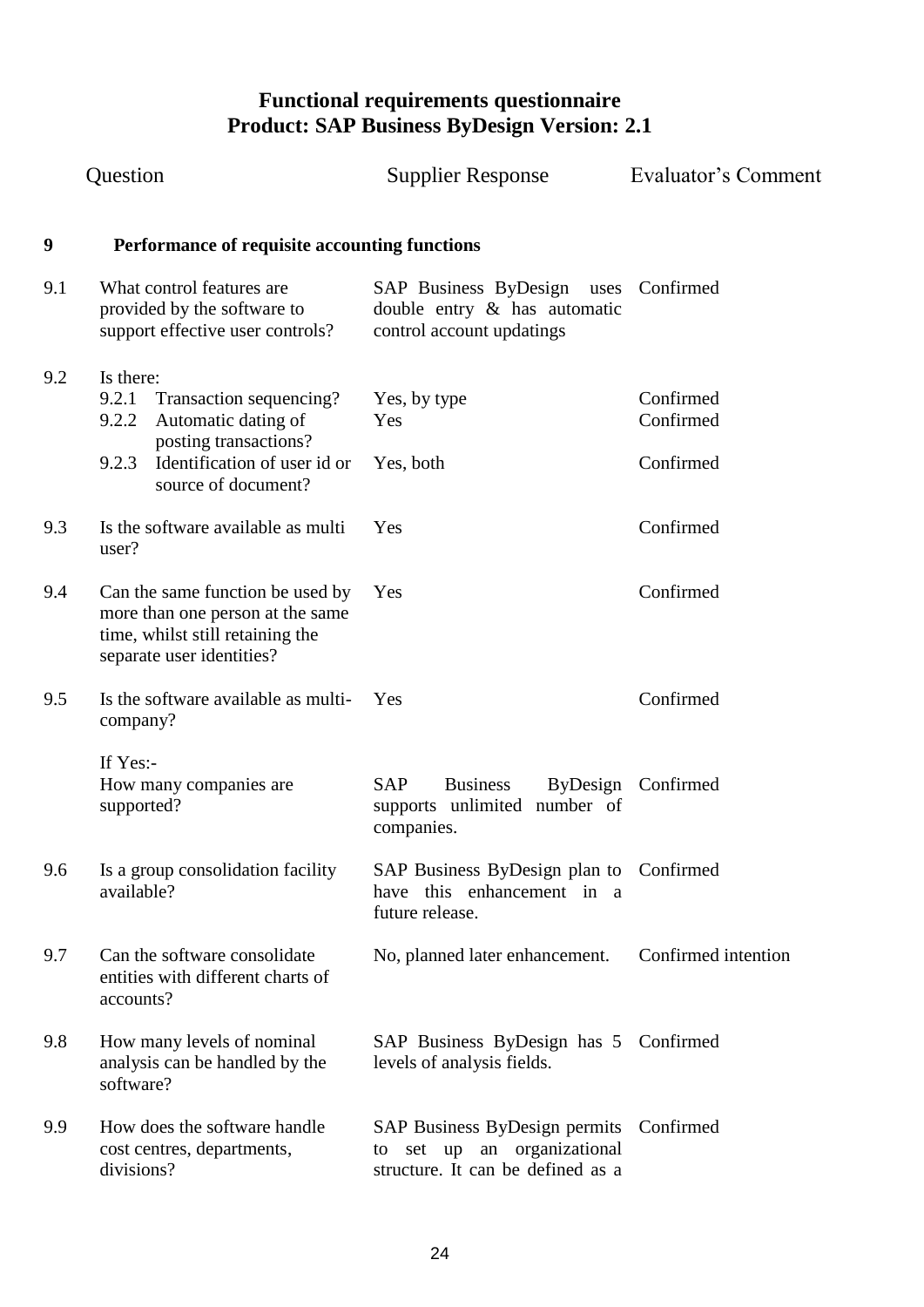| Question |                                                                                          | <b>Supplier Response</b>                                                                                               | Evaluator's Comment |  |
|----------|------------------------------------------------------------------------------------------|------------------------------------------------------------------------------------------------------------------------|---------------------|--|
|          |                                                                                          | master data.                                                                                                           |                     |  |
| 9.10     | How are periods handled by the<br>software?                                              | SAP Business ByDesign allows Confirmed<br>default fiscal year or<br>the<br>customer can define the own<br>fiscal year. |                     |  |
| 9.11     | How many:-<br>9.11.1 Accounting periods can be<br>set up?                                | SAP<br><b>Business</b><br>allows<br>up to $16$<br>currently<br>Accounting Periods per year.                            | ByDesign Confirmed  |  |
|          | 9.11.2 Years can be set up?                                                              | SAP Business ByDesign allows Confirmed<br>setting up as many years as<br>required.                                     |                     |  |
| 9.12     | Can the length/ number of periods<br>be adjusted to suit different user<br>requirements? | SAP Business ByDesign permits Confirmed<br>adjustment<br>the<br>of<br>the<br>length/number of periods.                 |                     |  |
| 9.13     | How many accounting periods<br>can be open at any one time?                              | As required                                                                                                            | Confirmed           |  |
| 9.14     | How many years can be open at<br>any one time?                                           | SAP Business ByDesign allows Confirmed<br>setting up as many years as<br>required.                                     |                     |  |
| 9.15     | Can a period or year be re-opened<br>after it has been closed?                           | Yes                                                                                                                    | Confirmed           |  |
|          | If Yes:-<br>9.15.1 What controls are in place<br>over this function?                     | SAP<br><b>Business</b><br>controls this function through<br>access rights.                                             | ByDesign Confirmed  |  |
|          | If No:-<br>9.15.2 Is the data archived on the                                            | N/A                                                                                                                    |                     |  |
|          | server?<br>9.15.3 Is this accessible for                                                 | N/A                                                                                                                    |                     |  |
|          | reporting purposes?<br>9.15.4 Can a previous year be<br>restored from backup?            | N/A                                                                                                                    |                     |  |
| 9.16     | Can data from all accounting<br>periods and years be accessed at<br>any one time?        | Yes                                                                                                                    | Confirmed           |  |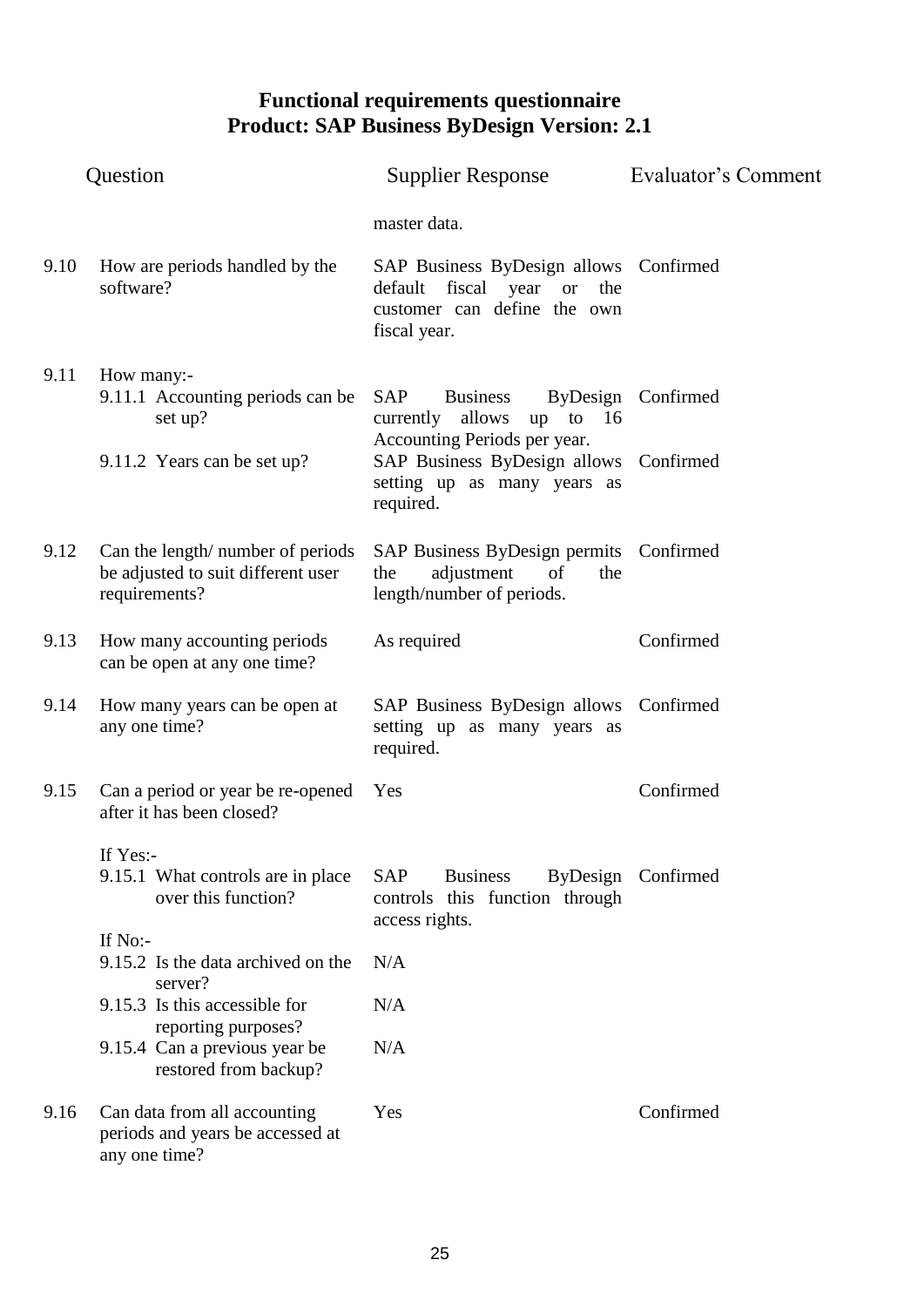|          | Question                                                                                                | <b>Supplier Response</b>                                                                                                                             | Evaluator's Comment                 |  |
|----------|---------------------------------------------------------------------------------------------------------|------------------------------------------------------------------------------------------------------------------------------------------------------|-------------------------------------|--|
| 9.17     | Can previous months and years be.<br>accessed for enquiries or reports?                                 | Yes                                                                                                                                                  | Confirmed                           |  |
| 9.18     | Does the software handle posting<br>date as well as document date?                                      | Yes                                                                                                                                                  | Confirmed                           |  |
| If Yes:- | 9.18.1 Are transactions analysed<br>by posting date or<br>document date?                                | Both - SAP Business ByDesign Confirmed<br>defaults to posting date but it is<br>possible to analyse by document<br>date.                             |                                     |  |
| 9.19     | Can transactions be posted to<br>more than one accounting period<br>at any point in time?               | Yes                                                                                                                                                  | Confirmed                           |  |
| 9.20     | Does this cover:-<br>9.20.1 General ledger?<br>9.20.2 Sales ledger?<br>9.20.3 Purchase ledger?          | Yes<br>Yes<br>Yes                                                                                                                                    | Confirmed<br>Confirmed<br>Confirmed |  |
| 9.21     | Is it possible to allocate<br>transactions to:                                                          |                                                                                                                                                      |                                     |  |
|          | 9.21.1 Future periods?                                                                                  | Yes - SAP Business ByDesign Confirmed<br>only allows it if the period is<br>open                                                                     |                                     |  |
|          | 9.21.2 Previous closed periods?                                                                         | Yes - SAP Business ByDesign Confirmed<br>will allow this only if the period<br>is re-opened.                                                         |                                     |  |
|          | 9.21.3 A previously closed year?                                                                        | Only if year re-opened. If carry Confirmed<br>forward has been run, it would                                                                         |                                     |  |
|          | If Yes:-<br>9.21.4 What controls are in place<br>e.g. level of authorisation<br>and on screen warnings? | first need to be reversed.<br>SAP Business ByDesign restricts Confirmed<br>access to users and to Work<br>Warning<br>Centres.<br>Screen<br>available |                                     |  |
|          | 9.21.5 Will the software revise<br>subsequent periods<br>accordingly?                                   | Yes                                                                                                                                                  | Confirmed                           |  |
| 9.22     | How will transactions outside the<br>current period be:-<br>9.22.1 Reported                             | SAP Business ByDesign allows                                                                                                                         | Confirmed                           |  |
|          |                                                                                                         | reporting via standard reporting<br>tools using posting date.                                                                                        |                                     |  |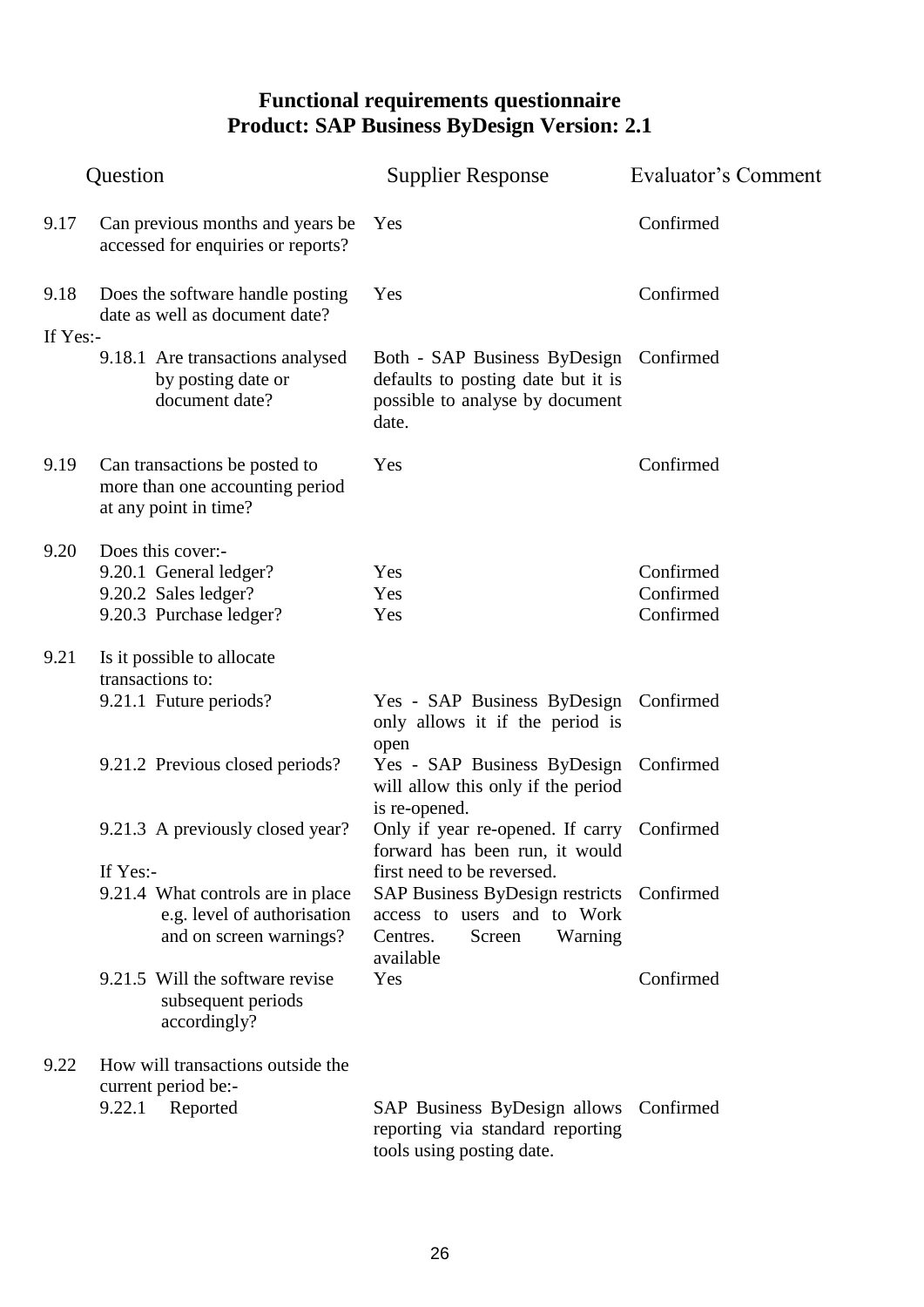|          | Question       |                                                                                                                                                       | <b>Supplier Response</b>                                                                                                                 | Evaluator's Comment                                           |  |
|----------|----------------|-------------------------------------------------------------------------------------------------------------------------------------------------------|------------------------------------------------------------------------------------------------------------------------------------------|---------------------------------------------------------------|--|
|          | 9.22.2         | Accounted for in the<br>VAT return?                                                                                                                   | SAP Business ByDesign will Confirmed<br>account them as unreconciled<br>transactions                                                     |                                                               |  |
| 9.23     |                | Does the software permit use of<br>budgets and provide comparisons<br>between budgets and actual?                                                     | Yes - SAP Business ByDesign Confirmed<br>for<br>provides<br>comparison<br>between budget and actual in<br>cost centre, balance sheet and |                                                               |  |
| If Yes:- |                | 9.23.1 How many versions of<br>budgets/forecasts can be<br>maintained on the system?                                                                  | financial statement.<br>1 Version                                                                                                        | Confirmed                                                     |  |
| 9.24     |                | Are budgets available for:<br>9.24.1 General ledger?<br>9.24.2 Sales ledger?<br>9.24.3 Purchase ledger?<br>9.24.4 Overheads?<br>9.24.5 Balance sheet? | Yes<br>Yes<br>N <sub>o</sub><br>Yes<br>Yes                                                                                               | Confirmed<br>Confirmed<br>Confirmed<br>Confirmed<br>Confirmed |  |
| 9.25     | 9.25.1 Period? | Can budgets be set by:<br>9.25.2 Annually?                                                                                                            | Yes<br>N <sub>o</sub>                                                                                                                    | Confirmed<br>Confirmed                                        |  |
| 9.26     |                | Can the software automatically<br>generate budgets?                                                                                                   | Sales ledger only.                                                                                                                       | Confirmed                                                     |  |
|          | If Yes:-       | Please state how this is achieved.                                                                                                                    | <b>SAP</b><br><b>Business</b><br><b>ByDesign</b><br>achieves this based on Sales Plan<br><b>Budget</b>                                   | Confirmed                                                     |  |
| 9.27     |                | What is the maximum value of<br>transactions and of totals that can<br>be handled by the software?                                                    | SAP Business ByDesign can Confirmed<br>handle 22 digits and 6 decimal<br>numbers                                                         |                                                               |  |
| 9.28     |                | What is the maximum number of<br>transactions that can be handled<br>by the software?                                                                 | Unlimited                                                                                                                                | Confirmed                                                     |  |
| 9.29     |                | What is the maximum number of<br>accounts on each ledger:<br>9.29.1 Sales ledger?<br>9.29.2 Purchase ledger?<br>9.29.3 General ledger?                | Unlimited<br>Unlimited<br>Unlimited                                                                                                      | Confirmed<br>Confirmed<br>Confirmed                           |  |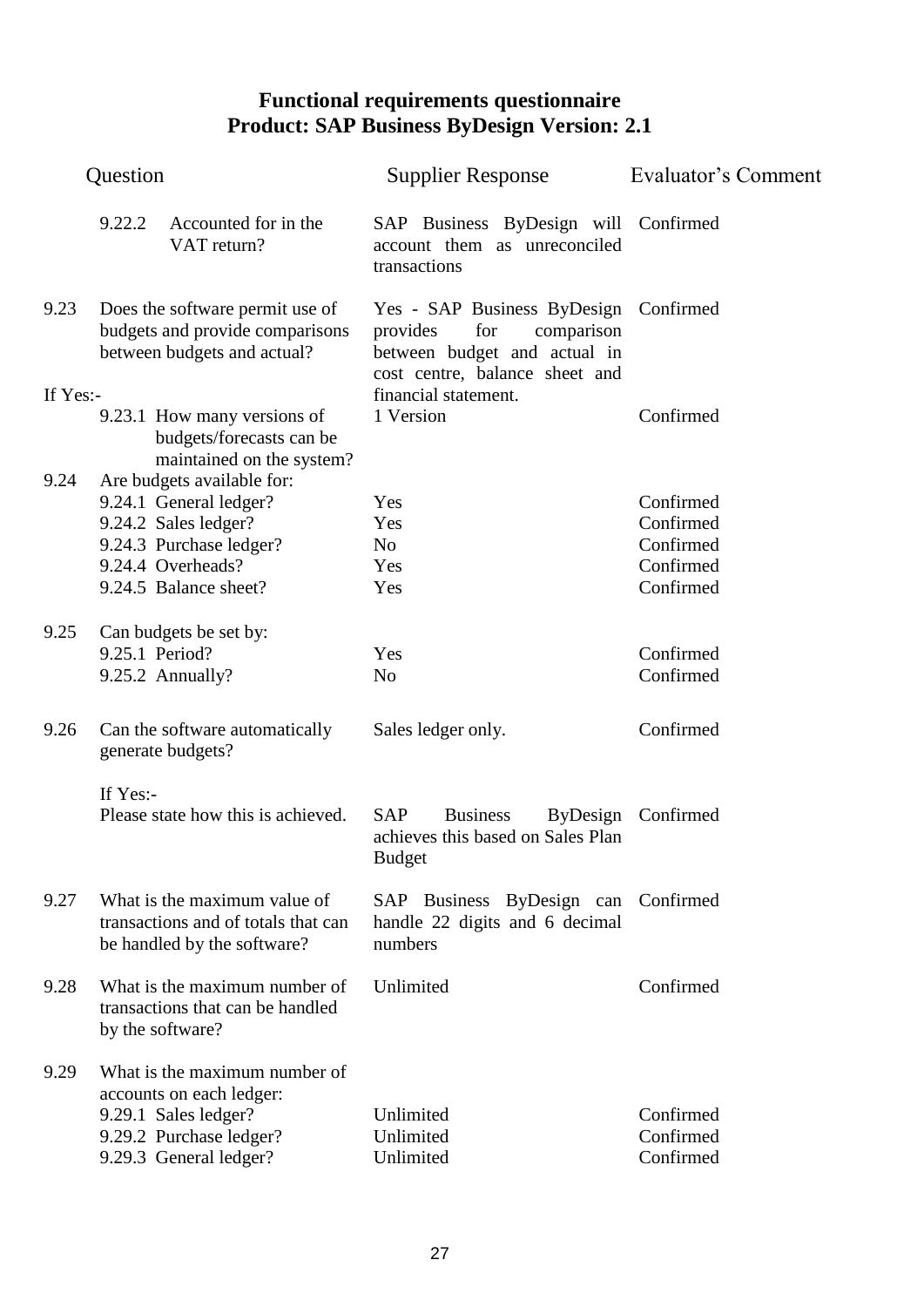|           | Question                                                                                                                                                          | <b>Supplier Response</b>                                                                                                                                                                      | Evaluator's Comment |
|-----------|-------------------------------------------------------------------------------------------------------------------------------------------------------------------|-----------------------------------------------------------------------------------------------------------------------------------------------------------------------------------------------|---------------------|
| <b>10</b> | <b>Reports</b>                                                                                                                                                    |                                                                                                                                                                                               |                     |
| 10.1      | Are all reports adequately titled<br>and dated? (E.g. report name,<br>client name, data, period, batch,<br>last entry number, period end,<br>pages, numbers etc.) | Yes                                                                                                                                                                                           | Confirmed           |
| 10.2      | Do the reports provide totals<br>where applicable?                                                                                                                | Yes                                                                                                                                                                                           | Confirmed           |
| 10.3      | Are these totals calculated or<br>taken from a control file?                                                                                                      | <b>SAP</b><br><b>Business</b><br>calculates the totals                                                                                                                                        | ByDesign Confirmed  |
|           | Please state the reports that do not<br>feature calculated totals.                                                                                                | N/A                                                                                                                                                                                           |                     |
| 10.4      | Is it clear when the report has<br>ended? (totals or end markers)                                                                                                 | Yes, page x of y.                                                                                                                                                                             | Confirmed           |
| 10.5      | Can reports be saved in electronic<br>format (as distinct from just<br>printing)?                                                                                 | Yes                                                                                                                                                                                           | Confirmed           |
| 10.6      | Are such files adequately<br>protected from deletion or<br>amendment?                                                                                             | SAP<br><b>Business</b><br><b>ByDesign</b><br>currently do not protect these<br>from deletion or amendment<br>because these files are locally<br>saved by users to their local data<br>storage | Confirmed           |
| 10.7      | Is a report writer provided as part<br>of the software or as an add on?                                                                                           | SAP<br><b>Business</b><br>includes a report writer.                                                                                                                                           | ByDesign Confirmed  |
|           | Please state the name of any third<br>party package.                                                                                                              | Microsoft Excel, Adobe also Confirmed<br>available                                                                                                                                            |                     |
| 10.8      | What level of knowledge is<br>required to use the report writer<br>e.g. beginner, regular user,<br>expert?                                                        | <b>ByDesign</b><br>SAP<br><b>Business</b><br>requires regular user or expert<br>knowledge of report writer.                                                                                   | Confirmed           |
| 10.9      | Can the report writer make use of<br>user-defined fields (including<br>external fields)?                                                                          | User-defined $-$ yes, external $-$ Confirmed<br>no.                                                                                                                                           |                     |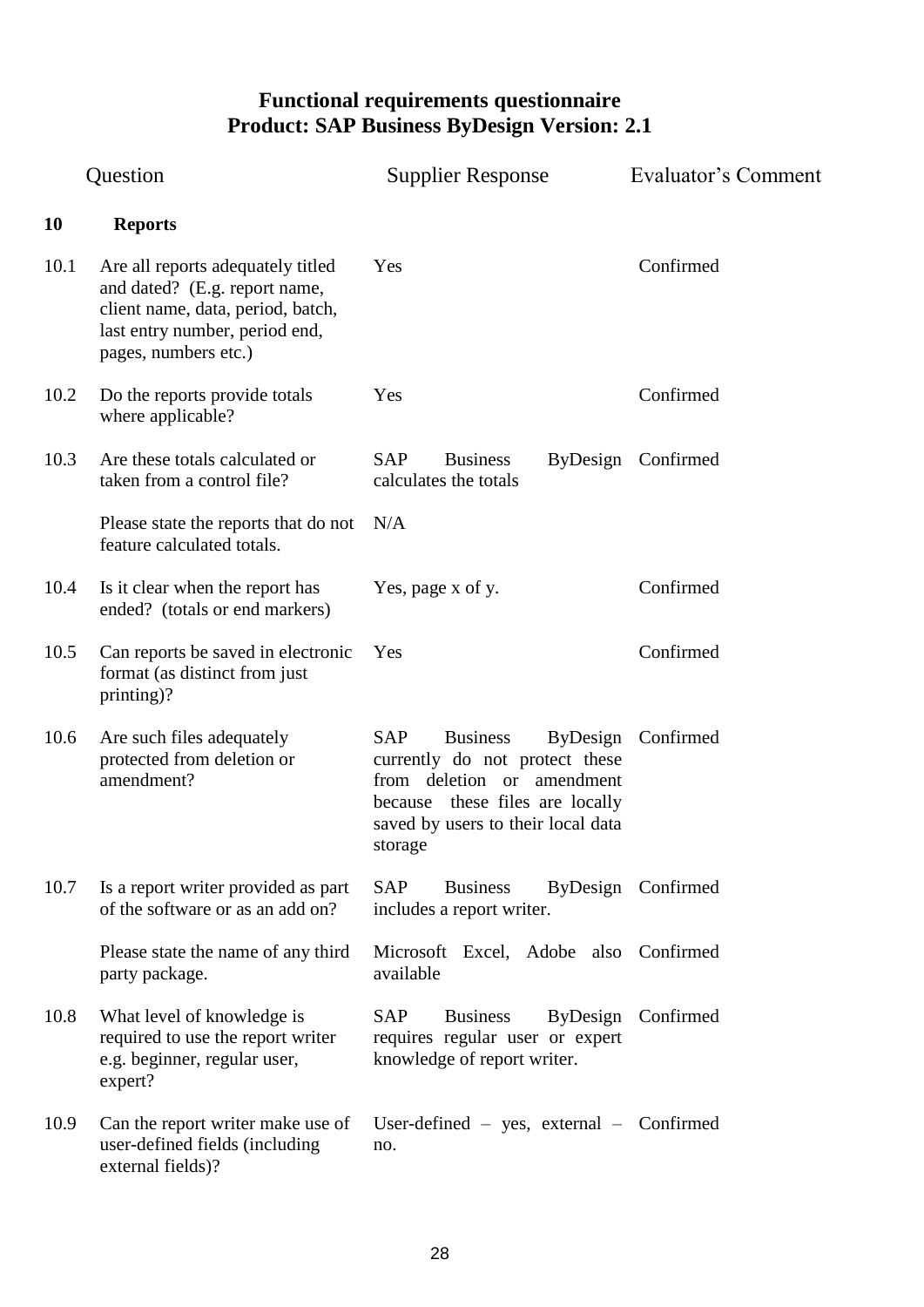|       | Question                                                                                                      |                                                                                                                                                                                                                                                        | <b>Supplier Response</b>                                                                                                                                        | Evaluator's Comment    |
|-------|---------------------------------------------------------------------------------------------------------------|--------------------------------------------------------------------------------------------------------------------------------------------------------------------------------------------------------------------------------------------------------|-----------------------------------------------------------------------------------------------------------------------------------------------------------------|------------------------|
|       | 10.10.1<br>10.10.2                                                                                            | 10.10 Does the report writer enable:-<br>Separate access to<br>each system area?<br>Reports to be<br>prepared which<br>combines related<br>data from a number<br>of system areas (e.g.<br>$Customers - Sales -$<br>Stock items) in the<br>same report? | Yes<br>Yes                                                                                                                                                      | Confirmed<br>Confirmed |
|       | 10.11 Can users define the parameters,<br>columns, fields and selection<br>criteria used on reports reported? |                                                                                                                                                                                                                                                        | Yes                                                                                                                                                             | Confirmed              |
|       | 10.12 Are standard reports always<br>produced, even when they are nil<br>returns?                             |                                                                                                                                                                                                                                                        | Yes                                                                                                                                                             | Confirmed              |
| 10.13 |                                                                                                               | Is there an option for reports to<br>exclude nil balances, this year or<br>where there are nil balances this<br>year and last year, to enable a<br>comparative report to be produced<br>with the completeness of both<br>years' being maintained?      | Yes                                                                                                                                                             | Confirmed              |
|       |                                                                                                               | 10.14 Can screen layouts, reports and<br>transaction formats be easily<br>adapted to users' requirements?                                                                                                                                              | Yes, only limited changes to Confirmed<br>transaction formats.                                                                                                  |                        |
|       | all screen enquiries?                                                                                         | 10.15 Can a hard copy be produced of                                                                                                                                                                                                                   | Yes                                                                                                                                                             | Confirmed              |
|       | enquiries and reports?                                                                                        | 10.16 Can transaction files for all<br>previous periods of the year be<br>retained in the software to permit                                                                                                                                           | Yes                                                                                                                                                             | Confirmed              |
| 10.17 | suppliers, tax rates etc<br>for later printing?                                                               | Are reports of all changes to<br>standing data on customers,<br>automatically generated or stored                                                                                                                                                      | Yes - SAP Business ByDesign Confirmed<br>provides an audit report for the<br>General Ledger. Customer and<br>supplier changes can only be<br>shown individually |                        |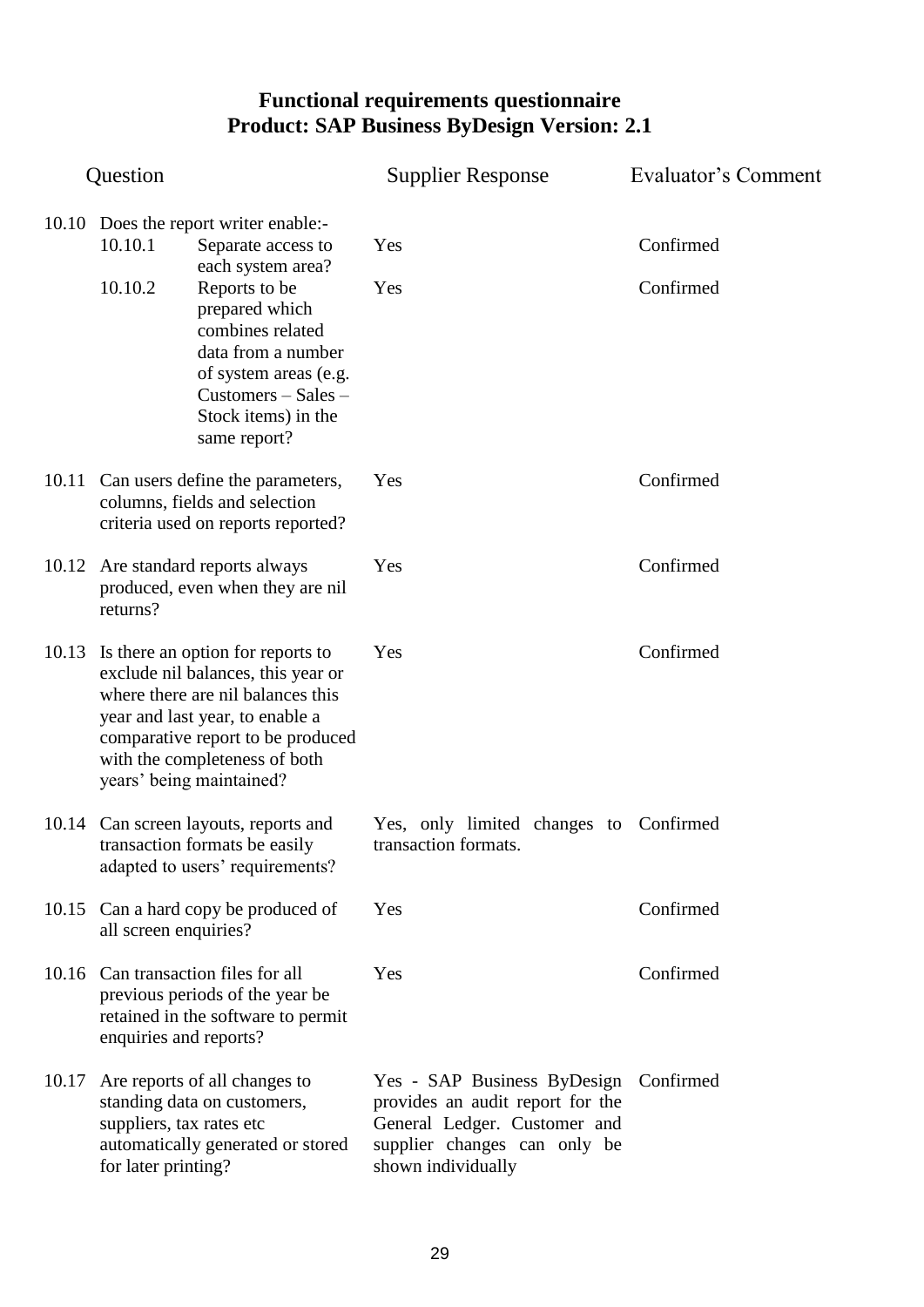| Question                                                                                                                      |                                                                                                                                                                                                |                                                                                                                                                                                                                                                                                                                                                                                  | <b>Supplier Response</b>                                                                                                            | Evaluator's Comment                                                                                                                                                                             |
|-------------------------------------------------------------------------------------------------------------------------------|------------------------------------------------------------------------------------------------------------------------------------------------------------------------------------------------|----------------------------------------------------------------------------------------------------------------------------------------------------------------------------------------------------------------------------------------------------------------------------------------------------------------------------------------------------------------------------------|-------------------------------------------------------------------------------------------------------------------------------------|-------------------------------------------------------------------------------------------------------------------------------------------------------------------------------------------------|
| If Yes:-<br>10.17.1 Is the report able to capture the<br>nature of the change, user id<br>and data and time of the<br>change? |                                                                                                                                                                                                |                                                                                                                                                                                                                                                                                                                                                                                  | Yes                                                                                                                                 | Confirmed                                                                                                                                                                                       |
|                                                                                                                               |                                                                                                                                                                                                | 10.18 Are all transactions on all reports<br>individually identifiable?                                                                                                                                                                                                                                                                                                          | Yes                                                                                                                                 | Confirmed                                                                                                                                                                                       |
|                                                                                                                               | 10.19 Do the reports show whether<br>items are debit or credit?                                                                                                                                |                                                                                                                                                                                                                                                                                                                                                                                  | $G/L - yes$ , $S/L & P/L$ by type<br>and $+ \&-$ .                                                                                  | Confirmed                                                                                                                                                                                       |
|                                                                                                                               | 10.20 Do reports give sufficient<br>narrative and coding to enable<br>cross referencing?                                                                                                       |                                                                                                                                                                                                                                                                                                                                                                                  | Yes                                                                                                                                 | Confirmed                                                                                                                                                                                       |
| 10.21                                                                                                                         | transactions?                                                                                                                                                                                  | Is it possible to drill down from<br>reports to the ledgers and original                                                                                                                                                                                                                                                                                                         | Yes                                                                                                                                 | Confirmed                                                                                                                                                                                       |
|                                                                                                                               | requisite reports:-<br>10.22.1<br>10.22.2<br>10.22.3<br>10.22.4<br>10.22.5<br>10.22.6<br>10.22.7<br>10.22.8<br>10.22.9<br>10.22.10<br>10.22.11<br>10.22.12<br>10.22.13<br>10.22.14<br>10.22.15 | 10.22 Can the software produce all<br>Day books<br>Trial balance<br>Profit and loss account<br><b>Balance</b> sheet<br>Aged debtors<br>Aged creditors<br>Aged stock<br>Aged unallocated cash<br>(debtors)<br>Aged unallocated cash<br>(creditors)<br><b>Budgets</b><br>Cash flow statement<br>VAT reports<br>VAT form 100<br><b>EC Sales Listings</b><br>Intrastat returns (SSD) | Yes<br>Yes<br>Yes<br>Yes<br>Yes<br>Yes<br>No<br>Yes<br>Yes<br>Yes<br>Yes<br>Yes<br>Yes, only in electronic format.<br>Yes<br>Yes    | Confirmed<br>Confirmed<br>Confirmed<br>Confirmed<br>Confirmed<br>Confirmed<br>Confirmed<br>Confirmed<br>Confirmed<br>Confirmed<br>Confirmed<br>Confirmed<br>Confirmed<br>Confirmed<br>Confirmed |
| 10.23                                                                                                                         | have to be written?                                                                                                                                                                            | Are the above reports standard<br>within the software or do they                                                                                                                                                                                                                                                                                                                 | <b>SAP</b><br><b>Business</b><br>ByDesign<br>currently provides<br>all above<br>mentioned reports as part of the<br>standard system | Confirmed                                                                                                                                                                                       |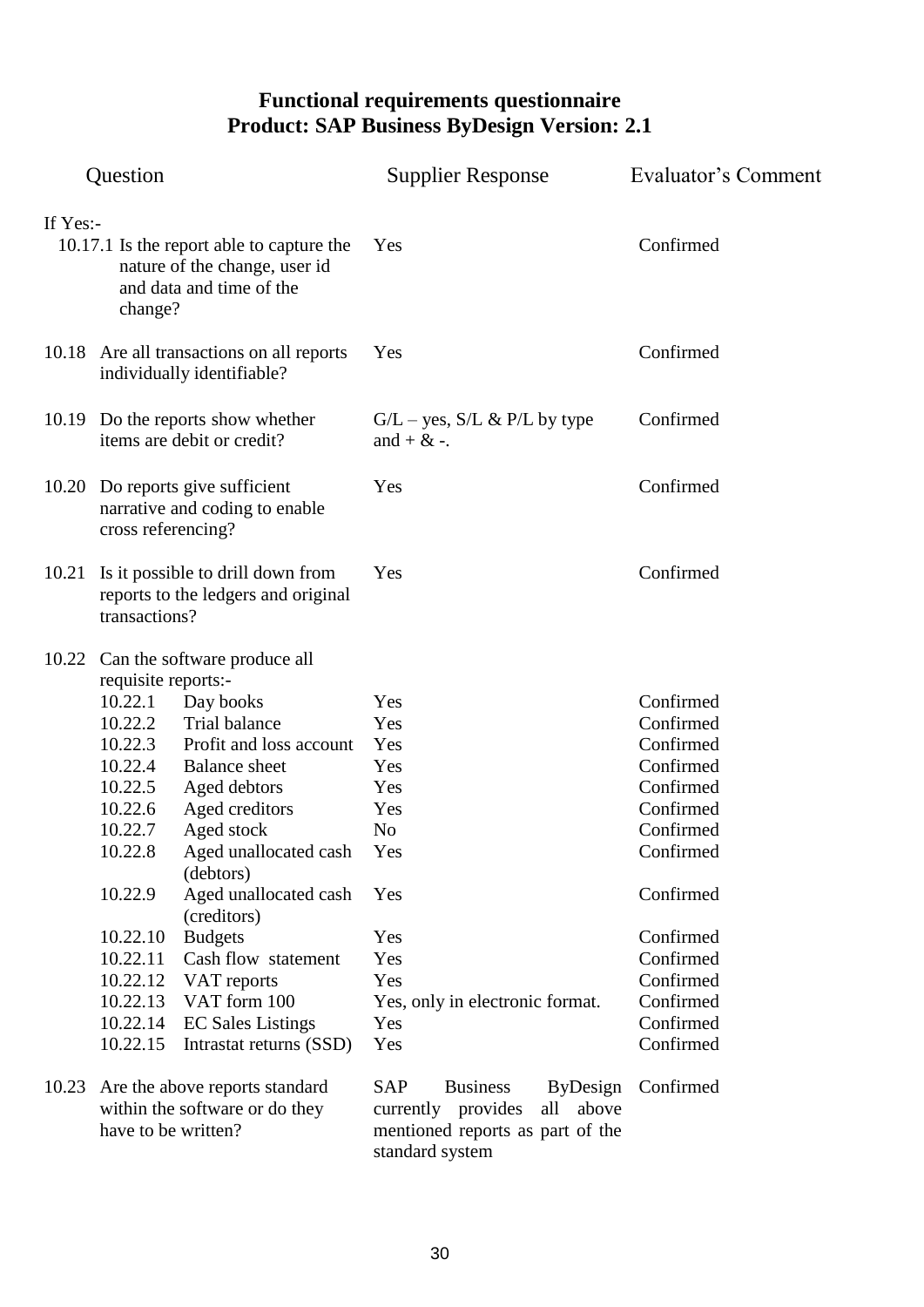| Question |                                                                                                                                                                                                       | <b>Supplier Response</b>                                            | Evaluator's Comment |  |
|----------|-------------------------------------------------------------------------------------------------------------------------------------------------------------------------------------------------------|---------------------------------------------------------------------|---------------------|--|
|          | 10.24 Is the age criteria fixed or user<br>definable?                                                                                                                                                 | SAP Business ByDesign allows<br>the user to define the age criteria | Confirmed           |  |
|          | 10.25 Can the aged analysis and day<br>book reports be in summary and<br>detail?                                                                                                                      | Yes                                                                 | Confirmed           |  |
|          | 10.26 Do standard reporting options<br>give sufficient flexibility to tailor<br>individual reports?                                                                                                   | Yes                                                                 | Confirmed           |  |
| 10.27    | Can all reports be reproduced<br>after the period end but @ the<br>month end date:-                                                                                                                   | Yes                                                                 | Confirmed           |  |
|          | <b>Transaction listings?</b><br>10.27.1                                                                                                                                                               | Yes                                                                 | Confirmed           |  |
|          | 10.27.2 Day books?                                                                                                                                                                                    | Yes                                                                 | Confirmed           |  |
|          | Trial balance?<br>10.27.3                                                                                                                                                                             | Yes                                                                 | Confirmed           |  |
| 10.28    | Is it possible to print out<br>retrospective month end aged<br>sales and purchase ledger reports<br>that agree back to the month end<br>trial balance control account<br>figures as at the month end? | Yes                                                                 | Confirmed           |  |
|          | 10.29 Do the standard budget reports<br>provide sufficient analysis of<br>variances?                                                                                                                  | Yes                                                                 | Confirmed           |  |
|          | 10.30 Do such reports provide exception<br>reporting, percentage analysis and<br>comparatives?                                                                                                        | Yes                                                                 | Confirmed           |  |
|          | 10.31 Do standard reports show<br>sufficient analysis of trading<br>results? (E.g. sales analysis by<br>region)?                                                                                      | Yes                                                                 | Confirmed           |  |
| 10.32    | Are all movements during each<br>accounting period shown on sales,<br>purchase, general, stock ledger<br>detail reports?                                                                              | Yes                                                                 | Confirmed           |  |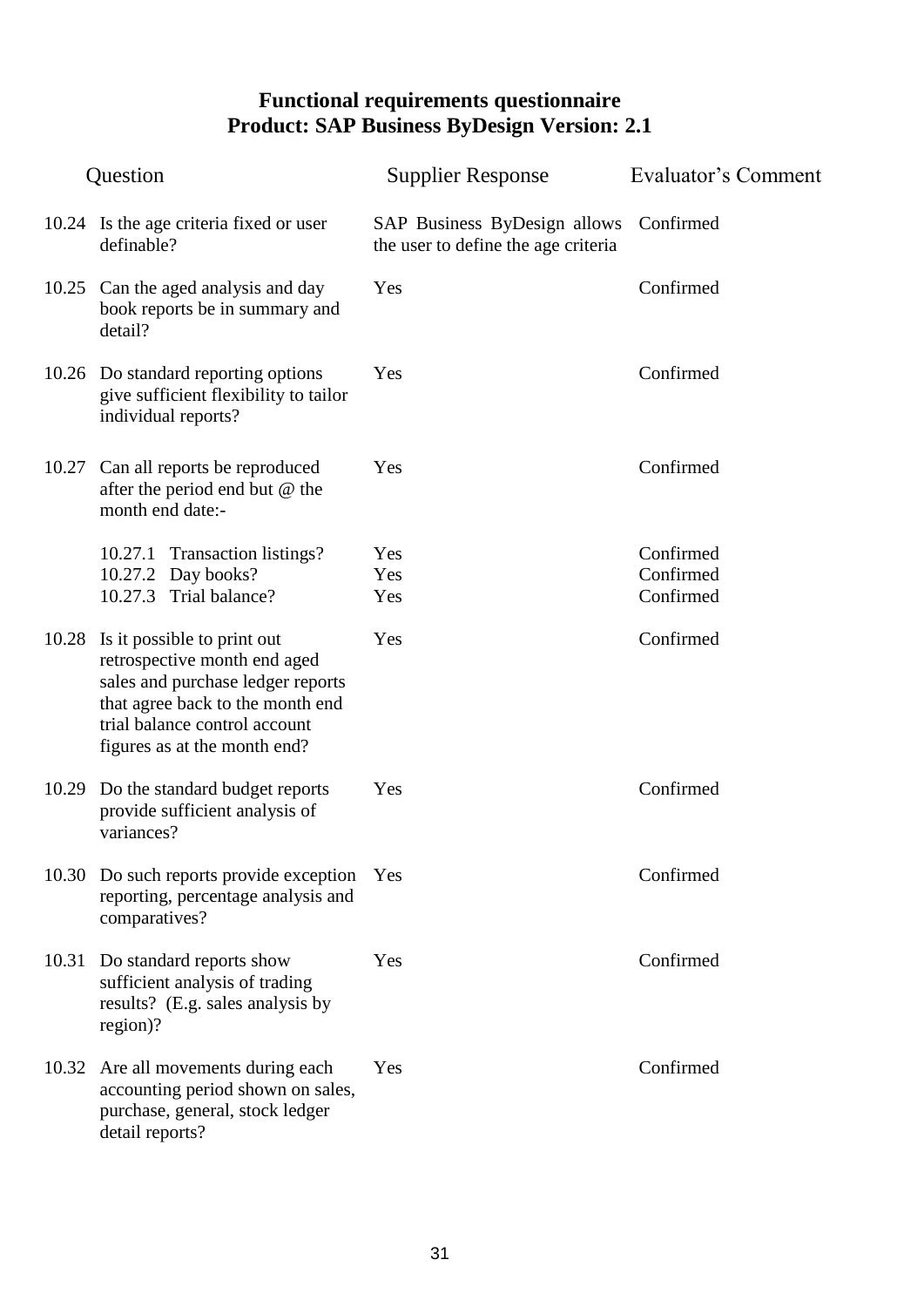| Question |                                                                                                                                                                   | <b>Supplier Response</b>                                                                                                                                                                                              | <b>Evaluator's Comment</b> |
|----------|-------------------------------------------------------------------------------------------------------------------------------------------------------------------|-----------------------------------------------------------------------------------------------------------------------------------------------------------------------------------------------------------------------|----------------------------|
| 10.33    | Do the sales and purchase ledger<br>reports show how all partial<br>payments or allocations<br>(unallocated cash) have been<br>treated?                           | No - SAP Business ByDesign Confirmed<br>provides the capability to view it<br>within the accounts themselves                                                                                                          |                            |
|          | 10.34 Is there a general ledger report<br>that shows balances brought<br>forward and carried forward plus<br>all posted transactions in the<br>period?            | Yes                                                                                                                                                                                                                   | Confirmed                  |
| 10.35    | Can the management accounts,<br>profit and loss account and<br>balance sheet be sufficiently<br>analysed by:                                                      | 5 analysis fields available.                                                                                                                                                                                          | Confirmed                  |
|          | 10.35.1<br>Project/job                                                                                                                                            | Yes                                                                                                                                                                                                                   | Confirmed                  |
|          | 10.35.2<br>Cost centres                                                                                                                                           | Yes                                                                                                                                                                                                                   | Confirmed                  |
|          | 10.35.3<br>Department                                                                                                                                             | Yes                                                                                                                                                                                                                   | Confirmed                  |
|          | 10.35.4<br>Division                                                                                                                                               | Yes                                                                                                                                                                                                                   | Confirmed                  |
|          | 10.35.5<br>Company                                                                                                                                                | Yes                                                                                                                                                                                                                   | Confirmed                  |
|          | 10.35.6<br>Group (if applicable)                                                                                                                                  | N <sub>o</sub>                                                                                                                                                                                                        | Confirmed                  |
|          | 10.35.7<br>Can the above be user<br>defined by Period<br>and/or range?                                                                                            | Yes                                                                                                                                                                                                                   | Confirmed                  |
|          | 10.36 What controls are there in place<br>so that the user is aware of partly<br>processed transactions:-                                                         | SAP Business ByDesign shows Confirmed<br>tasks within each work centre.<br>SAP Business ByDesign also has<br>a work flow reminder.                                                                                    |                            |
|          | 10.36.1 Unposted invoices                                                                                                                                         | Yes, via report & work flow Confirmed<br>reminders                                                                                                                                                                    |                            |
|          | 10.36.2 Uninvoiced dispatches                                                                                                                                     | Yes, via report & work flow Confirmed<br>reminders                                                                                                                                                                    |                            |
|          | 10.36.3 Payments                                                                                                                                                  | Yes, via task management                                                                                                                                                                                              | Confirmed                  |
|          | 10.36.4 Receipts                                                                                                                                                  | Yes, via task management                                                                                                                                                                                              | Confirmed                  |
| 10.37    | State the controls that are in place<br>to ensure that the correct<br>price/discount has been applied to<br>invoices/credit notes?<br>(e.g. Gross Margin reports) | SAP<br><b>Business</b><br><b>ByDesign</b><br>standard Price List,<br>supports<br>Discount<br>specific<br>customer<br>structure, payment terms, cash<br>discount. Possible to set limits<br>for changes causing alert. | Confirmed                  |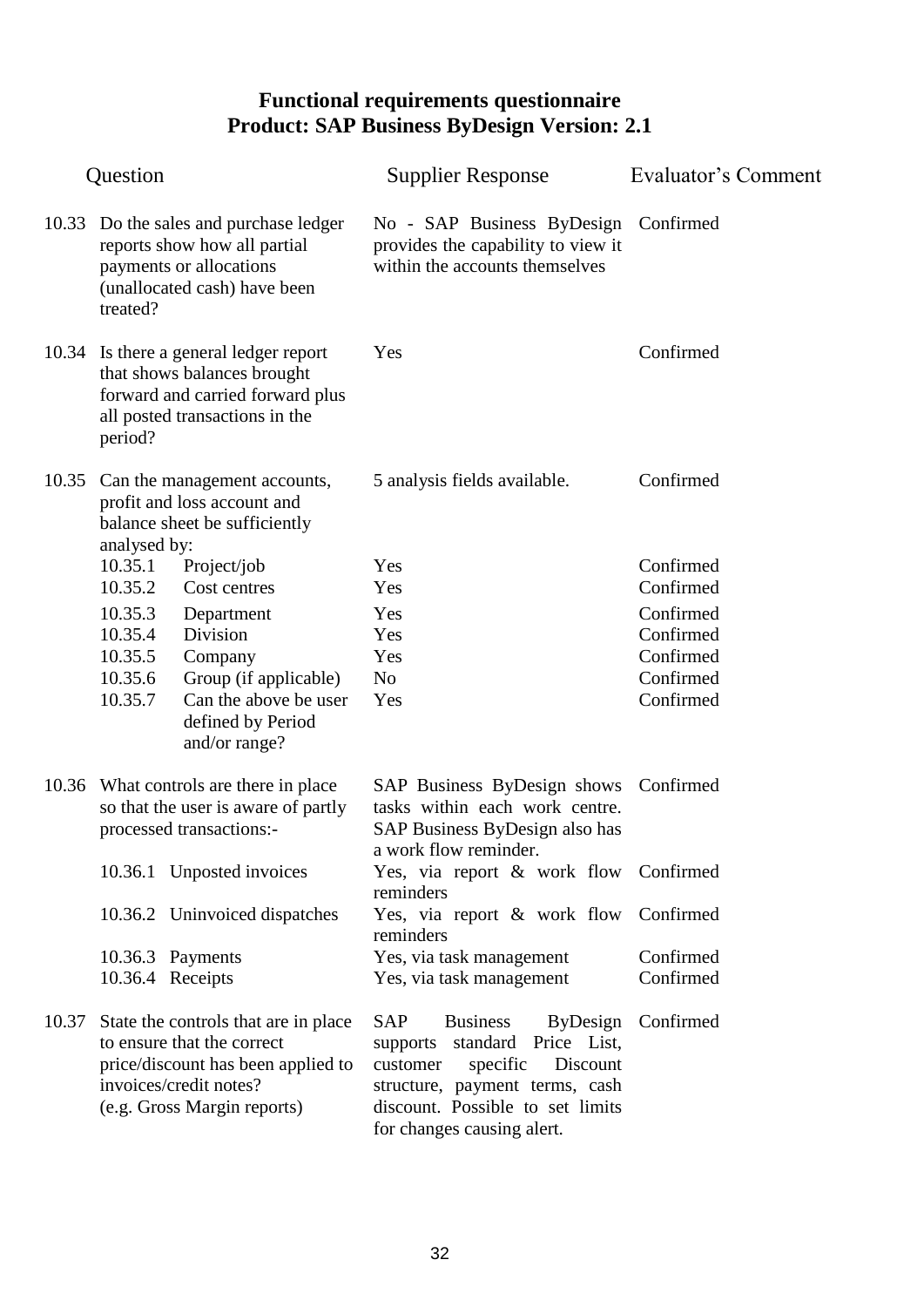| Question |                                                                                                                                                                                                                                     | <b>Supplier Response</b>                                                                                                                                                                                                              | <b>Evaluator's Comment</b> |
|----------|-------------------------------------------------------------------------------------------------------------------------------------------------------------------------------------------------------------------------------------|---------------------------------------------------------------------------------------------------------------------------------------------------------------------------------------------------------------------------------------|----------------------------|
|          | 10.38 Detail all automatically generated<br>documents for external use.<br>(E.g. sales invoices and<br>statements, remittance advices.)                                                                                             | <b>SAP</b><br><b>Business</b><br>generates automatically among<br><b>Sales</b><br>order<br>others:<br>acknowledgement,<br>customer<br>invoice & credit notes, late<br>payment letters, Purchase order,<br>remittance advance, cheques | ByDesign Confirmed         |
|          | 10.39 Can the software reproduce<br>source documents?<br>[E.g. sales invoices; POs,<br>Remittance advices]                                                                                                                          | Yes                                                                                                                                                                                                                                   | Confirmed                  |
|          | 10.40 Are the duplicates an exact replica<br>of the relevant financial and VAT<br>accounting information as stored<br>on original documents [i.e. they<br>do not take account of any<br>subsequent changes to the<br>standing data? | Yes, PDF documents held.                                                                                                                                                                                                              | Confirmed                  |
|          | 10.41 Are these clearly identified as<br>duplicates?                                                                                                                                                                                | Yes                                                                                                                                                                                                                                   | Confirmed                  |
|          | 10.42 Does the software force the<br>production of month-end reports?                                                                                                                                                               | N <sub>o</sub>                                                                                                                                                                                                                        | Confirmed                  |
|          | 10.43 Can the reporting function make<br>use of external data files?                                                                                                                                                                | No, only via Excel.                                                                                                                                                                                                                   | Confirmed                  |
|          | 10.44 Does the report writer have the<br>facility to scroll up and down<br>when output to screen?                                                                                                                                   | Yes                                                                                                                                                                                                                                   | Confirmed                  |
|          | 10.45 Can all reports be run without the<br>need for period-end procedures to<br>be initiated?                                                                                                                                      | Yes                                                                                                                                                                                                                                   | Confirmed                  |
|          | 10.46 Does the report writer allow print<br>previews of all reports?                                                                                                                                                                | Yes                                                                                                                                                                                                                                   | Confirmed                  |
| 10.47    | Can transactions and standing<br>data be output directly to other                                                                                                                                                                   | Yes                                                                                                                                                                                                                                   | Confirmed                  |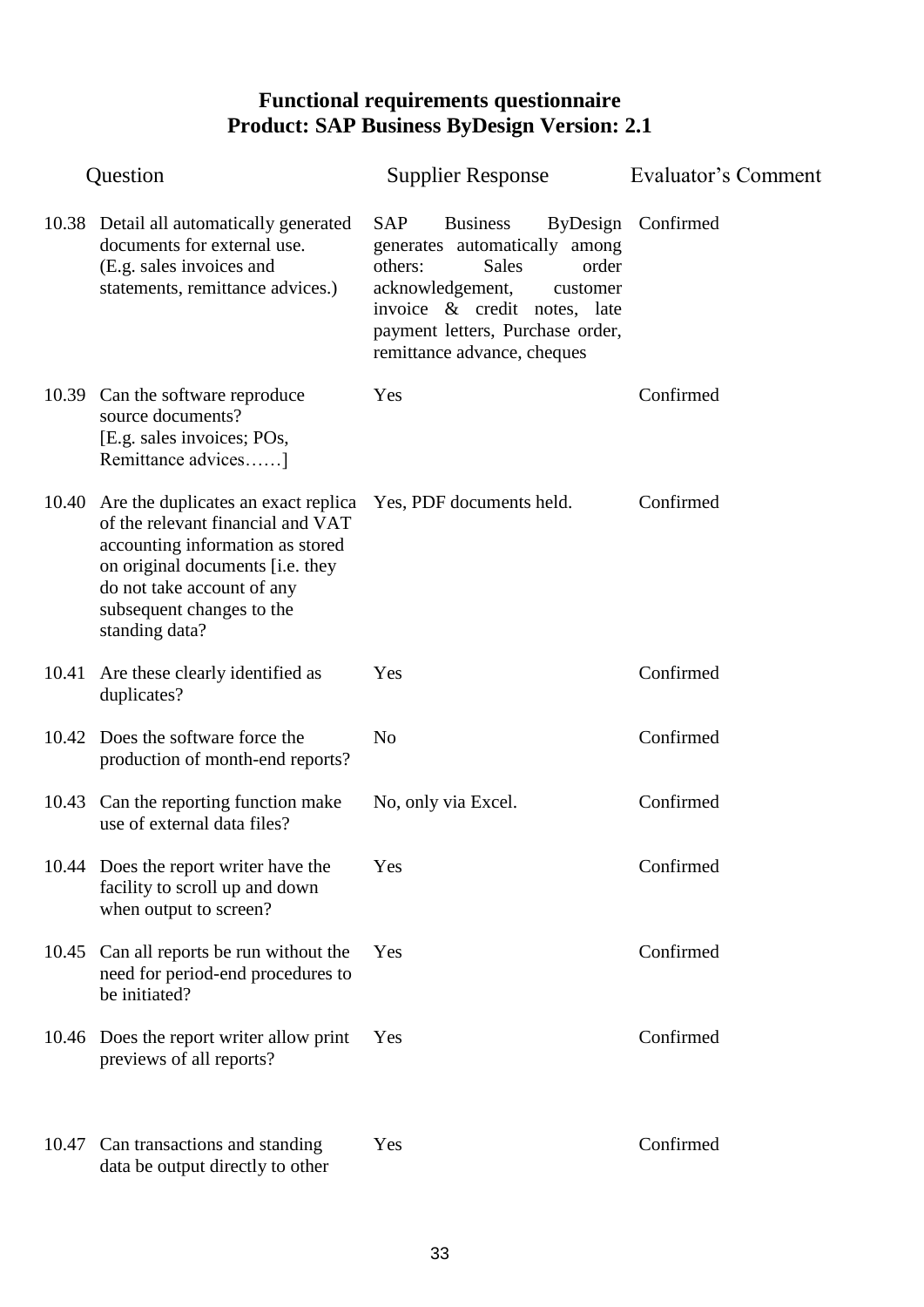Question Supplier Response Evaluator"s Comment

formats e.g. CSV, txt, XML, PDF etc. for any period of time required?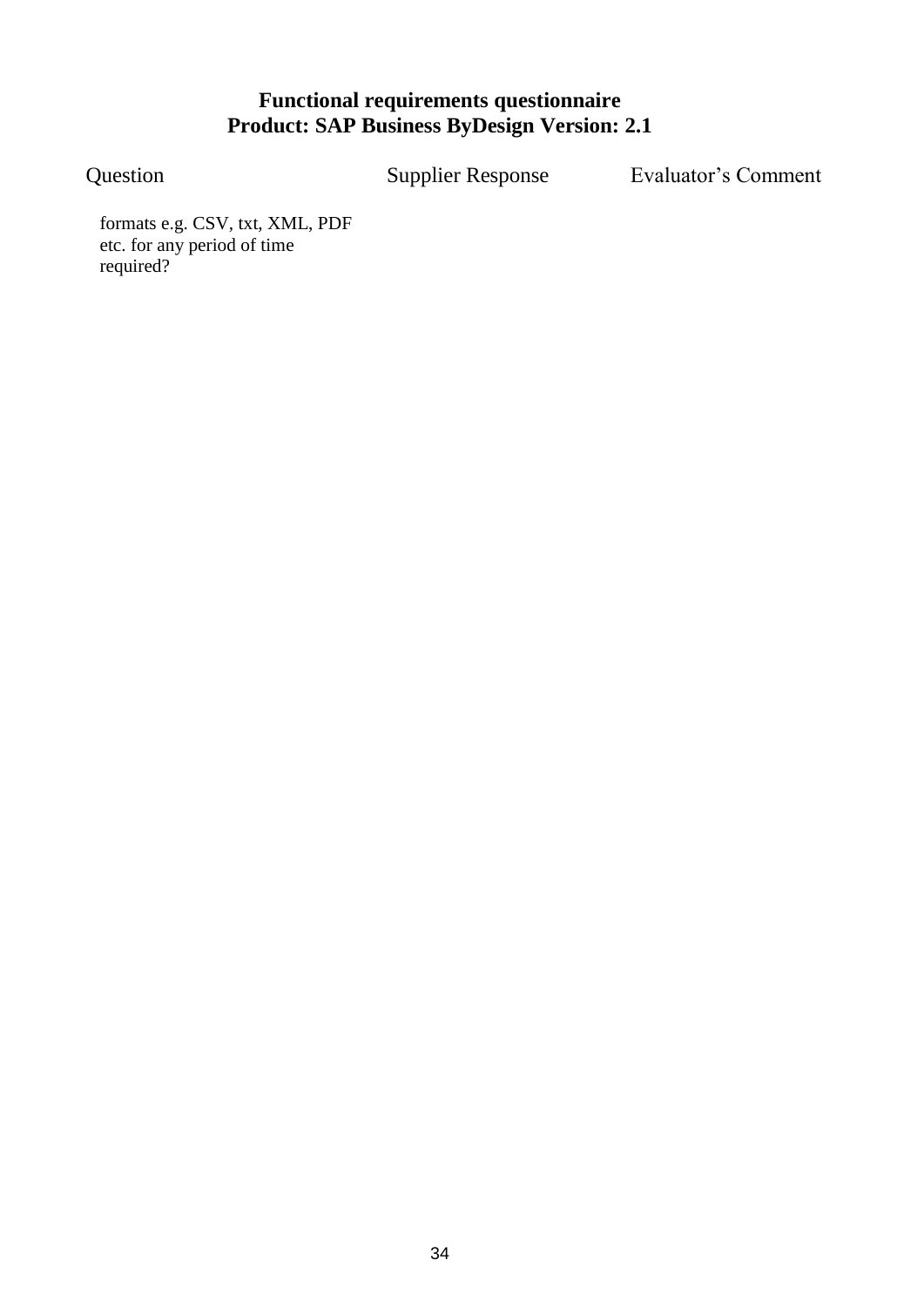Question Supplier Response Evaluator"s Comment

#### <span id="page-34-0"></span>**11 Value Added Tax**

The following sections detail the general requirements/features of an accounting package in handling VAT. It cannot cover all eventualities or all users and where necessary members should contact their local HMRC office for detailed guidance. The overall objective is to accurately record the accounting for VAT in order to support VAT returns to HMRC.

#### **Software features**

11.1 Does the software have the facility to hold the following VAT information:-

|      | 11.1.1 UK VAT registration<br>number?                                                       | Yes                                                                                                              | Confirmed |
|------|---------------------------------------------------------------------------------------------|------------------------------------------------------------------------------------------------------------------|-----------|
|      | 11.1.2 Intrastat code?                                                                      | Yes                                                                                                              | Confirmed |
|      | 11.1.3 EC Code?                                                                             | Yes                                                                                                              | Confirmed |
|      | 11.1.4 EC VAT registration<br>numbers $(10)$ ?                                              | Yes                                                                                                              | Confirmed |
|      | 11.1.5 VAT rates (please<br>specify number<br>available)                                    | <b>SAP</b><br>Yes<br><b>Business</b><br>$\sim$ $-$<br><b>ByDesign</b><br>has<br>no<br>limitations for VAT rates. | Confirmed |
| 11.2 | How does the software<br>handle roundings?                                                  | Yes                                                                                                              | Confirmed |
| 11.3 | Is this applied consistently?                                                               | Yes                                                                                                              | Confirmed |
| 11.4 | Does the software handle<br>VAT Scale charges with<br>automatic double entry<br>processing? | SAP Business ByDesign<br>currently can handle VAT<br>scales charges as a manual<br>process                       | Confirmed |
| 11.5 | Does the software handle<br>VAT calculation tolerances?                                     | Yes                                                                                                              | Confirmed |
|      | If Yes do any discrepancies<br>produce:-                                                    |                                                                                                                  |           |
|      | 11.5.1 Warning?                                                                             | Yes                                                                                                              | Confirmed |
|      | 11.5.2 Appear in the audit<br>trail                                                         | Yes                                                                                                              | Confirmed |
|      | Appear in the VAT<br>11.5.3<br>exception report?                                            | Yes                                                                                                              | Confirmed |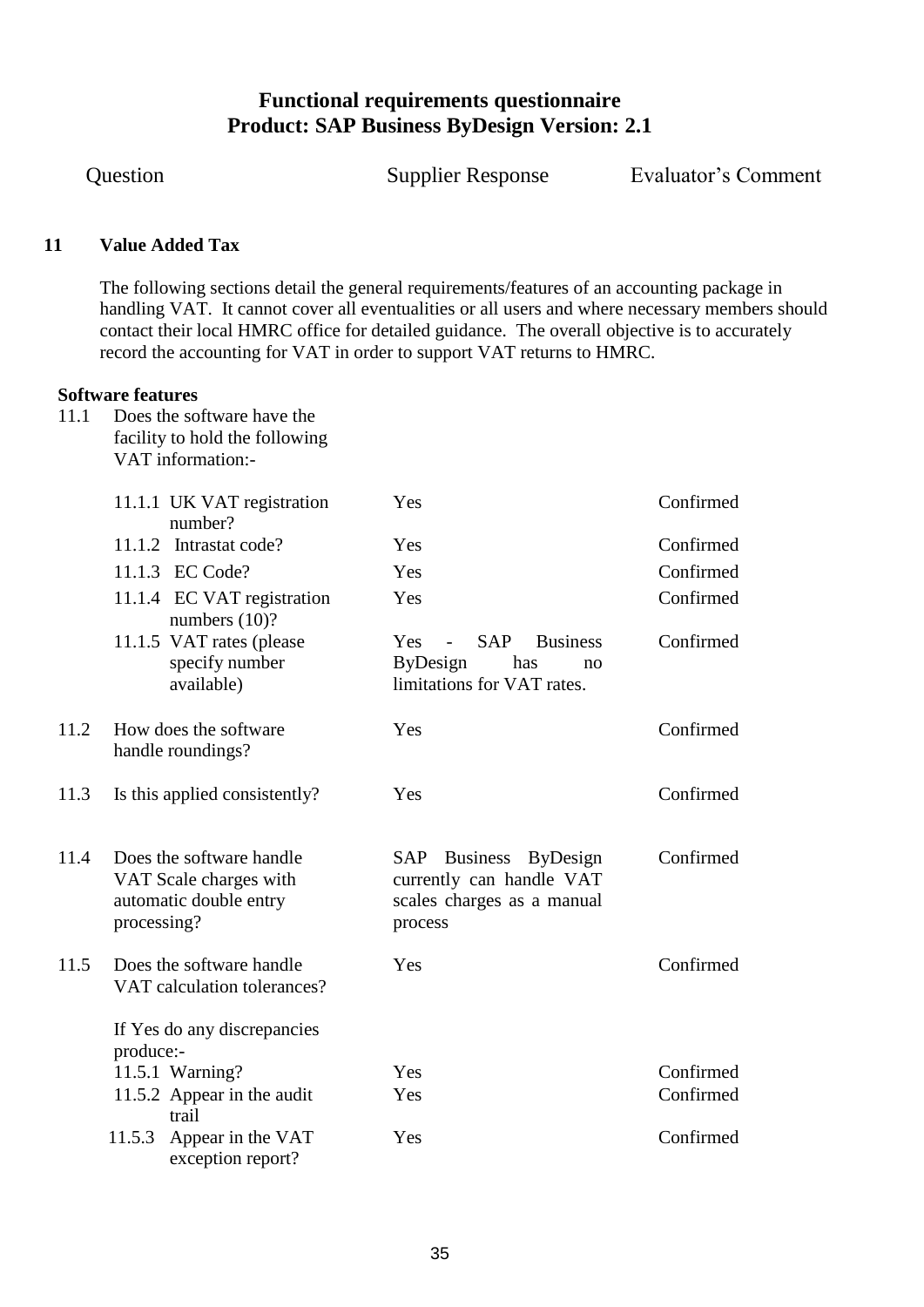| Question |                                                                                                              |                                                                                      | <b>Supplier Response</b>                                                                                                                                                                                                                                                                                         | Evaluator's Comment |  |
|----------|--------------------------------------------------------------------------------------------------------------|--------------------------------------------------------------------------------------|------------------------------------------------------------------------------------------------------------------------------------------------------------------------------------------------------------------------------------------------------------------------------------------------------------------|---------------------|--|
| 11.6     | made to:                                                                                                     | What security features<br>(password/ audit trail) are in<br>place to control changes |                                                                                                                                                                                                                                                                                                                  |                     |  |
|          |                                                                                                              | 11.6.1 General ledger VAT<br>control accounts?                                       | SAP Business ByDesign<br>has user control Business<br><b>Configuration Access</b>                                                                                                                                                                                                                                | Confirmed           |  |
|          |                                                                                                              | 11.6.2 VAT tables set up<br>and change?                                              | Same as above                                                                                                                                                                                                                                                                                                    | Confirmed           |  |
|          |                                                                                                              | 11.6.3 Tolerance levels?<br>11.6.4 Invoice sales number<br>table?                    | Same as above<br>No change allowed once<br>initial number set.                                                                                                                                                                                                                                                   | Confirmed           |  |
|          |                                                                                                              | 11.6.5 Changes on VAT<br>code on customer<br>files?                                  | SAP Business ByDesign<br>provides change history                                                                                                                                                                                                                                                                 | Confirmed           |  |
|          |                                                                                                              | 11.6.6 Changes on VAT<br>code on stock files?                                        | SAP Business ByDesign<br>provides change history                                                                                                                                                                                                                                                                 | Confirmed           |  |
|          |                                                                                                              | 11.6.7 VAT calculated on<br>sales invoices or<br>credit notes?                       | change<br><b>VAT</b><br>No<br>to<br>calculation allowed.                                                                                                                                                                                                                                                         | Confirmed           |  |
| 11.7     | $[VRI]$ ?                                                                                                    | Does the software store and<br>report a VAT return identifier                        | Yes                                                                                                                                                                                                                                                                                                              | Confirmed           |  |
| 11.8     | How does the software<br>ensure that that each eligible<br>posting is reported only once<br>in a VAT return? |                                                                                      | SAP Business ByDesign<br>flags documents that have<br>been processed to show that<br>the have been included in<br>VAT return<br>the<br><b>Additionally SAP Business</b><br>ByDesign contains a report<br>that shows open items.<br>documents<br>Once<br>are<br>processed they no longer<br>appear on the report. | Confirmed           |  |
|          | <b>Method of operation</b>                                                                                   |                                                                                      |                                                                                                                                                                                                                                                                                                                  |                     |  |
| 11.9     | handle:                                                                                                      | VAT basis. Can the software                                                          |                                                                                                                                                                                                                                                                                                                  |                     |  |
|          |                                                                                                              | 11.9.1 Invoice (standard)<br>accounting?                                             | Yes                                                                                                                                                                                                                                                                                                              | Confirmed           |  |
|          |                                                                                                              | 11.9.2 Cash accounting?                                                              | N <sub>0</sub>                                                                                                                                                                                                                                                                                                   | Confirmed           |  |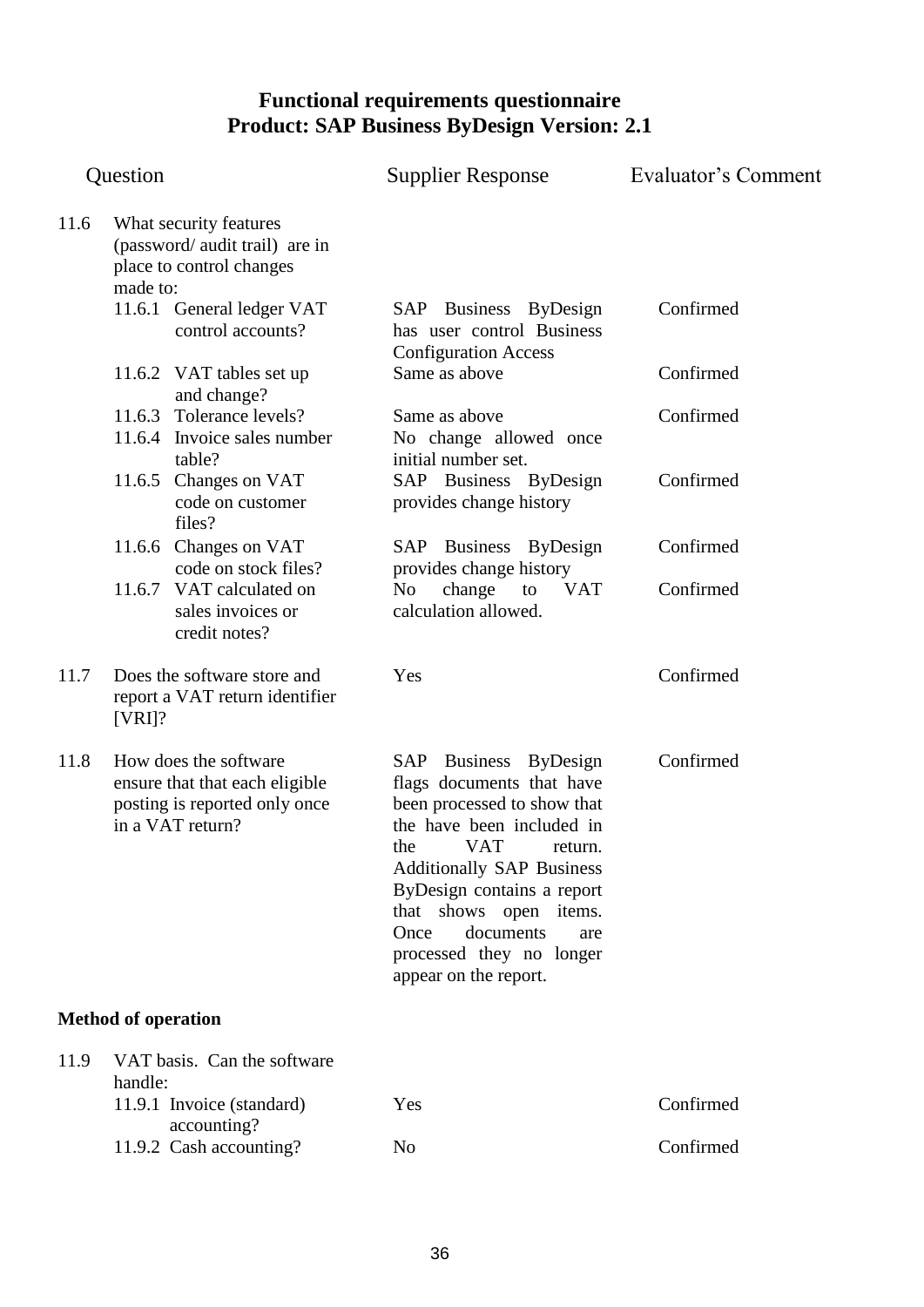| Question                                                                                                                                                                                       | <b>Supplier Response</b> | Evaluator's Comment |
|------------------------------------------------------------------------------------------------------------------------------------------------------------------------------------------------|--------------------------|---------------------|
| 11.10 If the software can handle<br>both invoice (standard) and<br>cash methods of accounting<br>for VAT is the basis clearly<br>identified during set up?                                     | N/A                      |                     |
| 11.11 Does the software allow for a<br>switching between methods?                                                                                                                              | N/A                      |                     |
| 11.11.1<br>If Yes:-<br>Is the change fully<br>supported by audit trails<br>to ensure proper VAT<br>treatment of all<br>transactions?                                                           | N/A                      |                     |
| 11.11.2<br>Is this ability to change a<br>basis of accounting<br>clearly flagged, i.e. users<br>warned etc.                                                                                    | N/A                      |                     |
| 11.11.3<br>Does the software alert<br>the user that they require<br>HMRC authorisation if<br>they attempt to apply,<br>retrospectively, the 'Cash<br>Accounting Scheme' for<br>VAT accounting? | N/A                      |                     |
| 11.11.4<br>Does the software<br>provide useful and<br>relevant information on<br>switching in the software<br>help section?                                                                    | N/A                      |                     |
| Can the software handle the<br>11.12<br>following VAT schemes:-                                                                                                                                |                          |                     |
| Annual accounting<br>11.12.1<br>scheme?                                                                                                                                                        | N <sub>o</sub>           | Confirmed           |
| 11.12.2 Flat rate scheme?                                                                                                                                                                      | N <sub>0</sub>           | Confirmed           |
| 11.12.3 Retail schemes?                                                                                                                                                                        | N <sub>o</sub>           | Confirmed           |
| 11.12.4 Account for VAT<br>on the margin?                                                                                                                                                      | N <sub>o</sub>           | Confirmed           |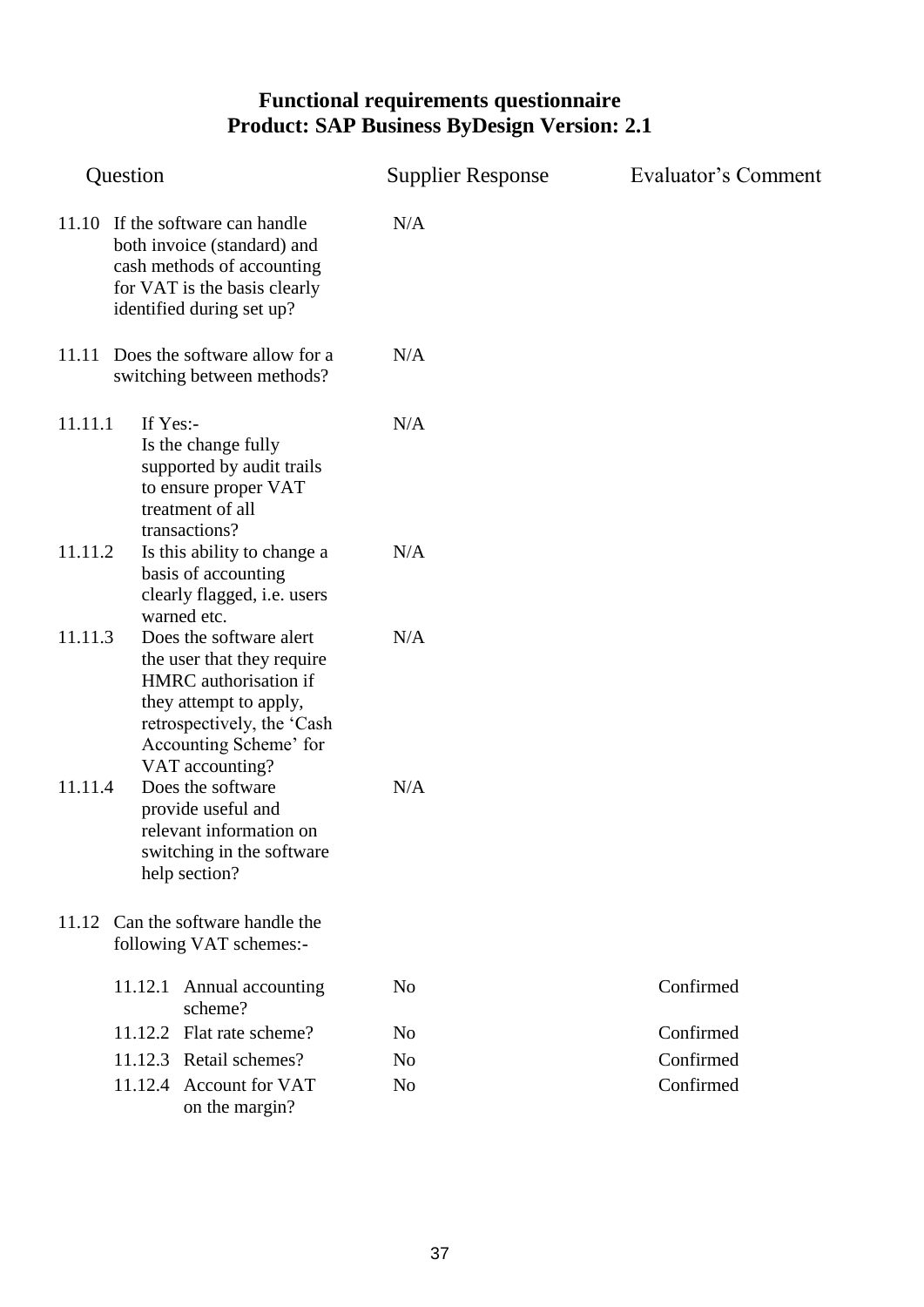| Question |               |                                                                                 | <b>Supplier Response</b>                                                                                                                 | Evaluator's Comment |
|----------|---------------|---------------------------------------------------------------------------------|------------------------------------------------------------------------------------------------------------------------------------------|---------------------|
|          |               | 11.13 Can the software be<br>configured to handle partial<br>exemption methods? | N <sub>o</sub>                                                                                                                           | Confirmed           |
|          | VAT analysis. | 11.14 Please state the number of<br>VAT codes available for                     | SAP Business ByDesign<br>allows multiple VAT codes<br>for VAT analysis                                                                   | Confirmed           |
|          | handle:-      | 11.15 How does the software                                                     |                                                                                                                                          |                     |
|          | 11.15.1       | Outside scope?                                                                  | Done via VAT codes - SAP<br>Business ByDesign will<br>automatically propose<br>a<br>code based on location,<br>product, etc              | Confirmed           |
|          | 11.15.2       | Distance selling<br>(supply to an<br>unregistered EC<br>customer)?              | Done via VAT codes - SAP<br>Business ByDesign will<br>automatically propose<br><sub>a</sub><br>code based on location,<br>product, etc   | Confirmed           |
|          | VAT:-         | 11.16 How the software handle EC                                                |                                                                                                                                          |                     |
|          | 11.16.1       | Goods and related<br>service?                                                   | Done via VAT codes - SAP<br>Business ByDesign will<br>automatically propose a<br>code based on location,                                 | Confirmed           |
|          | 11.16.2       | Services only?                                                                  | product, etc<br>Done via VAT codes - SAP<br>Business ByDesign will<br>automatically propose a<br>code based on location,                 | Confirmed           |
|          | 11.16.3       | Process?                                                                        | product, etc<br>Done via VAT codes - SAP<br>Business ByDesign will<br>automatically propose a<br>code based on location,                 | Confirmed           |
|          | 11.16.4       | Triangulation?                                                                  | product, etc<br>Done via VAT codes - SAP<br>Business ByDesign will<br>automatically propose a<br>code based on location,<br>product, etc | Confirmed           |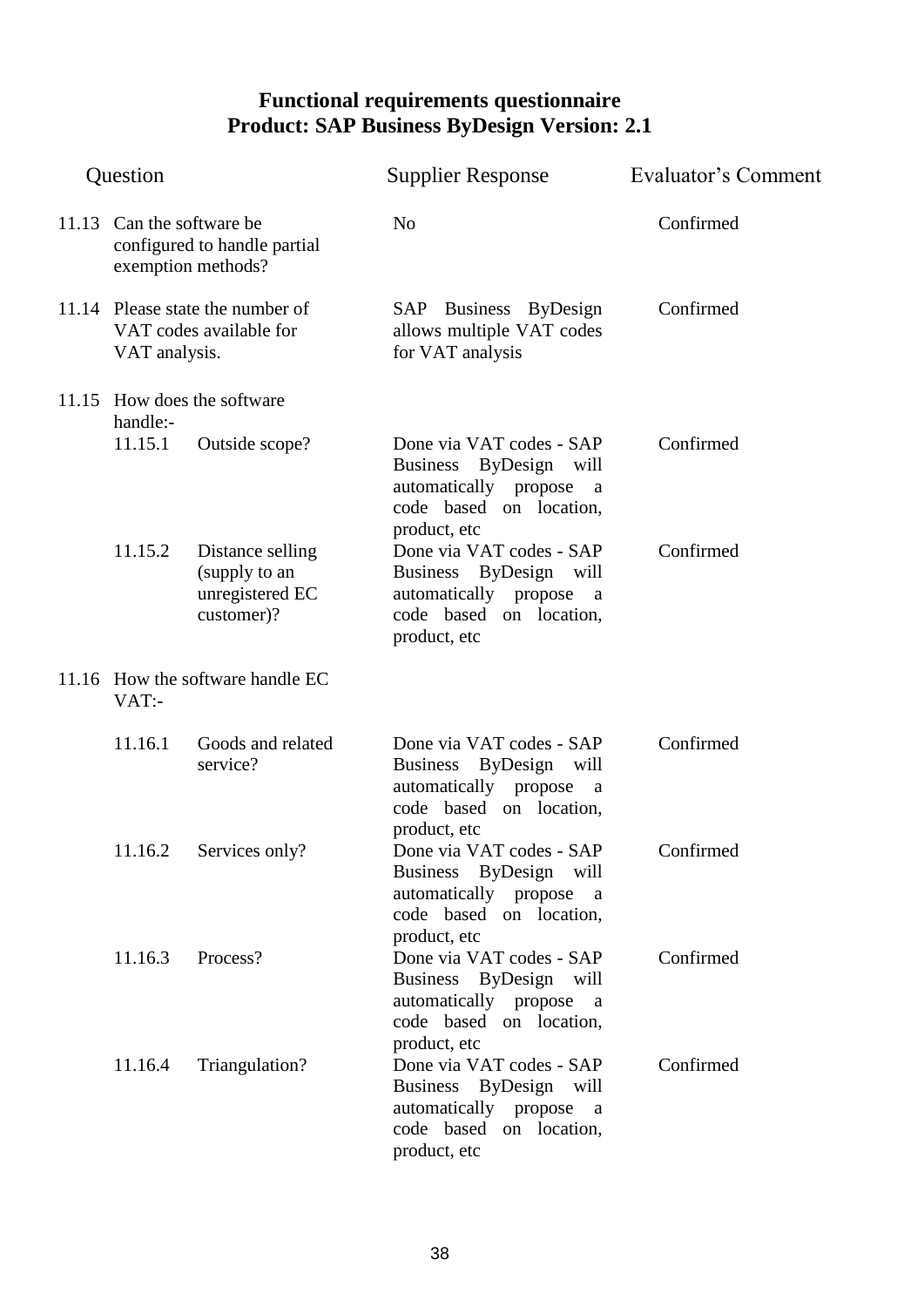| Question |                                                                                                                                                                                         | <b>Supplier Response</b>                                                                                 | Evaluator's Comment |  |
|----------|-----------------------------------------------------------------------------------------------------------------------------------------------------------------------------------------|----------------------------------------------------------------------------------------------------------|---------------------|--|
|          | 11.17 Does the software include the<br>functionality to identify EU<br>acquisitions?                                                                                                    | Yes                                                                                                      | Confirmed           |  |
| 11.18    | If Yes:-<br>Can the software generate<br>acquisition tax?                                                                                                                               | Yes                                                                                                      | Confirmed           |  |
|          | 11.19 Can a report be generated of<br>all EU acquisitions and the<br>amounts of acquisition tax<br>generated?                                                                           | Yes                                                                                                      | Confirmed           |  |
|          | 11.20 Does the software include the<br>functionality to identify<br>transactions liable to reverse<br>charge VAT?                                                                       | Yes                                                                                                      | Confirmed           |  |
| 11.21    | If Yes:-<br>Can the software generate<br>reverse charge VAT?                                                                                                                            | Yes                                                                                                      | Confirmed           |  |
|          | 11.22 Can a report be generated of<br>all transactions liable to<br>reverse charge VAT, and the<br>amounts of tax where so<br>generated?                                                | Yes                                                                                                      | Confirmed           |  |
|          | 11.23 Does the software have a<br>facility to reconcile the VAT<br>returns amounts for input,<br>output and net VAT<br>payable/recoverable to the<br>General ledger control<br>account? | Yes                                                                                                      | Confirmed           |  |
|          | 11.24 How does the software<br>handle late transactions<br>posted outside the closed<br>VAT return period?                                                                              | SAP Business ByDesign<br>will include it in the next<br>return or a correction return<br>can be produced | Confirmed           |  |
|          | <b>Input VAT</b> (purchases)                                                                                                                                                            |                                                                                                          |                     |  |
|          | 11.25 Can the software handle VAT<br>inclusive amounts and<br>automatically calculate the                                                                                               | Yes, P/L only.                                                                                           | Confirmed           |  |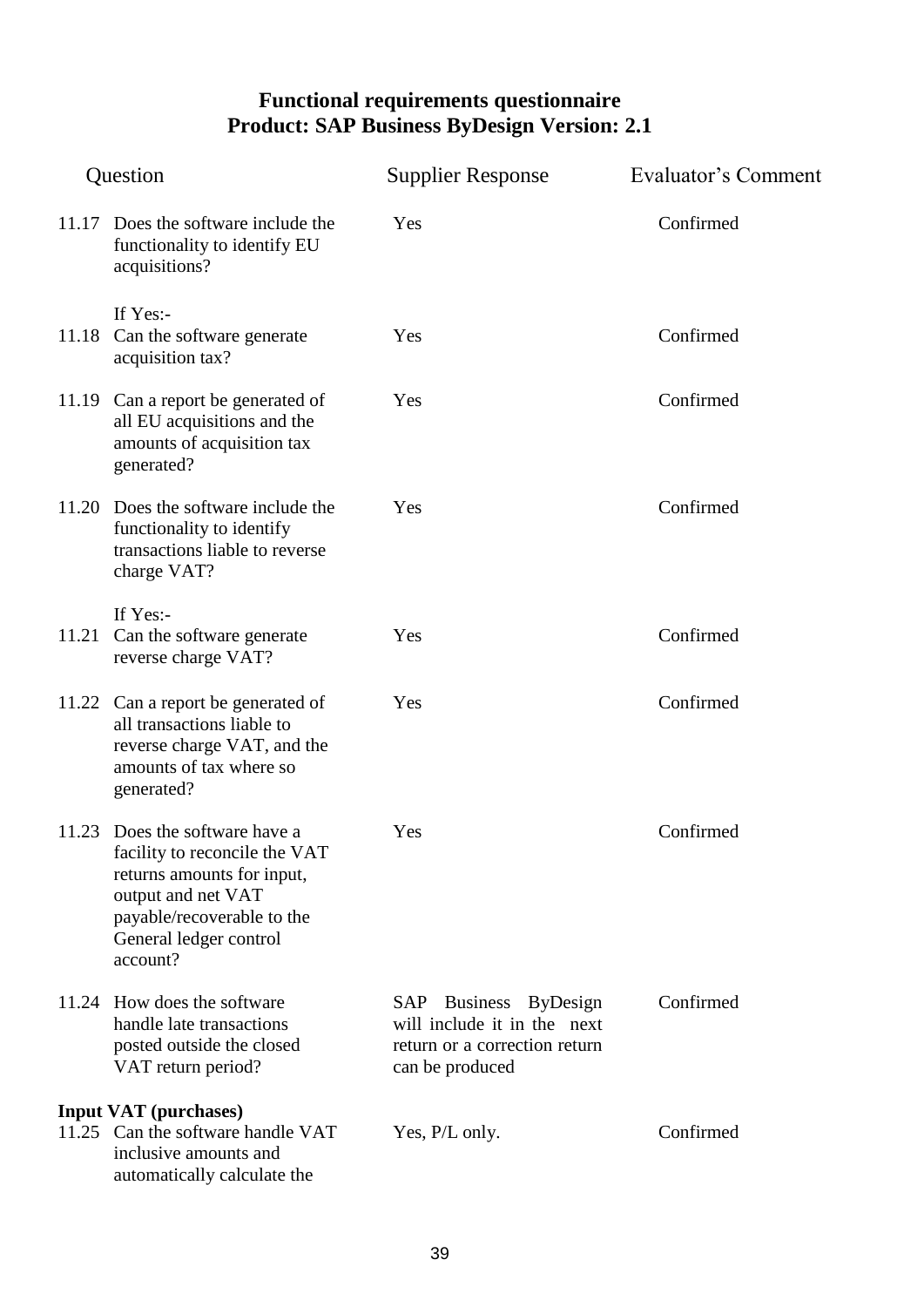| Question |                                                                                                                                                                                                                                   | <b>Supplier Response</b>                                                                                                                        | Evaluator's Comment    |
|----------|-----------------------------------------------------------------------------------------------------------------------------------------------------------------------------------------------------------------------------------|-------------------------------------------------------------------------------------------------------------------------------------------------|------------------------|
|          | input VAT?                                                                                                                                                                                                                        |                                                                                                                                                 |                        |
|          | 11.26 Does the software require the<br>following to be entered:-<br>11.26.1 Supplier reference?                                                                                                                                   | Yes                                                                                                                                             | Confirmed              |
|          | 11.26.2 Supplier document<br>reference?                                                                                                                                                                                           | Yes                                                                                                                                             | Confirmed              |
|          | 11.26.3 Internal document<br>reference?                                                                                                                                                                                           | SAP Business ByDesign<br>generates it internally                                                                                                | Confirmed              |
|          | 11.26.4 Invoice tax point<br>date?                                                                                                                                                                                                | Yes                                                                                                                                             | Confirmed              |
|          | 11.26.5 Invoice posting<br>period date?                                                                                                                                                                                           | Yes                                                                                                                                             | Confirmed              |
|          | 11.26.6 Invoice gross total?                                                                                                                                                                                                      | Calculated from lines                                                                                                                           | Confirmed              |
|          | 11.26.7 Invoice VAT<br>amount?                                                                                                                                                                                                    | Calculated from lines                                                                                                                           | Confirmed              |
|          | Individual invoice<br>11.26.8<br>lines:-                                                                                                                                                                                          |                                                                                                                                                 |                        |
|          | 11.26.8.1<br>net amount<br>11.26.8.2<br>VAT rate<br>(optional from<br>VAT code,<br>product<br>supplier)                                                                                                                           | Yes<br>Yes                                                                                                                                      | Confirmed<br>Confirmed |
|          | 11.27 Does the software validate<br>individual invoice line VAT<br>amounts against the total<br>invoice of VAT (less early<br>settlement at discount) and<br>accept or reject the amount<br>subject to the software<br>tolerance? | SAP<br><b>Business</b><br>Yes<br>$\overline{\phantom{a}}$<br>ByDesign lets<br>the<br>user<br>accept<br>the<br>reject<br><b>or</b><br>difference | Confirmed              |
| 11.28    | Can the user override the<br>software derived input VAT<br>amount and input VAT as<br>shown on the supplier<br>invoice?                                                                                                           | Yes, work flow alerts.                                                                                                                          | Confirmed              |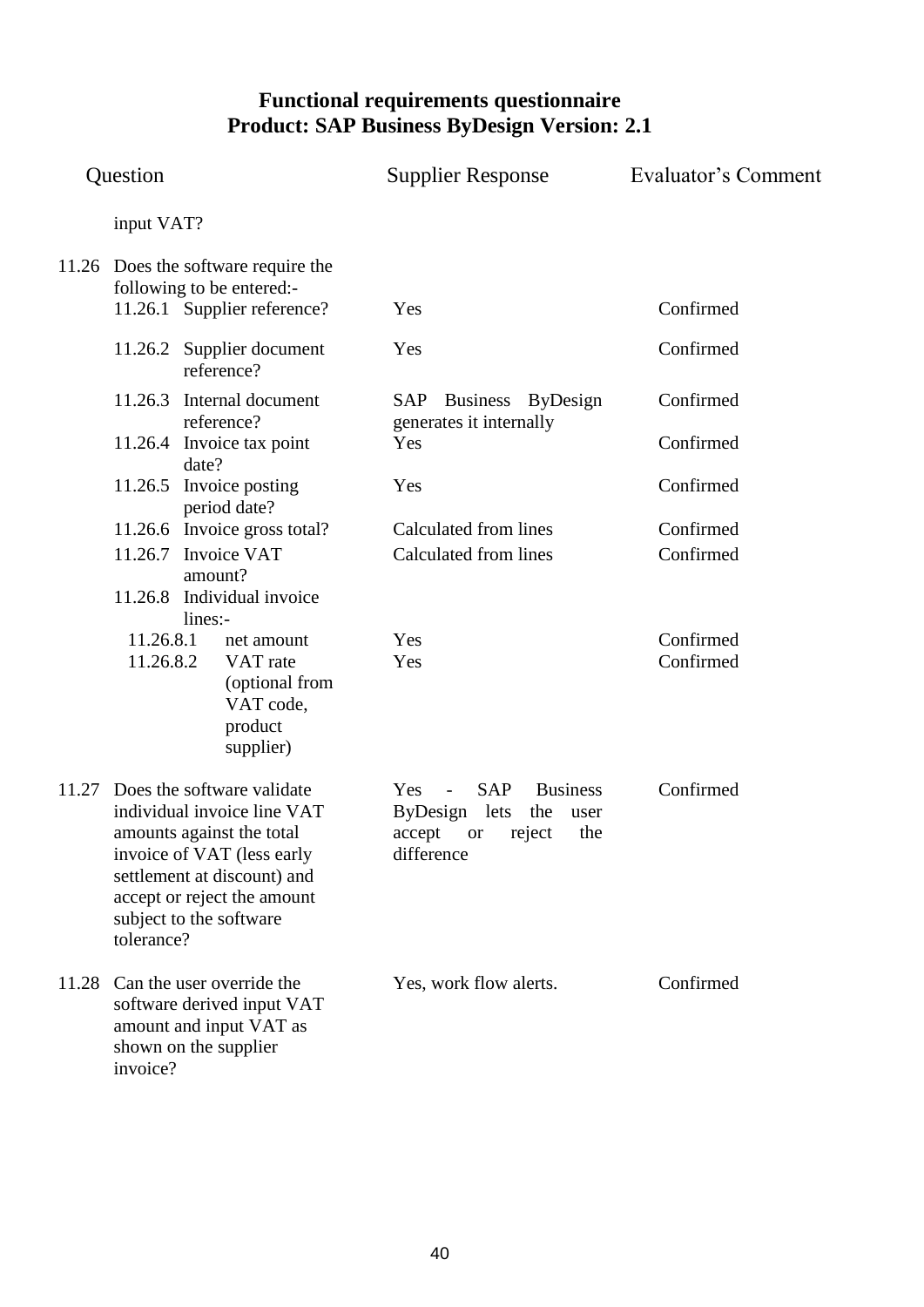| Question |                                                                                                              |                                                                                                                      | <b>Supplier Response</b> | Evaluator's Comment |
|----------|--------------------------------------------------------------------------------------------------------------|----------------------------------------------------------------------------------------------------------------------|--------------------------|---------------------|
|          | 11.29 Does the software allow VAT<br>to be reclaimed on the basis<br>of registered but unposted<br>invoices? |                                                                                                                      | N <sub>o</sub>           | Confirmed           |
| If Yes:- |                                                                                                              |                                                                                                                      |                          |                     |
|          | status as:-                                                                                                  | 11.30 Does the software flag the                                                                                     | N/A                      |                     |
|          |                                                                                                              | 11.30.1 VAT not yet reclaimed?                                                                                       | N/A                      |                     |
|          | 11.30.2 VAT claimed?                                                                                         |                                                                                                                      | N/A                      |                     |
|          |                                                                                                              |                                                                                                                      |                          |                     |
|          | <b>Output VAT</b> (sales)<br>sales invoices?                                                                 | 11.31 Does the software generate                                                                                     | Yes                      | Confirmed           |
| If Yes:- | invoice:-                                                                                                    | 11.32 For each invoice generated is<br>the following information<br>included on the sales                            |                          |                     |
|          | 11.32.1                                                                                                      | Unique software<br>generated invoice<br>reference                                                                    | Yes                      | Confirmed           |
|          | 11.32.2                                                                                                      | Your name,<br>address, EC<br>country code and<br>VAT number?                                                         | Yes                      | Confirmed           |
|          | 11.32.3                                                                                                      | The time of<br>supply (tax point)                                                                                    | Yes                      | Confirmed           |
|          | 11.32.4                                                                                                      | Date of issue (if<br>different to the<br>time of supply)                                                             | Yes                      | Confirmed           |
|          | 11.32.5                                                                                                      | Your customer's<br>name (or trading<br>name) and<br>address, EC<br>country code and<br>VAT number (if<br>applicable) | Yes                      | Confirmed           |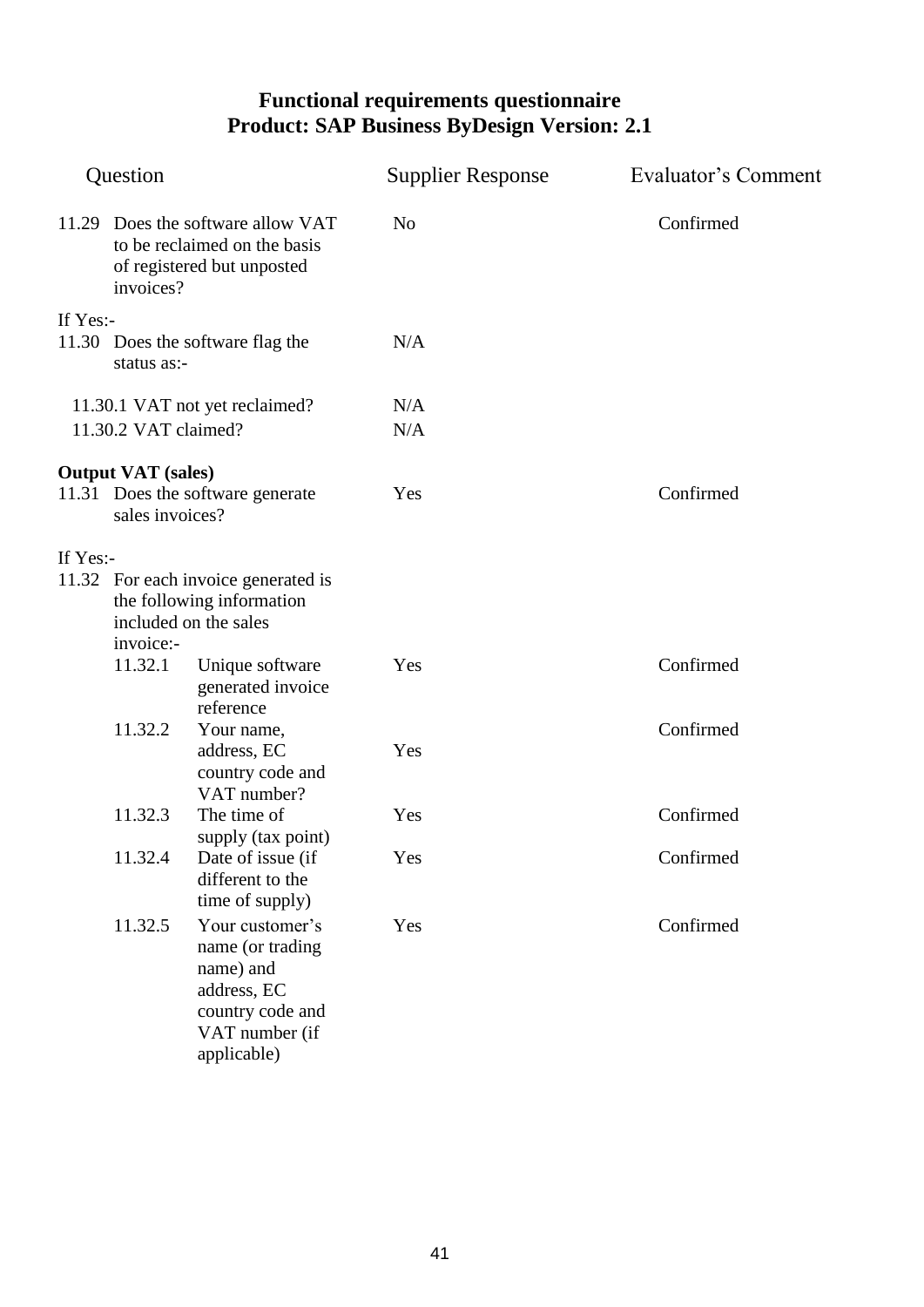| Question |                                                                                                                                     |                                                                                                            | <b>Supplier Response</b> | Evaluator's Comment |
|----------|-------------------------------------------------------------------------------------------------------------------------------------|------------------------------------------------------------------------------------------------------------|--------------------------|---------------------|
|          | 11.32.6                                                                                                                             | The unit price<br>[applies to<br>countable goods<br>or services. E.g.<br>an hourly rate; or<br>a price for | Yes                      | Confirmed           |
|          | 11.32.7                                                                                                                             | standard services.]<br>A description<br>which identifies<br>the goods or<br>services supplied.             | Yes                      | Confirmed           |
|          | 11.33 Does the software identify<br>supplies that are zero-rated or<br>exempt on an invoice and<br>that there is no VAT<br>payable? |                                                                                                            | Yes                      | Confirmed           |
| If Yes:  |                                                                                                                                     |                                                                                                            |                          |                     |
|          |                                                                                                                                     | 11.34 Is this by way of a report?                                                                          | Yes, on the invoice      | Confirmed           |
|          | 11.35 Does the software handle<br>Proforma invoices?                                                                                |                                                                                                            | N <sub>o</sub>           | Confirmed           |
| If Yes:- |                                                                                                                                     |                                                                                                            |                          |                     |
|          | invoice"?                                                                                                                           | 11.36 Are the invoices clearly<br>identified as "this is not a tax                                         | N/A                      |                     |
|          | <b>VAT Reporting</b>                                                                                                                |                                                                                                            |                          |                     |
|          |                                                                                                                                     | 11.37 Does the software produce a<br>VAT 100 form as standard?                                             | N <sub>o</sub>           | Confirmed           |
| If No:-  | of the VAT return?                                                                                                                  | 11.38 Does the software have a<br>means of producing reports<br>that support the completion                | Yes                      |                     |
| 11.39    | Is the VAT return<br>period?                                                                                                        | information available by<br>report on a three monthly<br>basis or any other specified                      | Yes, plus monthly.       | Confirmed           |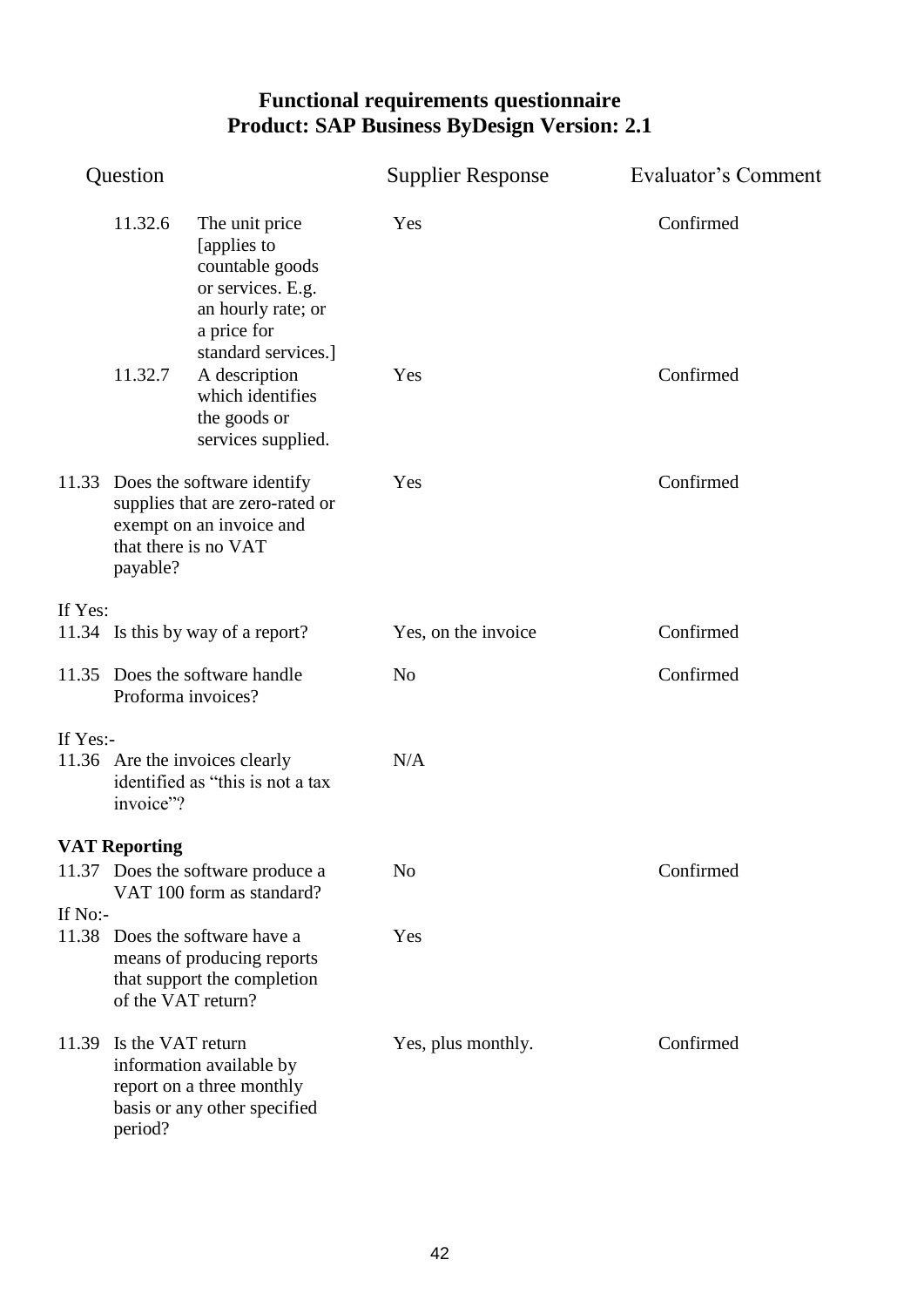|       | Question           |                                                                                                                                                                                                                    | <b>Supplier Response</b>                                                                                      | Evaluator's Comment    |
|-------|--------------------|--------------------------------------------------------------------------------------------------------------------------------------------------------------------------------------------------------------------|---------------------------------------------------------------------------------------------------------------|------------------------|
|       |                    | 11.40 Is there a detailed and<br>summary analysis of all<br>transactions included in each<br>return sorted by VAT code<br>and transaction type making<br>up the total in each of the<br>boxes on the VAT 100 Form? | <b>SAP</b><br><b>Business</b><br><b>Yes</b><br>$\overline{\phantom{a}}$<br>ByDesign can produce this<br>list. | Confirmed              |
| 11.41 | return?            | Can the VAT return be<br>recreated showing all the<br>transactions which were<br>included in the original VAT                                                                                                      | Yes                                                                                                           | Confirmed              |
|       |                    | 11.42 Does the software have a<br>separate VAT audit log?                                                                                                                                                          | No, included in main audit<br>trail.                                                                          | Confirmed              |
|       |                    | 11.43 Note where the software<br>details the following non<br>routine event in the audit trail                                                                                                                     |                                                                                                               |                        |
|       | 11.43.1            | or VAT audit log etc:-<br>Changes to VAT                                                                                                                                                                           | No, in VAT table history.                                                                                     | Confirmed              |
|       | 11.43.2            | tables.<br>Change from<br>invoice/cash VAT<br>accounting or<br>other Schemes.                                                                                                                                      | N <sub>o</sub>                                                                                                | Confirmed              |
|       | 11.43.3            | VAT tolerance.                                                                                                                                                                                                     | SAP Business<br>ByDesign<br>shows this in<br>the VAT                                                          | Confirmed              |
|       | 11.43.4            | Changes to VAT<br>rates on customer,<br>supplier, product<br>master files.                                                                                                                                         | exception report<br>No, in history change log.                                                                | Confirmed              |
|       |                    | 11.44 Are the above changes noted                                                                                                                                                                                  |                                                                                                               |                        |
|       | 11.44.1<br>11.44.2 | above stamped with a:-<br>User id?<br>Software<br>generated unique<br>reference number?                                                                                                                            | Yes<br>Yes, but not shown to user.                                                                            | Confirmed<br>Confirmed |
|       | 11.44.3            | Date and time?                                                                                                                                                                                                     | Yes                                                                                                           | Confirmed              |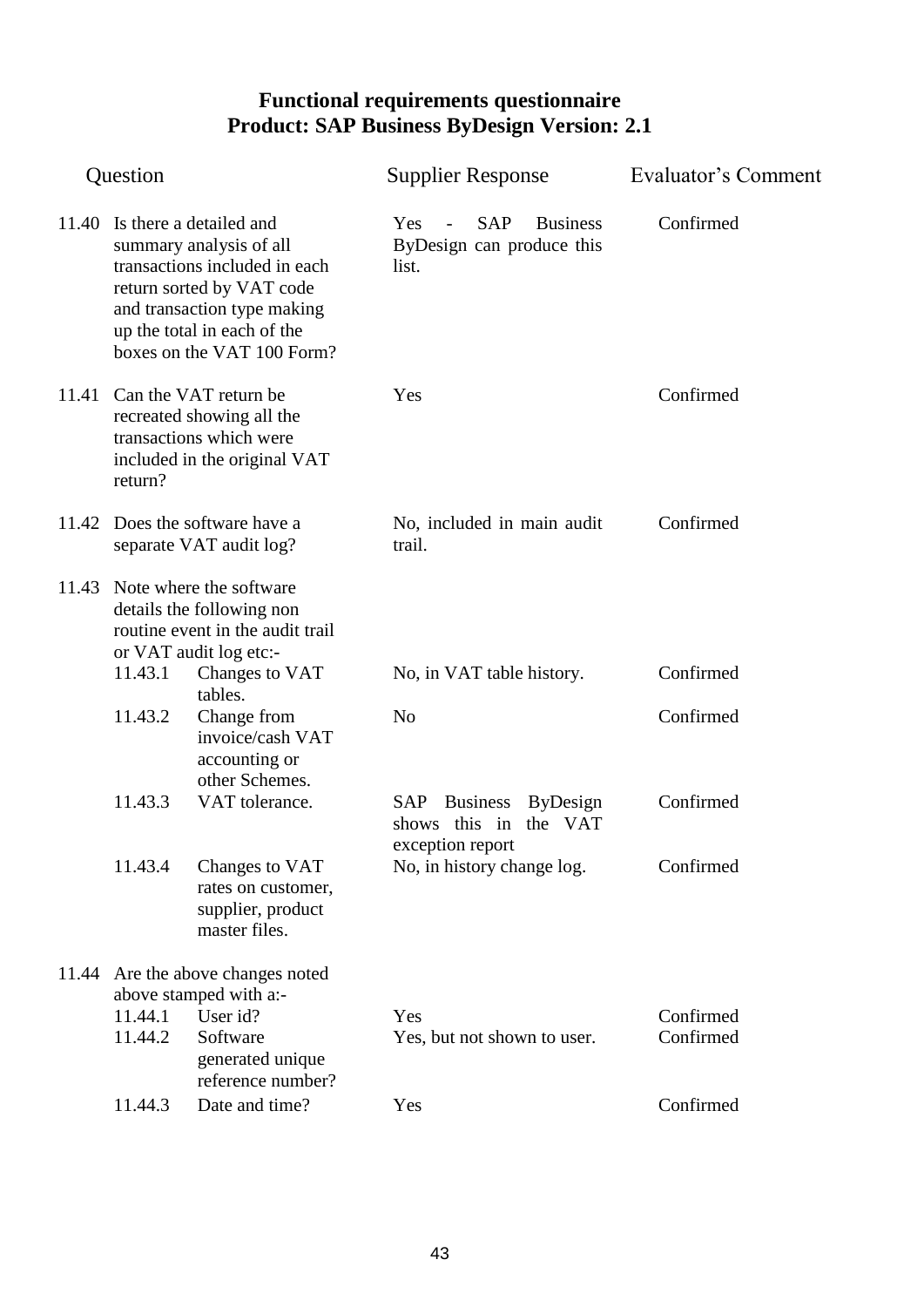| Question           |                                                                                                                | <b>Supplier Response</b>                                                                                                                                                                                                                       | Evaluator's Comment    |
|--------------------|----------------------------------------------------------------------------------------------------------------|------------------------------------------------------------------------------------------------------------------------------------------------------------------------------------------------------------------------------------------------|------------------------|
| 11.45 VAT postings |                                                                                                                |                                                                                                                                                                                                                                                |                        |
| 11.45.1            | Are all VAT<br>postings recorded<br>in the audit trail or<br>VAT audit log?                                    | Yes, audit trail                                                                                                                                                                                                                               | Confirmed              |
| 11.45.2            | Does the software<br>denote whether<br>each transaction<br>has been included<br>in a reconciled<br>VAT return? | <b>SAP</b><br><b>Business</b><br><b>Yes</b><br><b>Contract Contract</b><br>ByDesign provides separate<br>reports once the transaction<br>has been declared. SAP<br>Business ByDesign stores<br>the VAT return identifier<br>with the document. | Confirmed              |
| 11.45.3            | How does it<br>denote which<br>VAT Return the<br>transaction has<br>been included in?                          | SAP Business ByDesign<br>will show in a report the<br>VAT return identifier for<br>transactions that have been<br>included in that VAT return                                                                                                  | Confirmed              |
| $as:$ -            | 11.46 Does the software produce a<br>VAT Exception report<br>detailing such transactions                       |                                                                                                                                                                                                                                                |                        |
| 11.46.1            | VAT amounts<br>outside tolerance<br>levels?                                                                    | Yes                                                                                                                                                                                                                                            | Confirmed              |
|                    | 11.46.2 Manual changes to<br>software generated<br>VAT?                                                        | Yes                                                                                                                                                                                                                                            | Confirmed              |
|                    | 11.46.3 Write offs<br>11.46.4 Zero value<br>invoices?                                                          | No<br>N <sub>o</sub>                                                                                                                                                                                                                           | Confirmed<br>Confirmed |
|                    | If No for any of the above:-                                                                                   |                                                                                                                                                                                                                                                |                        |
|                    | 11.47 How does the software<br>document these occurrences?                                                     | User can generate a report.                                                                                                                                                                                                                    | Confirmed              |
| goods?             | 11.48 Does the software handle<br>"intra-community" supply of                                                  | Yes                                                                                                                                                                                                                                            | Confirmed              |
| List?              | 11.49 Does the software support<br>production of an EC Sales                                                   | Yes                                                                                                                                                                                                                                            | Confirmed              |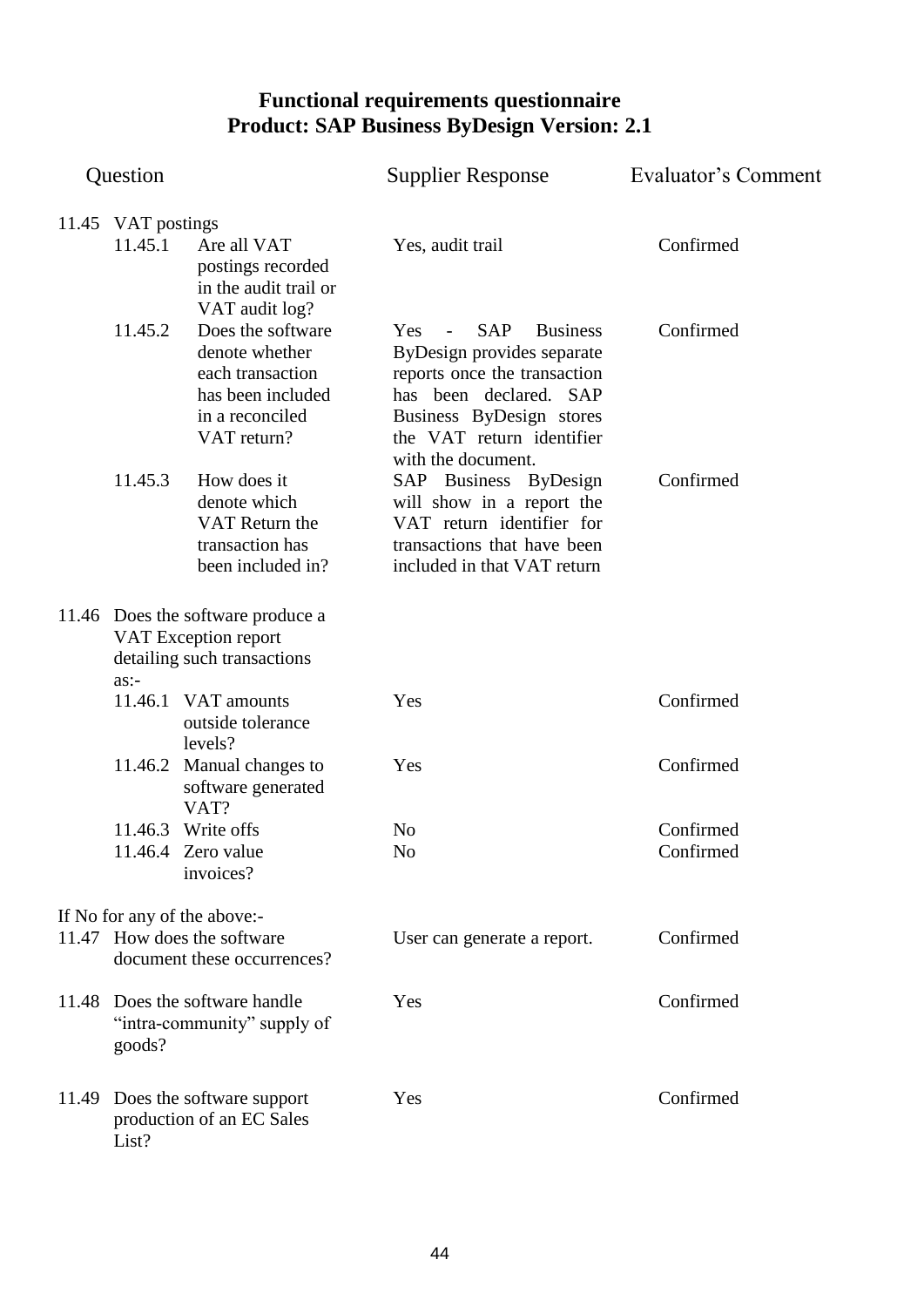| Question |                                                                                                                                                                                             | <b>Supplier Response</b>                                                    | Evaluator's Comment |  |
|----------|---------------------------------------------------------------------------------------------------------------------------------------------------------------------------------------------|-----------------------------------------------------------------------------|---------------------|--|
| If Yes:- |                                                                                                                                                                                             |                                                                             |                     |  |
|          | 11.50 Does the report show the<br>country code, the customer<br>name, their EC VAT number,<br>the invoice reference and<br>indicators for different types<br>of despatches?                 | Yes                                                                         | Confirmed           |  |
|          | 11.51 Does the software produce<br>invoice level reports that<br>enable every value on each<br>EC Sales List report to be<br>traced to source documents?                                    | Yes                                                                         | Confirmed           |  |
|          | 11.52 Does the software have a<br>means of ensuring that each<br>eligible posting on the EC<br>Sales List is reported only<br>once? (Please state how this<br>is done within the software). | Yes, by date range                                                          | Confirmed           |  |
|          | 11.53 How does the software<br>handle triangulation? E.g. a<br>movement of goods without a<br>related invoice transaction.                                                                  | Only based on invoices.                                                     | Confirmed           |  |
|          | 11.54 Does the software produce<br>the relevant documents in a<br>format [e.g. CSV or XML]<br>that can be uploaded direct to<br>the HMRC gateway?                                           | Yes                                                                         | Confirmed           |  |
|          | 11.55 Can these be electronically<br>transmitted direct from the<br>system?                                                                                                                 | Yes                                                                         | Confirmed           |  |
|          | 11.56 Does the software produce<br>Intrastat reports where<br>applicable?                                                                                                                   | planned<br>for<br>No,<br>next<br>release                                    | Confirmed intention |  |
| 11.57    | How are errors on VAT<br>accounts corrected?                                                                                                                                                | SAP Business ByDesign<br>permits correction through<br>a manual tax journal | Confirmed           |  |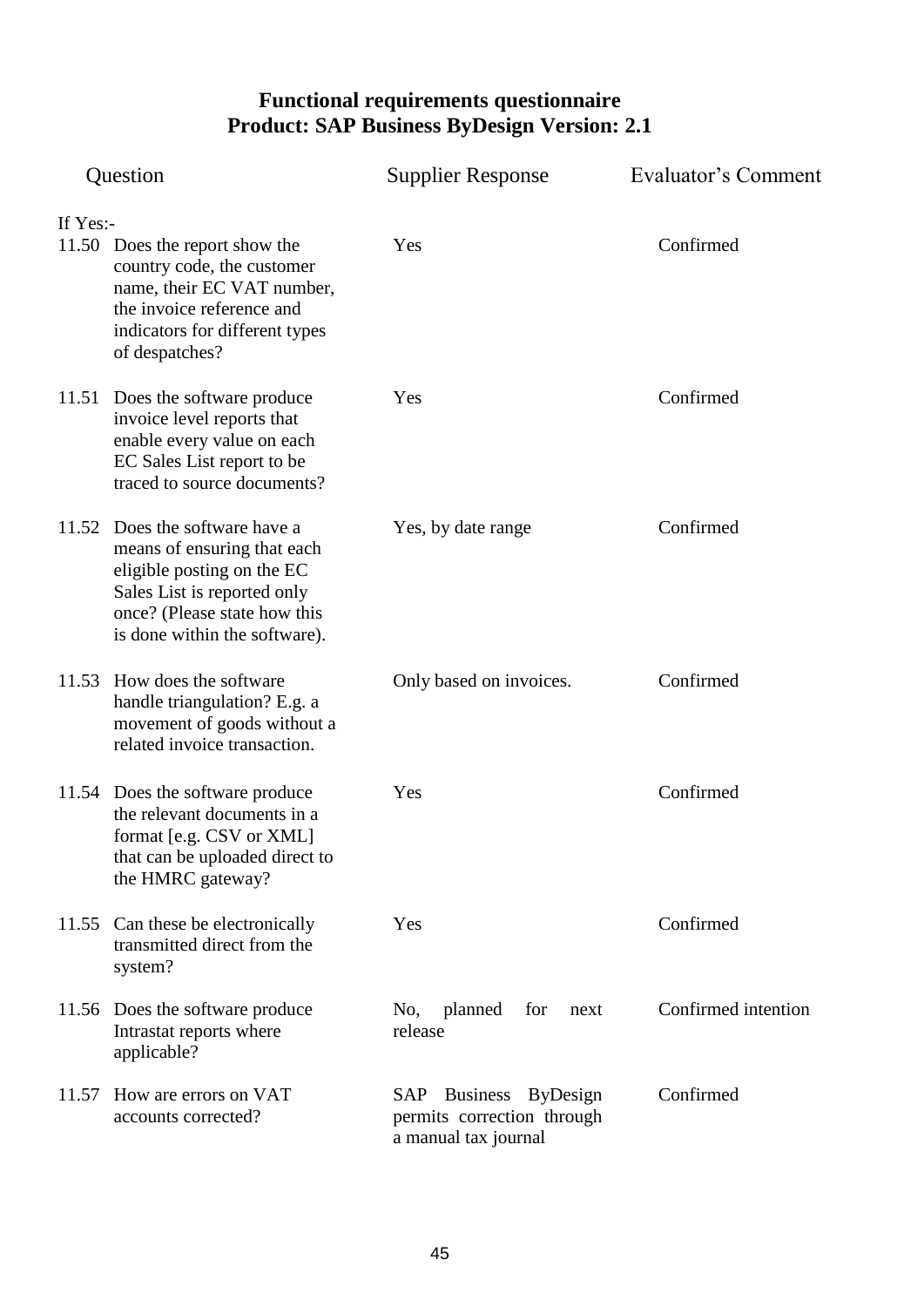| Question  |                                                                                                                                                                                               | <b>Supplier Response</b>                                                        | Evaluator's Comment |  |
|-----------|-----------------------------------------------------------------------------------------------------------------------------------------------------------------------------------------------|---------------------------------------------------------------------------------|---------------------|--|
|           | 11.58 How does the software<br>handle the VAT on purchase<br>and sales ledger contras?                                                                                                        | Not handled.                                                                    | Confirmed           |  |
|           | 11.59 How does the software<br>handle partially allowable<br>expenditure, e.g. VAT on<br>petrol invoices where<br>employees are provided with<br>petrol (adjustment required<br>for own use)? | SAP Business ByDesign<br>will be enhance with this<br>capacity after March 2010 | Confirmed intention |  |
|           | 11.60 Can the software handle<br>cheque refunds to customers?                                                                                                                                 | Yes                                                                             | Confirmed           |  |
| If $Yes:$ |                                                                                                                                                                                               |                                                                                 |                     |  |
|           | 11.61 How is the VAT accounted<br>for under cash accounting?                                                                                                                                  | N/A                                                                             |                     |  |
|           | 11.62 Can the software handle<br>invoices with multiple rates<br>of VAT?                                                                                                                      | Yes                                                                             | Confirmed           |  |
|           | 11.63 How does the software<br>handle write off of bad debts<br>and the related VAT?                                                                                                          | SAP Business ByDesign<br>can handle the write offs as<br>a manual activity      | Confirmed           |  |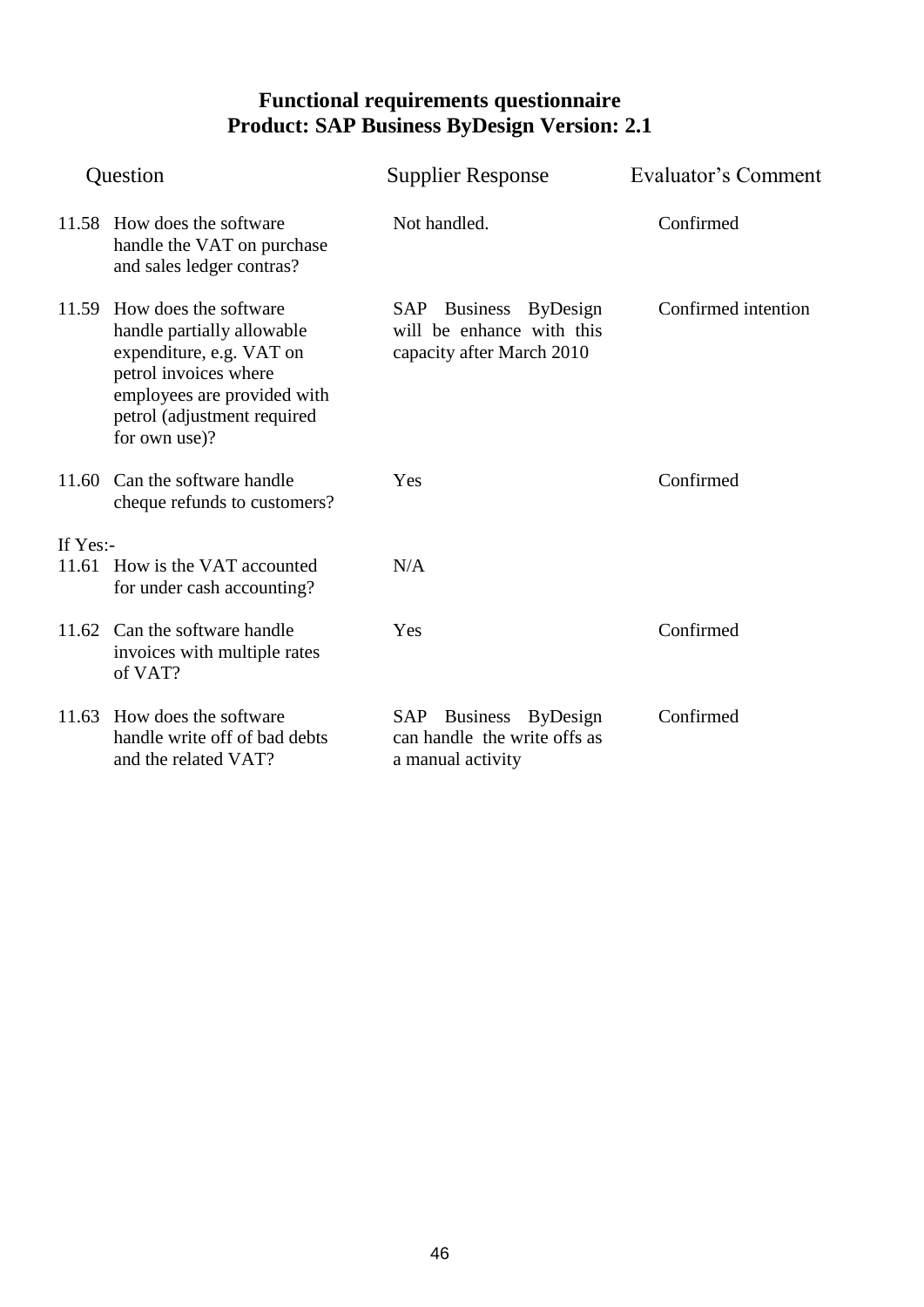| Question |                                                                                                                                                                              | <b>Supplier Response</b>                                                                                                   | Evaluator's Comment                                           |
|----------|------------------------------------------------------------------------------------------------------------------------------------------------------------------------------|----------------------------------------------------------------------------------------------------------------------------|---------------------------------------------------------------|
| 12       | <b>Currency</b>                                                                                                                                                              |                                                                                                                            |                                                               |
| 12.1     | Is multi-currency processing<br>available?                                                                                                                                   | Yes                                                                                                                        | Confirmed                                                     |
|          | If Yes:-<br>12.1.1 State number of currencies<br>available.                                                                                                                  | SAP Business ByDesign permits<br>unlimited number of currencies                                                            | Confirmed                                                     |
|          | 12.1.2 Does this cover:-<br>12.1.2.1 General ledger<br>12.1.2.2 Sales ledger<br>12.1.2.3 Purchase ledger<br>12.1.2.4 Stock<br>12.1.3 Is conversion to sterling<br>automatic? | Yes<br>Yes<br>Yes<br>Yes<br>Yes - SAP Business ByDesign<br>has automatic conversion to the<br>nominated reporting currency | Confirmed<br>Confirmed<br>Confirmed<br>Confirmed<br>Confirmed |
|          | If Yes:-<br>12.1.4 Does this cover-<br>12.1.4.1 General ledger<br>12.1.4.2 Sales ledger<br>12.1.4.3 Purchase ledger<br>12.1.4.4 Stock                                        | Yes<br>Yes<br>Yes<br>Yes                                                                                                   | Confirmed<br>Confirmed<br>Confirmed<br>Confirmed              |
|          | 12.1.5 Can the user select which<br>currency to value each of<br>the ledgers?                                                                                                | No - SAP Business ByDesign Confirmed<br>currently uses the company<br>currency to value ledgers                            |                                                               |
|          | If Yes:-<br>12.1.6 Does this cover:-<br>12.1.6.1 General ledger<br>$12.1.6.2$ Sales ledger<br>12.1.6.3 Purchase ledger<br>12.1.6.4 Stock                                     | N/A<br>N/A<br>N/A<br>N/A                                                                                                   |                                                               |
|          | 12.1.7 What are the currency<br>capacities?                                                                                                                                  | Unlimited                                                                                                                  | Confirmed                                                     |
|          | 12.1.8 What are the maximum<br>and minimum exchange<br>rates?                                                                                                                | SAP Business ByDesign has no<br>restriction for maximum and/or<br>minimum                                                  | Confirmed                                                     |
|          | 12.1.9 What approach will the<br>Software House take<br>towards handling the<br>EURO?                                                                                        | SAP Business ByDesign will be<br>enhanced with this capacity<br>when required.                                             | Confirmed intention                                           |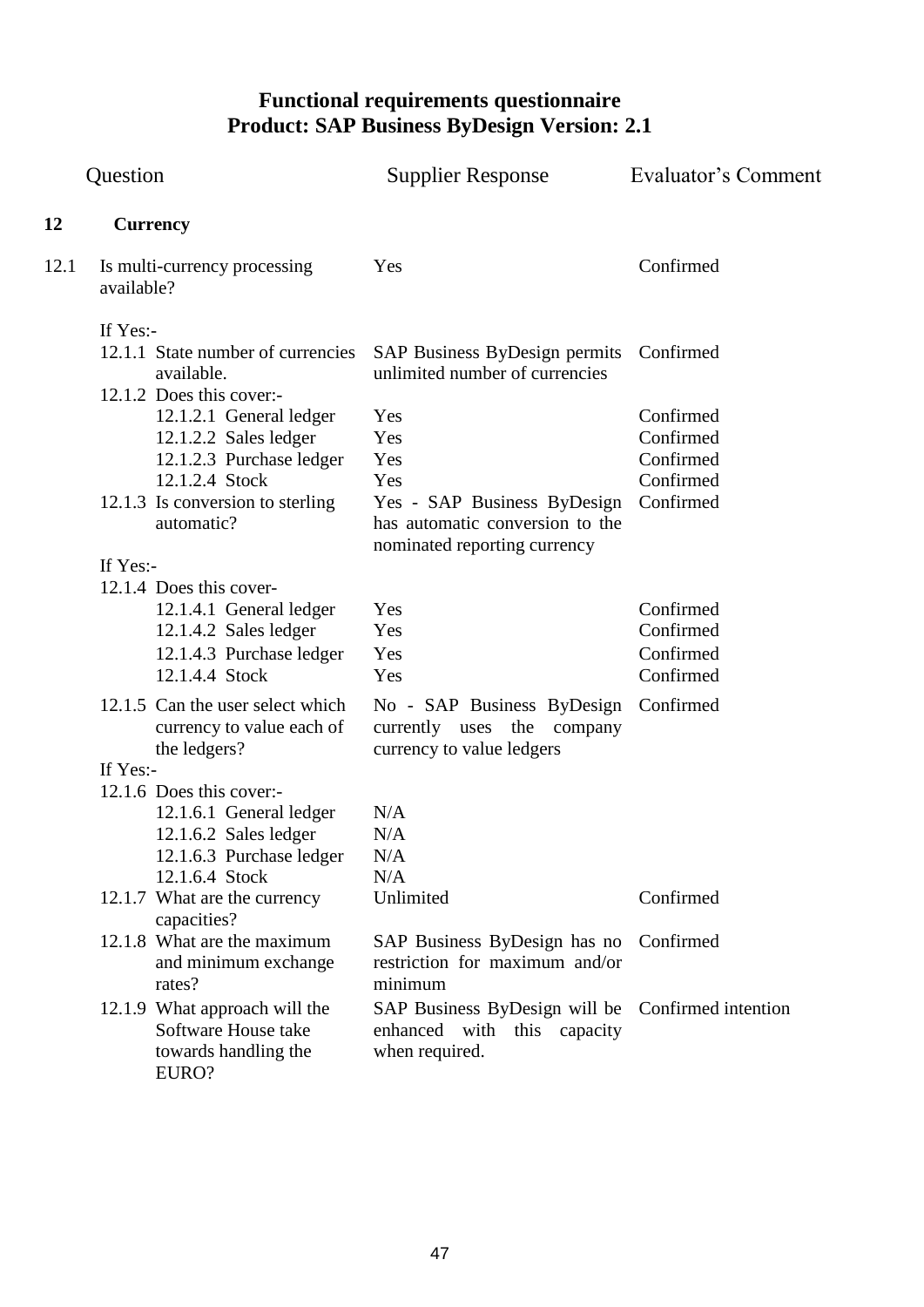|       | Question                                                                                                                | <b>Supplier Response</b>               | Evaluator's Comment |
|-------|-------------------------------------------------------------------------------------------------------------------------|----------------------------------------|---------------------|
| 12.2  | What currency information is<br>held:                                                                                   |                                        |                     |
|       | 12.2.1 Currency<br>Code/description?                                                                                    | Yes                                    | Confirmed           |
|       | 12.2.2 Country?                                                                                                         | N <sub>o</sub>                         | Confirmed           |
|       | 12.2.3 Currency rate table?                                                                                             | Yes                                    | Confirmed           |
|       | 12.2.4 Date rates effective from-<br>to?                                                                                | Yes                                    | Confirmed           |
|       | 12.2.5 Previous rates held?                                                                                             | Yes                                    | Confirmed           |
| 12.3  | Can a base currency be selected?                                                                                        | Yes                                    | Confirmed           |
| 12.4  | Can the user over ride the<br>exchange rates during a<br>transaction?                                                   | Yes                                    | Confirmed           |
| 12.5  | Can the user change the exchange<br>rates per account?                                                                  | N <sub>0</sub>                         | Confirmed           |
| 12.6  | Is there a restriction on accounts<br>to a single selected currency?                                                    | N <sub>o</sub>                         | Confirmed           |
|       | If Yes:-<br>12.6.1 What controls are in place<br>over any changes?                                                      | N/A                                    |                     |
| 12.7  | Can the user manually over ride<br>the currency calculation?                                                            | Only by changing the exchange<br>rate. | Confirmed           |
| 12.8  | Are gains or losses on currency<br>calculations automatically<br>processed?                                             | Yes                                    | Confirmed           |
| 12.9  | Can the user over ride the<br>calculation /processing of<br>currency gains and losses?                                  | N <sub>0</sub>                         | Confirmed           |
| 12.10 | Can a user override an exchange<br>rate on each transaction?                                                            | Yes                                    | Confirmed           |
| 12.11 | Can the user define the treatment<br>of foreign exchange gains/losses<br>i.e. where posted to in the general<br>ledger? | Yes                                    | Confirmed           |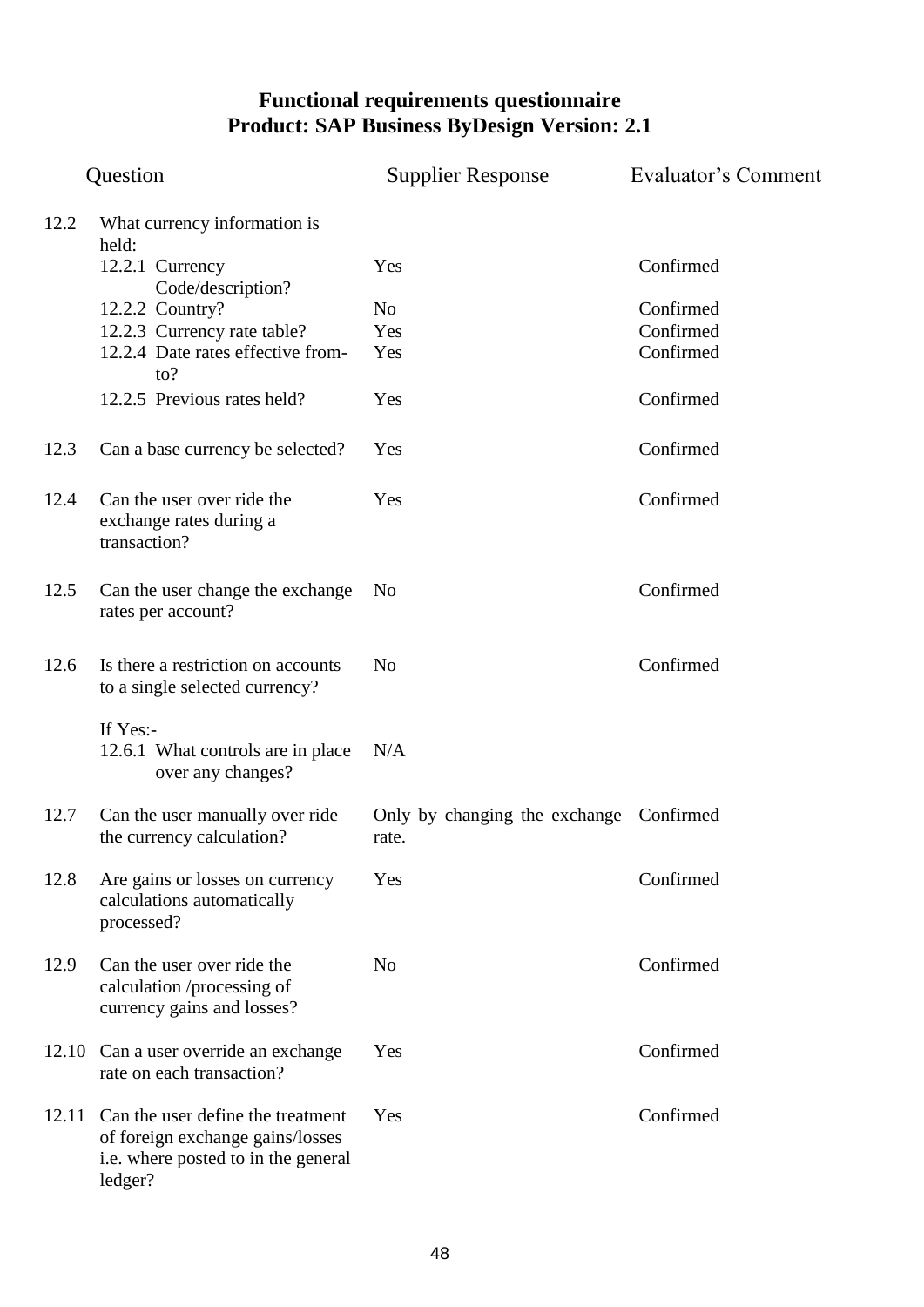| Question             |                                                                                                        |            | <b>Supplier Response</b>                                                                                 |           | Evaluator's Comment |
|----------------------|--------------------------------------------------------------------------------------------------------|------------|----------------------------------------------------------------------------------------------------------|-----------|---------------------|
| currencies?          | 12.12 Can ledger accounts be defined to<br>take invoices/payments in<br>specified currencies/ multiple |            | Yes - SAP Business ByDesign Confirmed<br>has the capacity<br>multiple currencies                         | to handle |                     |
|                      | 12.13 Does the software prevent the<br>deletion of the active currency?                                | Yes        |                                                                                                          |           | Confirmed           |
|                      | 12.14 Does the software prevent use of<br>duplicate currency codes?                                    | Yes        |                                                                                                          |           | Confirmed           |
|                      | 12.15 Can currency transactions be<br>entered in selected currency<br>and/or base currency?            | currency   | SAP Business ByDesign permits Confirmed<br>the entry of transactions in<br>selected currency and in base |           |                     |
| multiple currencies? | 12.16 Can transactions be entered in                                                                   | Yes        |                                                                                                          |           | Confirmed           |
|                      | 12.17 How does the software handle<br>exchange differences?                                            | <b>SAP</b> | <b>Business</b><br>determinates automatically when<br>clearing open items                                |           | ByDesign Confirmed  |
|                      | 12.18 How does the currency treat<br>revaluations relating to:                                         |            |                                                                                                          |           |                     |
| 12.18.1              | Ledgers (sales/<br>purchases)                                                                          | <b>SAP</b> | <b>Business</b><br>revaluates open items                                                                 |           | ByDesign Confirmed  |
| 12.18.2              | Monetary assets/<br>liabilities                                                                        |            | SAP Business ByDesign have a Confirmed<br>closing cockpit that permits<br>foreign currency revaluation   |           |                     |
| 12.18.3              | General ledger<br>accounts?                                                                            |            | SAP Business ByDesign have a Confirmed<br>closing cockpit that permits<br>foreign currency revaluation   |           |                     |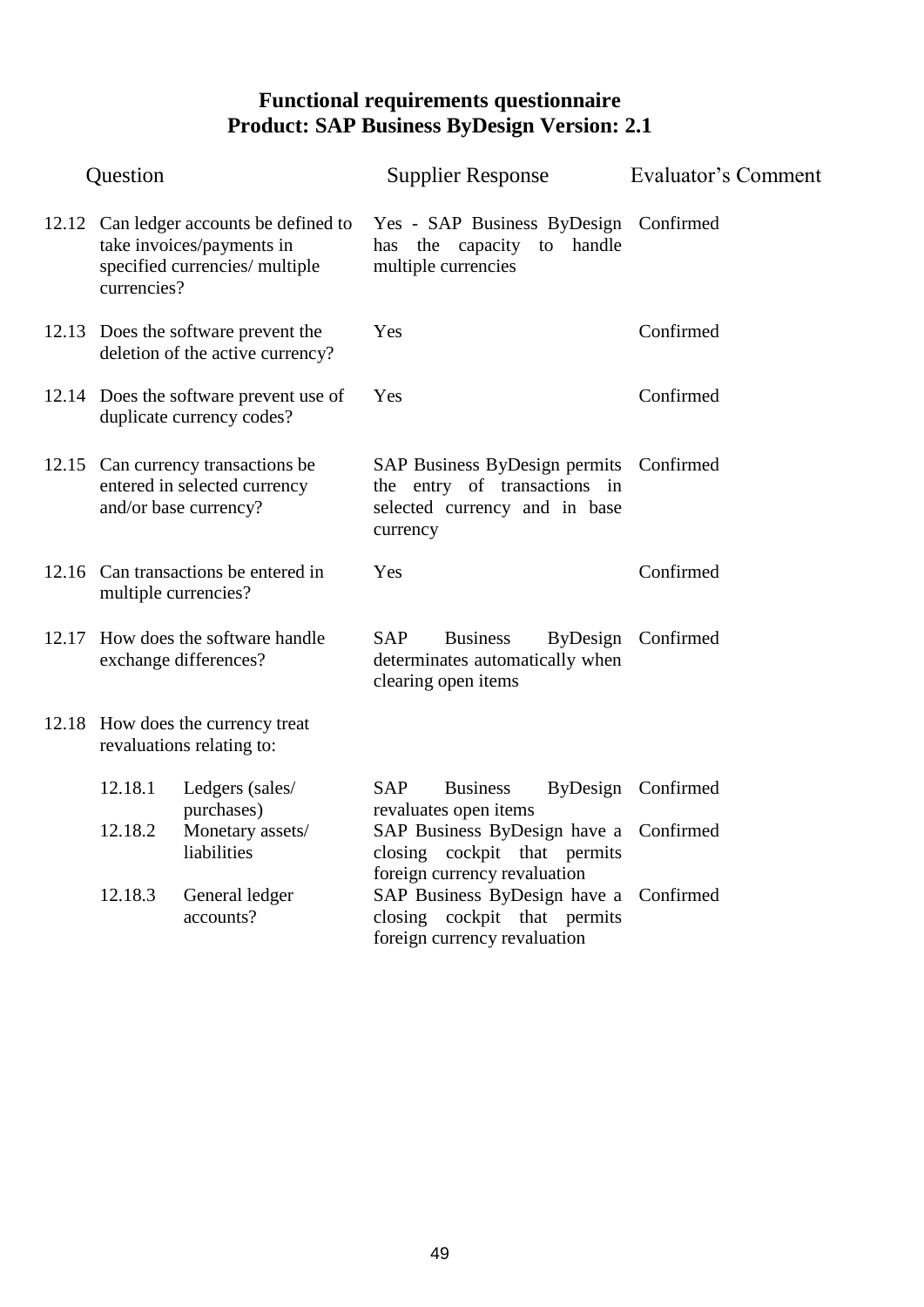|            | Question                                                                                                                                           | <b>Supplier Response</b>                                                                                                                           | Evaluator's Comment                 |
|------------|----------------------------------------------------------------------------------------------------------------------------------------------------|----------------------------------------------------------------------------------------------------------------------------------------------------|-------------------------------------|
| 13<br>13.1 | <b>Sales Order Processing and Invoice Production</b><br>Does the software start with a<br>quotation or the sales order?                            | SAP Business ByDesign can Confirmed<br>start with both                                                                                             |                                     |
| 13.2       | Are recurring or schedule orders<br>handled?                                                                                                       | SAP Business ByDesign handles Confirmed<br>but not recurring<br>scheduled<br>orders                                                                |                                     |
| 13.3       | At quotation or initial order stage<br>state how does the software:<br>13.3.1 Checks stock availability.<br>13.3.2 Highlight alternative<br>stock. | SAP Business ByDesign shows Confirmed<br>visual alerts<br><b>SAP</b><br><b>Business</b><br>does<br>handle<br>currently<br>not<br>alternative stock | ByDesign Confirmed                  |
| 13.4       | How does the software check<br>credit status of customer:<br>13.4.1 On receipt of order?<br>13.4.2 Prior to dispatch?                              | Yes<br>N <sub>o</sub>                                                                                                                              | Confirmed<br>Confirmed              |
| 13.5       | Can the software block:<br>13.5.1 Customer orders?<br>13.5.2 Deliveries?<br>13.5.3 Invoice production?                                             | Yes<br>Yes<br>Yes                                                                                                                                  | Confirmed<br>Confirmed<br>Confirmed |
| 13.6       | Where stock is not available is a<br>"back order" raised and a<br>purchase order issued?                                                           | suggested<br>orders<br>Yes,<br><b>or</b><br>checked<br>against<br>outstanding<br>orders.                                                           | Confirmed                           |
| 13.7       | Does the software handle forward<br>orders?                                                                                                        | Yes                                                                                                                                                | Confirmed                           |
|            | If Yes is this:-<br>13.7.1 Only when stock is now<br>available?<br>13.7.2 Allocated from future<br>planned stock?                                  | No<br>Yes                                                                                                                                          | Confirmed<br>Confirmed              |
| 13.8       | Can multiple addresses be held<br>for each customer (invoice and<br>delivery address).                                                             | Yes                                                                                                                                                | Confirmed                           |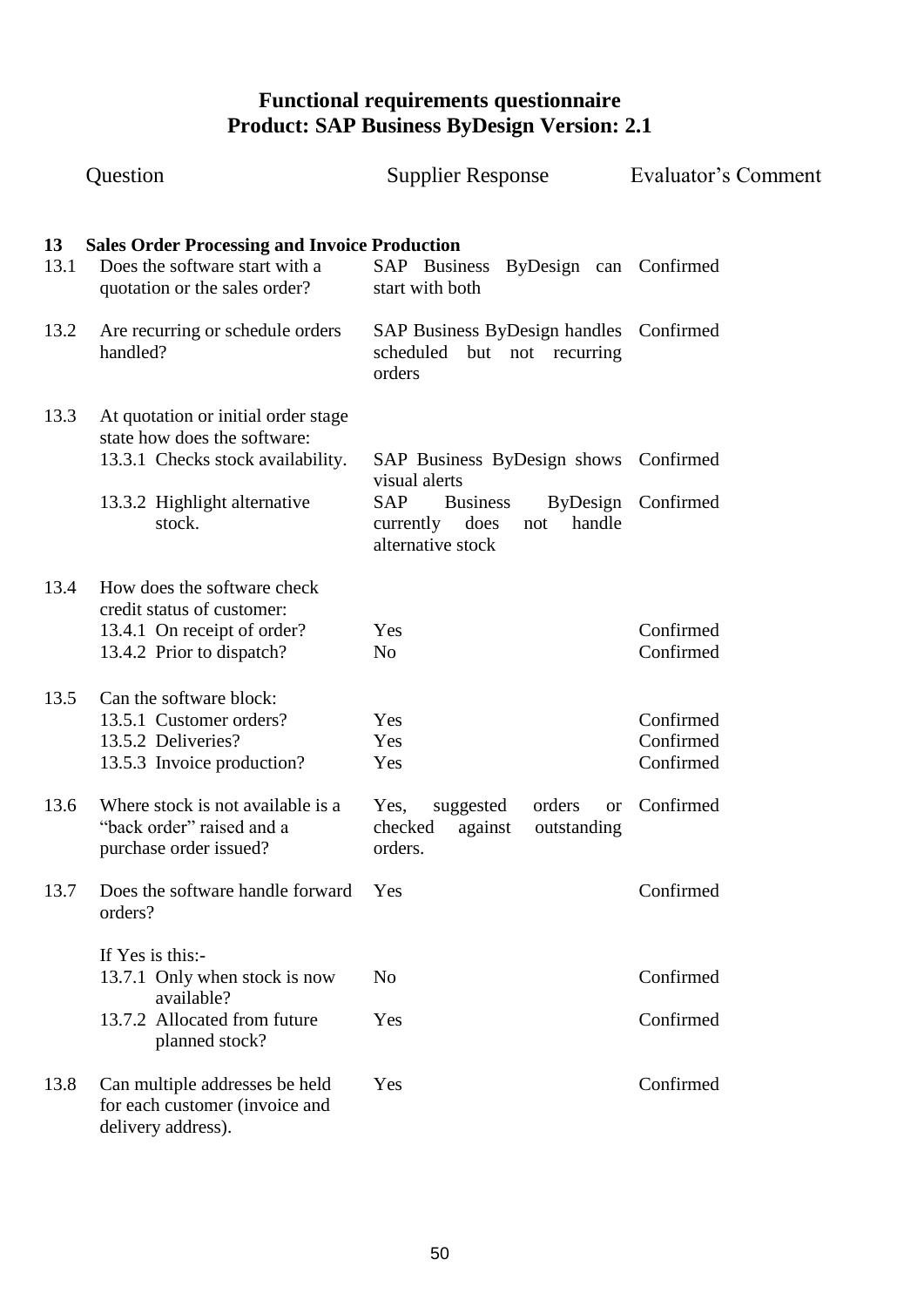|       | Question           |                                                                             | <b>Supplier Response</b>                                                               | Evaluator's Comment |
|-------|--------------------|-----------------------------------------------------------------------------|----------------------------------------------------------------------------------------|---------------------|
| 13.9  | produced:          | Are the following documents                                                 |                                                                                        |                     |
|       | 13.9.1 Quotations? |                                                                             | Yes                                                                                    | Confirmed           |
|       |                    | 13.9.2 Order confirmation?                                                  | Yes                                                                                    | Confirmed           |
|       |                    | 13.9.3 Picking lists?                                                       | Yes                                                                                    | Confirmed           |
|       | 13.9.4 Labels?     |                                                                             | Yes                                                                                    | Confirmed           |
|       |                    | 13.9.5 Dispatch/Delivery note?                                              | Yes                                                                                    | Confirmed           |
|       | 13.9.6 Invoices?   |                                                                             | Yes                                                                                    | Confirmed           |
| 13.10 | available:         | Are the following reports                                                   |                                                                                        |                     |
|       | 13.10.1            | Quotes for which                                                            | Yes                                                                                    | Confirmed           |
|       |                    | orders not received?                                                        |                                                                                        |                     |
|       | 13.10.2            | Orders received<br>(analysis)?                                              | Yes                                                                                    | Confirmed           |
|       | 13.10.3            | Items placed on<br>backorder and/or<br>purchase orders<br>raised?           | Yes                                                                                    | Confirmed           |
|       | 13.10.4            | Items dispatched not<br>invoiced?                                           | Yes                                                                                    | Confirmed           |
|       | 13.10.5            | Items ordered but not<br>dispatched due to<br>stock out?                    | Yes                                                                                    | Confirmed           |
|       | 13.10.6            | Gross margin (by<br>invoice or item)?                                       | Yes                                                                                    | Confirmed           |
| 13.11 |                    | Are invoice details derived from<br>order input? (e.g. prices, quantity)    | Yes                                                                                    | Confirmed           |
|       | of stock?          | 13.12 Can picking lists / dispatch notes<br>be amended for non availability | Yes                                                                                    | Confirmed           |
|       | If Yes:-           |                                                                             |                                                                                        |                     |
|       |                    | 13.12.1 Is this reported?                                                   | Yes                                                                                    | Confirmed           |
|       |                    | 13.12.2 Are the items<br>dispatched reflected in<br>final invoice?          | Yes                                                                                    | Confirmed           |
| 13.13 | invoice per order? | Is there one dispatch note and                                              | No - SAP Business ByDesign Confirmed<br>can handle multiple dispatches<br>and invoices |                     |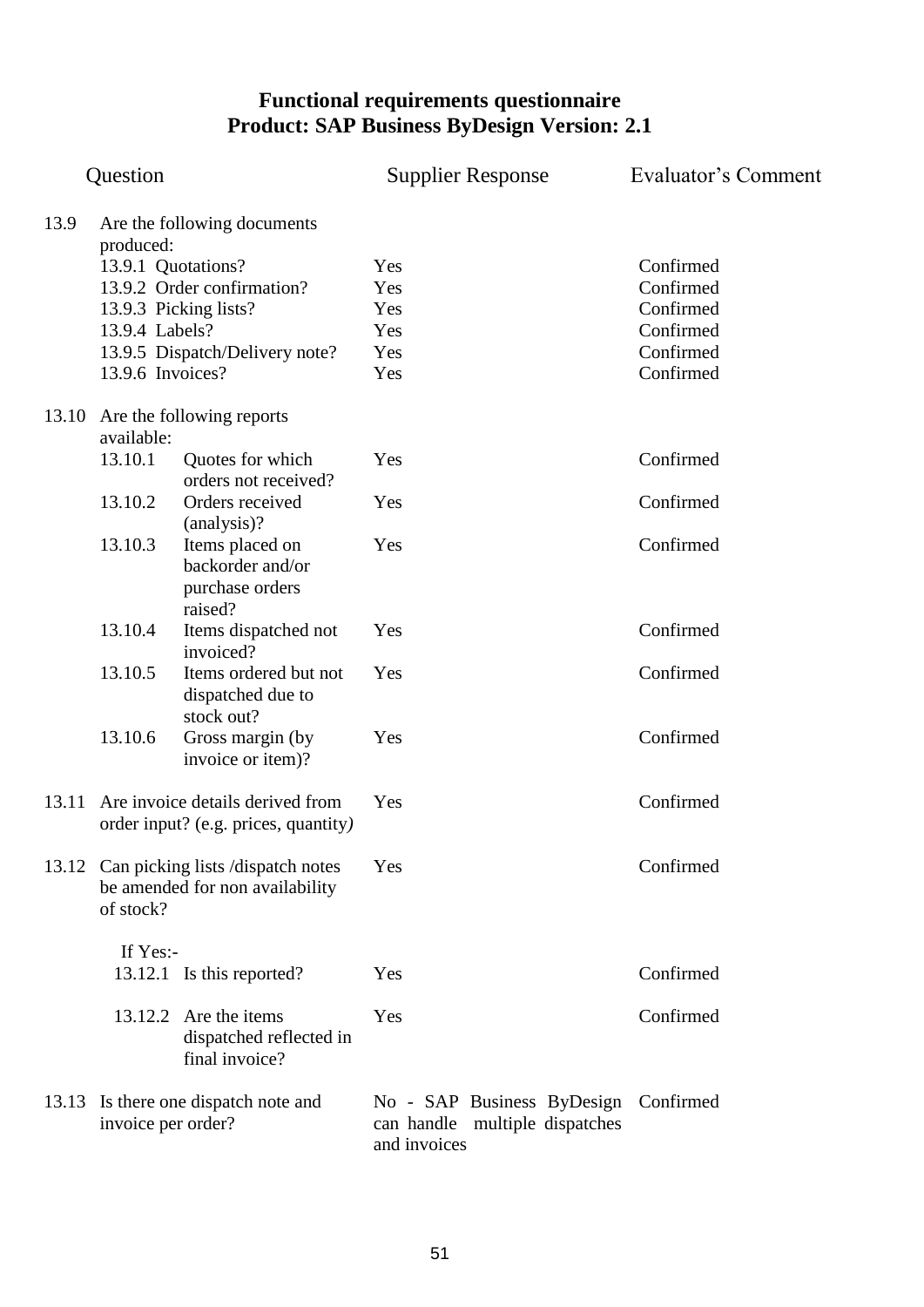| Question |                                                                                                                                                                               | <b>Supplier Response</b>                                                                   | Evaluator's Comment |
|----------|-------------------------------------------------------------------------------------------------------------------------------------------------------------------------------|--------------------------------------------------------------------------------------------|---------------------|
|          | 13.14 How does the software ensure all<br>dispatches are invoiced? e.g.<br>where multiple dispatches are<br>raised per order, or several orders<br>on a single dispatch note. | <b>SAP</b><br><b>Business</b><br>automatically ensures that all<br>dispatches are invoiced | ByDesign Confirmed  |
|          | 13.15 Can manual invoices be raised<br>(i.e. without a sales order)?                                                                                                          | Yes                                                                                        | Confirmed           |
|          | 13.16 Does the software produce<br>proforma invoices as required?                                                                                                             | No, but a new form could be Confirmed<br>created if required.                              |                     |
|          | 13.17 Can returned goods be processed<br>to produce credit notes?                                                                                                             | Yes                                                                                        | Confirmed           |
| 13.18    | Are these referenced to the<br>original order/invoice?                                                                                                                        | Yes, optional.                                                                             | Confirmed           |
|          | 13.19 Will the product accept orders<br>from the Web?<br>If Yes:-                                                                                                             | Yes SAP Business ByDesign Confirmed<br>accept orders through the A-to-X<br>tool.           |                     |
|          | 13.19.1 How are web orders integrated<br>with the sales order processing<br>ledgers?                                                                                          | SAP Business ByDesign can be Confirmed<br>integrated with eShop                            |                     |
|          | 13.19.2 What control features are<br>available for checking web<br>orders before processing?                                                                                  | SAP Business ByDesign run the Confirmed<br>standard process for web orders                 |                     |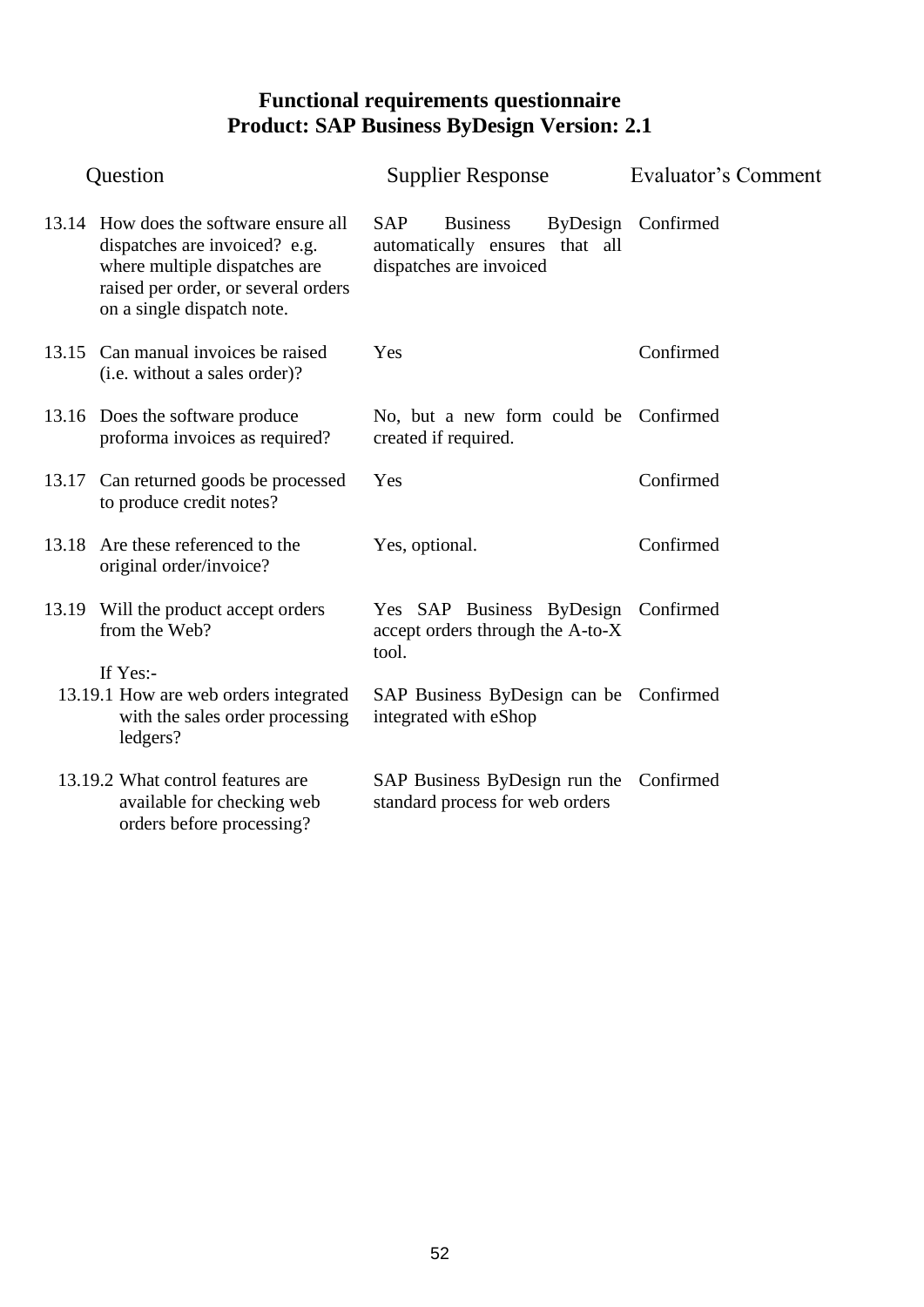|            | Question                                                                                                                                                             | <b>Supplier Response</b> | Evaluator's Comment |
|------------|----------------------------------------------------------------------------------------------------------------------------------------------------------------------|--------------------------|---------------------|
| 14<br>14.1 | <b>Purchase Order Processing</b><br>Does the software generate<br>suggested orders?                                                                                  | Yes                      | Confirmed           |
| 14.2       | Can orders be generated by the<br>user?                                                                                                                              | Yes                      | Confirmed           |
| 14.3       | Is the software easy and efficient<br>to use, i.e. scroll backwards and<br>forwards in the product file,<br>tagging more than one item per<br>order?                 | Yes                      | Confirmed           |
| 14.4       | Can more than one supplier be<br>allocated to each product?                                                                                                          | Yes                      | Confirmed           |
| 14.5       | Does the software hold details of<br>substitute products if applicable?                                                                                              | N <sub>o</sub>           | Confirmed           |
| 14.6       | Based on automatic and manual<br>order generation (above) does the<br>software produce a list of<br>proposed purchase orders, if so,<br>can these be easily amended? | Yes                      | Confirmed           |
| 14.7       | Is stock availability updated for<br>stock on order?                                                                                                                 | Yes                      | Confirmed           |
| 14.8       | Can the software handle partially<br>completed orders and returns?                                                                                                   | Yes                      | Confirmed           |
| 14.9       | Are receipts checked to orders<br>and discrepancies reported?                                                                                                        | Yes                      | Confirmed           |
|            | 14.10 Are purchase invoices checked to<br>purchase orders, confirmed<br>receipts and discrepancies<br>reported?                                                      | Yes                      | Confirmed           |
| 14.11      | Are the following reports<br>available:                                                                                                                              |                          |                     |
|            | 14.11.1 Purchase Orders raised<br>(analysis)?                                                                                                                        | Yes                      | Confirmed           |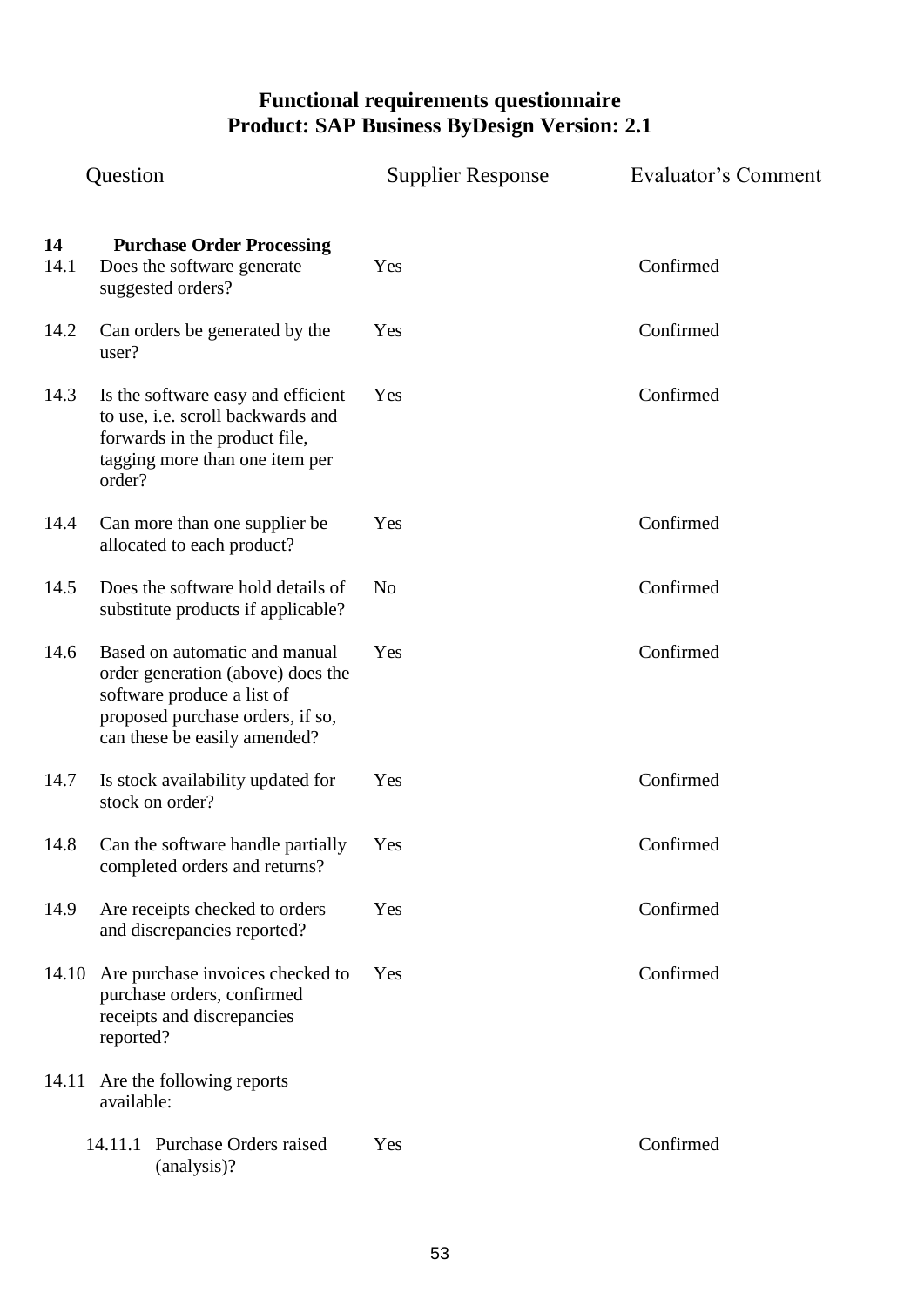| Question               |                                                     | <b>Supplier Response</b> | Evaluator's Comment |
|------------------------|-----------------------------------------------------|--------------------------|---------------------|
|                        | 14.11.2 Purchase Orders not<br>received?            | Yes                      | Confirmed           |
| 14.11.3 Goods received | discrepancies?                                      | <b>Yes</b>               | Confirmed           |
|                        | 14.11.4 Invoice to goods received<br>discrepancies? | Yes                      | Confirmed           |
|                        | 14.11.5 Goods received not<br>invoiced?             | <b>Yes</b>               | Confirmed           |
| back" ordering?        | 14.12 Can the software handle "back to"             | Yes                      | Confirmed           |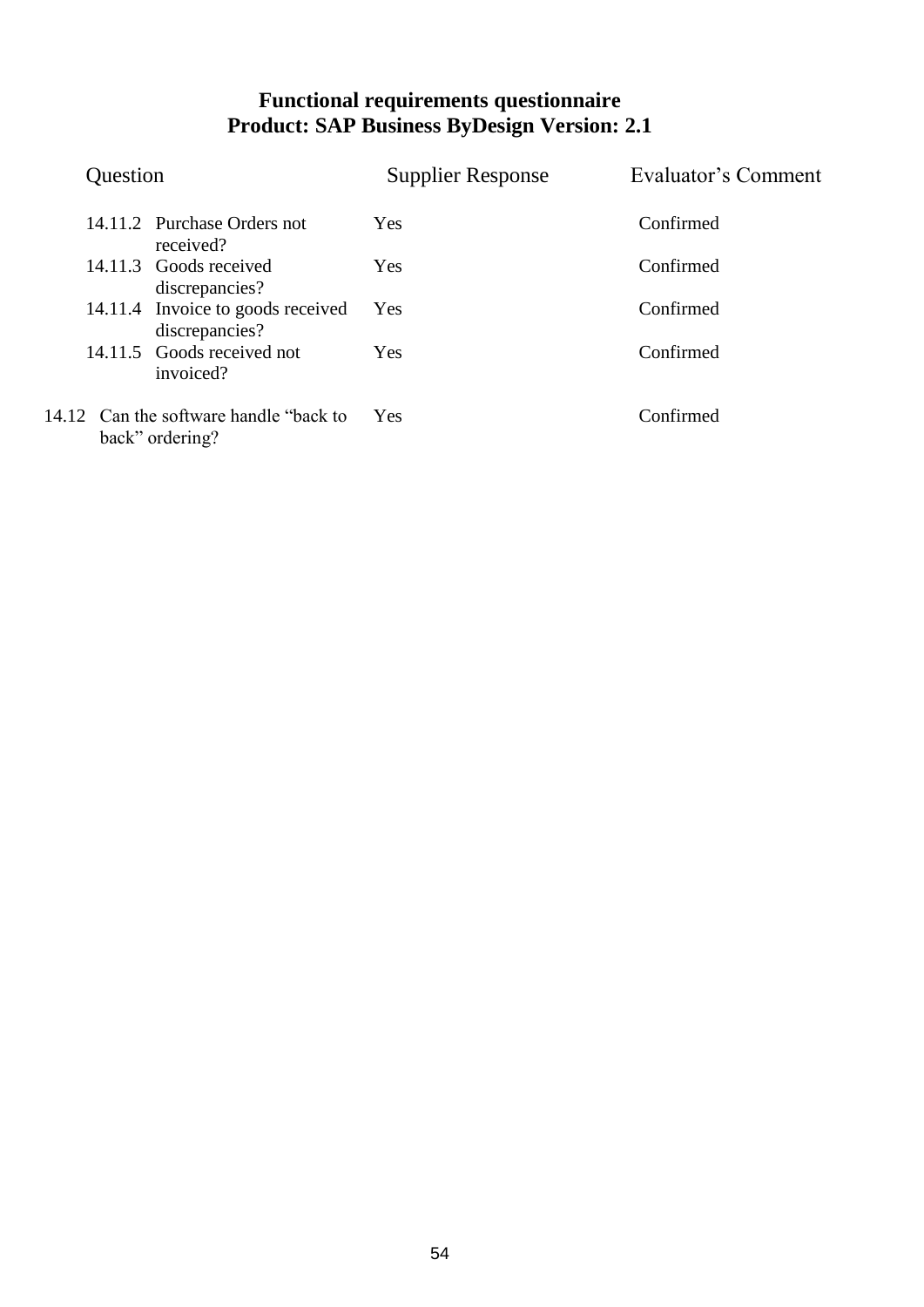| Question   |                |                                                                                            | <b>Supplier Response</b>                                                                       | Evaluator's Comment |
|------------|----------------|--------------------------------------------------------------------------------------------|------------------------------------------------------------------------------------------------|---------------------|
| 15<br>15.1 | limits):       | <b>Stock Control</b><br>What information is held in<br>respect of stock (and are there any |                                                                                                |                     |
|            | 15.1.1         | Item numbers/<br>description?                                                              | Numbers $-22$ chars, description<br>52 chars, long description 255                             | Confirmed           |
|            | 15.1.2         | Location(s)?                                                                               | chars.<br>bin<br>Yes,<br>numbers<br>warehouses                                                 | and Confirmed       |
|            | 15.1.3         | Quantity, (available,<br>allocated, on order)?                                             | Yes, on hand only in stock, on Confirmed<br>order via POP. Uses a 'soft<br>allocation' method. |                     |
|            | 15.1.4         | Minimum and maximum<br>stock levels?                                                       | Yes                                                                                            | Confirmed           |
|            | 15.1.5         | Reorder lead times?                                                                        | Yes and prices by supplier                                                                     | Confirmed           |
|            | 15.1.6         | Supplier(s)?                                                                               | Yes, multiple                                                                                  | Confirmed           |
|            | 15.1.7         | Prices/cost/ discount<br>details?                                                          | Yes, base price and other price<br>and discount tables                                         | Confirmed           |
|            | 15.1.8         | Batch/serial number?                                                                       | Yes                                                                                            | Confirmed           |
|            | 15.1.9         | Weights etc?                                                                               | Yes                                                                                            | Confirmed           |
|            | 15.1.10        | Other – please specify?                                                                    | lengths,<br>Volumes,<br>widths<br>attachment of images and other<br>documents.                 | Confirmed           |
| 15.2       |                | How is stock updated?                                                                      |                                                                                                |                     |
|            |                | 15.2.1 Dispatch of goods?                                                                  | Yes                                                                                            | Confirmed           |
|            |                | 15.2.2 Receipt of goods?                                                                   | Yes                                                                                            | Confirmed           |
|            |                | 15.2.3 Adjustments?                                                                        | Yes                                                                                            | Confirmed           |
|            |                | 15.2.4 Transfers between<br>locations?                                                     | Yes                                                                                            | Confirmed           |
| 15.3       | allowed?       | Is negative physical stock                                                                 | Yes, optional by item.                                                                         | Confirmed           |
| 15.4       | return" stock? | Can the software handle "sale or                                                           | specifically,<br><b>Not</b><br>but<br>specify another warehouse                                | could Confirmed     |
| 15.5       | products?      | Can the software handle<br>variations to a standard pack of                                | Yes                                                                                            | Confirmed           |
| 15.6       | are allowed?   | What methods of stock valuations                                                           |                                                                                                |                     |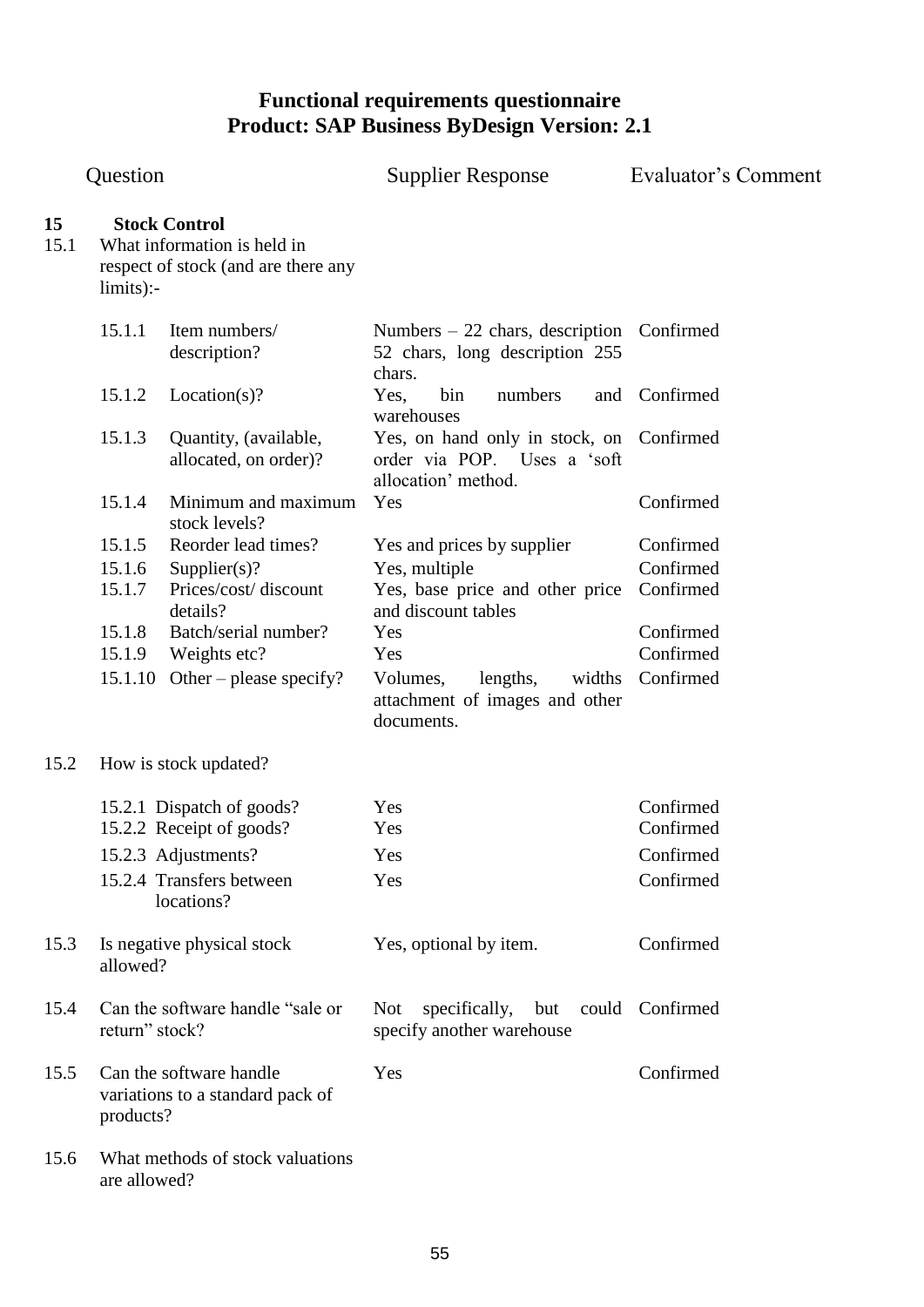|       | Question                                     |                                                                                                                                                   | <b>Supplier Response</b>                                                      | Evaluator's Comment                              |
|-------|----------------------------------------------|---------------------------------------------------------------------------------------------------------------------------------------------------|-------------------------------------------------------------------------------|--------------------------------------------------|
|       | 15.6.1 Average<br>15.6.2 FIFO<br>15.6.3 LIFO | 15.6.4 Standard cost<br>15.6.5 Other – please specify                                                                                             | Yes, by product<br>N <sub>o</sub><br>N <sub>o</sub><br>Yes, by product<br>N/A | Confirmed<br>Confirmed<br>Confirmed<br>Confirmed |
| 15.7  | name/supplier etc.                           | How can stock enquiries be made,<br>i.e. by product code, short                                                                                   | Yes                                                                           | Confirmed                                        |
| 15.8  | set date?                                    | Does the software track orders<br>and enable enquiries by date, e.g.<br>list of all stock due on a particular<br>day; stock to be dispatched on a | Yes                                                                           | Confirmed                                        |
| 15.9  | lists)?                                      | Does the software facilitate the<br>regular counting/inspection of<br>physical stock (e.g. by producing<br>random/defined stock check             | Yes                                                                           | Confirmed                                        |
| 15.10 |                                              | Can the software handle more<br>complex situations such as:                                                                                       |                                                                               |                                                  |
|       | 15.10.1<br>15.10.2                           | Bill of materials<br>Links to CAD/CAM<br>systems                                                                                                  | Yes – multi level<br>$Yes - can input drawings$                               | Confirmed<br>Confirmed                           |
|       | 15.10.3                                      | Job costings to collate<br>and value WIP.                                                                                                         | N <sub>o</sub>                                                                | Confirmed                                        |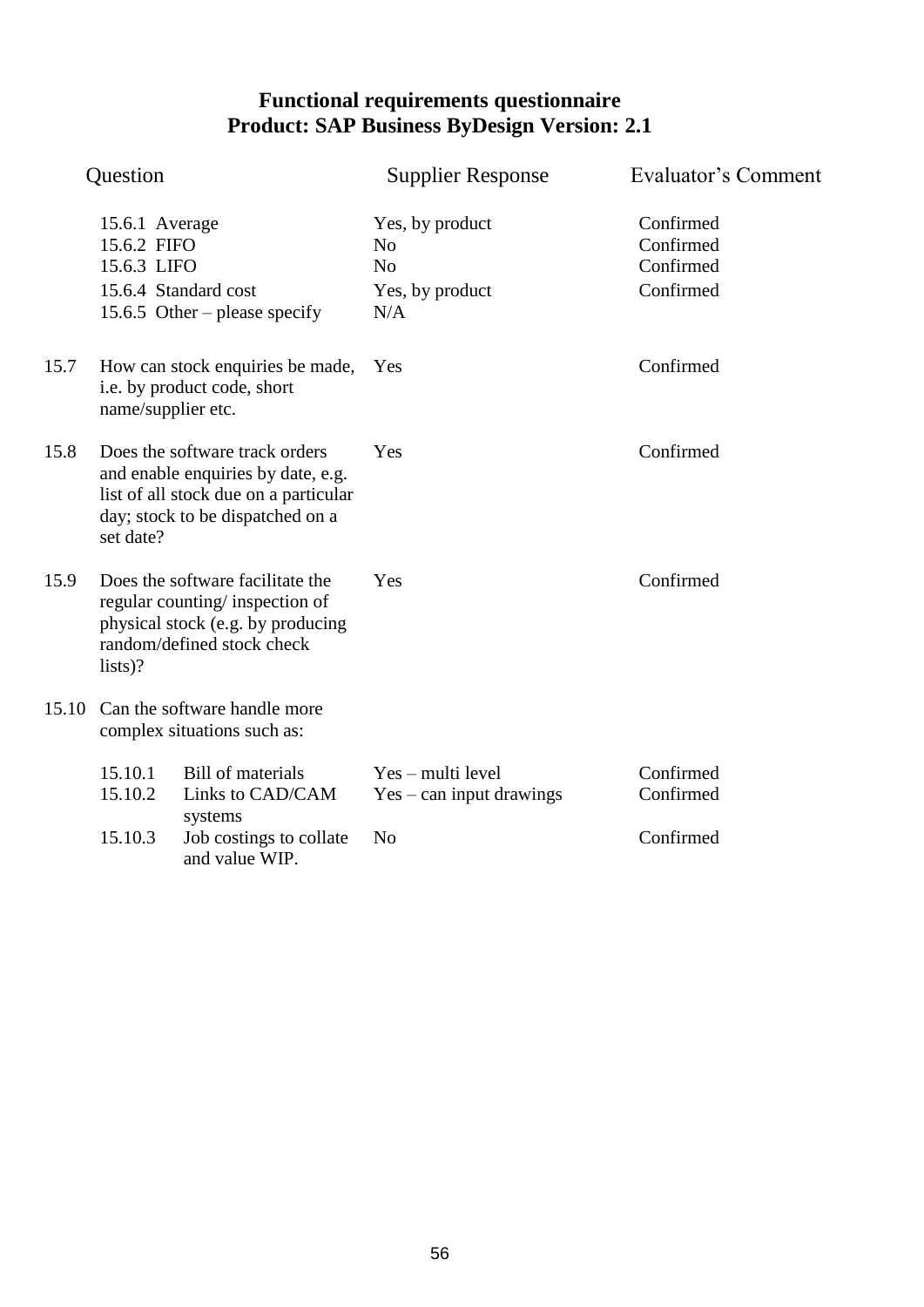|                   | Question                                                                                                                | <b>Supplier Response</b>                                                                                                                        | Evaluator's Comment                                                                                    |
|-------------------|-------------------------------------------------------------------------------------------------------------------------|-------------------------------------------------------------------------------------------------------------------------------------------------|--------------------------------------------------------------------------------------------------------|
| 16<br>applicable. | <b>User Documentation</b>                                                                                               |                                                                                                                                                 | This section applies to any of: online, hardcopy or other (e.g. WWW) documentation – specify which are |
| 16.1              | Is the manual clearly laid out and<br>understandable?                                                                   | Yes - SAP Business ByDesign<br>has a manual called "Help<br>Centre". All documentation is<br>on-line and separated into role-<br>base scenarios | Confirmed                                                                                              |
| 16.2              | Is the manual comprehensive and<br>accurate?                                                                            | Yes                                                                                                                                             | Confirmed                                                                                              |
| 16.3              | Is there an index to the manual?                                                                                        | Yes                                                                                                                                             | Confirmed                                                                                              |
| 16.4              | Is it easy to locate specific topics<br>in the manual when required?                                                    | Yes, search facility                                                                                                                            | Confirmed                                                                                              |
| 16.5              | Is it easy to follow through all<br>procedures in the manual?                                                           | Yes                                                                                                                                             | Confirmed                                                                                              |
| 16.6              | Does the manual include:                                                                                                |                                                                                                                                                 |                                                                                                        |
|                   | 16.6.1 A tutorial section?                                                                                              | Yes                                                                                                                                             | Confirmed                                                                                              |
|                   | 16.6.2 A guide to basic                                                                                                 | Yes                                                                                                                                             | Confirmed                                                                                              |
|                   | functions?<br>16.6.3 Pictures of screens?                                                                               | N <sub>o</sub>                                                                                                                                  | Confirmed                                                                                              |
|                   | 16.6.4 Completed examples                                                                                               | Yes                                                                                                                                             | Confirmed                                                                                              |
|                   | included in the manual?                                                                                                 |                                                                                                                                                 |                                                                                                        |
|                   | 16.6.5 Specific "error correction"<br>procedures?                                                                       | N <sub>o</sub>                                                                                                                                  | Confirmed                                                                                              |
|                   | 16.6.6 VAT information?                                                                                                 | Yes                                                                                                                                             | Confirmed                                                                                              |
| 16.7              | Does the documentation clearly<br>specify the actions to be taken by<br>users at each important stage of<br>processing? | Yes                                                                                                                                             | Confirmed                                                                                              |
| 16.8              | Are help screens available<br>relating to the task in hand?<br>(context sensitive help).                                | Yes                                                                                                                                             | Confirmed                                                                                              |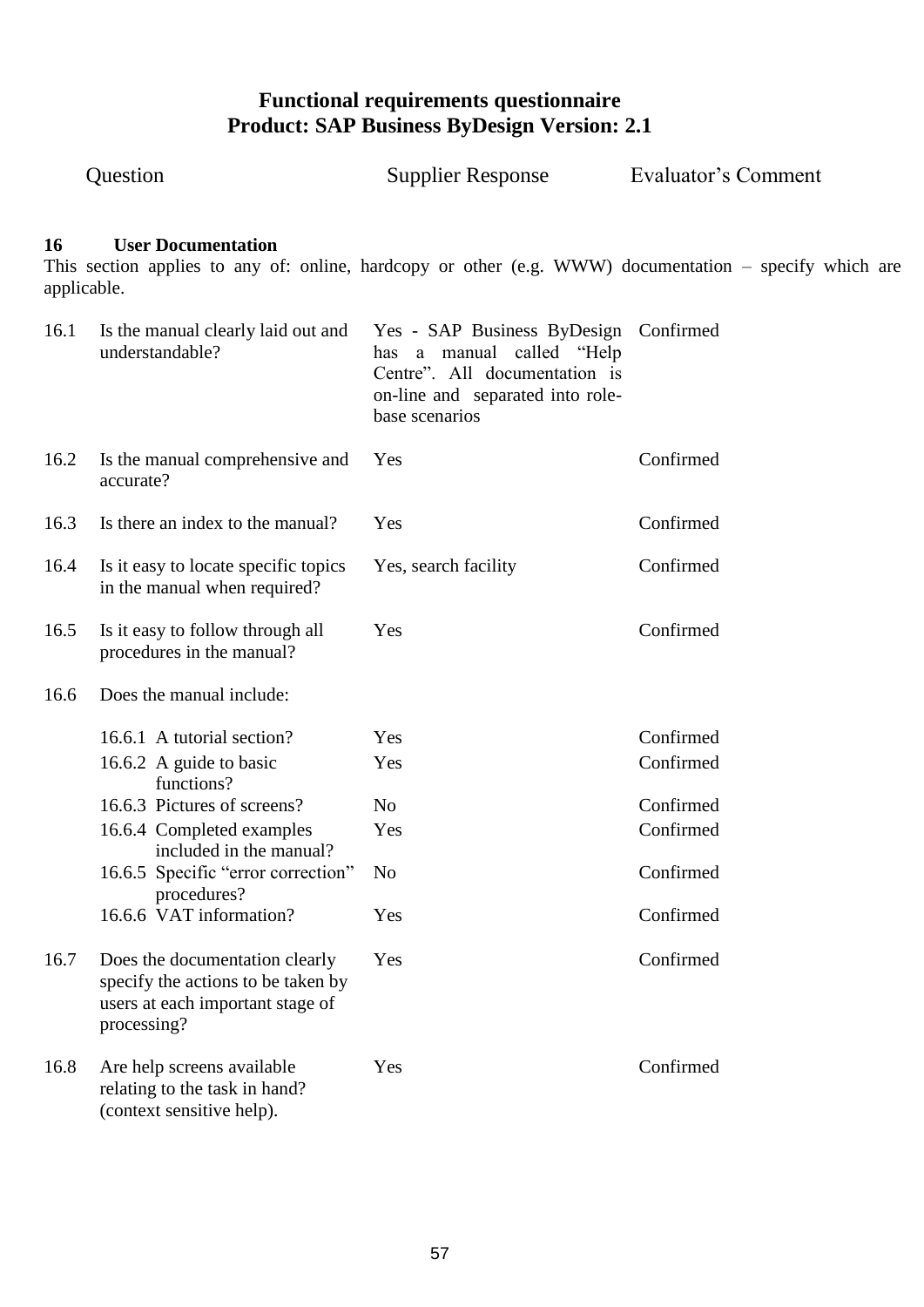| Question |                                                                                                                                                                                                           | <b>Supplier Response</b>   | Evaluator's Comment |
|----------|-----------------------------------------------------------------------------------------------------------------------------------------------------------------------------------------------------------|----------------------------|---------------------|
| 16.9     | Do they provide on-line<br>instructions on how to use<br>particular features of the<br>software?                                                                                                          | Yes                        | Confirmed           |
|          | 16.10 Can they be edited or prepared by<br>the user?                                                                                                                                                      | No, but user can add notes | Confirmed           |
| 16.11    | Will the Software House make<br>the detailed program<br>documentation (e.g. file)<br>definitions for third party links)<br>available to the user, either<br>directly or by deposit with a third<br>party? | Yes                        | Confirmed           |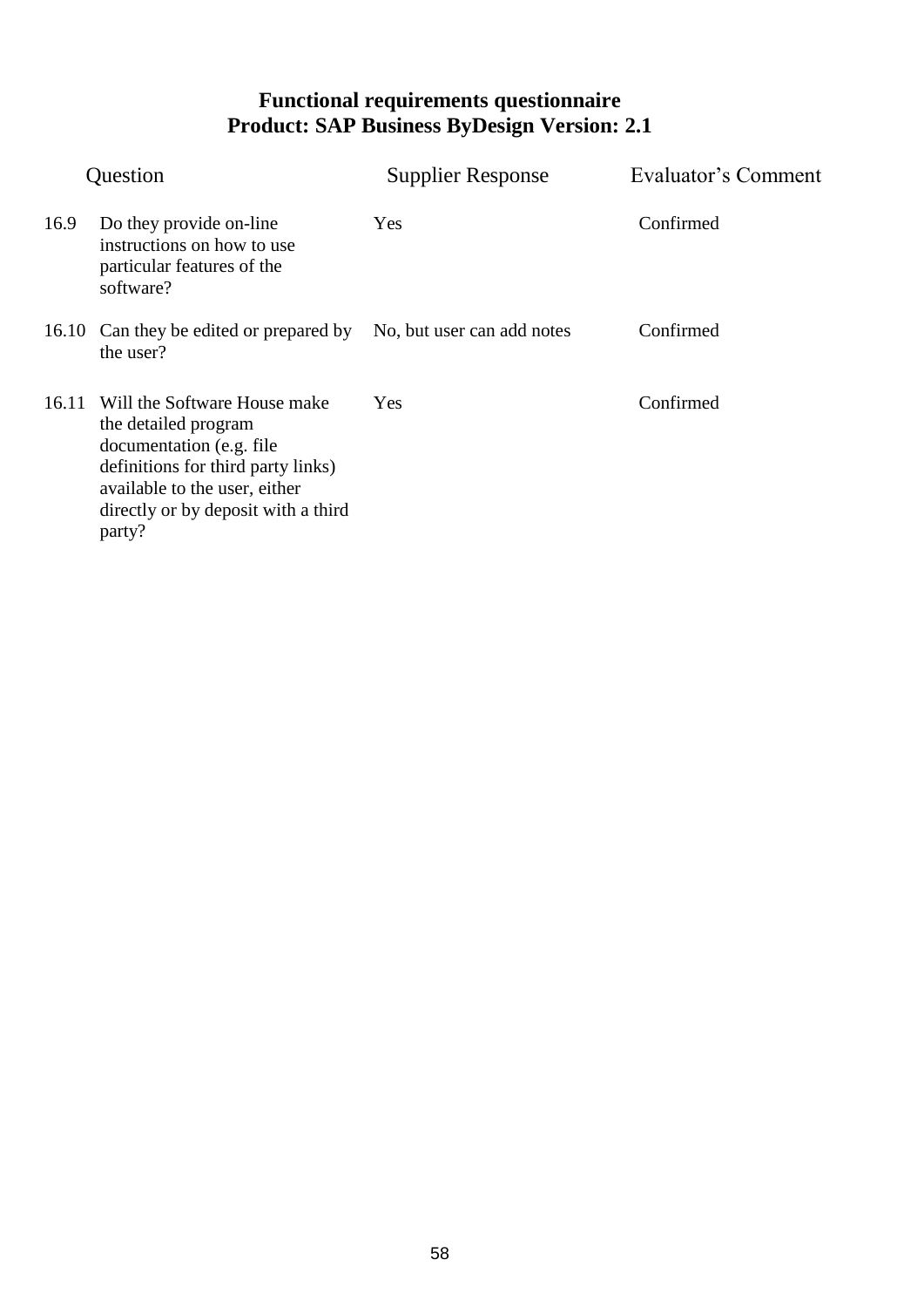|            | Question                                                                                                                                                                                      | <b>Supplier Response</b>                                            | Evaluator's Comment |
|------------|-----------------------------------------------------------------------------------------------------------------------------------------------------------------------------------------------|---------------------------------------------------------------------|---------------------|
| 17<br>17.1 | <b>Efficiency</b><br>Are the various functions of the<br>software menu-driven, or<br>otherwise easy to initiate?                                                                              | SAP Business ByDesign is a Confirmed<br>menu driven                 |                     |
| 17.2       | Is there a good response time in<br>the initiation of functions?                                                                                                                              | dependent<br>Yes,<br>$\,$ on $\,$<br>connection.                    | internet Confirmed  |
| 17.3       | Is data entry easily repeated if<br>similar to previous entry?                                                                                                                                | Yes                                                                 | Confirmed           |
| 17.4       | Does the software prevent access<br>to a record while it is being<br>updated?                                                                                                                 | N <sub>o</sub>                                                      | Confirmed           |
| 17.5       | Is there locking at file or record<br>level?                                                                                                                                                  | Business ByDesign has Confirmed<br>SAP<br>locking at a field level  |                     |
| 17.6       | Does the software allow for the<br>running of reports whilst records<br>are being updated?                                                                                                    | Yes                                                                 | Confirmed           |
| 17.7       | Does the software retain a log of<br>file updates until the next<br>occasion on which the relevant<br>information is reported or the<br>relevant file used in a regular<br>control procedure? | No, real time updating.                                             | Confirmed           |
| 17.8       | Can regular reports be easily<br>duplicated if required?                                                                                                                                      | Yes, can also set up a batch of Confirmed<br>reports to be printed. |                     |
| 17.9       | Does the software warn the user<br>when space is becoming short?                                                                                                                              | N/A - SAP Business ByDesign Confirmed<br>is a hosted solution.      |                     |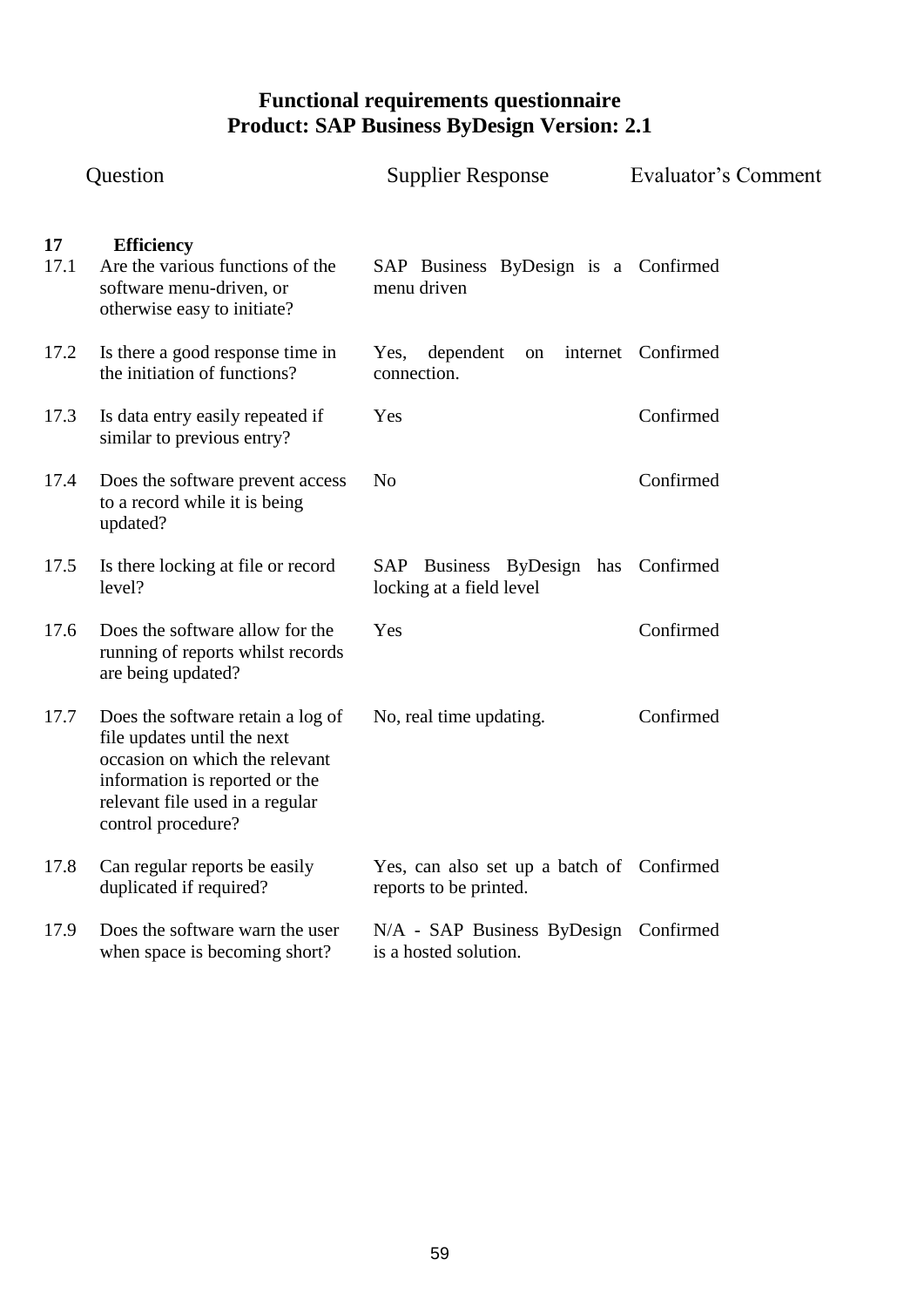| Question   |                                                                                                                                                                        | <b>Supplier Response</b>                                                                          | Evaluator's Comment    |
|------------|------------------------------------------------------------------------------------------------------------------------------------------------------------------------|---------------------------------------------------------------------------------------------------|------------------------|
| 18<br>18.1 | <b>Integration and www facilities</b><br>Are the different accounting<br>modules integrated?                                                                           | Yes                                                                                               | Confirmed              |
| 18.2       | Are they integrated on real time<br>basis or batch basis?                                                                                                              | <b>SAP</b><br><b>Business</b><br><b>ByDesign</b><br>integrates accounting modules in<br>real time | Confirmed              |
| 18.3       | Can the integration of batches be<br>by batch, weekly or monthly?                                                                                                      | N/A                                                                                               |                        |
| 18.4       | Is the ledger updating process<br>satisfactorily controlled by the<br>production of control reports?                                                                   | Yes                                                                                               | Confirmed              |
| 18.5       | What operating systems does the<br>software run under?                                                                                                                 | Windows Internet Explorer and Confirmed<br>Firefox.                                               |                        |
| 18.6       | Which databases can be used?                                                                                                                                           | N/A - SAP Business ByDesign Confirmed<br>is a hosted solution                                     |                        |
| 18.7       | Can more than one software<br>function be performed<br>concurrently?                                                                                                   | Yes                                                                                               | Confirmed              |
| 18.8       | Can the software be linked to<br>other packages e.g. word<br>processing, graphics, financial<br>modelling, to provide alternative<br>display and reporting facilities? | Yes                                                                                               | Confirmed              |
| 18.9       | Can definable links to<br>spreadsheets be created?                                                                                                                     | Yes                                                                                               | Confirmed              |
| 18.10      | Does the software integrate with<br>any web trading software?<br>18.10.1<br>External or                                                                                | Yes<br>Business ByDesign<br>Yes,<br>via                                                           | Confirmed<br>Confirmed |
|            | 18.10.2<br>Suppliers own?                                                                                                                                              | tools<br>N <sub>o</sub>                                                                           | Confirmed              |
| 18.11      | Note which other business<br>application software that can be<br>linked to the software:                                                                               |                                                                                                   |                        |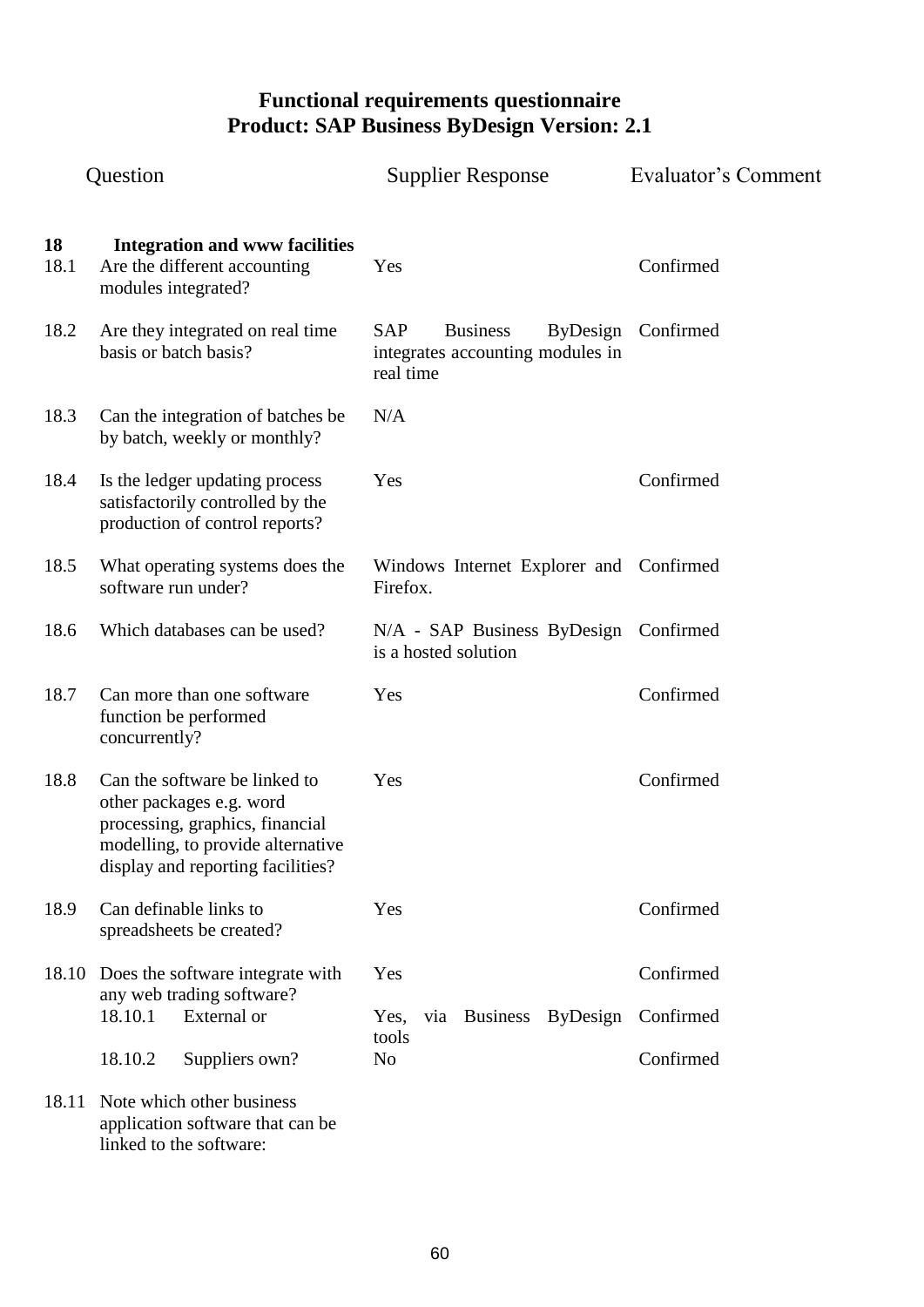| Question |                                                                                                           | <b>Supplier Response</b>                                              | Evaluator's Comment |
|----------|-----------------------------------------------------------------------------------------------------------|-----------------------------------------------------------------------|---------------------|
|          | 18.11.1<br>Payroll?                                                                                       | Yes                                                                   | Confirmed           |
|          | Time/fees?<br>18.11.2                                                                                     | Yes, integrated in system or Confirmed<br>others                      |                     |
|          | 18.11.3<br>MRP?                                                                                           | Yes, integrated in system or Confirmed<br>others                      |                     |
|          | Fixed assets?<br>18.11.4                                                                                  | Yes, integrated in system or Confirmed<br>others                      |                     |
|          | 18.11.5<br>Document<br>management software?                                                               | Yes                                                                   | Confirmed           |
|          | 18.11.6<br>Job costing?                                                                                   | Yes, integrated in system or Confirmed<br>others                      |                     |
|          | 18.11.7<br>CIS?                                                                                           | Yes                                                                   | Confirmed           |
|          | 18.11.8<br>Other – please<br>specify?                                                                     | A-to-X link means the software Confirmed<br>can be linked to anything |                     |
|          | 18.12 Is the software compatible with<br>XML standards? If so in what<br>respect? (input/ output/ other)? | Yes                                                                   | Confirmed           |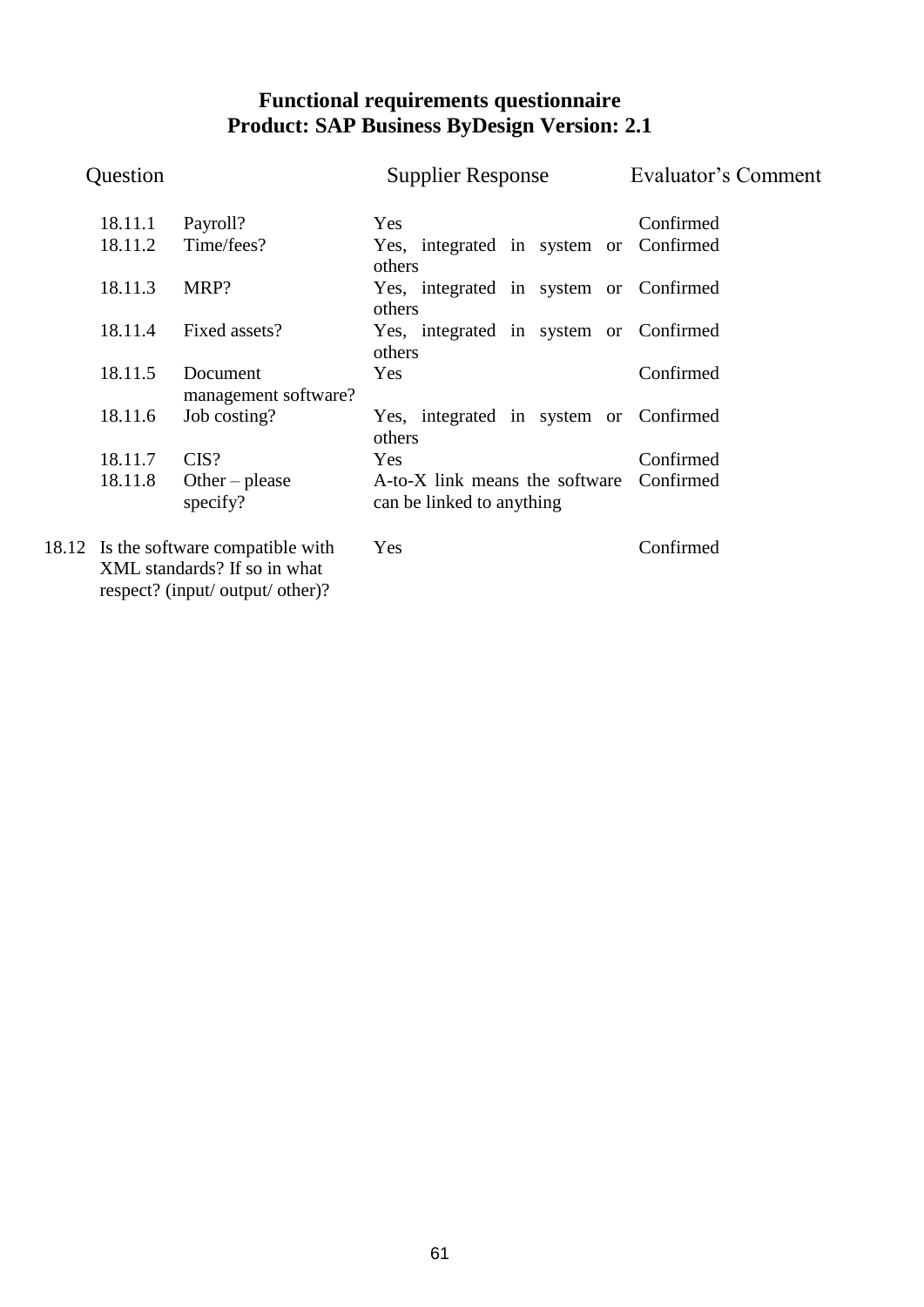|      | Question                                                                                                                                                                          | <b>Supplier Response</b>                                                                                             | Evaluator's Comment                 |
|------|-----------------------------------------------------------------------------------------------------------------------------------------------------------------------------------|----------------------------------------------------------------------------------------------------------------------|-------------------------------------|
| 19   | <b>Support and maintenance</b>                                                                                                                                                    |                                                                                                                      |                                     |
|      | 19.1 How is the software sold:<br>19.1.1<br>Direct from Software<br>House?<br>19.1.2<br>Via Value Added Reseller<br>(VAR)?                                                        | Yes<br>No, intended lated                                                                                            | Confirmed<br>Confirmed intention    |
|      | 19.2 How is the product supported:-<br>19.2.1 Direct by Software<br>House?<br>19.2.2 By VAR?                                                                                      | Yes<br>N <sub>o</sub>                                                                                                | Confirmed<br>Confirmed              |
| 19.3 | Is the software sold based upon<br>number of users or number of<br>concurrent users?                                                                                              | SAP Business ByDesign is sold<br>based on number of named users                                                      | Confirmed                           |
| 19.4 | Do VARs have to go through an<br>accreditation process?<br>19.4.1 If Yes please note the<br>process.<br>19.4.2 If No please explain how<br>organisations are chosen<br>to be VAR? | $Yes - It is for the same that they will Conformed intention.$<br>have to.<br>Demo academy<br>N/A                    | Confirmed intention                 |
| 19.5 | In the event of a dispute between<br>Supplier and VAR how can the<br>situation be resolved?                                                                                       | $N/A$ at present.                                                                                                    | Confirmed                           |
| 19.6 | Detail the types of cover<br>available.                                                                                                                                           | 24x7                                                                                                                 | Confirmed                           |
| 19.7 | Please note all method of support<br>available :-<br>19.7.1<br>Telephone.<br>Modem link.<br>19.7.2<br>19.7.3<br>Internet.<br>19.7.4<br>Other $-$ specify.                         | Yes<br>No.<br>Yes<br>N/A                                                                                             | Confirmed<br>Confirmed<br>Confirmed |
| 19.8 | Please provide an indicative cost<br>of cover.                                                                                                                                    | <b>SAP</b><br><b>Business</b><br><b>ByDesign</b><br>currently includes cost of cover<br>within the subscription cost | Confirmed                           |
|      | 19.8.1 Are bug fixes free of<br>charge?                                                                                                                                           | Yes                                                                                                                  | Confirmed                           |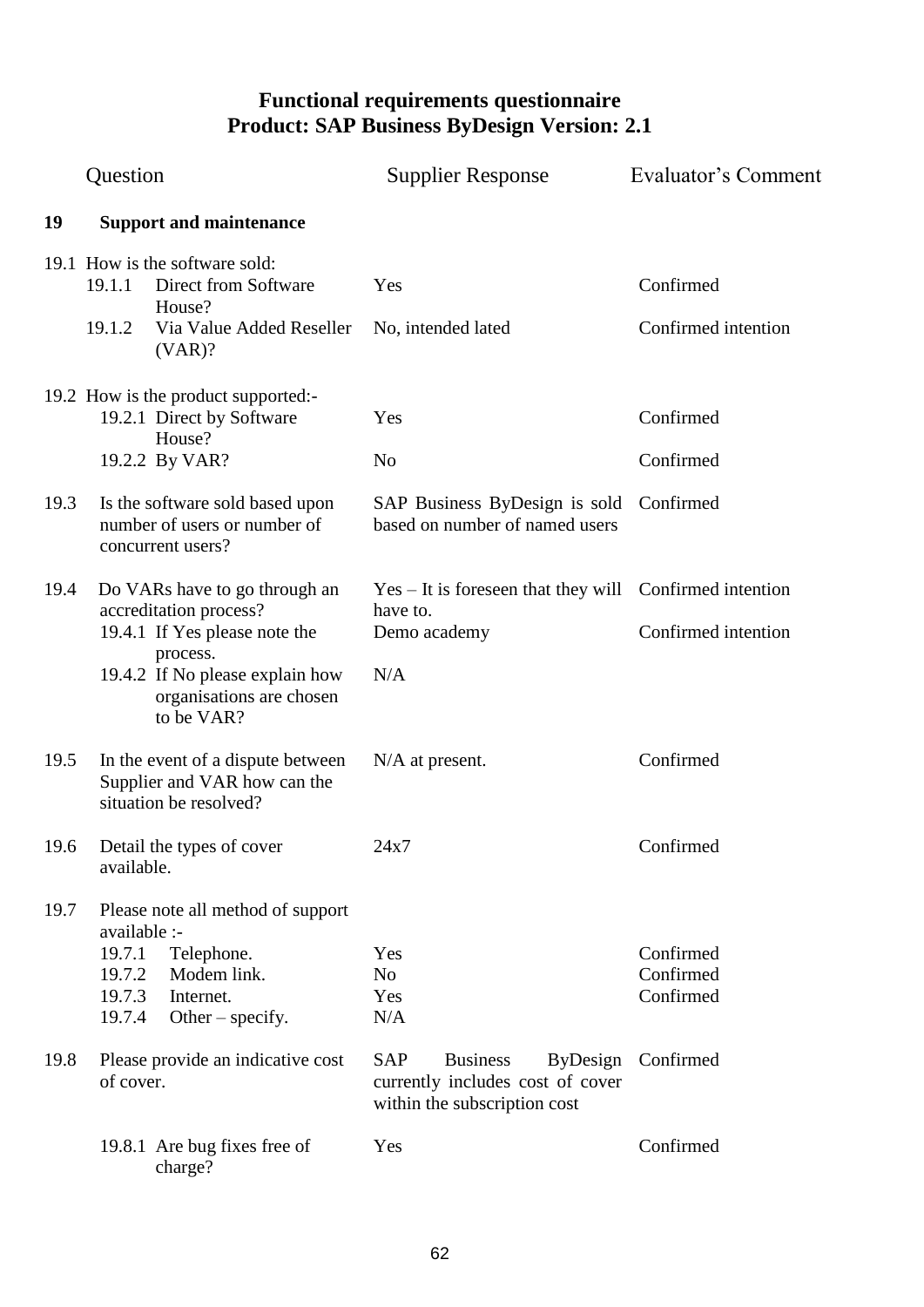|       | Question                                                                              |                                                                                                                                                 | <b>Supplier Response</b>                                                                                                                | Evaluator's Comment |
|-------|---------------------------------------------------------------------------------------|-------------------------------------------------------------------------------------------------------------------------------------------------|-----------------------------------------------------------------------------------------------------------------------------------------|---------------------|
|       |                                                                                       | 19.8.2 For how long?                                                                                                                            | For the Product Lifecycle                                                                                                               | Confirmed           |
| 19.9  |                                                                                       | How often are general software<br>enhancements provided?                                                                                        | <b>SAP</b><br><b>Business</b><br>currently<br>provides<br>annual                                                                        | ByDesign Confirmed  |
|       |                                                                                       | 19.10 Will they be given free of charge?                                                                                                        | enhancements<br>SAP<br><b>Business</b><br>included in<br>enhancements are<br>the subscription cost                                      | ByDesign Confirmed  |
|       | 19.11 How are enhancements and bug<br>fixes provided to customers?                    |                                                                                                                                                 | SAP Business ByDesign delivers Confirmed<br>enhancements and bug fixing via<br>Service Pack Updates.<br>Users<br>given advanced notice. |                     |
|       | 19.12 Is "hot line" support to assist with<br>immediate problem solving<br>available? |                                                                                                                                                 | Yes                                                                                                                                     | Confirmed           |
|       | involved?                                                                             | 19.13 If so, is there an additional cost                                                                                                        | N <sub>o</sub>                                                                                                                          | Confirmed           |
| 19.14 | available?                                                                            | At what times will this support be                                                                                                              | 24x7                                                                                                                                    | Confirmed           |
|       | 19.15.1                                                                               | 19.15 Who provides training:<br>Direct from Software<br>House?                                                                                  | Yes                                                                                                                                     | Confirmed           |
|       | 19.15.2                                                                               | From a VAR?                                                                                                                                     | N <sub>o</sub>                                                                                                                          | Confirmed           |
| 19.16 | provided by:                                                                          | Is hardware and maintenance                                                                                                                     |                                                                                                                                         |                     |
|       | 19.16.1<br>19.16.2                                                                    | Software House?<br>VAR?                                                                                                                         | N/A - SAP Business ByDesign Confirmed<br>is a hosted solution                                                                           |                     |
| 19.17 |                                                                                       | Is a warranty offered in respect of<br>specification of the software?                                                                           | Yes                                                                                                                                     | Confirmed           |
|       | party (Escrow)?                                                                       | 19.18 Will the software supplier/dealer<br>make the program source code<br>available to the user, either<br>directly or by deposit with a third | Has Escrow agreement                                                                                                                    | Confirmed           |
| 19.19 | software?                                                                             | Are there any unduly restrictive<br>conditions in the license for the                                                                           | No                                                                                                                                      | Confirmed           |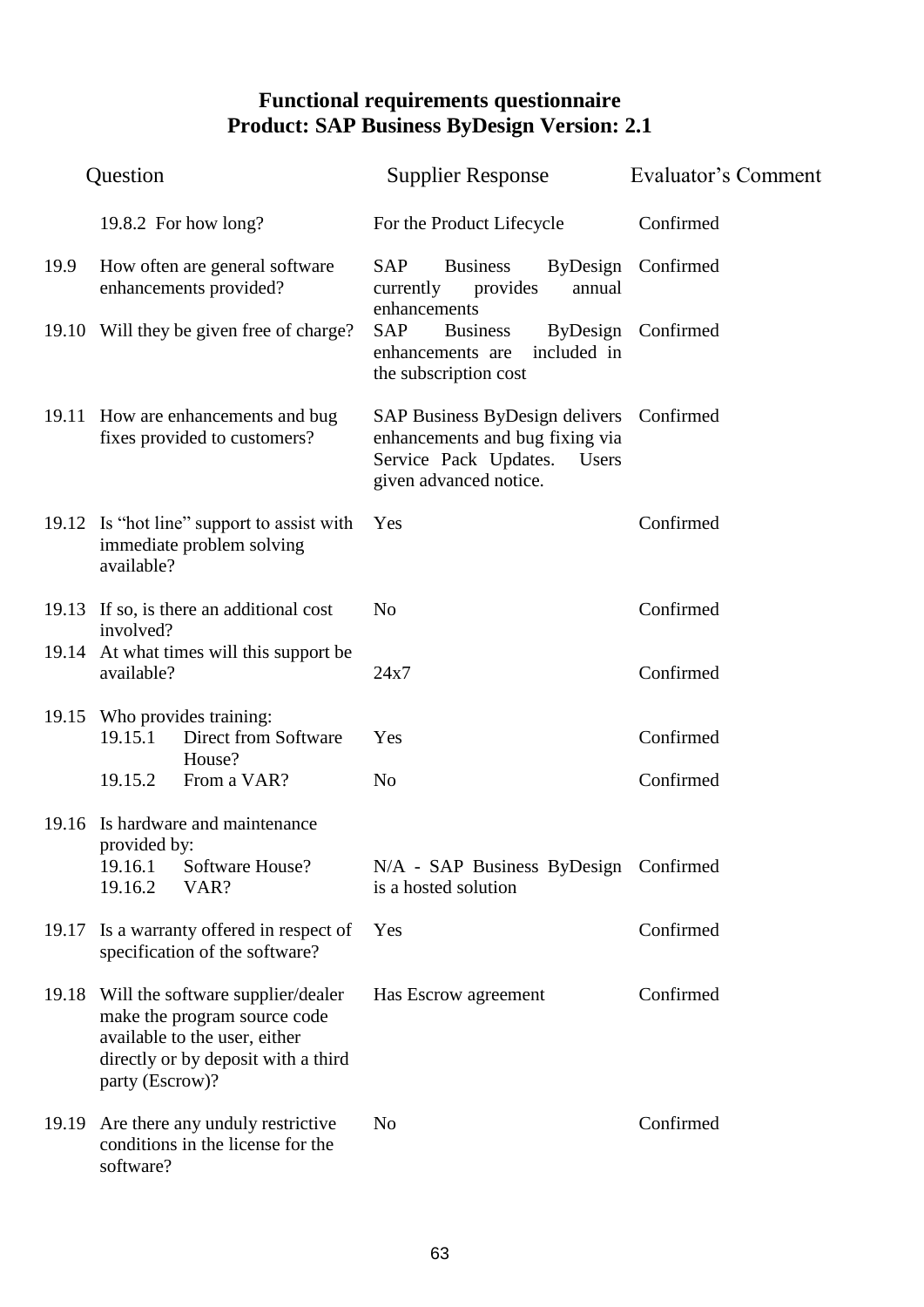Question Supplier Response Evaluator"s Comment **Additional questions for SaaS providers The ICAEW recommend that potential users undertake relevant financial and suitability due diligence on software and service providers. 20 Security and continuity of processing - SaaS** 20.1 Are different levels of security provided to control access to the product/service? Yes - SAP Business ByDesign is As stated a role based software and requires username and password 20.2 What forms of user authentication are supported e.g. user names, passwords certificates, tokens etc? SAP Business ByDesign is a As stated password authenticated system 20.3 What is the proposed product/service availability percentage? SAP Business ByDesign As stated guarantees minimum 96% availability 20.4 Is the service available 24x7 or are there downtime periods for maintenance? SAP Business ByDesign As stated schedules maintenance for upgrades 20.5 Is a service level agreement offered Yes regarding service availability? As stated 20.6 Is the customer made aware of maintenance periods in advance? Yes As stated 20.7 Does the product/service require the use of any technologies that may be considered as a security risk? e.g. ActiveX, JavaScript, **Cookies** If so, describe how the user can mitigate this risk. SAP Business ByDesign As stated requires Java in few applications (like document flow) SAP Business ByDesign can be As statedassigned to a trusted zone in the Internet browser and the user can allow this technology only for the trusted zone. The same procedure as for all security issues. SAP Global Security Policy (firewall,DMZ Firewalls, router ACL")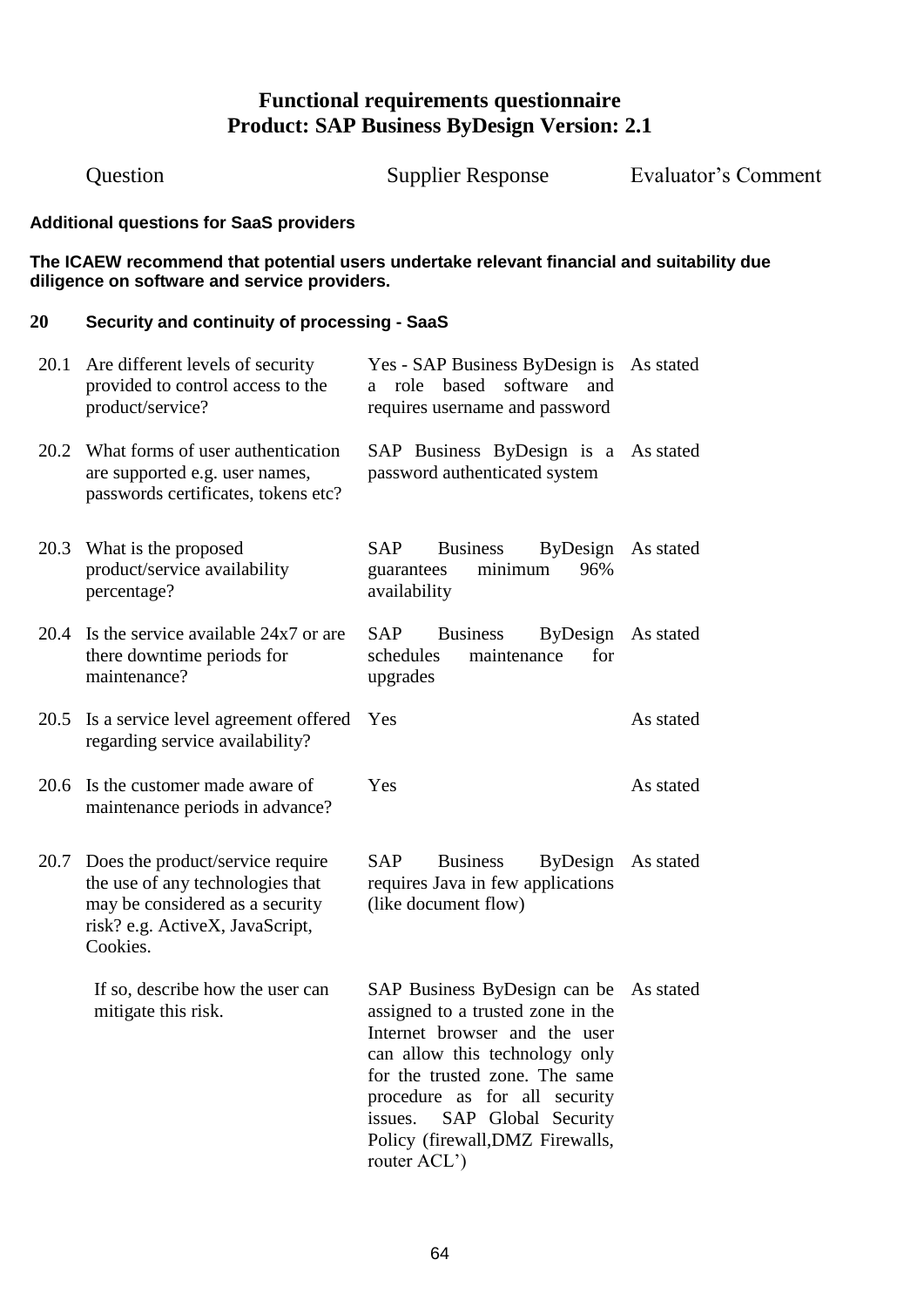|      | Question                                                                                                                                                                                                           |                                                                                                                                                                               | <b>Supplier Response</b>                                                                                                                                           | Evaluator's Comment    |
|------|--------------------------------------------------------------------------------------------------------------------------------------------------------------------------------------------------------------------|-------------------------------------------------------------------------------------------------------------------------------------------------------------------------------|--------------------------------------------------------------------------------------------------------------------------------------------------------------------|------------------------|
| 20.8 | Where the product/service relies<br>upon downloading and running an<br>executable program, has that<br>program been secured with a<br>digital certificate to verify the<br>source and integrity of the<br>program? |                                                                                                                                                                               | Yes                                                                                                                                                                | As stated              |
| 20.9 | 20.9.1<br>20.9.2                                                                                                                                                                                                   | Is data for different<br>customers/companies kept:-<br>On separate servers?<br>In different databases?                                                                        | Yes<br>Yes                                                                                                                                                         | As stated<br>As stated |
|      | 20.9.3                                                                                                                                                                                                             | In separate database                                                                                                                                                          | Yes                                                                                                                                                                | As stated              |
|      | 20.9.4                                                                                                                                                                                                             | tables?<br>In a database with data<br>for other customers and<br>companies using<br>identification codes with<br>each record?                                                 | N <sub>0</sub>                                                                                                                                                     | As stated              |
|      |                                                                                                                                                                                                                    | 20.10 How is it ensured that data for<br>different customers and companies<br>is reliably identifiable and only<br>accessed by authorised users for<br>each customer/company? | SAP Business ByDesign requires As stated<br>User & Password for access<br>control. SAP Business<br><b>ByDesign uses Access Control</b><br>List. Reverse proxy form |                        |
|      |                                                                                                                                                                                                                    | 20.11 Are there any situations where<br>users from one customer/company<br>can work with data from another<br>customer/company?                                               | N <sub>o</sub>                                                                                                                                                     | As stated              |
|      | provider?                                                                                                                                                                                                          | 20.12 What are the implications of the<br>Data Protection Act over<br>information held by the service                                                                         | SAP Business ByDesign as a As stated<br>hosted solution follows the local<br>German laws that are the MOST<br>stringent globally                                   |                        |
|      |                                                                                                                                                                                                                    | 20.13 Does the application software:-<br>20.13.1 Require any client<br>software to be installed on                                                                            | Yes - only for key users                                                                                                                                           | As stated              |
|      |                                                                                                                                                                                                                    | the user's computer?<br>20.13.2Work entirely within<br><b>Internet Browser software</b>                                                                                       | Yes                                                                                                                                                                | As stated              |
|      |                                                                                                                                                                                                                    | on the user's computer?                                                                                                                                                       | Yes                                                                                                                                                                | As stated              |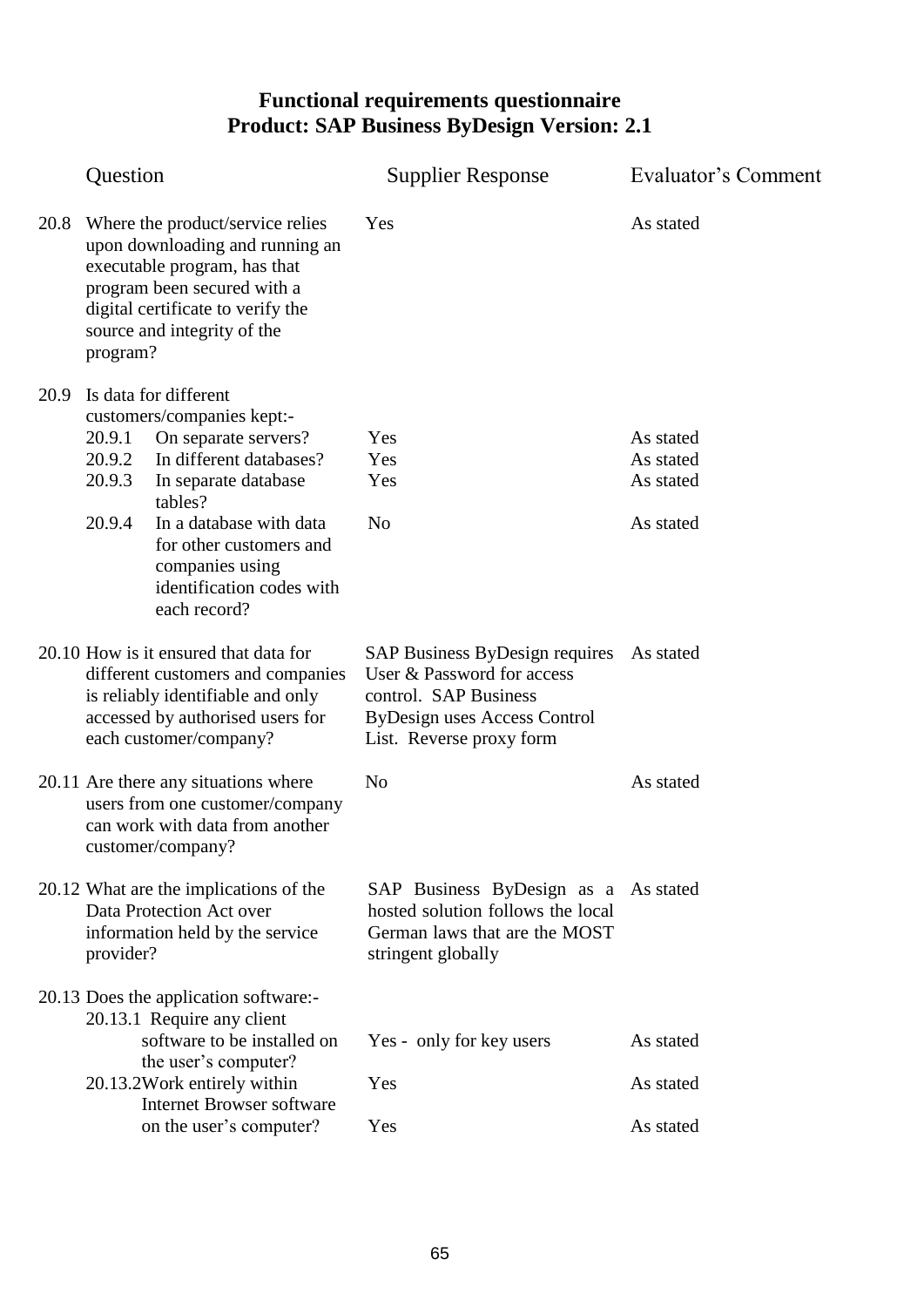| Question  |                                                                                                                                                                                                                 | <b>Supplier Response</b>                                                                                                                                                                  | <b>Evaluator's Comment</b>          |
|-----------|-----------------------------------------------------------------------------------------------------------------------------------------------------------------------------------------------------------------|-------------------------------------------------------------------------------------------------------------------------------------------------------------------------------------------|-------------------------------------|
|           | 20.14 Are communications between the<br>user's computer and the software<br>service encrypted:-<br>20.14.1 User log in data only?<br>20.14.2 All data exchanged<br>between user client and<br>software service? | Yes.<br>Not only<br>Yes                                                                                                                                                                   | As stated<br>As stated<br>As stated |
| attempts? | 20.15 What security steps are taken to<br>prevent and detect intrusion                                                                                                                                          |                                                                                                                                                                                           |                                     |
|           | 20.15.1 Is firewall hardware and<br>software used to protect<br>the live systems from<br>unauthorised access?                                                                                                   | <b>SAP</b><br><b>Business</b><br>ByDesign<br>benefits<br>from<br>the<br>multiple<br>firewalls technology.                                                                                 | As stated                           |
|           | 20.15.2 Which monitoring<br>software is used to create<br>alerts when intrusion<br>attempts are suspected?                                                                                                      | A reputable external company As stated<br>perform regular scan to detect<br>vulnerability                                                                                                 |                                     |
| 20.15.3   | Are designated staff<br>responsible for receiving<br>and urgently responding to<br>these alerts?                                                                                                                | Yes                                                                                                                                                                                       | As stated                           |
|           | 20.15.4 Have clear procedures<br>been established for<br>identifying and responding<br>to security incidents?                                                                                                   | Yes.                                                                                                                                                                                      | As stated                           |
|           | 20.15.5 Is all security sensitive<br>software, such as<br>operating systems and<br>databases, kept up to date<br>with the latest software                                                                       | Yes                                                                                                                                                                                       | As stated                           |
|           | patches? Please indicate<br>how regularly updates are<br>applied.                                                                                                                                               | Yes, Hot fixes are imported As stated<br>daily even in hours.                                                                                                                             |                                     |
| 20.15.6   | List procedures and<br>software tools in place to<br>prevent or detect and<br>eliminate interference<br>from malicious code, such<br>as viruses?                                                                | Standard<br>SAP<br>security<br>The<br>procedures that are certified by<br>TÜV. Use of multiple firewall<br>and updated anti-virus. Use of<br>Advanced Intrusion Detection<br>System (IDS) | As stated                           |
| 20.16.1   | 20.16 Is a system log maintained by the<br>service provider that details<br>User access                                                                                                                         | Yes                                                                                                                                                                                       | As stated                           |
|           |                                                                                                                                                                                                                 |                                                                                                                                                                                           |                                     |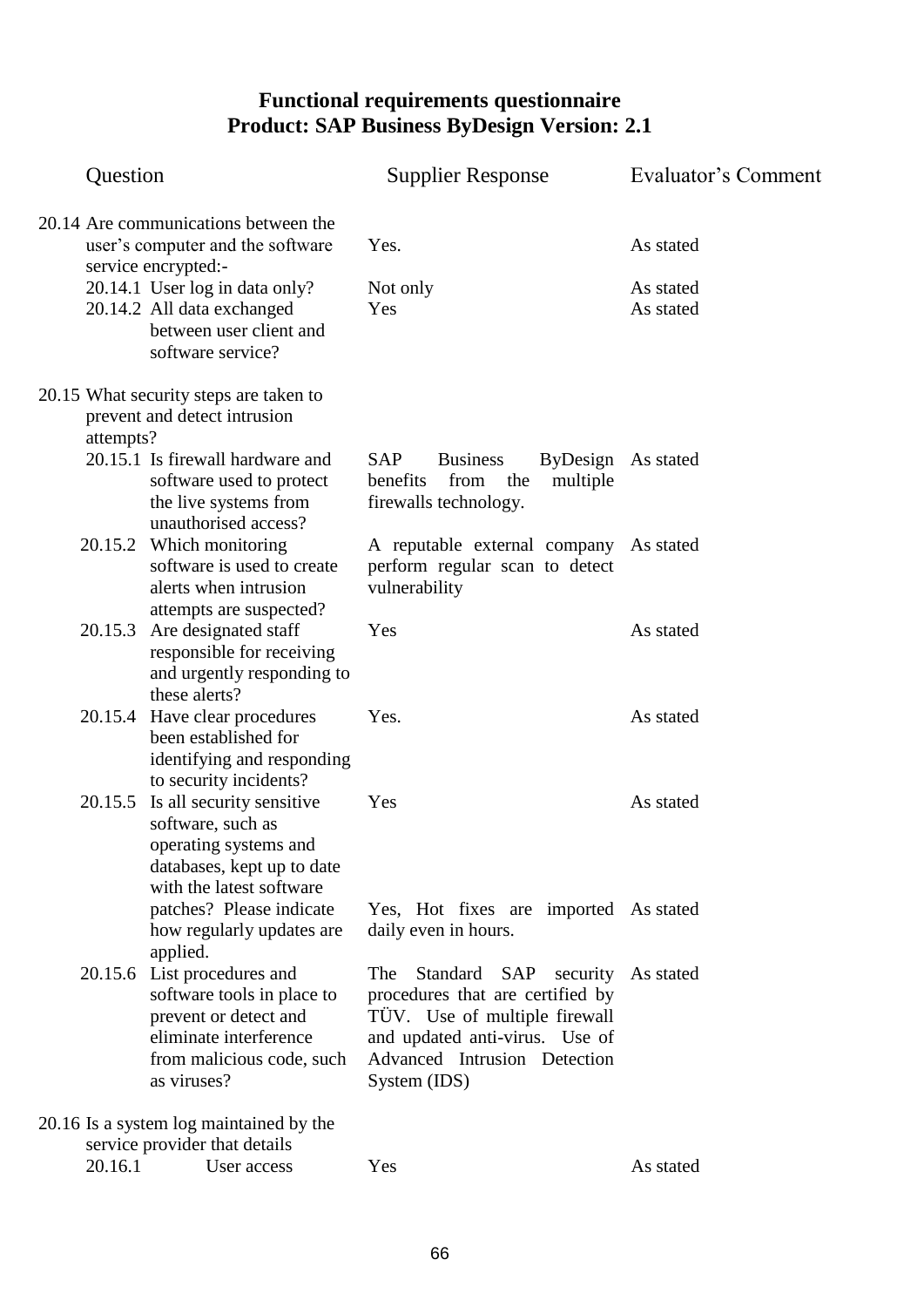| Question                      |                                                                                                                                                                    | <b>Supplier Response</b>                                                                  | Evaluator's Comment                 |
|-------------------------------|--------------------------------------------------------------------------------------------------------------------------------------------------------------------|-------------------------------------------------------------------------------------------|-------------------------------------|
| 20.16.2<br>20.16.3<br>20.16.4 | User activity<br>Error messages<br>Security<br>violations?                                                                                                         | Yes<br>Yes<br>Yes                                                                         | As stated<br>As stated<br>As stated |
| customer?                     | 20.17 Is this log available to the                                                                                                                                 | Yes                                                                                       | As stated                           |
| If Yes:-                      | 20.18 Have been any successful<br>unauthorised access attempts been<br>made during the last year?                                                                  | N <sub>o</sub>                                                                            | As stated                           |
|                               | 20.18.1 What was the effect on the<br>business and users?                                                                                                          | N/A                                                                                       |                                     |
|                               | 20.18.2 What steps are in place to<br>prevent this happening in<br>future?                                                                                         | N/A                                                                                       |                                     |
|                               | 20.19 Is penetration testing regularly<br>carried out by (please indicate<br>frequency of tests):-                                                                 | Yes                                                                                       | As stated                           |
|                               | 20.19.1 Staff specialising in this<br>field?                                                                                                                       | Yes                                                                                       | As stated                           |
|                               | 20.19.2 External specialists?<br>20.19.3 Are procedures in place to<br>ensure that any<br>weaknesses found by<br>penetration testing are<br>addressed quickly?     | Yes<br>Yes                                                                                | As stated                           |
|                               | 20.19.4 If penetration testing by a N/A<br>specialist is not performed<br>regularly, please indicate<br>the main procedures in<br>place to identify<br>weaknesses? |                                                                                           |                                     |
|                               | 20.20 Are security procedures regularly<br>reviewed? Please indicate<br>frequency of reviews.                                                                      | Yes, every new release, Feature<br>Pack. Also review for Security<br>certification renew. | As stated                           |
| system?                       | 20.21 Are users automatically logged off<br>after a preset time not using the                                                                                      | Yes                                                                                       | As stated                           |
|                               | 20.21.1 Can the time period be<br>changed?                                                                                                                         | Yes                                                                                       | As stated                           |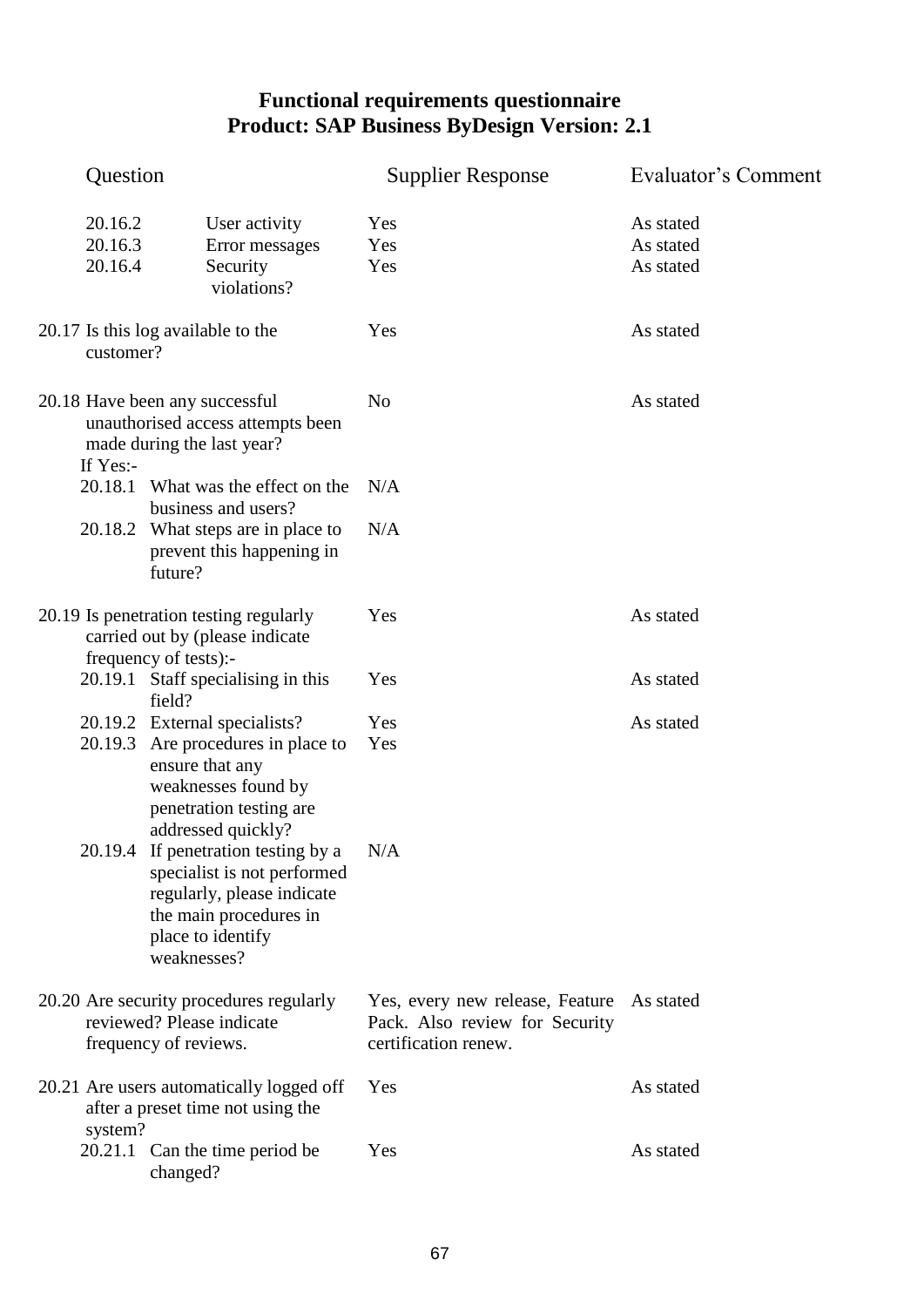| Question                                                                                                                     |                                                                                                                                                                           | <b>Supplier Response</b>                                                                                             | Evaluator's Comment |
|------------------------------------------------------------------------------------------------------------------------------|---------------------------------------------------------------------------------------------------------------------------------------------------------------------------|----------------------------------------------------------------------------------------------------------------------|---------------------|
|                                                                                                                              | 20.21.2 Can any information be<br>viewed without being<br>logged in, including after<br>logging off, if so what<br>information?                                           | N <sub>0</sub>                                                                                                       | As stated           |
| 20.22 Data validation<br>20.22.1                                                                                             | To what extent is data<br>input by users validated by<br>scripts or routines in the<br>browser, or other client<br>software, before<br>transmission to the server?        | All kinds of validation are<br>applied to the data validation.<br>E.g totals, form, legal forms<br>check digits, etc | As stated           |
| 20.22.2                                                                                                                      | To what extent is data<br>input by users validated by<br>routines running on the<br>server before data files are<br>updated?                                              | As much as possible all data is<br>validated before it gets to the<br>server                                         | As stated           |
|                                                                                                                              | 20.22.3 Does the above validation<br>ensure that data entered in<br>all input boxes:                                                                                      | Yes                                                                                                                  | As stated           |
|                                                                                                                              | Cannot be longer<br>than a maximum<br>length?                                                                                                                             | Yes                                                                                                                  | As stated           |
|                                                                                                                              | Cannot contain<br>unaccepted<br>characters such as<br>semi-colons etc?                                                                                                    | Yes                                                                                                                  | As stated           |
| 20.22.4                                                                                                                      | Are any data files, such as<br>budgets or price updates,<br>imported by users<br>validated by routines<br>running on the server<br>before main data files are<br>updated? | Yes                                                                                                                  | As stated           |
| 20.23 Are system messages clear?                                                                                             |                                                                                                                                                                           | Yes                                                                                                                  | As stated           |
| 20.24 are user responses properly<br>structured to ensure that erroneous<br>input does not lead to inappropriate<br>actions? |                                                                                                                                                                           | Yes                                                                                                                  | As stated           |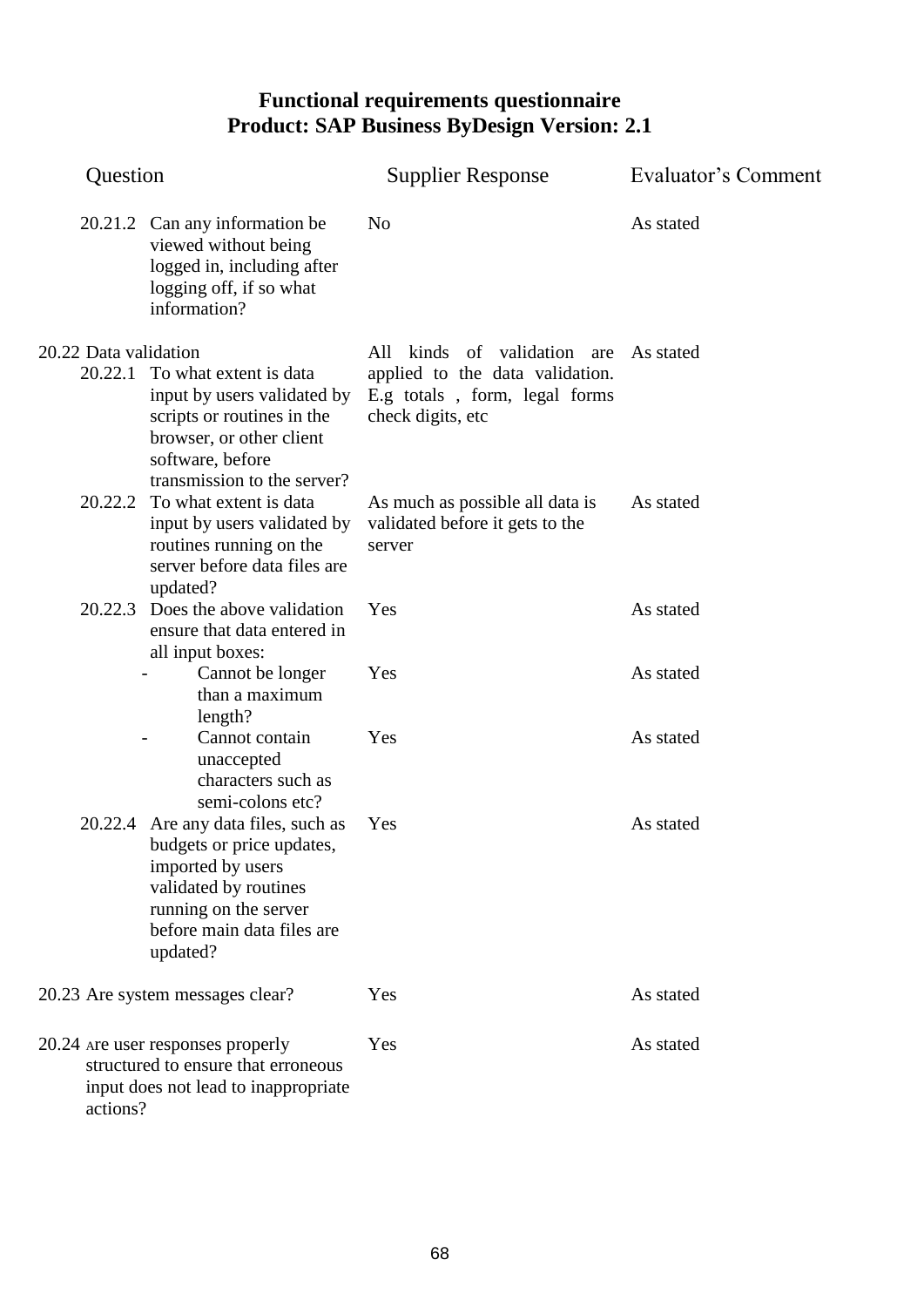| Question                                                                                                                                                                     |                                                                                                                                                                                                                                                                                                                                      | <b>Supplier Response</b>                                                                      | <b>Evaluator's Comment</b> |
|------------------------------------------------------------------------------------------------------------------------------------------------------------------------------|--------------------------------------------------------------------------------------------------------------------------------------------------------------------------------------------------------------------------------------------------------------------------------------------------------------------------------------|-----------------------------------------------------------------------------------------------|----------------------------|
| 20.25 Are all data entries or file<br>insertions and updates controlled to<br>ensure that should part of a data<br>entry fail the whole transaction<br>fails?                |                                                                                                                                                                                                                                                                                                                                      | Yes                                                                                           | As stated                  |
| 20.26 Are alerts sent to technical support<br>staff when incidents occur to<br>enable data update problems to be                                                             |                                                                                                                                                                                                                                                                                                                                      | Yes                                                                                           | As stated                  |
| investigated and resolved?<br>20.27 Are messages provided to users<br>clearly explaining whether the data<br>entry or file upload has been<br>processed successfully or not? |                                                                                                                                                                                                                                                                                                                                      | Yes                                                                                           | As stated                  |
| in particular:-                                                                                                                                                              | 20.28 Explain the procedures in place to<br>ensure the security of customer<br>data held by the service provider,<br>20.28.1 Procedures to prevent<br>unauthorised access from<br>staff, or contractors,<br>working for the service<br>provider or any other<br>people with access to the<br>service provider's internal<br>systems? | Employee access to confidential As stated<br>data is only granted on a need-<br>to-know basis |                            |
| 20.28.2                                                                                                                                                                      | Is there sufficient<br>segregation of duties<br>preventing system<br>developers from accessing<br>and changing live<br>applications and data<br>files?                                                                                                                                                                               | Yes                                                                                           | As stated                  |
| 20.28.3                                                                                                                                                                      | Are there sufficient review<br>and approval procedures<br>covering system<br>operations staff when<br>emergency changes need<br>to be made to live<br>applications and data?                                                                                                                                                         | Yes                                                                                           | As stated                  |
|                                                                                                                                                                              | 20.28.4 Is an audit trail always<br>maintained of these<br>emergency changes?                                                                                                                                                                                                                                                        | Yes                                                                                           | As stated                  |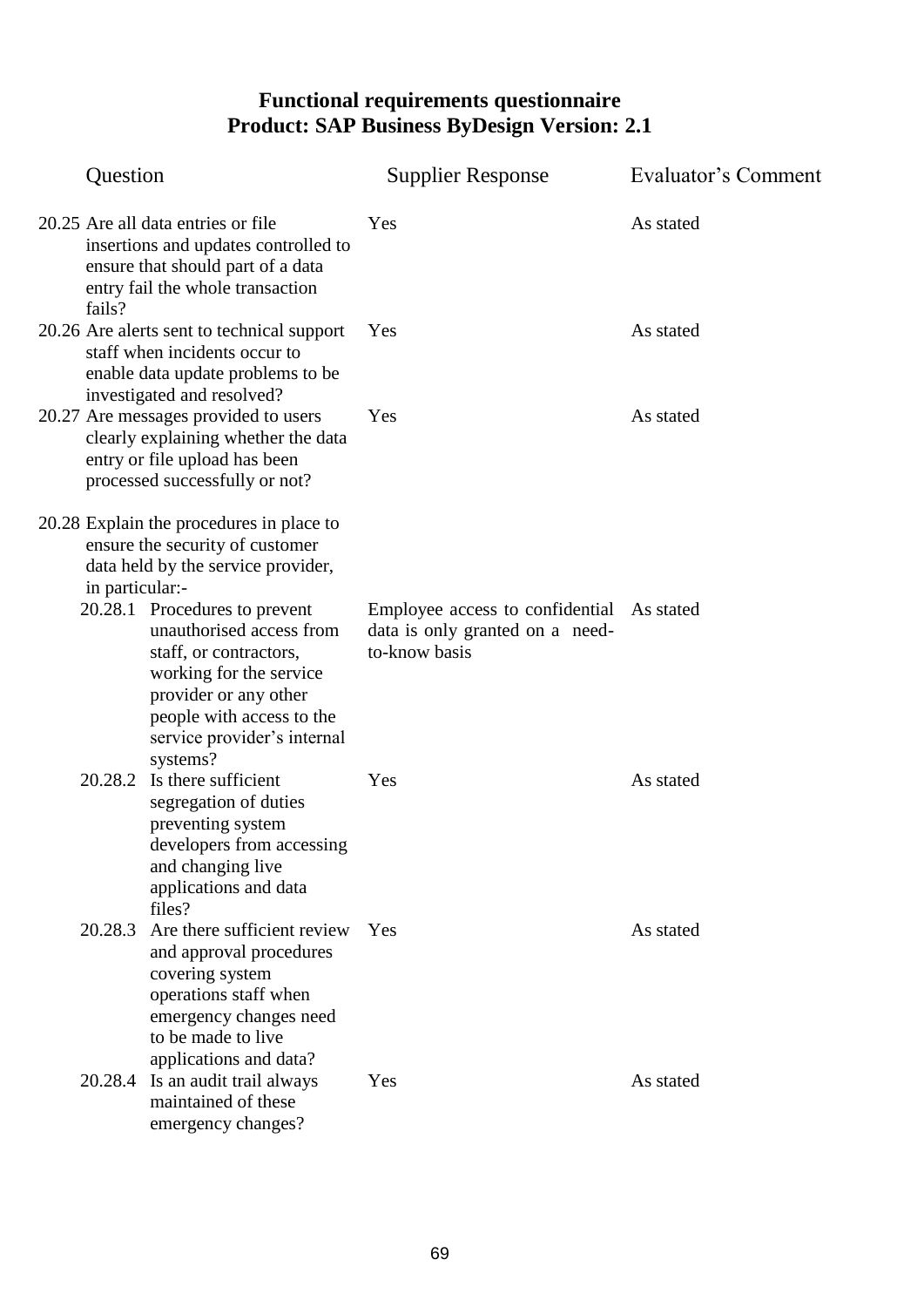| Question      |                                                                                                                                                                                    | <b>Supplier Response</b>                                                                                                                                               | Evaluator's Comment |
|---------------|------------------------------------------------------------------------------------------------------------------------------------------------------------------------------------|------------------------------------------------------------------------------------------------------------------------------------------------------------------------|---------------------|
|               | 20.28.5 What procedures are in<br>place when members of<br>staff leave to ensure that<br>their system access is<br>stopped?                                                        | User is removed and blocked                                                                                                                                            | As stated           |
|               | 20.29 What are the physical controls over                                                                                                                                          |                                                                                                                                                                        |                     |
| the:          | 20.29.1 Premises?                                                                                                                                                                  | Fully monitored, surveillance As stated<br>cameras, environmental sensors,                                                                                             |                     |
|               | 20.29.2 Fileservers?                                                                                                                                                               | biometric access<br>Physical access restricted to<br>authorised personnel only. Fire                                                                                   | As stated           |
|               | 20.29.3 Communications<br>equipment?                                                                                                                                               | and flood surveillance systems<br>Redundant Internet connections                                                                                                       | As stated           |
|               | 20.30 Is Internet communication traffic<br>monitored to identify potential<br>problems before they happen?                                                                         | Yes                                                                                                                                                                    | As stated           |
| corruption?   | 20.31 What procedures are in place to<br>prevent a break in Internet<br>Connection (at the server, client or<br>in between) from causing data                                      | A reputable external companies As stated<br>carries a scan regularly (from<br>outside the SAP Network)                                                                 |                     |
| and recovery? | 20.32 Is there a clear indication in the<br>software or accompanying<br>documentation of the extent to<br>which the customer or the service<br>provider is responsible for backups | Yes                                                                                                                                                                    | As stated           |
|               | 20.33 Backups by service provider                                                                                                                                                  |                                                                                                                                                                        |                     |
|               | 20.33.1 Explain the backup<br>procedures applied by the<br>service provider including:                                                                                             | <b>Business</b><br>ByDesign is<br>SAP<br>backed up with a disk-to-disk<br>procedure                                                                                    | As stated           |
|               | 20.33.2 Are backup procedures<br>automatic?                                                                                                                                        | Yes                                                                                                                                                                    | As stated           |
|               | 20.33.3 What is backed up and<br>how frequently?                                                                                                                                   | SAP Business ByDesign has a<br>daily full backup of operating<br>system, database and application<br>data is created. Additionally a<br>backup of the redo-logs of the | As stated           |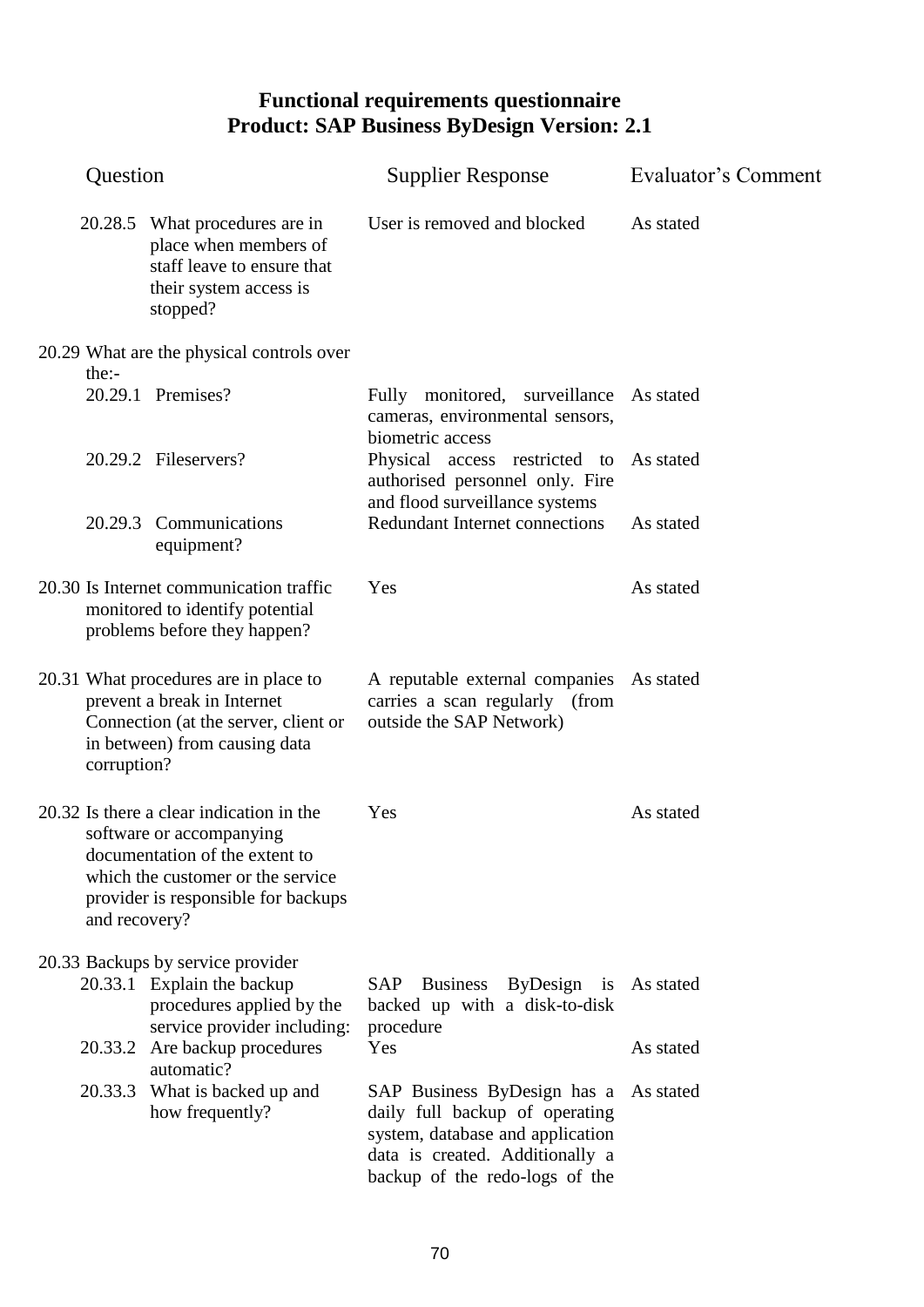| Question               |                                                                                                                                                                                                                                  | <b>Supplier Response</b>                                                                                                   | Evaluator's Comment |
|------------------------|----------------------------------------------------------------------------------------------------------------------------------------------------------------------------------------------------------------------------------|----------------------------------------------------------------------------------------------------------------------------|---------------------|
|                        |                                                                                                                                                                                                                                  | database is created on a regular<br>basis                                                                                  |                     |
|                        | 20.33.4 The backup media used<br>for the main backups?                                                                                                                                                                           | Disk                                                                                                                       | As stated           |
|                        | 20.33.5 Are backups kept for a<br>sufficient time in case<br>problems, such as data<br>corruption, are not<br>identified until a while<br>later? Please indicate how<br>long backups are kept<br>before they are<br>overwritten. | SAP Business ByDesign keeps<br>the main backup in a primary<br>storage for 3 days and the<br>secondary storage for 28 days | As stated           |
|                        | 20.33.6 Where backups are located<br>and whether there are<br>always at least two up to<br>date backups stored at a<br>different location to the<br>service provider's main<br>server location?                                  | SAP Business ByDesign are As stated<br>stored in a single building but<br>separated from primary storage                   |                     |
| 20.33.7                | How frequently backups<br>are tested?                                                                                                                                                                                            | Daily,<br>checks<br>manual<br>are<br>performed                                                                             | As stated           |
| 20.34 Backups by users |                                                                                                                                                                                                                                  |                                                                                                                            |                     |
|                        | 20.34.1 Is it possible for users to<br>download a backup of<br>their own data?                                                                                                                                                   | N <sub>o</sub>                                                                                                             | As stated           |
|                        | 20.34.2 If so, is the downloaded<br>data in a format which can<br>be viewed with relative<br>ease in other software<br>such as PC based<br>spreadsheets or databases?                                                            | N/A                                                                                                                        |                     |
| 20.34.3                | Is the user forced or<br>prompted to backup at<br>certain intervals?                                                                                                                                                             | N/A                                                                                                                        |                     |
|                        | 20.34.4 Can the intervals be<br>customised?                                                                                                                                                                                      | N/A                                                                                                                        |                     |
| 20.34.5                | If sole responsibility for<br>backups rests with users,<br>explain the system,<br>documentation and<br>training support available<br>to ensure that adequate<br>backups are taken and can                                        | N/A                                                                                                                        |                     |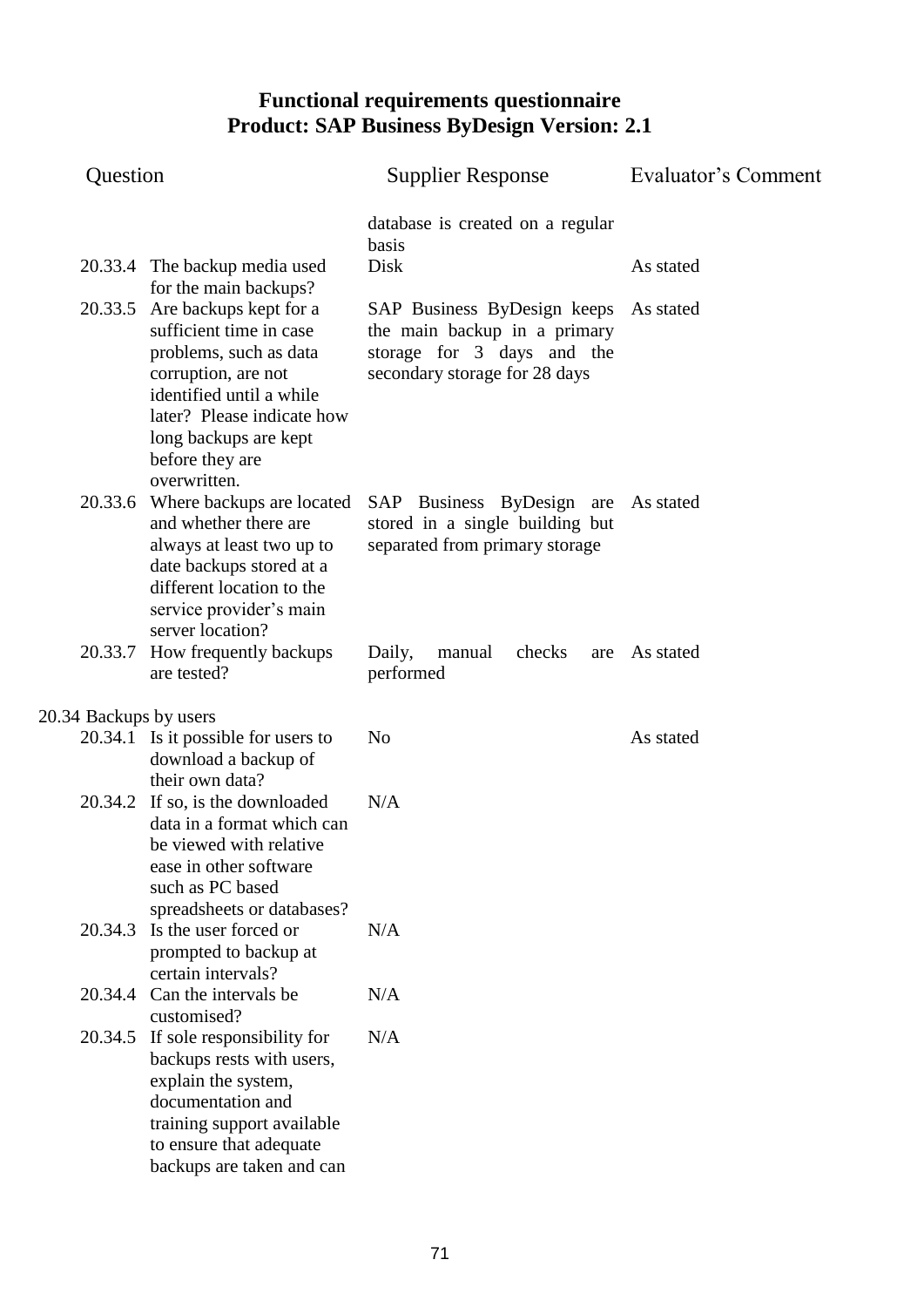| Question |                                                                                                                                                     | <b>Supplier Response</b>                                                      | Evaluator's Comment |
|----------|-----------------------------------------------------------------------------------------------------------------------------------------------------|-------------------------------------------------------------------------------|---------------------|
| 20.34.6  | be used for recovery.<br>Are there facilities to test<br>recovery with user<br>managed backups?                                                     | N/A                                                                           |                     |
|          | 20.35 Are contingency plans in place to                                                                                                             |                                                                               |                     |
|          | enable a quick recovery from:-                                                                                                                      |                                                                               |                     |
|          | 20.35.1 Database or application<br>software corruption?                                                                                             | Yes                                                                           | As stated           |
|          | 20.35.2 Hardware failure or theft?                                                                                                                  | Yes                                                                           | As stated           |
|          | 20.35.3 Fire, flood and other<br>disasters?                                                                                                         | Yes                                                                           | As stated           |
|          | 20.35.4 Communication failures?                                                                                                                     | Yes                                                                           | As stated           |
|          | 20.35.5 How often are these plans<br>tested?                                                                                                        | On a regular basis                                                            | As stated           |
|          | 20.35.6 What is the longest period<br>of time envisaged that<br>service may not be<br>available?                                                    | Max 5 hours in day. 10p.m to 3<br>a.m. Users normally notified in<br>advance. | As stated           |
| 20.35.7  | Are contingency plans<br>documented?                                                                                                                | Yes                                                                           | As stated           |
|          | 20.35.8 How often are these plans<br>reviewed and updated?                                                                                          | Regularly                                                                     | As stated           |
|          | 20.35.9 If transaction records are<br>dated and time stamped<br>are the times used local to<br>the user or based on where<br>the server is located? | The times used are local times to As stated<br>the user.                      |                     |
|          | 20.36 Application change management:-                                                                                                               |                                                                               |                     |
|          | 20.36.1 Do application changes<br>automatically apply to all<br>customers and users?                                                                | Yes                                                                           | As stated           |
|          | 20.36.2 Are users able to test beta<br>versions of the application<br>before new versions go<br>into live use?                                      | Yes                                                                           | As stated           |
|          | 20.36.3 Are users given notice<br>before application changes<br>are applied to the live<br>system?                                                  | Yes                                                                           | As stated           |
| 20.36.4  | Are there sufficient<br>internal testing and<br>approval procedures<br>applied by the service                                                       | Yes                                                                           | As stated           |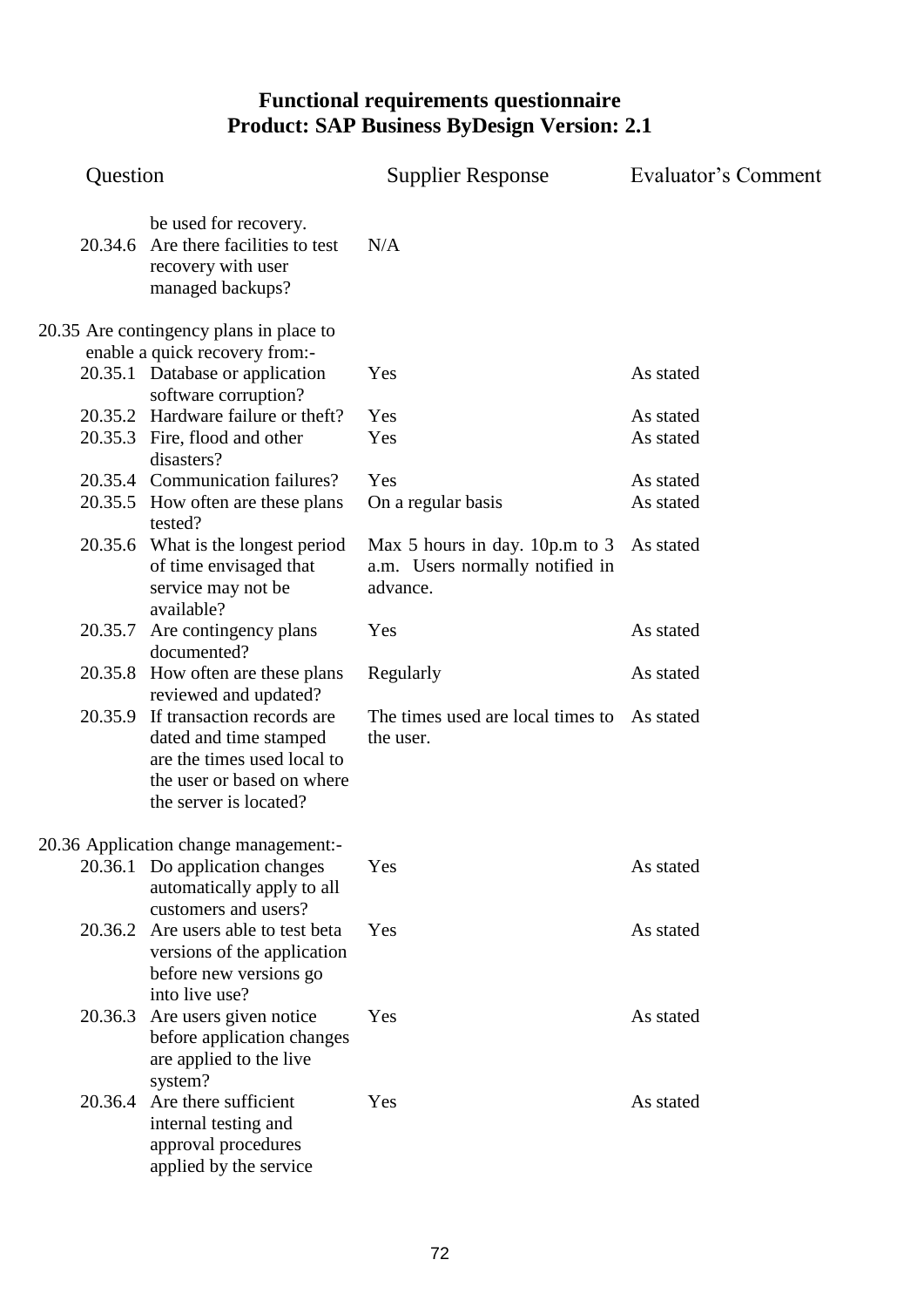| Question                                                                                                                                                                                                                                     |                                                                                                                                                                                                                       | <b>Supplier Response</b>                                               | Evaluator's Comment |
|----------------------------------------------------------------------------------------------------------------------------------------------------------------------------------------------------------------------------------------------|-----------------------------------------------------------------------------------------------------------------------------------------------------------------------------------------------------------------------|------------------------------------------------------------------------|---------------------|
| 20.36.5                                                                                                                                                                                                                                      | provider before all<br>application changes are<br>put into live use?<br>Are users informed when<br>they next login of the<br>application changes that                                                                 | Yes                                                                    | As stated           |
| 20.36.6                                                                                                                                                                                                                                      | have gone into live use?<br>Are sufficient application<br>and data backups<br>maintained to enable a roll<br>back to an earlier version<br>if recent application<br>changes cause problems?                           | Yes                                                                    | As stated           |
| 20.37 Reliance on key staff                                                                                                                                                                                                                  |                                                                                                                                                                                                                       |                                                                        |                     |
|                                                                                                                                                                                                                                              | 20.37.1 What steps been taken to<br>avoid undue reliance on<br>individual members of<br>staff?                                                                                                                        | Data centre decentralised, key As stated<br>users every support shift. |                     |
| 20.37.2                                                                                                                                                                                                                                      | Are there any individual<br>members of staff whose<br>leaving or illness would<br>significantly reduce, or<br>even stop, the service<br>provider's ability to<br>provide a full and reliable<br>service to customers? | N <sub>o</sub>                                                         | As stated           |
| 20.38 What protection is in place to<br>enable users to able to access their<br>accounting and other data if the<br>service provider should experience<br>serious difficulties, cease trading or<br>decide to stop providing the<br>service? |                                                                                                                                                                                                                       | <b>Escrow</b>                                                          | As stated           |
|                                                                                                                                                                                                                                              | 20.39 Do these arrangements include:-                                                                                                                                                                                 |                                                                        |                     |
| 20.39.1                                                                                                                                                                                                                                      | Standby arrangements for<br>another organisation to<br>continue providing the full<br>service?                                                                                                                        | Yes                                                                    | As stated           |
|                                                                                                                                                                                                                                              | 20.39.2 Minimal arrangements to<br>at least enable customers<br>to access their data for a<br>sufficient period of time to                                                                                            | Yes                                                                    | As stated           |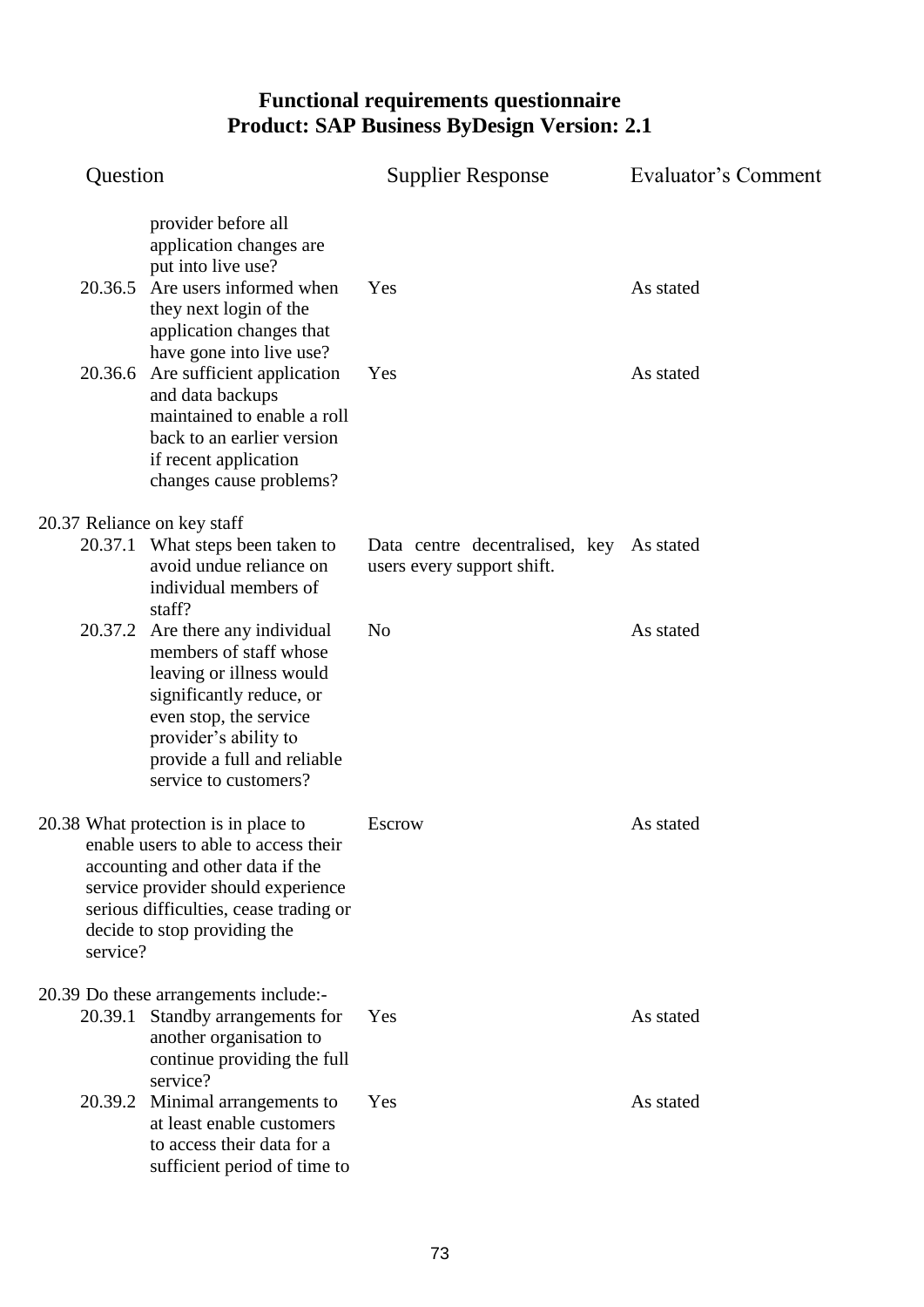| Question                                                                                                                                                                                                                                                      | <b>Supplier Response</b>                                     | Evaluator's Comment |
|---------------------------------------------------------------------------------------------------------------------------------------------------------------------------------------------------------------------------------------------------------------|--------------------------------------------------------------|---------------------|
| extract data copies,<br>produce reports and make<br>alternative arrangements?<br>20.39.3 Up to date copy of system<br>documentation, source<br>code, scripts, database<br>schema and procedures<br>lodged with a third party<br>under an Escrow<br>agreement? | Yes                                                          | As stated           |
| 20.40 If the system is hosted by another<br>party are there arrangements in<br>place for this third party to<br>continue providing a hosting<br>service in the short term to allow<br>time for customers to negotiate<br>their own arrangements?              | $No - System$ is hosted by SAP As stated<br>Managed services |                     |
| 20.40.1 If so how long does the<br>arrangement allow?                                                                                                                                                                                                         | N/A                                                          |                     |
| 20.41 Is there a user group or committee<br>in existence with sufficient<br>information and understanding to<br>take the lead in setting up<br>arrangements, should the service<br>provider cease trading or decide to<br>stop providing the service?         | Yes                                                          | As stated           |
| 20.42 Are there any licence or trading<br>agreements which would become<br>invalid should the service provider<br>go into administration or cease<br>trading?                                                                                                 | N <sub>0</sub>                                               | Confirmed           |
| 20.42.1 If so what steps have been<br>taken to protect customers<br>from the impact of this<br>situation arising?                                                                                                                                             | N/A                                                          |                     |
| 20.43 What payment options are<br>available for using the software /<br>service?                                                                                                                                                                              | Monthly subscription                                         | As stated           |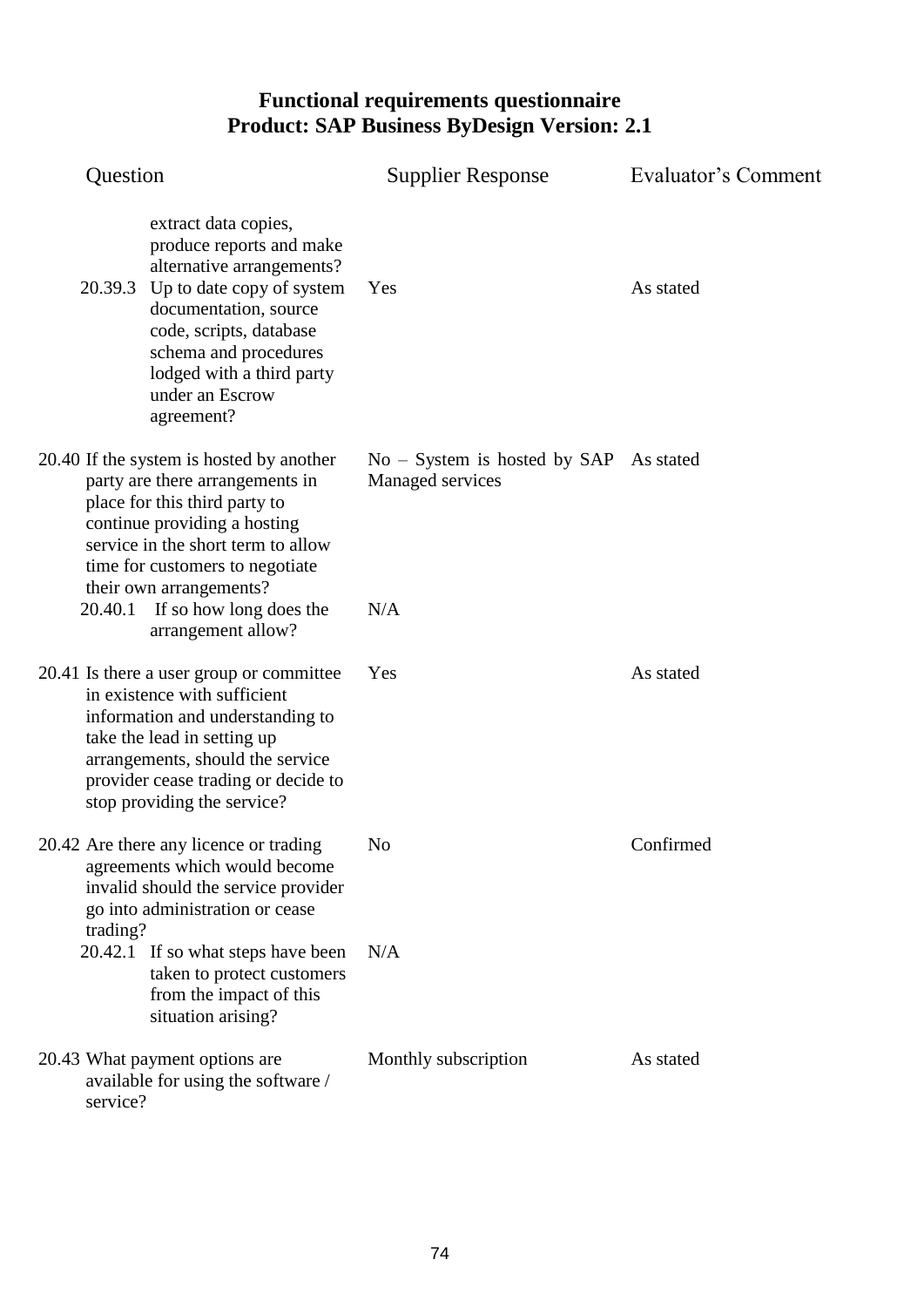| Question                                                                                                                                      | <b>Supplier Response</b>                                                     | Evaluator's Comment |
|-----------------------------------------------------------------------------------------------------------------------------------------------|------------------------------------------------------------------------------|---------------------|
| 20.44 Where online subscription is used,<br>are the forms used to set-up or<br>renew a subscription clear and<br>straightforward to use?      | N/A                                                                          |                     |
| 20.45 Where online payment is used,<br>what type of security is used to<br>protect sensitive information?                                     | N/A                                                                          |                     |
| 20.46 Where online subscription /<br>payment is used, is an invoice<br>provided to the customer and, if so,<br>in what format?                | N/A                                                                          |                     |
| 20.47 When subscriptions (if applicable)<br>need to be renewed, what advance<br>notice is provided and what is the<br>time limit for renewal? | 60 days                                                                      | As stated           |
| 20.48 Is there a procedure for late<br>renewal and is there a time limit<br>after which subscriptions cannot be<br>renewed?                   | N <sub>o</sub>                                                               | As stated           |
| 20.49 How soon after creating or<br>renewing a subscription (if<br>applicable) can the system / service<br>be used?                           | Immediately                                                                  | As stated           |
| 20.50 What notifications / confirmations<br>are provided to the customer<br>regarding subscriptions and<br>payments?                          | Quarterly                                                                    | As stated           |
| 20.51 To what extent are users able to<br>access their accounting and other<br>data if:-                                                      |                                                                              |                     |
| 20.51.1 They miss one or two<br>payments?<br>20.51.2 They cease being<br>customers?                                                           | Customer would be able to<br>access all data that they have<br>hosted at SAP | As stated           |
|                                                                                                                                               | The customer will be provided As stated<br>with all the data in Excel        |                     |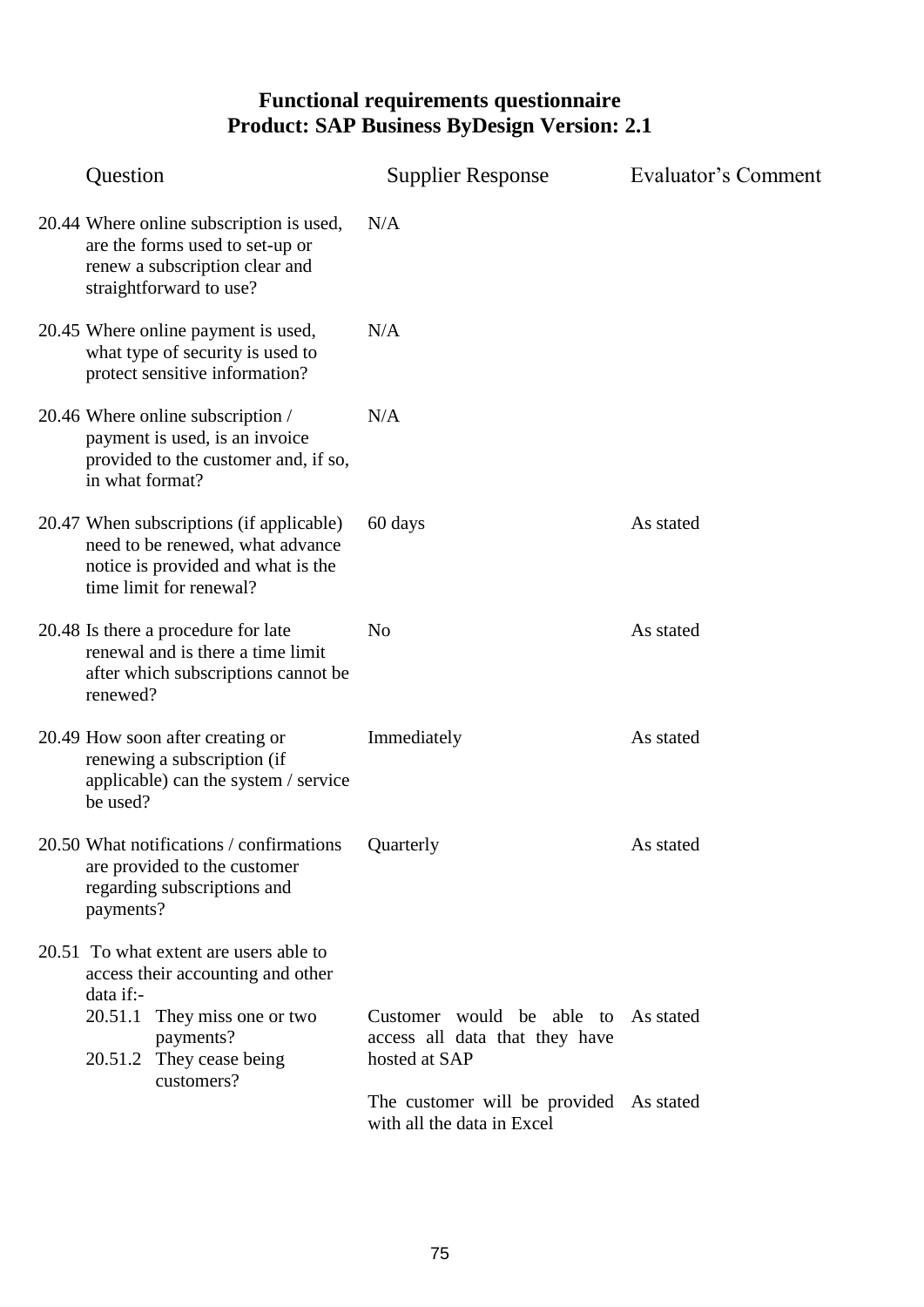| Question |                                                                                                                                                                               | <b>Supplier Response</b> | Evaluator's Comment |
|----------|-------------------------------------------------------------------------------------------------------------------------------------------------------------------------------|--------------------------|---------------------|
| 21       | <b>Reports extra questions for Saas</b>                                                                                                                                       |                          |                     |
| 21.1     | Are reports produced from the<br>same software as the financial<br>applications or is separate<br>reporting software used?                                                    | <b>Both</b>              | As stated           |
| 21.2     | Does any application software<br>(i.e. other than a web browser or<br>PDF reader) need to be installed<br>on the user's computer in order to<br>prepare or view the reports?  | N <sub>0</sub>           | As stated           |
| 21.3     | Is access to the reporting facilities<br>and data these use controlled by<br>the same procedures as access to<br>the main financial applications?                             | Yes                      | As stated           |
|          | 21.3.1 If it is different explain the $N/A$<br>user access control<br>facilities available to<br>ensure information is only<br>viewed by users with<br>appropriate authority? |                          |                     |
| 21.4     | In what electronic formats are<br>reports produced:-                                                                                                                          |                          |                     |
|          | 21.4.1 PDF?                                                                                                                                                                   | Yes                      | As stated           |
|          | 21.4.2 XML?                                                                                                                                                                   | Yes                      | As stated           |
|          | 21.4.3 MS Excel spreadsheet?                                                                                                                                                  | Yes                      | As stated           |
|          | 21.4.4 CSV file?                                                                                                                                                              | Yes                      | As stated           |
|          | 21.4.5 As html for viewing in a<br>web browser?                                                                                                                               | Yes                      | As stated           |
| 21.5     | Are report documents stored on<br>the web server or on the user's<br>computer?                                                                                                |                          |                     |
|          | 21.5.1 If report documents are<br>stored on the web server<br>are they secure to ensure<br>only users with<br>appropriate authority can<br>get access?                        | Yes                      | As stated           |
|          | 21.5.2 If reports can be<br>downloaded to the user's<br>computer are there                                                                                                    | Yes                      | As stated           |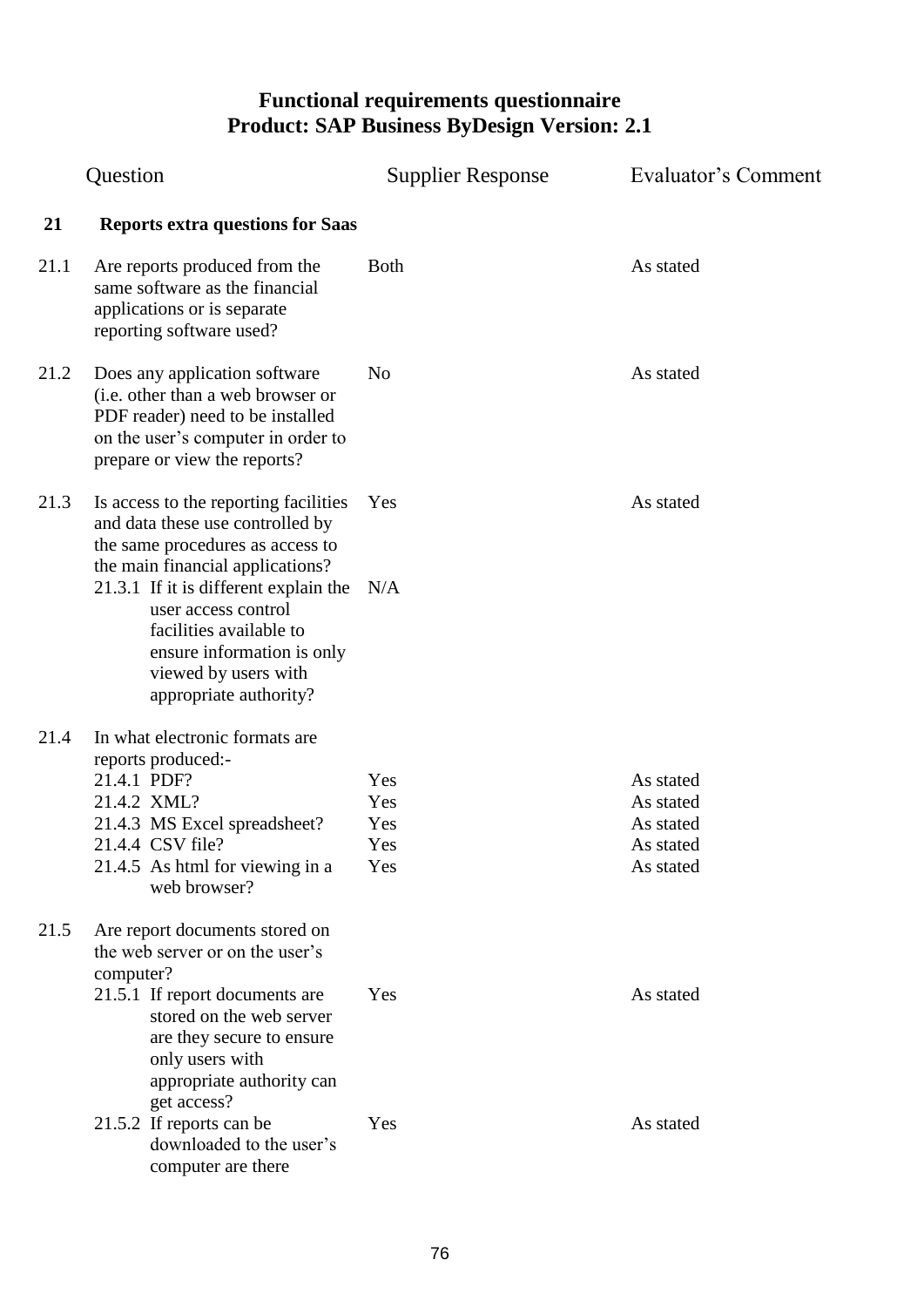|      | Question                                                                                                                                                                                                                                                    | <b>Supplier Response</b> | Evaluator's Comment |
|------|-------------------------------------------------------------------------------------------------------------------------------------------------------------------------------------------------------------------------------------------------------------|--------------------------|---------------------|
|      | adequate warnings about<br>the possible dangers of<br>other computers users<br>being able to view the<br>reports and the need to<br>store the documents in a<br>secure storage location?                                                                    |                          |                     |
| 21.6 | For documents viewable in a<br>browser is any data stored on the<br>user's computer in a web browser<br>cache or temporary file (when<br>viewing the report presented for<br>the browser or for any simplified<br>print layout style options)?<br>If $Yes:$ | Yes                      | As stated           |
|      | 21.6.1 Is there any protection<br>against other users<br>viewing the report or data<br>on which it is based?                                                                                                                                                | Password security access | As stated           |
|      | 21.6.2 Is it clear on the reports<br>when they were produced<br>and the date of the data on<br>which they are based, so<br>the user can tell whether<br>they are viewing out of<br>date information?                                                        | Yes                      | As stated           |
| 21.7 | Are communications between the<br>browser and the server encrypted<br>for any report related<br>communications?                                                                                                                                             | Yes                      | As stated           |
| 21.8 | If reports are produced<br>dynamically each time the user<br>views them can historical reports<br>be reproduced at any time?                                                                                                                                | Yes                      | As stated           |
|      | 21.8.1 Indicate any reports that<br>are not available after a<br>period of time has elapsed,<br>e.g. events such as period<br>end or records have been<br>purged/deleted.                                                                                   | N/A                      |                     |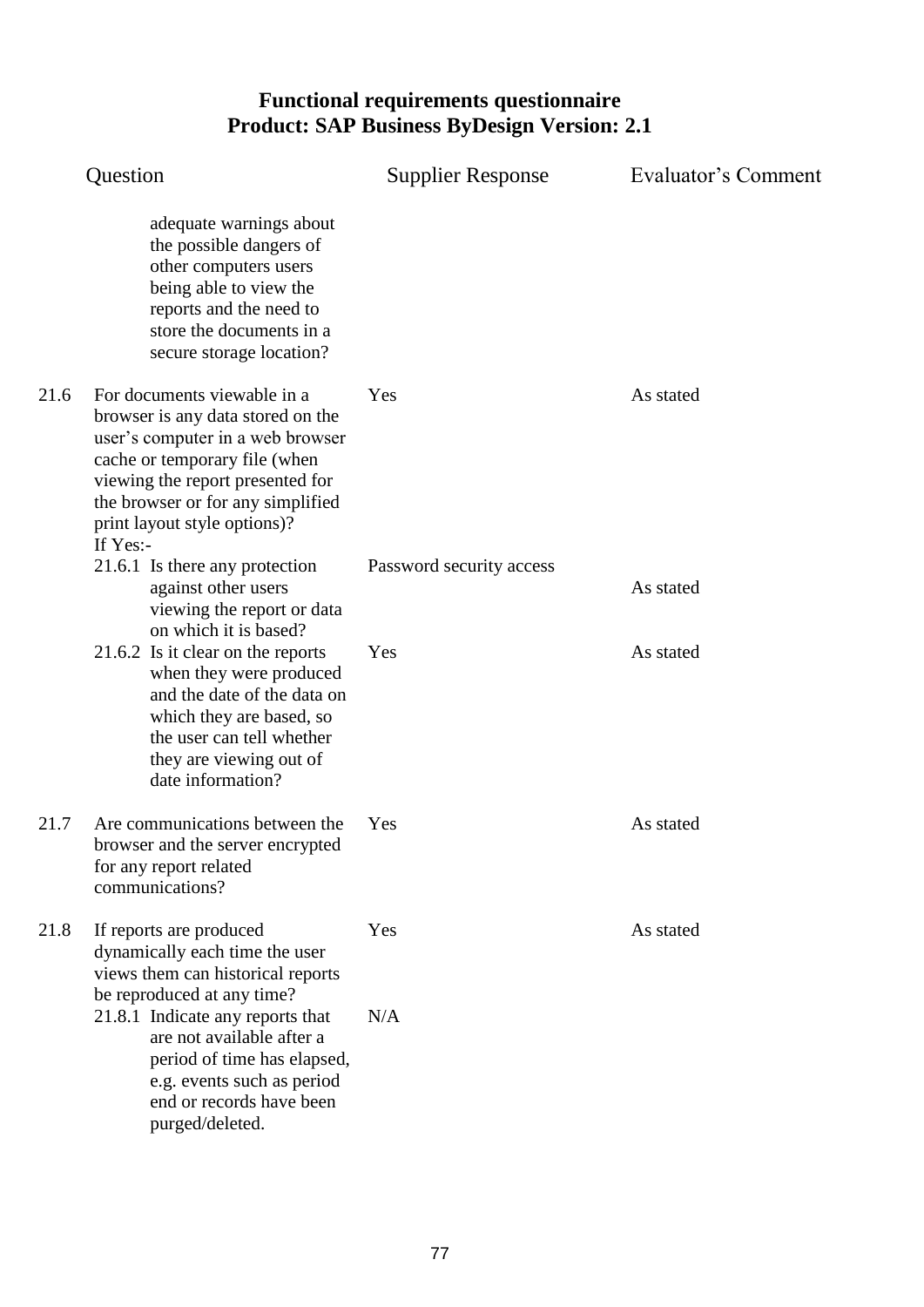|       | Question                                                                                                                                                                                      | <b>Supplier Response</b> | Evaluator's Comment |
|-------|-----------------------------------------------------------------------------------------------------------------------------------------------------------------------------------------------|--------------------------|---------------------|
| 21.9  | Can reports viewable in a browser Yes<br>be navigated dynamically by<br>users? For example:-                                                                                                  |                          | As stated           |
|       | 21.9.1 Enabling drill down to<br>more detailed information<br>(Please state the extent of<br>drill down/across<br>functionality available).                                                   | Yes                      | As stated           |
|       | 21.9.2 Altering which columns<br>and rows of data are<br>displayed.                                                                                                                           | Yes                      | As stated           |
|       | 21.9.3 Choosing time periods.                                                                                                                                                                 | Yes                      | As stated           |
|       | 21.9.4 Specifying selection<br>criteria.                                                                                                                                                      | Yes                      | As stated           |
|       | 21.10 Can report data be reliably copied<br>and pasted direct from browser<br>viewable reports to an MS Excel<br>spreadsheet retaining any table<br>layout?                                   | Yes                      | As stated           |
| 21.11 | If reports are incomplete, for<br>instance due to a poor Internet<br>connection, is sufficient<br>information provided to enable<br>the user to notice that some of the<br>report is missing? | N/A                      |                     |